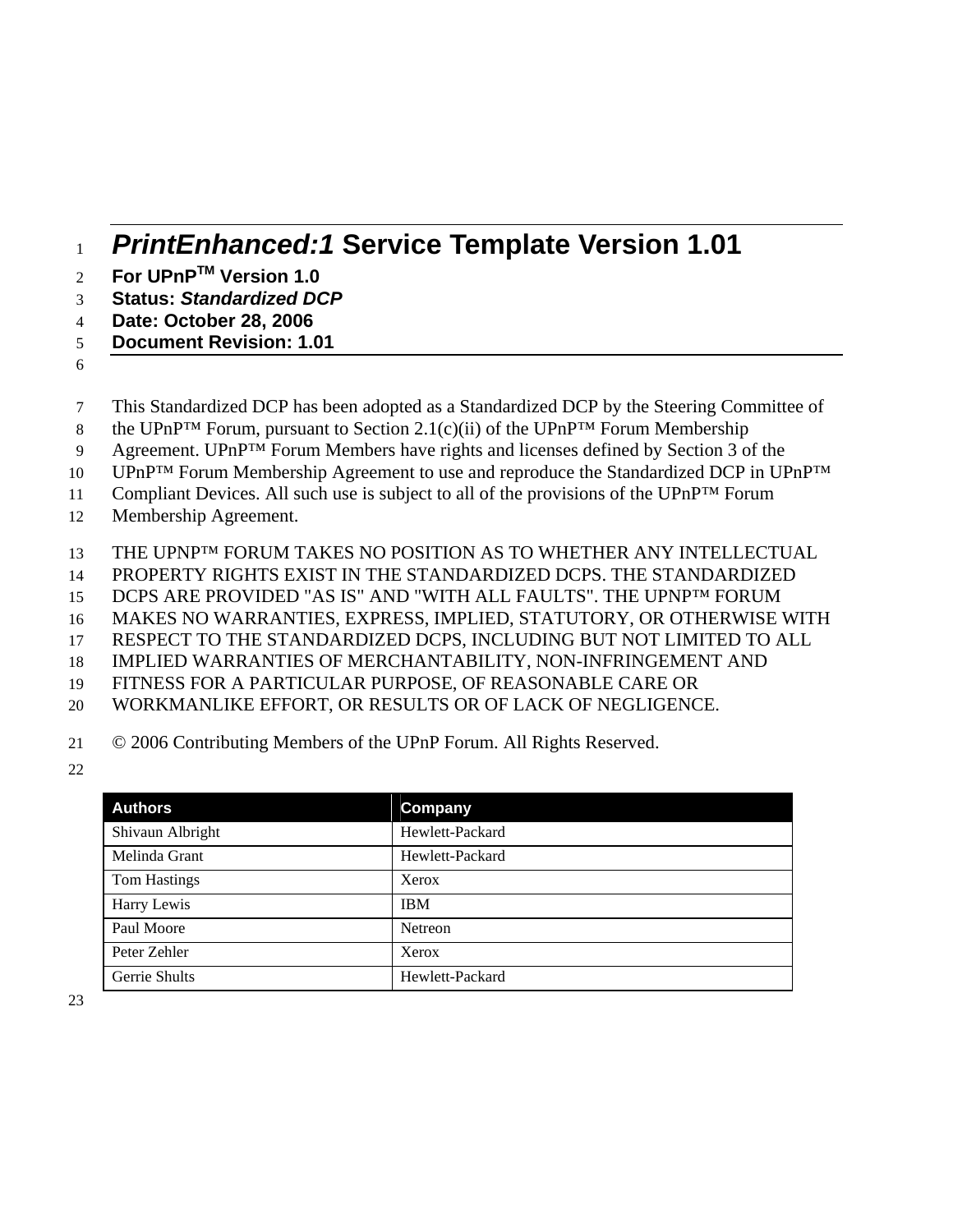#### **Contents** 24

| 25 | 1.        |  |
|----|-----------|--|
| 26 | 2.        |  |
| 27 | 2.1.      |  |
|    | 2.2.      |  |
| 28 |           |  |
| 29 |           |  |
| 30 |           |  |
| 31 |           |  |
| 32 |           |  |
| 33 | 2.3.      |  |
| 34 | 2.4.      |  |
| 35 |           |  |
| 36 |           |  |
| 37 | 2.5.      |  |
| 38 | 2.6.      |  |
| 39 |           |  |
| 40 |           |  |
| 41 |           |  |
| 42 | 2.6.3.1.  |  |
| 43 | 2.6.3.2.  |  |
| 44 | 2.6.3.3.  |  |
| 45 | 2.6.3.4.  |  |
| 46 | 2.6.3.5.  |  |
| 47 | 2.6.3.6.  |  |
| 48 | 2.6.3.7.  |  |
| 49 | 2.6.3.8.  |  |
| 50 | 2.6.3.9.  |  |
| 51 | 2.6.3.10. |  |
| 52 | 2.6.3.11. |  |
| 53 | 2.6.3.12. |  |
| 54 | 2.6.3.13. |  |
| 55 | 2.6.3.14. |  |
| 56 | 2.6.3.15. |  |
| 57 | 2.6.3.16. |  |
| 58 | 2.6.3.17. |  |
| 59 | 2.6.3.18. |  |
| 60 | 2.6.3.19. |  |
| 61 | 2.6.3.20. |  |
| 62 | 2.6.3.21. |  |
| 63 | 2.6.3.22. |  |
| 64 | 2.6.3.23. |  |
| 65 | 2.6.3.24. |  |
| 66 | 2.6.3.25. |  |
| 67 | 2.6.3.26. |  |
| 68 | 2.6.3.27. |  |
| 69 | 2.6.3.28. |  |
| 70 | 2.6.3.29. |  |
| 71 | 2.6.3.30. |  |
| 72 | 2.6.3.31. |  |
| 73 | 2.6.3.32. |  |
| 74 | 2.6.3.33. |  |
| 75 | 2.6.3.34. |  |
| 76 | 2.7.      |  |
| 77 |           |  |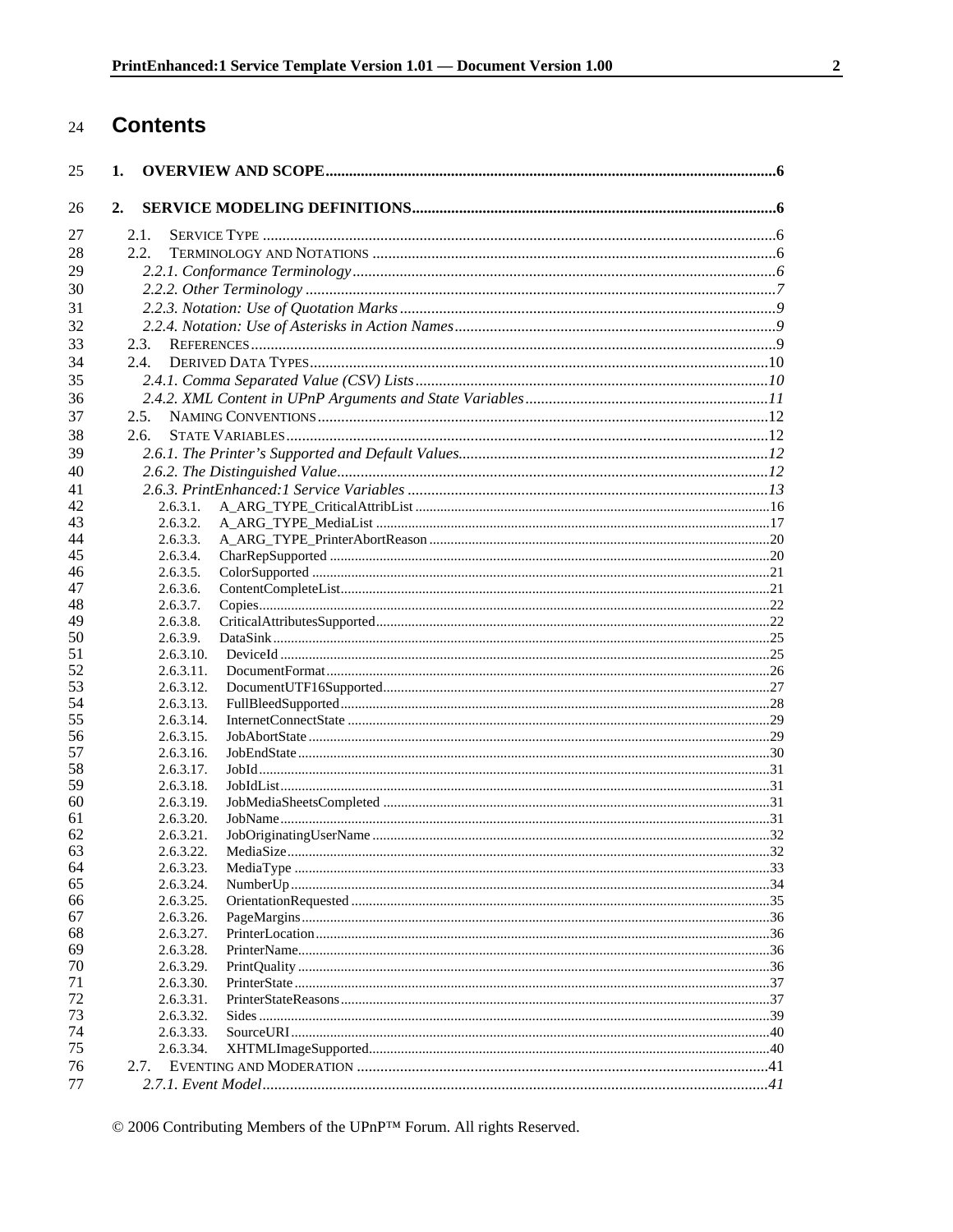| 78         |                      |  |
|------------|----------------------|--|
| 79         | 2.8.                 |  |
| 80         |                      |  |
| 81         | 2.8.1.1.             |  |
| 82         | 2.8.1.2.             |  |
| 83         | 2.8.1.3.             |  |
| 84         |                      |  |
| 85         | 2.8.2.1.             |  |
| 86         | 2.8.2.2.             |  |
| 87         |                      |  |
| 88         | 2.8.3.1.             |  |
| 89         | 2.8.3.2.             |  |
| 90         |                      |  |
| 91         | 2.8.4.1.             |  |
| 92         | 2.8.4.2.             |  |
| 93         |                      |  |
| 94         | 2.8.5.1.             |  |
| 95         | 2.8.5.2.             |  |
| 96         |                      |  |
| 97         | 2.8.6.1.             |  |
| 98         | 2.8.6.2.             |  |
| 99         | 2.8.6.3.             |  |
| 100        |                      |  |
| 101        | 2.8.7.1.             |  |
| 102        | 2.8.7.2.             |  |
| 103        | 2.8.7.3.             |  |
| 104        |                      |  |
| 105        | 2.8.8.1.             |  |
| 106        | 2.8.8.2.             |  |
| 107<br>108 |                      |  |
| 109        | 2.8.9.1.<br>2.8.9.2. |  |
| 110        | 2.8.9.3.             |  |
| 111        |                      |  |
| 112        |                      |  |
| 113        |                      |  |
| 114        |                      |  |
|            | 2.9.                 |  |
| 115        |                      |  |
| 116        |                      |  |
| 117        |                      |  |
| 118<br>119 |                      |  |
| 120        | 2.9.3.2.             |  |
| 121        |                      |  |
|            |                      |  |
| 122        |                      |  |
| 123        |                      |  |
| 124        |                      |  |
| 125        |                      |  |
| 126        |                      |  |
| 127        | 3.                   |  |
|            |                      |  |

### 128

#### **List of Tables** 129

| 130 | Table<br>state | Variable |  |
|-----|----------------|----------|--|
|-----|----------------|----------|--|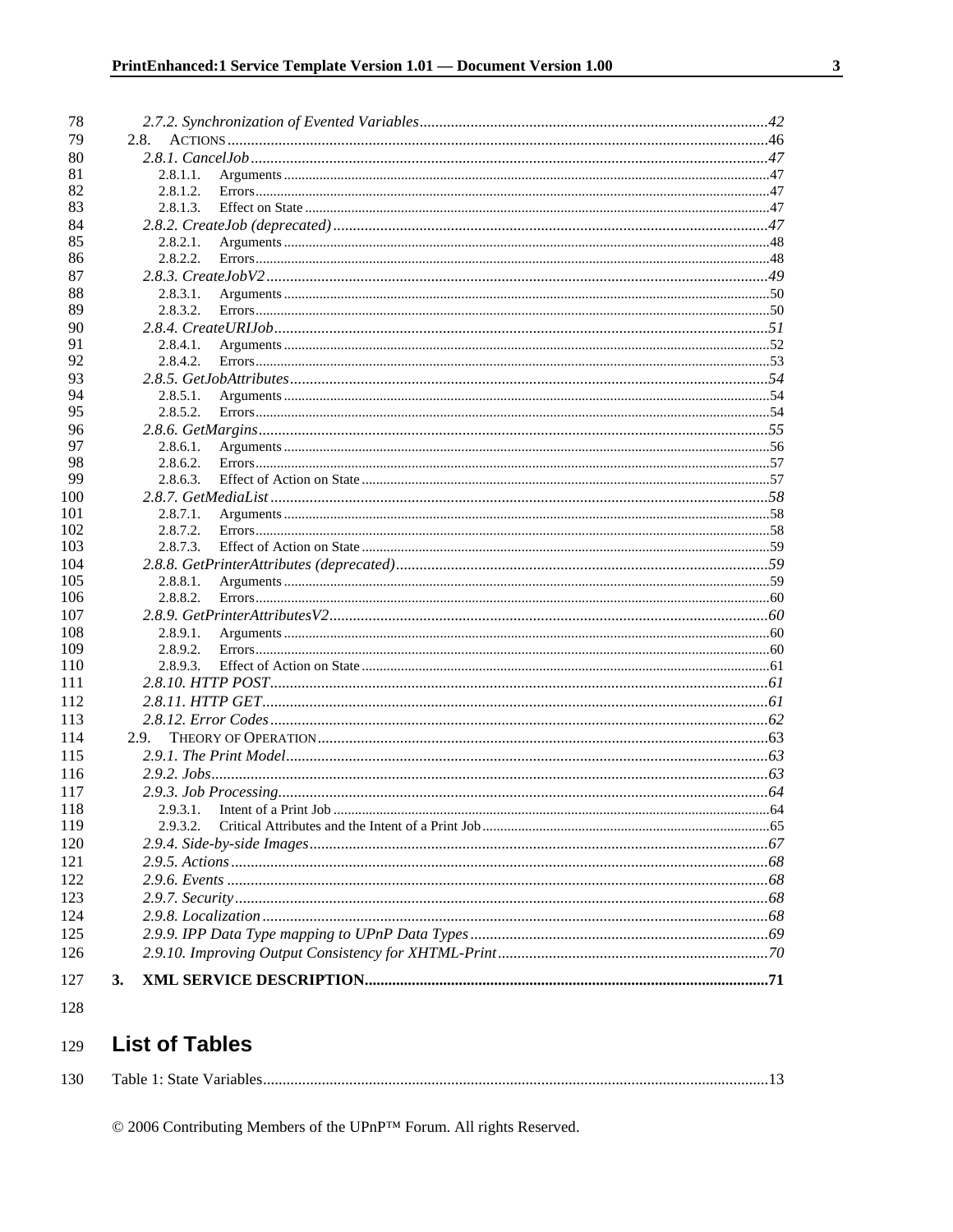| 131 |  |
|-----|--|
| 132 |  |
| 133 |  |
| 134 |  |
| 135 |  |
| 136 |  |
| 137 |  |
| 138 |  |
| 139 |  |
| 140 |  |
| 141 |  |
| 142 |  |
| 143 |  |
| 144 |  |
| 145 |  |
| 146 |  |
| 147 |  |
| 148 |  |
| 149 |  |
| 150 |  |
| 151 |  |
| 152 |  |
| 153 |  |
| 154 |  |
| 155 |  |
| 156 |  |
| 157 |  |
| 158 |  |
| 159 |  |
| 160 |  |
| 161 |  |
|     |  |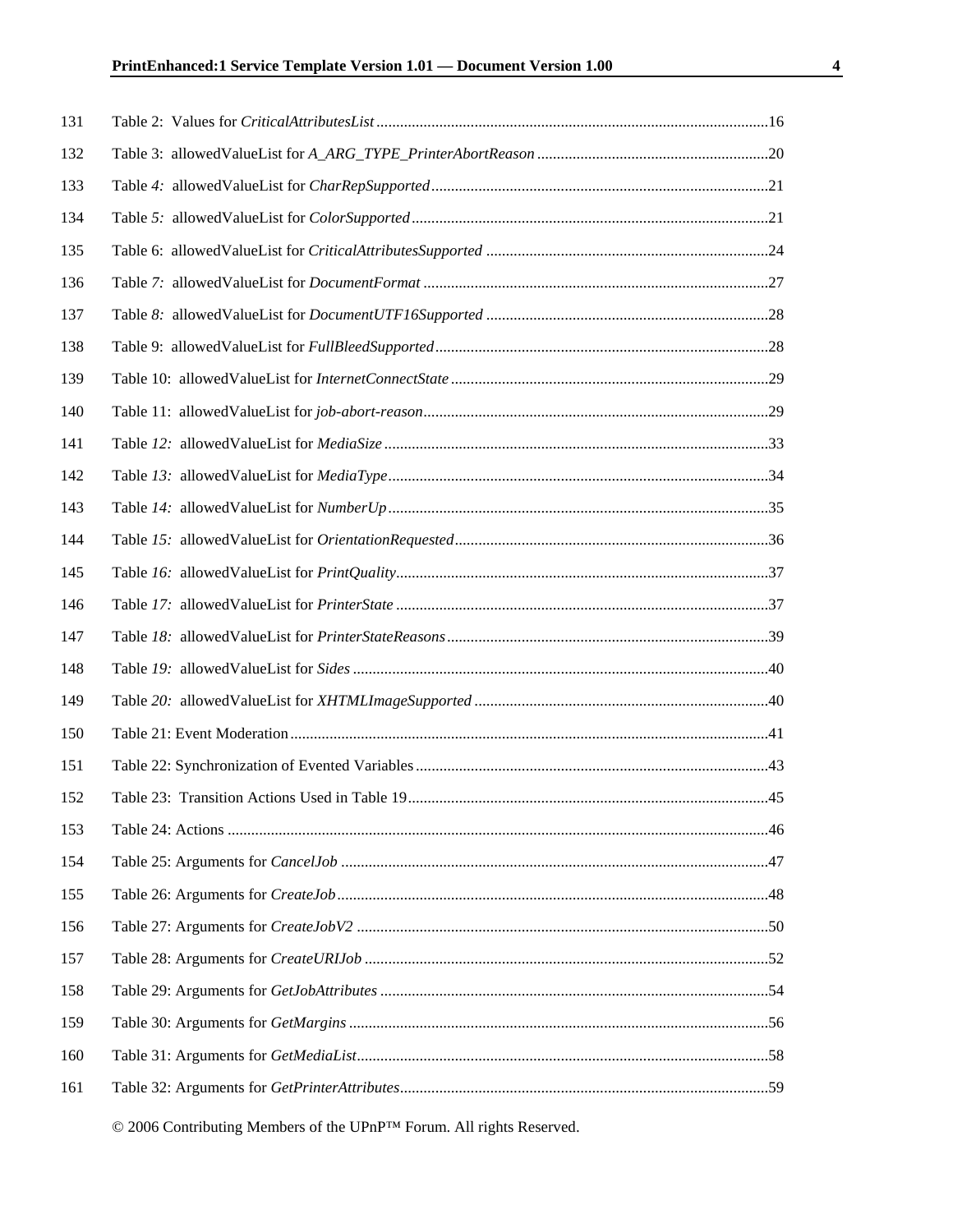| 162 |  |
|-----|--|
| 163 |  |
| 164 |  |
| 165 |  |
| 166 |  |
| 167 |  |
|     |  |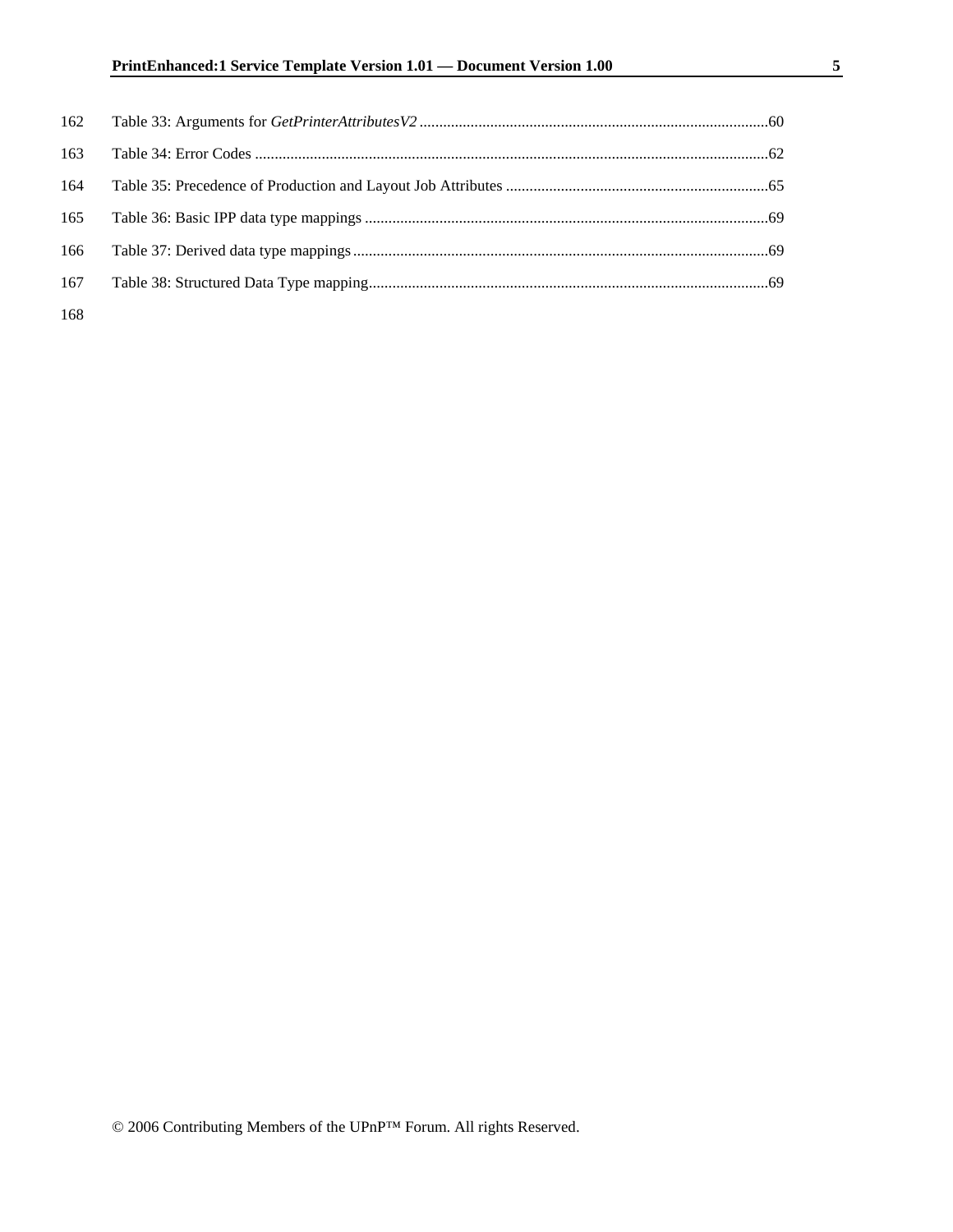#### 169

## <sup>170</sup>**1. Overview and Scope**

- 171 This service definition is compliant with the UPnP Device Architecture version *1.0.*
- 172 This service type has been defined as a superset of PrintBasic:1.
- 173 This service-type enables the following functions:
- 174 *Printing using both "push" and "pull" models:*
- 175 Control Point MAY push the print document using HTTP POST.
- 176 Control Point MAY provide a URI and request the print service to pull the print document from that 177 location using HTTP GET.
- 178 *Enhanced Layout Printing: Allows precise positioning and size capability, box properties, EXIF file format,*  179 *etc. (for more details, see Enhanced Layout Extension Conformance, section 2.4 of XHTML-Print* [XHTML-180 PRINT] *and section 2.1 of CSS Print Profile* [CSSPP]*).*
- 181 *Flexible Job Control with respect to User Intents: CreateJobV2 and CreateURIJob allow the Control Point to*  182 *request a job be printed either in a 'best effort' manner or if and only if all "critical" aspects of the job request*  183 *can be honored by the Printer.*
- 184

## 185 **1.1. Change Log**

| <b>Spec Version -</b><br><b>Date</b> | <b>Changes from Previous Version</b>                                          |
|--------------------------------------|-------------------------------------------------------------------------------|
| v1-050504                            | Initial version                                                               |
| v1-20061028                          | Fixed ambiguity in the description of the A_ARG_TYP_MediaList state variable. |

186

187

# <sup>188</sup>**2. Service Modeling Definitions**

### 189 **2.1. Service Type**

190 A service that is compliant with this specification is identified with the following service type: **urn:schemas-upnp-**191 **org:service:***PrintEnhanced:1.*

### 192 **2.2. Terminology and Notations**

193 This section defines terms that are used throughout this specification. These terms are always capitalized in order to 194 indicate that they have the meaning defined in this section.

### 195 **2.2.1. Conformance Terminology**

- 196 The following terms have special meaning relating to conformance and so are always indicated in all capital letters:
- 197 a) MUST This word, or the term "REQUIRED", mean that the definition is an absolute requirement of the 198 specification.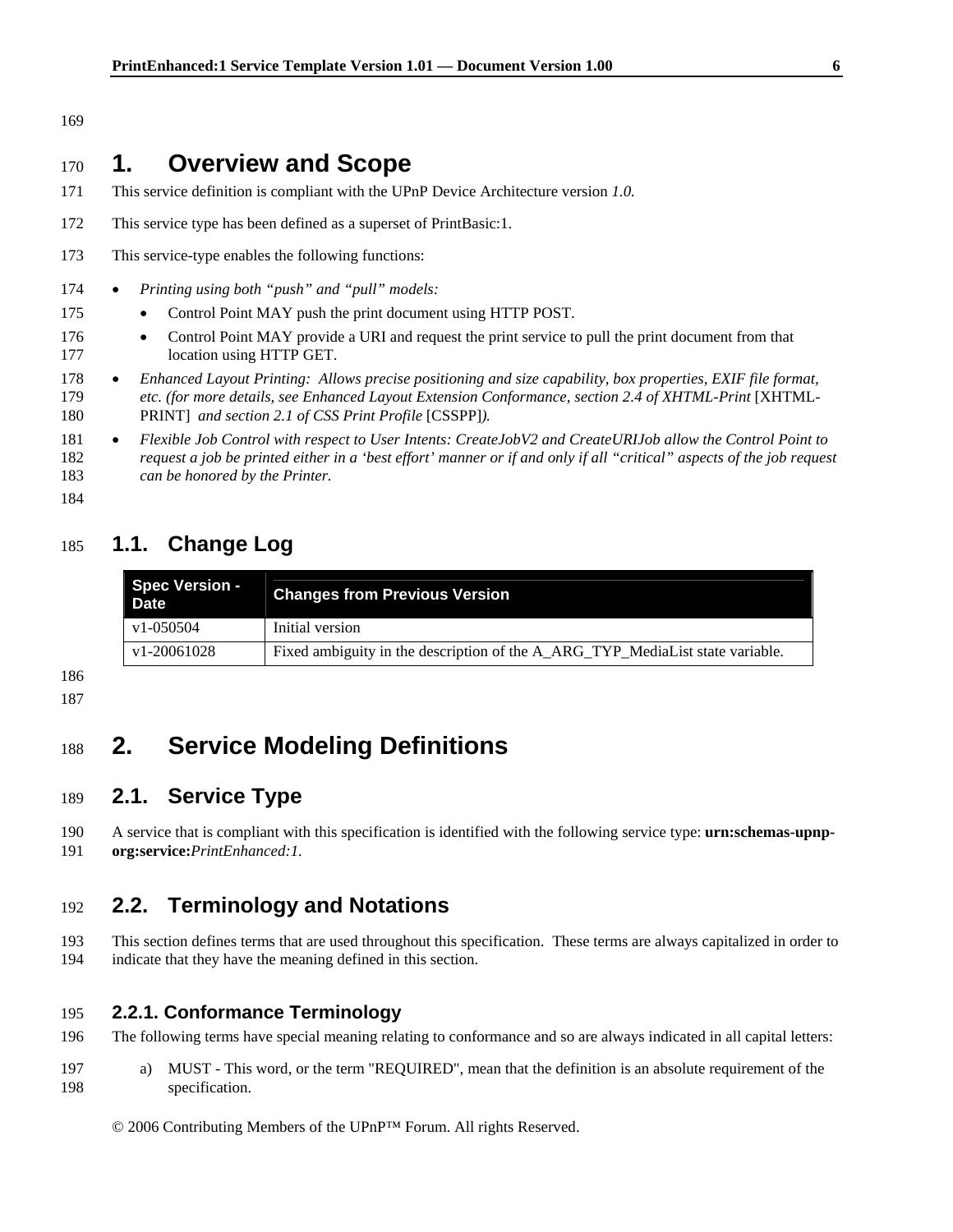- 199 b) MUST NOT This phrase means that the definition is an absolute prohibition of the specification.
- 200 c) SHOULD This word, or the adjective "RECOMMENDED", mean that there may exist valid reasons in 201 particular circumstances to ignore a particular item, but the full implications MUST be understood and 202 carefully weighed before choosing a different course.
- 203 d) SHOULD NOT This phrase, or the phrase "NOT RECOMMENDED" mean that there may exist valid 204 reasons in particular circumstances when the particular behavior is acceptable or even useful, but the full 205 implications should be understood and the case carefully weighed before implementing any behavior 206 described with this label.
- 207 e) MAY This word, or the adjective "OPTIONAL", mean that an item is truly optional. One vendor may 208 choose to include the item because a particular marketplace requires it or because the vendor feels that it 209 enhances the product while another vendor may omit the same item. An implementation which does not 210 include a particular option MUST be prepared to interoperate with another implementation which does 211 include the option, though perhaps with reduced functionality. An implementation which does include a 212 particular option MUST be prepared to interoperate with another implementation which does not include 213 the option

### 214 **2.2.2. Other Terminology**

215 This document uses the terminology defined in the UPnP Architecture document, such as: action, SST variable, 216 and action parameter. This sub-section defines the following additional terms which are capitalized in order to 217 indicate their specific meaning as defined in this section.

- 218 a) Comma Separated Value (CSV) a variable that contains multiple string values separated by the US-ASCII 219 COMMA (',') character (see section 2.4.1).
- 220 b) Content Complete A job is said to be Content Complete when the Printer holds all information 221 necessary to finish printing the job—it will not need to access any more external data. For example, an 222 XHTML-Print job MUST satisfy two conditions to be content complete. First, the Printer will have 223 fetched the complete source document object and all objects that are referenced either directly by URIs in 224 the source or indirectly by URIs in previously referenced objects. Second, all remaining unprinted content 225 from these objects is locally buffered by the Printer and will not be released until it has been printed or 226 canceled.
- 227 c) Critical Attribute a print job attribute whose value the Printer can determine at print time and that a 228 Control Point is allowed to declare as critical to the successful completion of a print job. Specifically, 229 when a Control Point indicates that a particular attribute is Critical and the Printer is unable to satisfy the 230 requested value for that attribute at print time, the Printer MUST abort the job. The value of the Critical 231 Attribute can either be directly detectable by the Printer or it MAY be supplied by implementation-defined 232 means that are outside the scope of this specification, such as a user-controlled front panel setting. See 233 section 2.9.3.2
- 234 d) Deprecated A construct which is deprecated is targeted for obsolescence from the PrintBasic:1 service 235 specification. It SHOULD NOT be used by Control Points for new applications or extended functionality. 236 Since PrintEnhanced:1 is a superset of PrintBasic:1, the deprecated construct MUST be supported by 237 Printers conforming to the PrintEnhanced:1 service.
- 238 e) Distinguished Value a special value defined by this specification for some action IN parameters. Use of 239 Distinguished Value IN parameter allows a Page Description Language (PDL) Data Stream corresponding 240 value to take effect when it would normally be overridden by the IN parameter. In the case where the 241 Distinguished Value is absent in the PDL data stream and the IN parameter value is specified as 'device-242 setting', the Service uses its <defaultValue> value for the IN parameter. See section 2.6.2.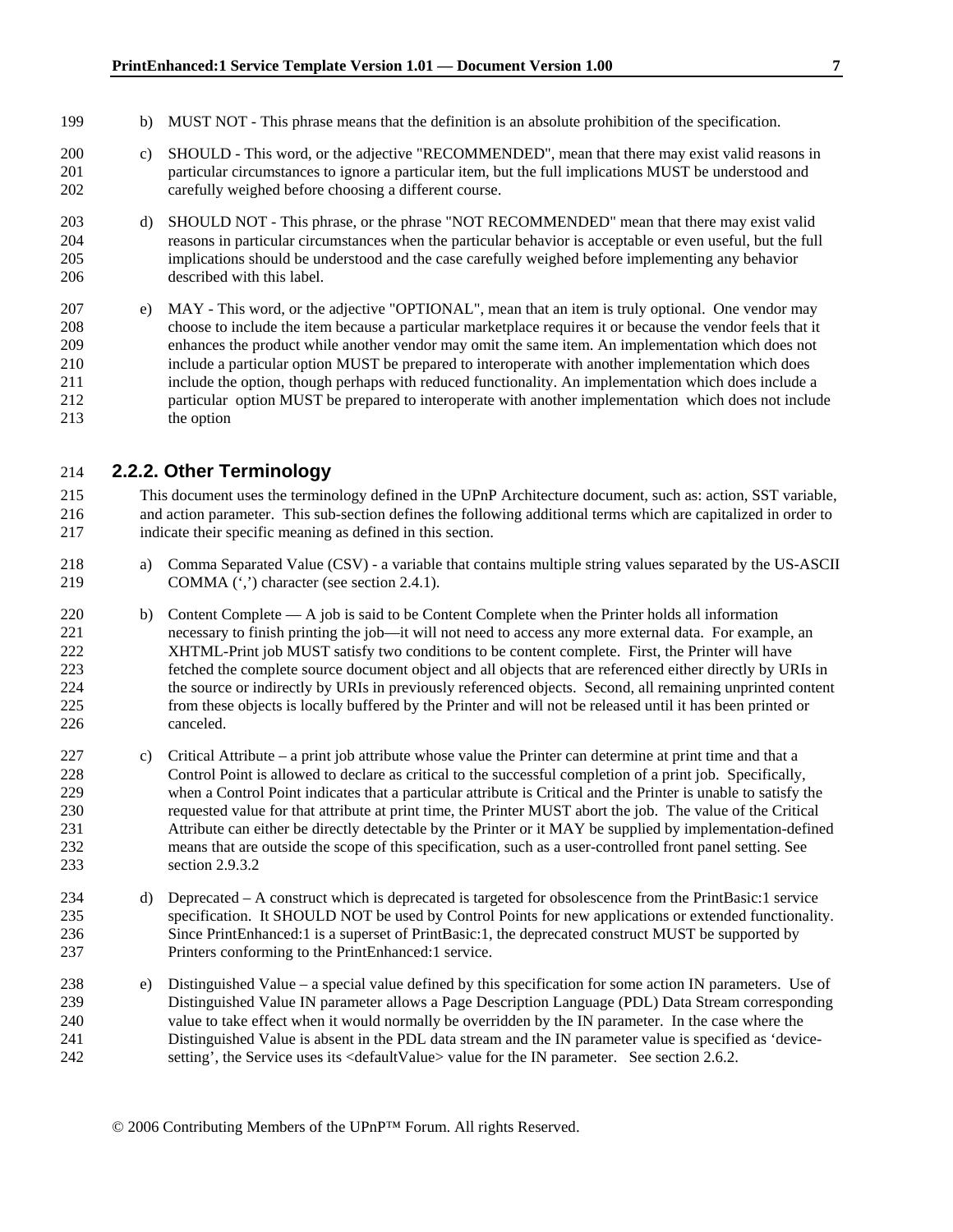- 243 f) Full Bleed A method of printing allowing the entire surface of the medium to be marked. *I.e.,* there is no 244 white (or, more accurately, media-colored) edge around the printed content. Within the context of this 245 Service, its meaning is restricted to include only image content and simple superimposed annotation. That 246 is, print content containing arbitrary text and objects other than images is not considered full bleed, even 247 though that print content might not have an edge.
- 248 NOTE: In general, media registration and skew tolerances imply that a printer will need to do some special 249 processing to achieve full-bleed output. One common technique is to scale the image up to a size slightly 250 larger than the medium, implying some of the edge pixels will be lost.
- 251 g) Impression The print content affixed to one surface of a sheet of print medium. When printing only 252 single-sided, there is one impression per physical page, regardless of whether the *n* in n-up is 1 or greater 253 than 1. When duplex printing (printing on both sides of the medium), there are two impressions per 254 physical page, regardless of whether the *n* in n-up is 1 or greater than 1.
- 255 h) Layout Job Attributes job attributes that are inherent to the integrity of the print content and are not 256 overridden by supplying corresponding IN parameters when submitting the job (see section 2.9.3.1.1). 257 (*E.g.,* page orientation.)
- 258 i) N-up A method of printing where, when *n* is greater than 1, multiple logical pages are reduced in size 259 and printed on a single medium surface. For example, a 4-up printout has 4 logical pages imprinted on one 260 side of a single page at approximately ¼ of their usual size.
- 261 i) Non-printable Area As defined by the CSS3 Paged Media Module [CSS3 PM], the area around the edge 262 of the physical medium that the printer is not capable of marking. In this specification it identifies the area 263 around the edge of the physical medium where individual pixels cannot be reliably positioned. For 264 example, a Printer may print in this area when using special techniques such as full-bleed processing, but 265 be unable to reliably place text in this area.
- 266 k) PDL the Page Description Language. Any of numerous mechanisms to define document content and 267 formatting. Examples include XHTML and CSS, PostScript, PCL, etc.
- 268 l) PDL Data Stream the stream of data to be printed as represented in a specified document format.
- 269 m) Print Service (or Printer) the UPnP entity that accepts actions from Control Point (clients), returns 270 responses, sends events, and generates printed output.
- 271 n) Production Job Attributes job attributes that are not inherent to the integrity of the print content, and so 272 the Control Point MAY override the PDL Data Stream instructions, if any, by supplying corresponding IN 273 parameters when submitting the job (see section 2.9.3.1.1). (*E.g.,* number of copies.)
- 274 o) Tracked Job a UPnP or non-UPnP job that is visible to a UPnP Control Point; i.e., a print job which has a 275 JobId and appears in the JobIdList, and on which the Control Point can perform any of the Job operations 276 defined in this document.
- 277 p) Untracked Job a non-UPnP job that is not visible to a UPnP Control Point; i.e., it does not have a JobId 278 and does not appear in the JobIdList, and on which the Control Point cannot perform any of the Job 279 operations defined in this document.
- 280 q) Well-balanced XML text that is or could be the content of a single element in a valid XML document. 281 Syntactically, well-balanced XML matches the *content* production as defined in [XML] Section 3.1, "Start-282 tags, End-tags, and Empty Element Tags." Well-balanced XML could be well-formed XML, though it 283 usually will not be. Also, well-balanced XML will usually contain XML markup, though it is not required 284 to.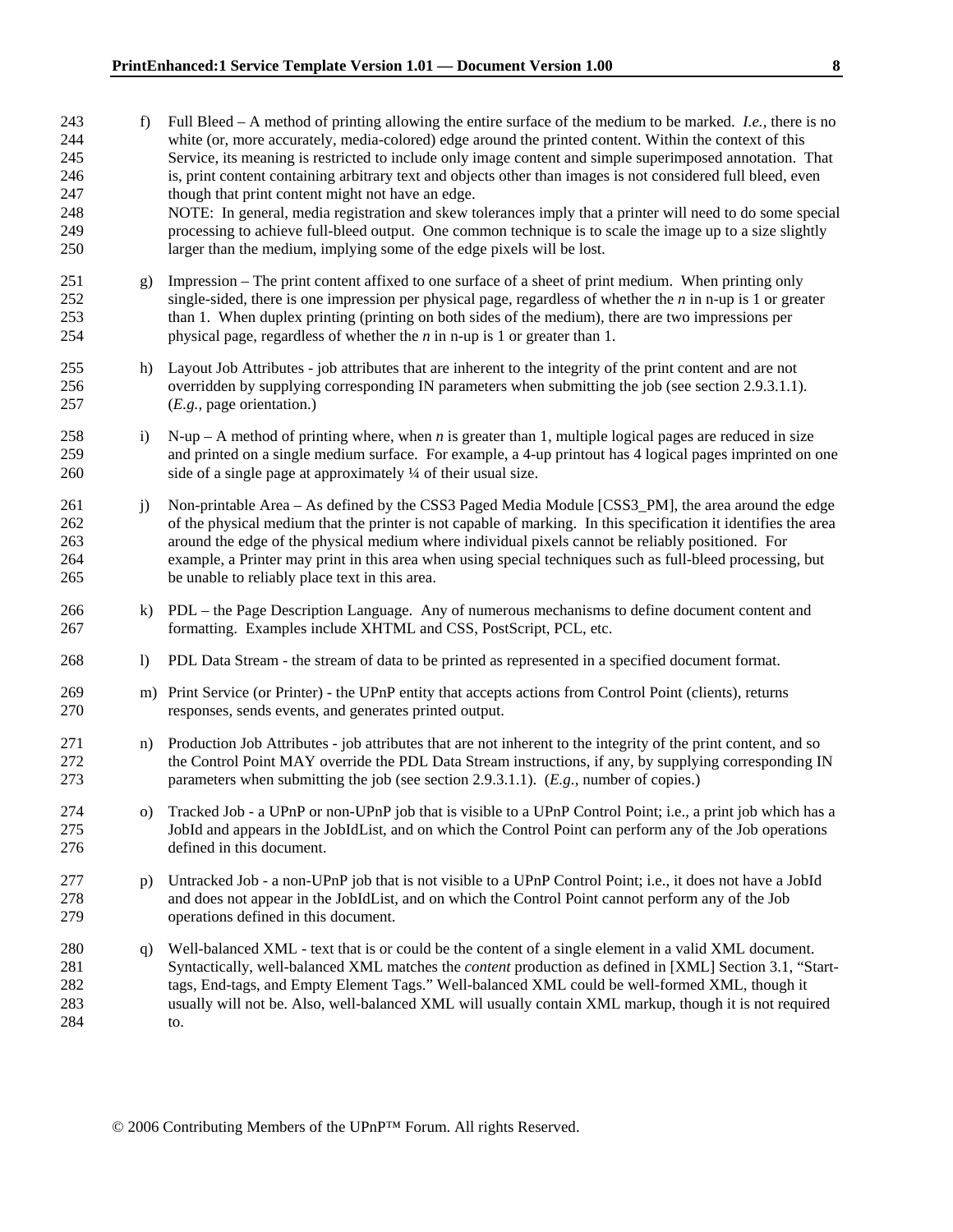#### 285 **2.2.3. Notation: Use of Quotation Marks**

286 Throughout this document, single quotes (') are used around literal string and integer values in running text, but not 287 in Tables. The single quotes are not part of the values. Double quotes (") are used around words in running text to 288 indicate special English meanings. Variable names, parameter names, and action names are not quoted.

### 289 **2.2.4. Notation: Use of Asterisks in Action Names**

290 PrintEnhanced:1 defines three separate actions for creating a print job—CreateJob, CreateJobV2 and CreateURIJob. 291 Some job processing behaviors depend on which action created the job, but many behaviors are common to two or 292 all three Create actions. To avoid many name repetitions, we will use the following shorthand notations when 293 referring collectively to two or more Create actions: 294 Create\* —all three actions

- 295 CreateJob\* CreateJob and CreateJobV2
- 296

297 **2.3. References** 

298 This section lists the references that this document refers to and the tag inside square brackets that is used to refer to 299 each such reference:

- 300 [DEVICE] UPnP Device Architecture, version 1.0 and UPnP Vendor's Implementation Guide. Available at: 301 http://www.upnp.org/standardizeddcps/documents/upnpresource20040907.zip
- 302 [HTTP] RFC 2616 "Hypertext Transfer Protocol -- HTTP/1.1", R. Fielding, J. Gettys, J. Mogul, H. Frystyk, L. 303 Masinter, P. Leach, T. Berners-Lee. June 1999. (Format: TXT=422317, PS=5529857, PDF=550558 bytes) 304 (Obsoletes RFC2068) (Updated by RFC2817) (Status: DRAFT STANDARD) Available at: ftp://ftp.rfc-305 editor.org/in-notes/rfc2616.txt
- 306 [MODEL] RFC 2566 "Internet Printing Protocol/1.0 Model and Semantics", March 1999 and RFC 2911 "Internet 307 Printing Protocol/1.1 Model and Semantics", September 2000, standards. Available at: http://www.ietf.org
- 308 [PWG5101.1] *IEEE-ISTO 5101.1-2001 The Printer Working Group Standard for Media Standardized Names 26*  309 *February 2002. Available at:* ftp://ftp.pwg.org/pub/pwg/standards/pwg5101.1.pdf, .doc, .rtf
- 310 [PWG5101.2] *IEEE-ISTO 5101.2-2004 The Printer Working Group Standard for Repertoires Supported Element 1*  311 *February 2004. Available at: ftp://ftp.pwg.org/pub/pwg/candidates/cs-crrepsup10-20040201-5101.2.pdf*
- 312 [XHTML-PRINT] XHTML-Print, W3C Candidate Recommendation, 20 January 2004. Available at: 313 http://www.w3.org/TR/2004/CR-xhtml-print-20040120
- 314 [CSSPP] CSS Print Profile, W3C Candidate Recommendation, 25 January 2004. Available at: 315 http://www.w3.org/TR/2004/CR-css-print-20040225
- 316 [CSS3\_PM] CSS3 Paged Media Module, W3C Candidate Recommendation, 25 February 2004. Available at: 317 http://www.w3.org/TR/2004/CR-css3-page-20040225
- 318 [MULTIPLEXED] RFC 3391 "The MIME Application/Vnd.pwg-multiplexed Content-type", R. Herriot.
- 319 December 2002. (Status: INFORMATIONAL) Available at: ftp://ftp.rfc-editor.org/in-notes/rfc3391.txt
- 320 321 [XML] – *Extensible Markup Language (XML) 1.0 (Second Edition)*, T. Bray, J.Paoli, C. M. Sperberg-McQueen, E 322 Maler, eds. W3C Recommendations, 6 October 2000.
- 323 [XPCSSGUIDE] XHTML-PRINT/CSS-Print Profile Guidelines for PrintEnhanced:1, January 2005. Available at: 324 http://www.upnp.org/standardizeddcps/documents/PrintEnhanced1\_guidelines\_v1\_050504.pdf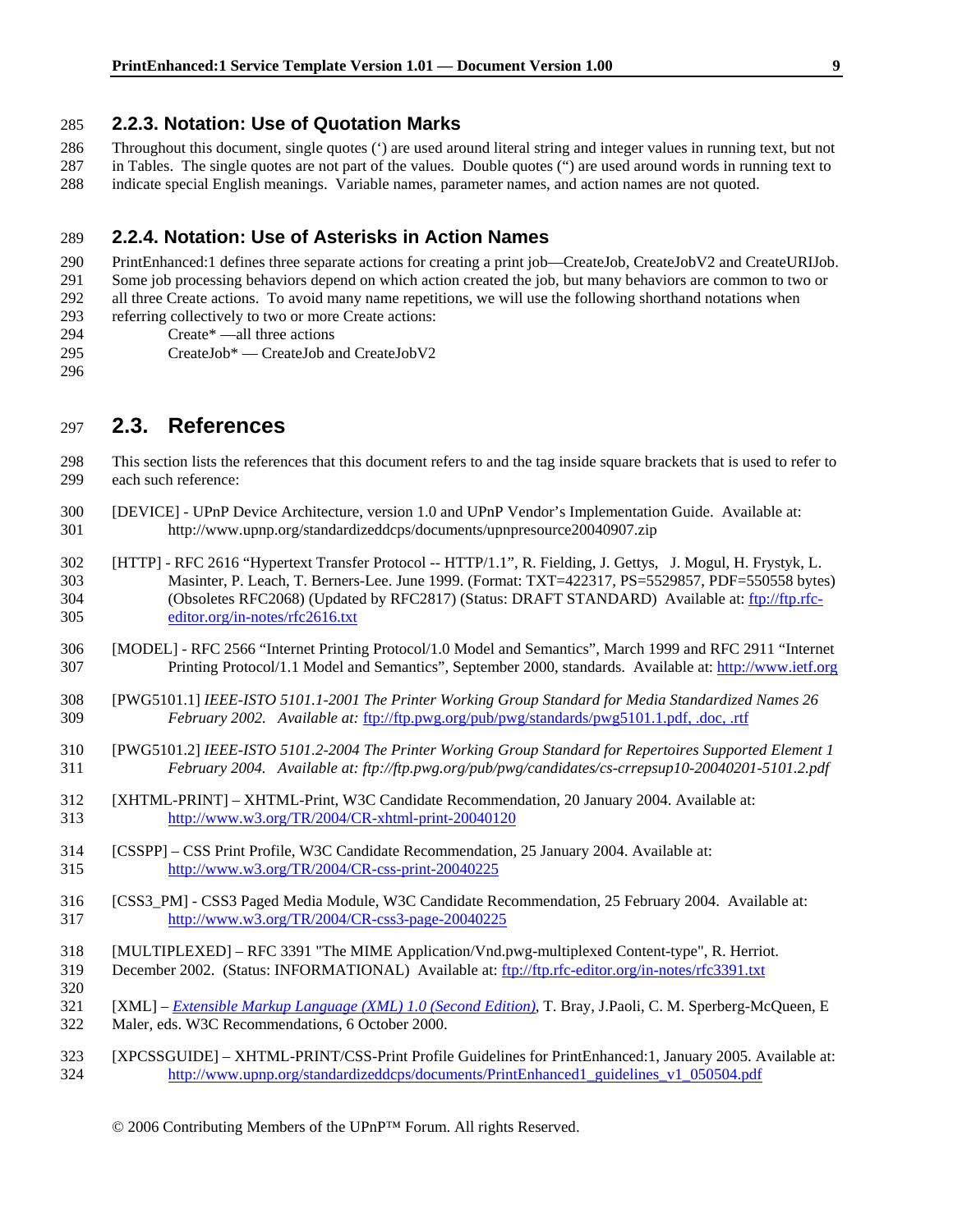### 325 **2.4. Derived Data Types**

326 This section defines some derived data types that are represented as UPnP string data types with special syntax.

### 327 **2.4.1. Comma Separated Value (CSV) Lists**

328 The UPnP PrintEnhanced:1 Service uses variables that represent lists, or one-dimensional arrays, of values.

329 Examples include the supported sets of document formats and media stock. The UPnP Device Architecture,

330 Version 1.0 [DEVICE], does not provide for either an array type or a list type, so a list type is defined here. Lists

331 MAY either be homogeneous (all values are the same type) or heterogeneous (values of different types are 332 allowed). The data type of a homogeneous list is *string (CSV x)*, where *x* is the type of the individual values. The

333 data type of a heterogeneous list is of the form *string (CSV x,y,z)*, where *x*, *y* and *z* are the types of individual

334 element values. If the number of elements in the heterogeneous list is too large to show each type individually, that

335 variable type is represented as *string (CSV heterogeneous)*, and the variable description includes additional

336 information as to the expected sequence of values appearing in the list and their corresponding types.

- 337 o A list is represented as a UPnP String type.
- 338 o Values within a list are separated by commas.
- 339 o Only three value types are used as CSV elements in this specification—string, integer and boolean.
- 340 o Integer values are represented in CSVs with the same syntax as the int data type specified in [DEVICE] 341 (i.e., optional leading sign, optional leading zeroes).
- 342 o Boolean values are represented in CSVs as either '0' for false or '1' for true (which is a subset of the 343 defined boolean data type values specified in [DEVICE]: '0', 'false', 'no', '1', 'true', 'yes'.
- 344 o String values are represented in CSVs with the same syntax as the string data types specified in [DEVICE] 345 (i.e., any Unicode string), with two exceptions that are represented using a backslash escape character:
- 346  $\circ$  The comma  $(\cdot, \cdot)$  is represented as  $\cdot \cdot$ .
- 347  $\circ$  The backslash  $(\hat{y})$  is represented as  $\hat{y}$ .
- 348 o Any white space before, after, or interior to a string value is part of that string value. White space before, 349 after, or interior to any other data type is not allowed.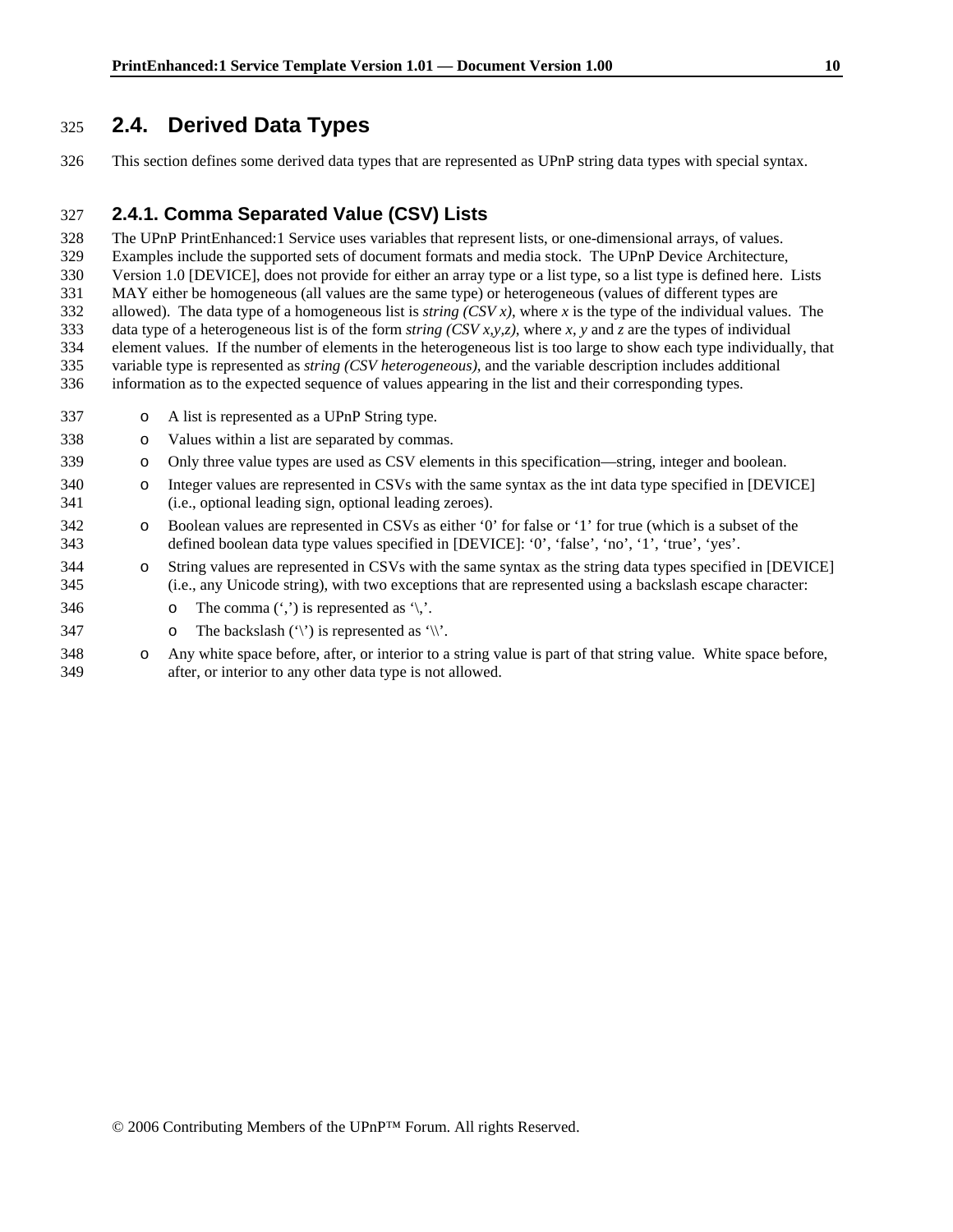| 350 | Examples: |
|-----|-----------|
|-----|-----------|

| Type refinement of<br>string | Value                                                       | Comments                                                                                                                                                                                      |
|------------------------------|-------------------------------------------------------------|-----------------------------------------------------------------------------------------------------------------------------------------------------------------------------------------------|
| CSV string                   | text/xml,application/vnd.hp-<br>PCL, application/postscript | List of three document types                                                                                                                                                                  |
| CSV int                      | $1,-5,006,0,+7$                                             | List of 5 integers.                                                                                                                                                                           |
| CSV boolean                  | 0,1,1,0                                                     | List of 4 booleans                                                                                                                                                                            |
| CSV string                   | Smith\, Fred, Jones\, Davey                                 | List of 2 user names,<br>"Smith, Fred" and<br>"Jones, Davey"                                                                                                                                  |
| $CSV$ i4, string, $u2$       | string with leading blanks, 0<br>-29837,                    | Note that the second value is<br>string with leading blanks"                                                                                                                                  |
| CSV <sub>i4</sub>            | 3, 4                                                        | Illegal CSV. White space is not<br>allowed as part of an integer<br>value.                                                                                                                    |
| CSV string                   | ,,                                                          | List of 3 empty string values                                                                                                                                                                 |
| CSV heterogeneous            | Alice, Marketing, 5, Susan, R&D, 21, David, Finance, 7      | List of unspecified number of<br>people and associated attributes.<br>Each person is described by 3<br>elements, a name string, a<br>department <i>string</i> and years-of-<br>service $u2$ . |

351

### 352 **2.4.2. XML Content in UPnP Arguments and State Variables**

353 The UPnP V1.0 architecture [DEVICE] specifies that all UPnP action argument values are transmitted inside a 354 SOAP XML body. All argument values are passed as character data. When an argument value contains any XML 355 markup, or any character that could be construed as XML markup, that argument value must be properly escaped 356 according to the rules of XML ([XML] Section 2.4 Character Data and Markup). For example, the out argument 357 MediaList of the action GetMediaList contains XML markup, and therefore MUST be properly escaped (see section 358 2.6.3.2). The same would be true of the value of any evented state variable in a GENA message, but this document 359 does not define any evented state variables with XML content.

360 The XML escaping rules are summarized from the [XML] reference mentioned above:

| 361 | The character $\leq$ MUST be encoded as one of:<br>$\bullet$                                                          |
|-----|-----------------------------------------------------------------------------------------------------------------------|
| 362 | $\&$ lt:'                                                                                                             |
| 363 | $48#60$ :                                                                                                             |
| 364 | $x+x3C$                                                                                                               |
| 365 | The character $\&$ MUST be encoded as one of:                                                                         |
| 366 | $\alpha$ $\gamma$ .                                                                                                   |
| 367 | x#38;                                                                                                                 |
| 368 | $x^2$ + $x^2$                                                                                                         |
| 369 | When the character '>' appears in the sequence '-->' ('>' preceded by two hyphens or two minus signs) it<br>$\bullet$ |
| 370 | MUST be encoded as one of:                                                                                            |
| 371 | $'$ >'                                                                                                                |
| 372 | $x#62$ :                                                                                                              |
| 373 | x#x3E                                                                                                                 |
| 374 | All other occurrences of '>' MAY be encoded. Therefore, to avoid special testing, '>' SHOULD always be                |
| 375 | encoded.                                                                                                              |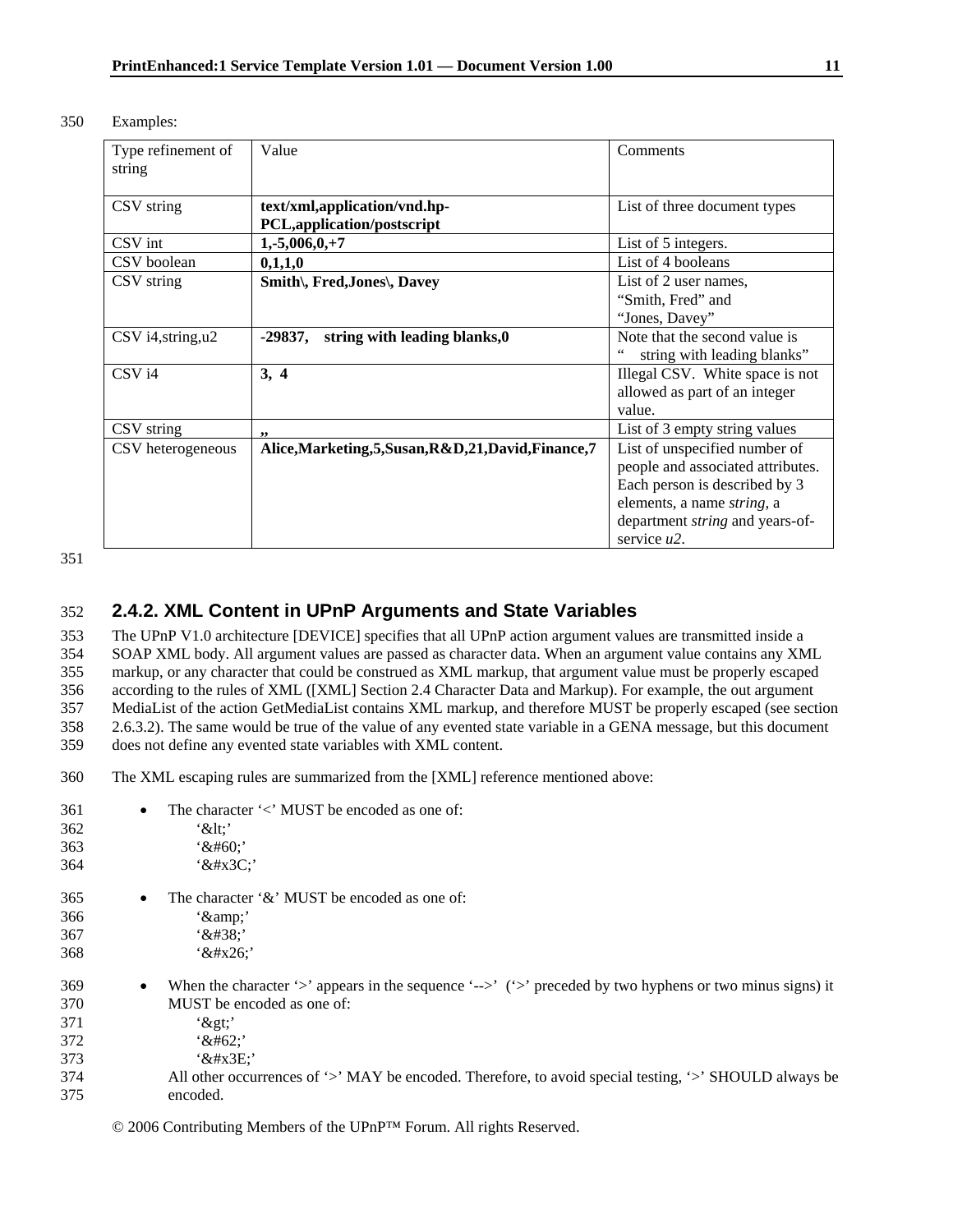### 376 **2.5. Naming Conventions**

377 All state variables, actions and action parameters are mixed case with the first letter of each word being capitalized. 378 Most of these variables, actions and parameters are derived directly from IPP by removing the hyphens and up-379 casing the first letter of each word. Unless specified otherwise, all variable values and action parameter values are 380 all lower case with hyphens, as in IPP. See Internet Printing Protocol/1.0 Model and Semantics (RFC 2566) and 381 Internet Printing Protocol/1.1 Model and Semantics (RFC 2911), hereafter referred to as [MODEL]. The action and 382 attribute descriptions in these tables are only a brief summary. Implementations SHOULD conform to the complete 383 semantics specified in these referenced documents for each attribute indicated with [MODEL] in order to achieve 384 the kind of interoperability between client and Printer implementations of different vendors IPP has demonstrated.

#### 385 A full description of their meaning can be found in the indicated sections in [MODEL].

### 386 **2.6. State Variables**

387 A conforming UPnP Print Service implementation MUST support all of the Required Printer Service State

388 Variables in the Service State Table (SST). The first part of the Service State Table contains variables that represent

389 Printer attributes and the second part contains variables that represent Job attributes.

### 390 **2.6.1. The Printer's Supported and Default Values**

391 The table below defines "Allowed Values" for each SST variable. The values in a Service Description's

392 <allowedValueList> element are the actual values supported by the Print Service instance (Printer).

393 Each SST variable definition in this document specifies whether or not vendors in their Service Description MAY

394 subset and/or extend the <allowedValueList> element in their Service Description from those "Allowed Values"

395 values given in this document. The Printer's "current" <allowedValueList> and <defaultValue> values MAY or 396 MAY NOT be the same as the factory supported and default values, respectively, for that parameter; i.e., someone

397 may have changed the settings from the factory-supplied values. Any <allowedValueList> and <defaultValue>

398 element value MAY be changed at any time after Service Discovery. Furthermore, the current <allowedValueList>

399 and <defaultValue> values for a job parameter could also possibly change between invocations of the action that

400 uses it; for example, someone MAY reconfigure the Printer's "current" device setting for a particular parameter.

401 However, the UPnP Device Architecture, version 1.0 [DEVICE], states that any change to the <allowedValueList>

402 or <defaultValue> element requires the Printer to issue an "ssdp:byebye" and then re-advertise itself. Each of the

403 values in the <defaultValue> elements is implementation specific, but MUST be one of the values from the Service

404 Description's associated <allowedValueList> element, if present.

### 405 **2.6.2. The Distinguished Value**

406 Some Print Service actions have IN parameters that will always override any corresponding value that might be 407 provided in the PDL data stream (see section 2.9.3.1.1). For those situations where the Control Point prefers to let 408 the PDL data stream value override the IN parameter, the PrintEnhanced:1 Service has added the Distinguished 409 Value 'device-setting' to the <allowedValueList> of the associated state variable. In the case where the attribute is 410 absent in the PDL data stream and the IN parameter value is specified as the Distinguished Value 'device-setting', 411 the Service uses its <defaultValue> value for the IN parameter. For example, see CreateJob action, section 2.8.2. 412 When the Control Point supplies the Distinguished Value for such an IN parameter, the Print Service MUST 413 process the action following the corresponding print instruction in the PDL Data Stream, if present. If absent, the 414 Print Service MUST process the action as if the Service's current <defaultValue> for that IN parameter value had 415 been supplied by the Control Point. In other words, the Service's then current <defaultValue> value has lower 416 precedence than the PDL Data Stream. All implementations MUST support all Distinguished Value parameters 417 defined herein. The two preceding requirements also mean that the Distinguished Value for a variable MUST be

418 included in the variable's allowed value set, even if the vendor is sub-setting the allowed value set. However, the

419 Distinguished Value itself MUST NOT be used for the actual value of the <defaultValue> element in the SCPD.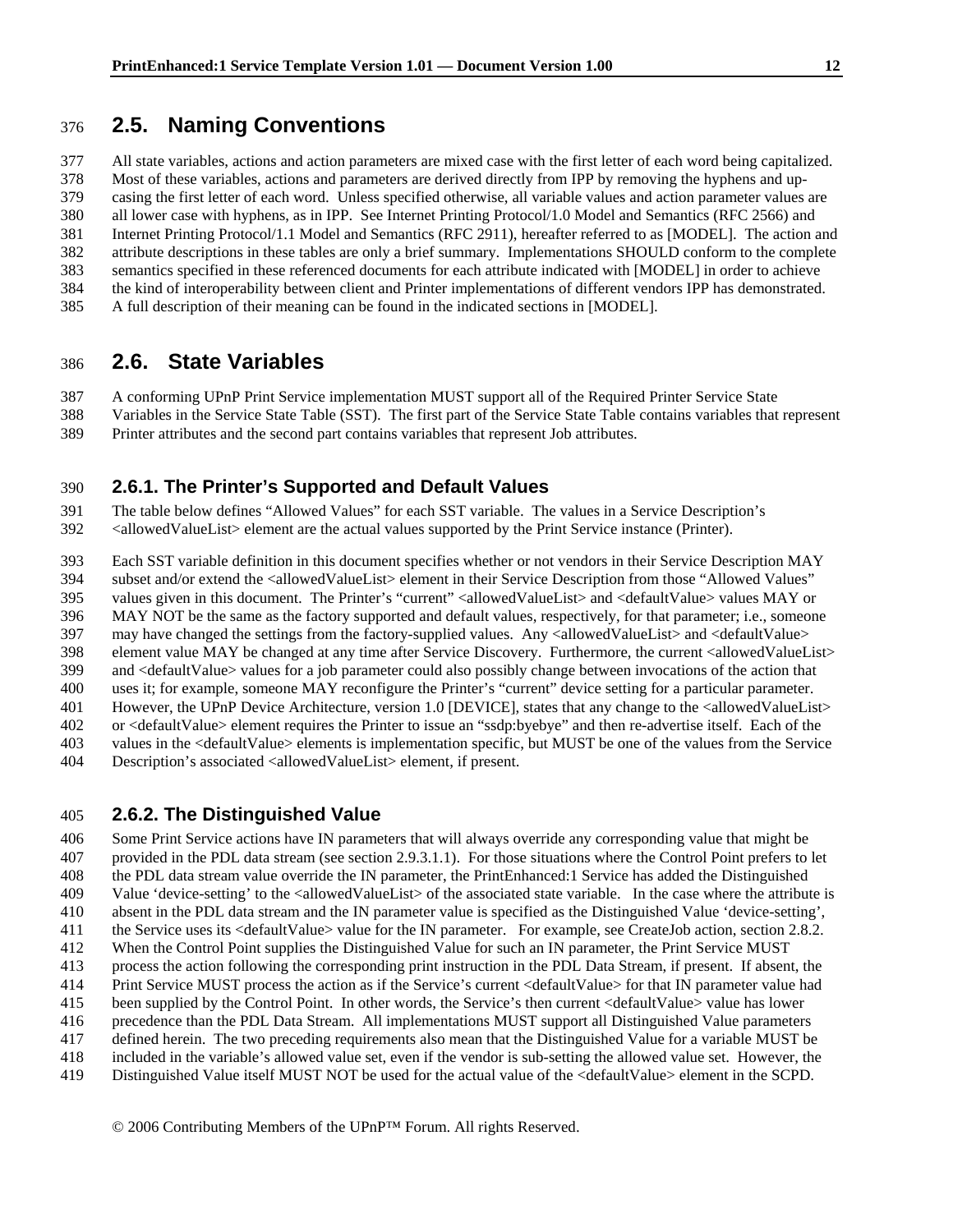- 420 Note: the Distinguished Values defined herein for a variable/parameter are not otherwise valid values for the
- 421 variable/parameter.
- 422 The value used as the Distinguished Value for a parameter, is specified in the definition of the parameter's
- 423 associated state variable. This guarantees uniqueness of the Distinguished Value across all actions that might use it.
- 424 Any vendor extensions to the set of Print Service actions that use IN parameters with an associated variable that has
- 425 a defined Distinguished Value SHOULD also support the use of Distinguished Values in their action invocations.
- 426 Any vendor extension that does support such Distinguished Values in their actions MUST use the same
- 427 Distinguished Value that is defined in this document. While vendors MAY use the Distinguished Value concept in 428 their Print Service extensions, this specification provides no mechanism for indicating either that Distinguished
- 429 Values are supported or the actual Distinguished Value used for a specific variable/parameter.
- 430 The Distinguished Value for all string variables defined herein is the string '**device-setting**'. For any vendor
- 431 extensions, the Distinguished Value for all string variables MUST be '**device-setting**'. The Distinguished Value for
- 432 all integer variables defined herein is the value '**0**'. For any vendor extensions, the Distinguished Value for integer
- 433 variables SHOULD be '**0**' (or '**-1**' if '**0**' is otherwise a useful value).

### 434 **2.6.3. PrintEnhanced:1 Service Variables**

435 The first part of the SST defines the Printer attributes. The second part of the SST defines the Job attributes. Many

- 436 of the Job attributes in the SST are present solely for the purpose of meeting the UPnP Device Architecture
- 437 [DEVICE] requirement that all action parameters MUST have a related SST variable. The full specification for
- 438 such action parameters is given with the variable in the SST. Some of the Printer attributes can be queried with the

439 GetPrinterAttributes action (see section 2.8.8) or the GetPrinterAttributesV2 action (see section 2.8.9); and some of

440 the Job attributes can be queried for a specified job with the GetJobAttributes action (see section 2.8.5).

### 441 **Table 1: State Variables**

| <b>Variable Name</b>                     | Req.                    | <b>Data</b>                          | <b>Allowed Value</b>                             | <b>Default Value</b>                        | Eng.         |
|------------------------------------------|-------------------------|--------------------------------------|--------------------------------------------------|---------------------------------------------|--------------|
|                                          | or<br>Opt. <sup>1</sup> | Type                                 |                                                  | (Mandatory except where<br>indicated below) | <b>Units</b> |
|                                          |                         |                                      | Printer & Job Attributes (in alphabetical order) |                                             |              |
| A ARG TYPE CriticalAttrib<br>List        | $\boldsymbol{R}$        | string<br>(CSV<br>string)            | See section<br>2.6.3.1                           | N/A                                         | N/A          |
| A ARG TYPE MediaList                     | $\boldsymbol{R}$        | string<br>(well-<br>balanced<br>XML) | See section<br>2.6.3.2                           | N/A                                         | N/A          |
| A ARG TYPE PrinterAbort<br><b>Reason</b> | $\boldsymbol{R}$        | string                               | See section<br>2.6.3.3                           | N/A                                         | N/A          |
| <b>CharRepSupported</b>                  | $\boldsymbol{R}$        | string                               | See section<br>2.6.3.4                           | $\langle$ implementation specific $\rangle$ | N/A          |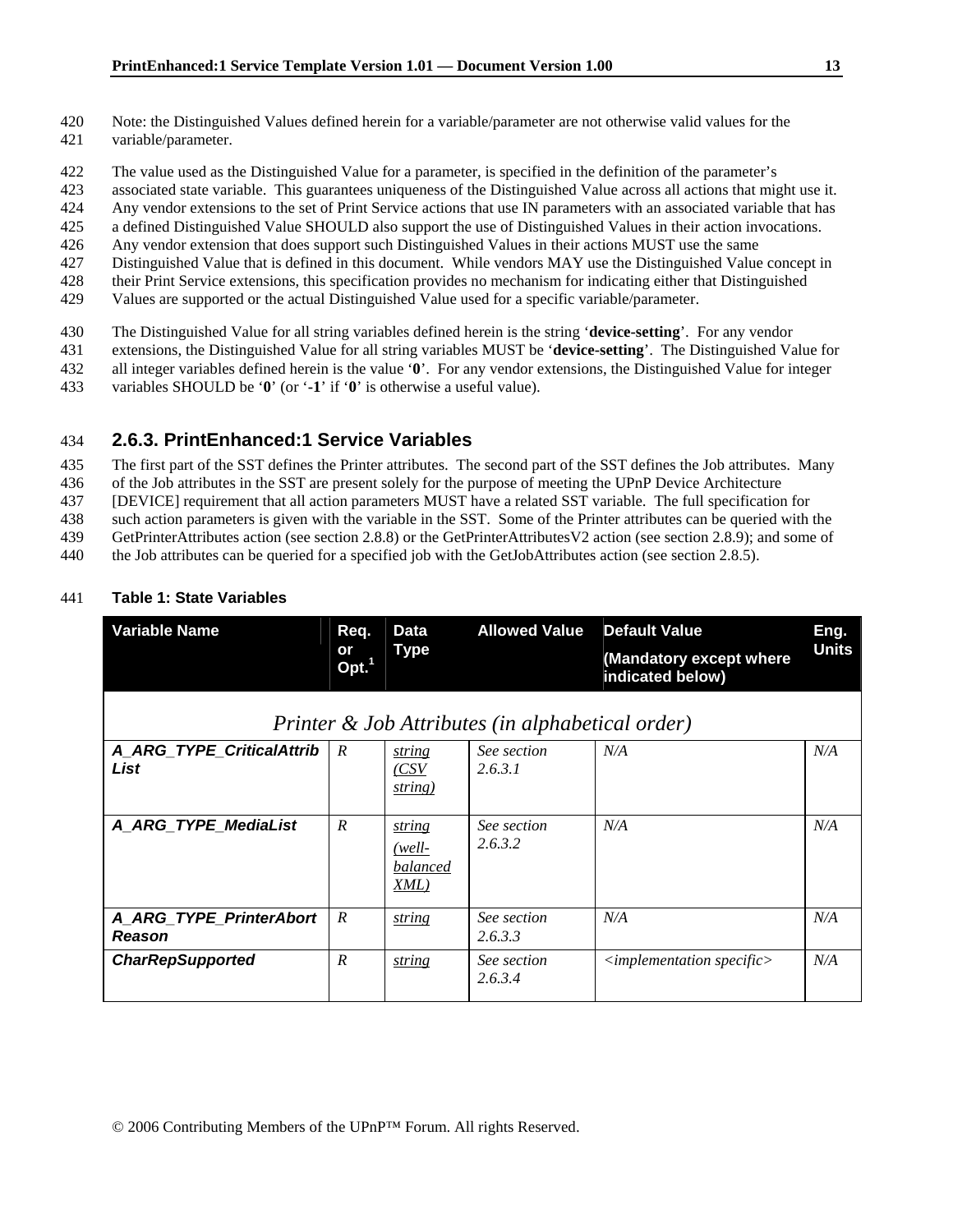| <b>Variable Name</b>               | Req.                    | <b>Data</b>                                                          | <b>Allowed Value</b>                 | <b>Default Value</b>                                                               | Eng.         |
|------------------------------------|-------------------------|----------------------------------------------------------------------|--------------------------------------|------------------------------------------------------------------------------------|--------------|
|                                    | or<br>Opt. <sup>1</sup> | Type                                                                 |                                      | (Mandatory except where<br>indicated below)                                        | <b>Units</b> |
| <b>ColorSupported</b>              | $\boldsymbol{R}$        | boolean                                                              | See section<br>2.6.3.5               | $\langle$ implementation specific $\rangle$                                        | N/A          |
| <b>ContentCompleteList</b>         | $\boldsymbol{R}$        | string<br>(CSV <sub>i4</sub> )                                       | See section<br>2.6.3.6               | $\langle empty \, string \rangle$                                                  | N/A          |
| <b>Copies</b>                      | $\boldsymbol{R}$        | i4                                                                   | Range: $\overline{0}$ to $2^{31}$ -1 | $\langle$ implementation specific $\rangle$<br>RECOMMENDED value: 1                | N/A          |
| <b>CriticalAttributesSupported</b> | $\boldsymbol{R}$        | string<br>(CSV<br>string)                                            | See section<br>2.6.3.8               | $\leq$ implementation specific $>$                                                 | N/A          |
| <b>DataSink</b>                    | $\boldsymbol{R}$        | <u>uri</u>                                                           | See Section<br>2.6.3.9               | $\langle empty \, string \rangle$                                                  | N/A          |
| <b>Deviceld</b>                    | $\boldsymbol{R}$        | $string -$<br>MUST be<br>limited to<br>512 bytes.                    |                                      | $\leq$ implementation specific $>$                                                 | N/A          |
| <b>DocumentFormat</b>              | $\boldsymbol{R}$        | string                                                               | See section<br>2.6.3.11              | $\leq$ implementation specific><br>RECOMMENDED value:<br>application/xhtml-print-e | N/A          |
| DocumentUTF16Supported             | $\boldsymbol{R}$        | string                                                               | See section<br>2.6.3.12              | $\langle$ implementation specific $\rangle$                                        | N/A          |
| <b>FullBleedSupported</b>          | $\boldsymbol{R}$        | <b>boolean</b>                                                       | See section<br>2.6.3.13              | $\langle$ implementation specific $\rangle$                                        |              |
| <b>InternetConnectState</b>        | $\boldsymbol{R}$        | string                                                               | See section<br>2.6.3.14              | $\langle$ implementation specific $\rangle$                                        | N/A          |
| <b>JobAbortState</b>               | $\cal R$                | string<br>(CSVi4,<br>string,<br>string, $i4$ ,<br>string,<br>string) | See section<br>2.6.3.15              | $\langle empty \, string \rangle$                                                  | N/A          |
| <b>JobEndState</b>                 | $\cal R$                | string<br>(CSV<br>i4, string, st<br>ring, i4, stri<br>ng)            | See section<br>2.6.3.16              | <empty string=""></empty>                                                          | N/A          |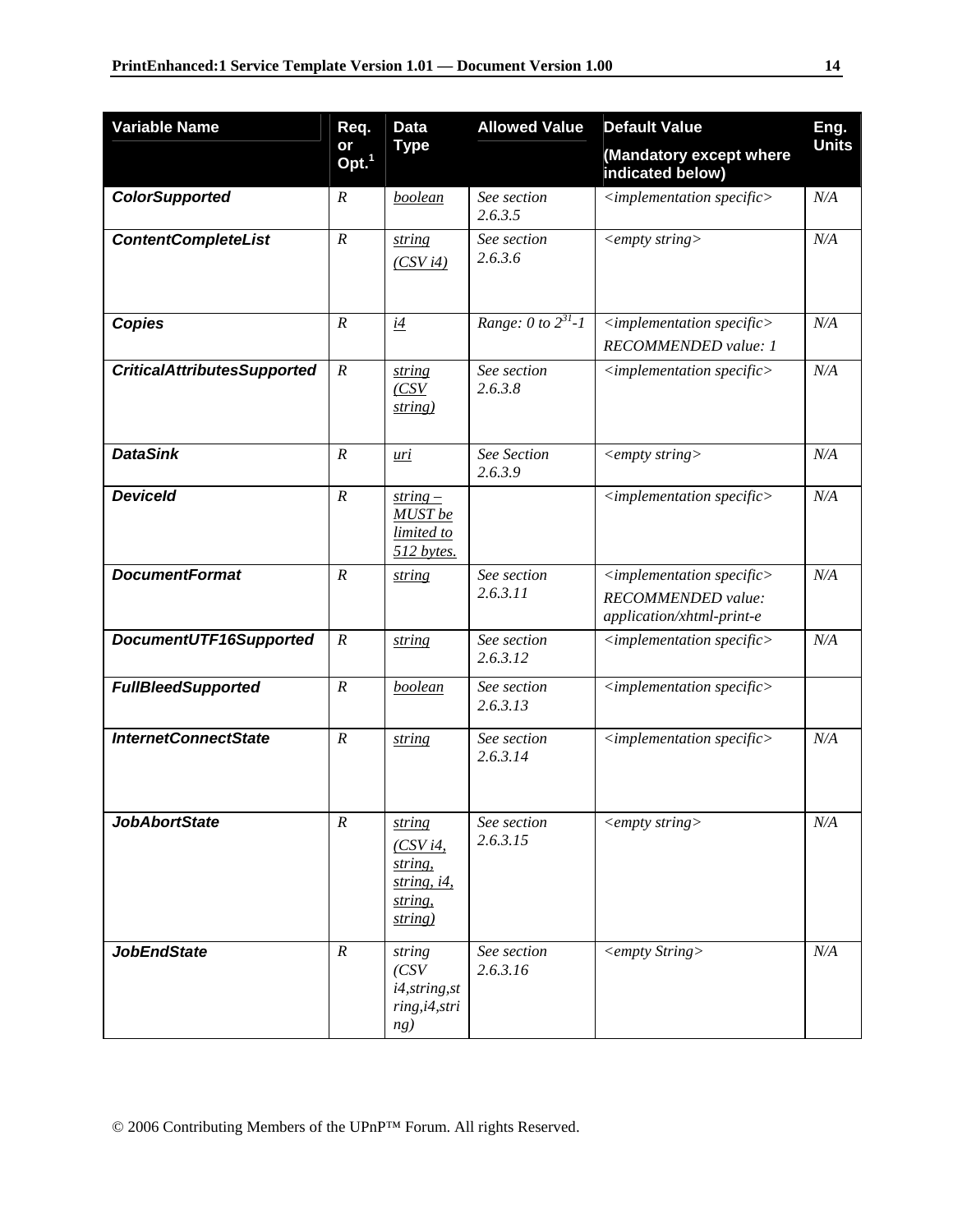| <b>Variable Name</b>           | Req.                    | <b>Data</b>                                                | <b>Allowed Value</b>                                                                                    | <b>Default Value</b>                                                                           | Eng.         |
|--------------------------------|-------------------------|------------------------------------------------------------|---------------------------------------------------------------------------------------------------------|------------------------------------------------------------------------------------------------|--------------|
|                                | or<br>Opt. <sup>1</sup> | <b>Type</b>                                                |                                                                                                         | (Mandatory except where<br>indicated below)                                                    | <b>Units</b> |
| <b>Jobld</b>                   | $\cal R$                | i4                                                         | Range: $0 \text{ to } 2^{31}$ -1                                                                        | $\theta$                                                                                       | $N\!/\!A$    |
| <b>JobIdList</b>               | $\boldsymbol{R}$        | string<br>(CSV i4)                                         | See section<br>2.6.3.18                                                                                 | <empty string=""></empty>                                                                      | N/A          |
| <b>JobMediaSheetsCompleted</b> | $\boldsymbol{R}$        | i4                                                         | <i>Range: -1 to</i> $2^{31}$ -<br>$\boldsymbol{l}$                                                      | $0$ or $-1$                                                                                    | N/A          |
| <b>JobName</b>                 | $\boldsymbol{R}$        | string                                                     |                                                                                                         | $\langle \textit{empty string} \rangle$                                                        | N/A          |
| <b>JobOriginatingUserName</b>  | $\boldsymbol{R}$        | string                                                     |                                                                                                         | $\langle \textit{empty string} \rangle$                                                        | N/A          |
| <b>MediaSize</b>               | $\boldsymbol{R}$        | string                                                     | See section<br>2.6.3.22                                                                                 | $\langle$ implementation specific $\rangle$                                                    | N/A          |
| <b>MediaType</b>               | $\boldsymbol{R}$        | string                                                     | See section<br>2.6.3.23                                                                                 | $\langle$ implementation specific $\rangle$<br>RECOMMENDED value:<br>Stationery (if supported) | N/A          |
| <b>NumberUp</b>                | $\overline{R}$          | string                                                     | See section<br>2.6.3.24                                                                                 | $\langle$ implementation specific $\rangle$<br>RECOMMENDED value: 1                            | N/A          |
| <b>OrientationRequested</b>    | $\boldsymbol{R}$        | string                                                     | See section<br>2.6.3.25                                                                                 | $\leq$ implementation specific $>$<br>RECOMMENDED value:<br>portrait                           | N/A          |
| <b>PageMargins</b>             | $\boldsymbol{R}$        | string<br>(CSV<br>string,<br>string,<br>string,<br>string) | See section<br>2.6.3.26<br>The following<br>represents an<br>example:<br>1.0in, 1.0in, 2.0in,<br>2.0in, | $\langle$ implementation specific $\rangle$                                                    | N/A          |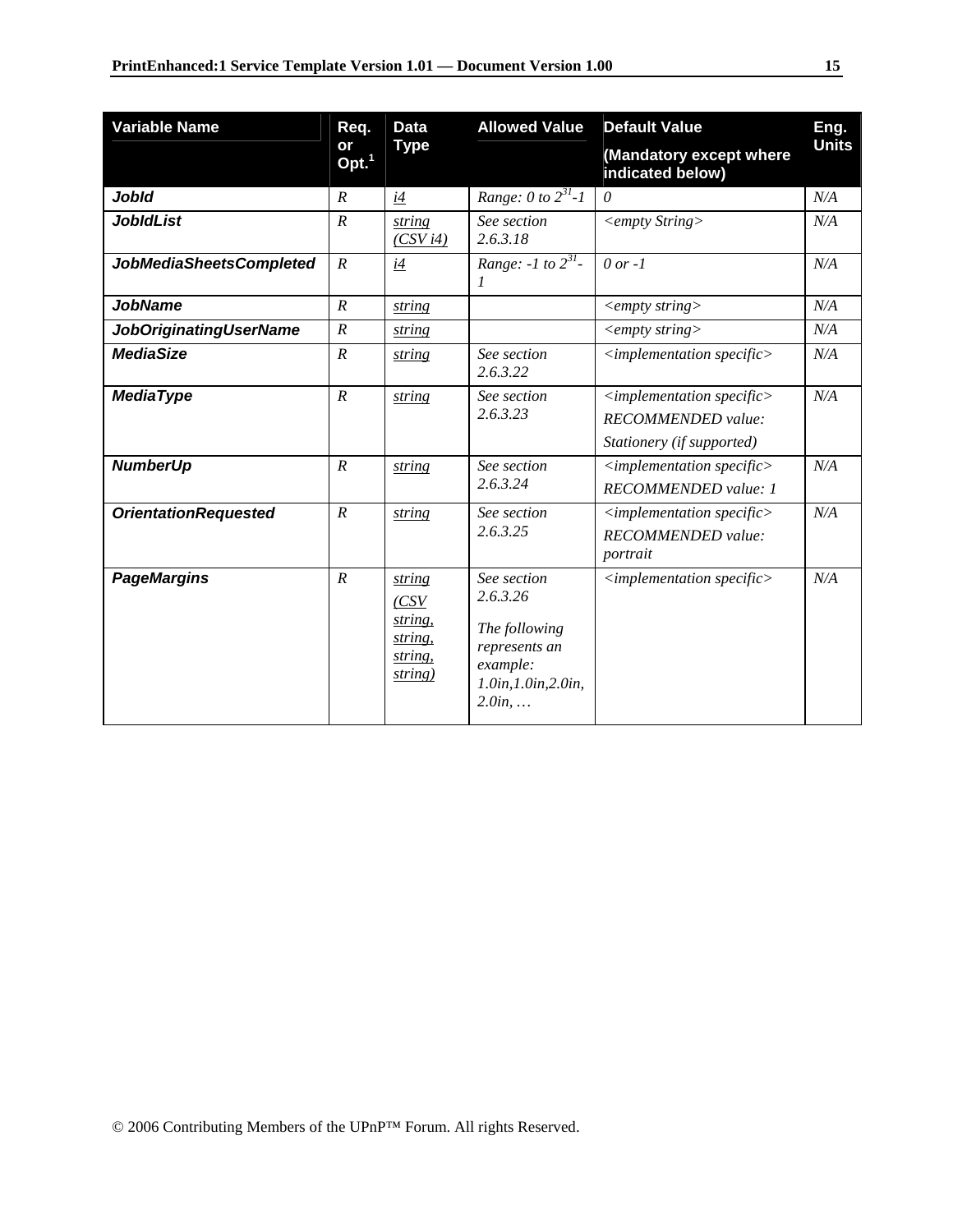| <b>Variable Name</b>                                                            | Req.                    | <b>Data</b> | <b>Allowed Value</b>    | <b>Default Value</b>                                                           | Eng.<br><b>Units</b> |
|---------------------------------------------------------------------------------|-------------------------|-------------|-------------------------|--------------------------------------------------------------------------------|----------------------|
|                                                                                 | or<br>Opt. <sup>1</sup> | <b>Type</b> |                         | (Mandatory except where<br>indicated below)                                    |                      |
| <b>PrinterLocation</b>                                                          | $\boldsymbol{R}$        | string      |                         | $\leq$ implementation specific $>$                                             | N/A                  |
| <b>PrinterName</b>                                                              | $\boldsymbol{R}$        | string      |                         | $\leq$ implementation specific $>$                                             | N/A                  |
| <b>PrintQuality</b>                                                             | $\boldsymbol{R}$        | string      | See section<br>2.6.3.29 | $\langle$ implementation specific $\rangle$<br>RECOMMENDED value:<br>normal    | N/A                  |
| <b>PrinterState</b>                                                             | $\overline{R}$          | string      | See section<br>2.6.3.30 | idle                                                                           | N/A                  |
| <b>PrinterStateReasons</b>                                                      | $\overline{R}$          | string      | See section<br>2.6.3.31 | none                                                                           | N/A                  |
| <b>Sides</b>                                                                    | $\overline{R}$          | string      | See section<br>2.6.3.32 | $\langle$ implementation specific $\rangle$<br>RECOMMENDED value:<br>one-sided | N/A                  |
| <b>SourceURI</b>                                                                | $\overline{R}$          | uri         | See Section<br>2.6.3.33 | $\langle \textit{empty string} \rangle$                                        |                      |
| <b>XHTMLImageSupported</b>                                                      | $\overline{R}$          | string      | See section<br>2.6.3.34 | <i>image/jpeg</i>                                                              | N/A                  |
| Non-standard state variables<br><i>implemented by a UPnP vendor</i><br>go here. | $\boldsymbol{X}$        | <b>TBD</b>  | <b>TBD</b>              | <b>TBD</b>                                                                     | <b>TBD</b>           |

442  $\overline{R} = \text{REQUIRED}, \overline{O} = \text{Optional}, X = \text{Non-standard}.$ 

#### 443 **2.6.3.1. A\_ARG\_TYPE\_CriticalAttribList**

444 *A\_ARG\_TYPE\_CriticalAttribList is used as the related state variable for CriticalAttributesList which is used as the* 

445 *IN argument to CreateJobV2 or CreateURIJob. CriticalAttributesList is a CSV list of attributes from the* 

446 *allowedValueList of CriticalAttributesSupported (the exception to this is the value 'none'). When the Control Point* 

447 *specifies the value "none" in the CriticalAttributesList, this means that the Control Point is not declaring any* 

- 448 *particular attribute as critical to the successful completion of the print job OR the Printer does not support any*  449 *Critical Attributes.*
- 450 *When the Control Point provides the pdl-fidelity value in the A\_ARG\_TYPE\_CriticalAttribList, it SHOULD NOT*
- 451 *also provide other Critical Attributes that are controlled by the PDL. For example, when pdl-fidelity is contained*

452 *in the A\_ARG\_TYPE\_CriticalAttribList, the list SHOULD NOT also contain font-size.* 

453 *If the A\_ARG\_TYPE\_CriticalAttribList contains pdl-fidelity and other attributes also controlled by the PDL, and* 

454 *one or more of those attributes cannot be satisfied by the Printer, the Printer MAY provide either pdl-fidelity or the* 

455 *other attribute as the job-abort-reason.* 

456 *When the Control Point specifies the "none" value in the CriticalAttributesList, it SHOULD NOT also provide* 

457 *other Critical Attributes. Printers MUST support "none" and MAY support any of the other values listed in the* 

458 *table below.* 

### 459 **Table 2: Values for** *CriticalAttributesList*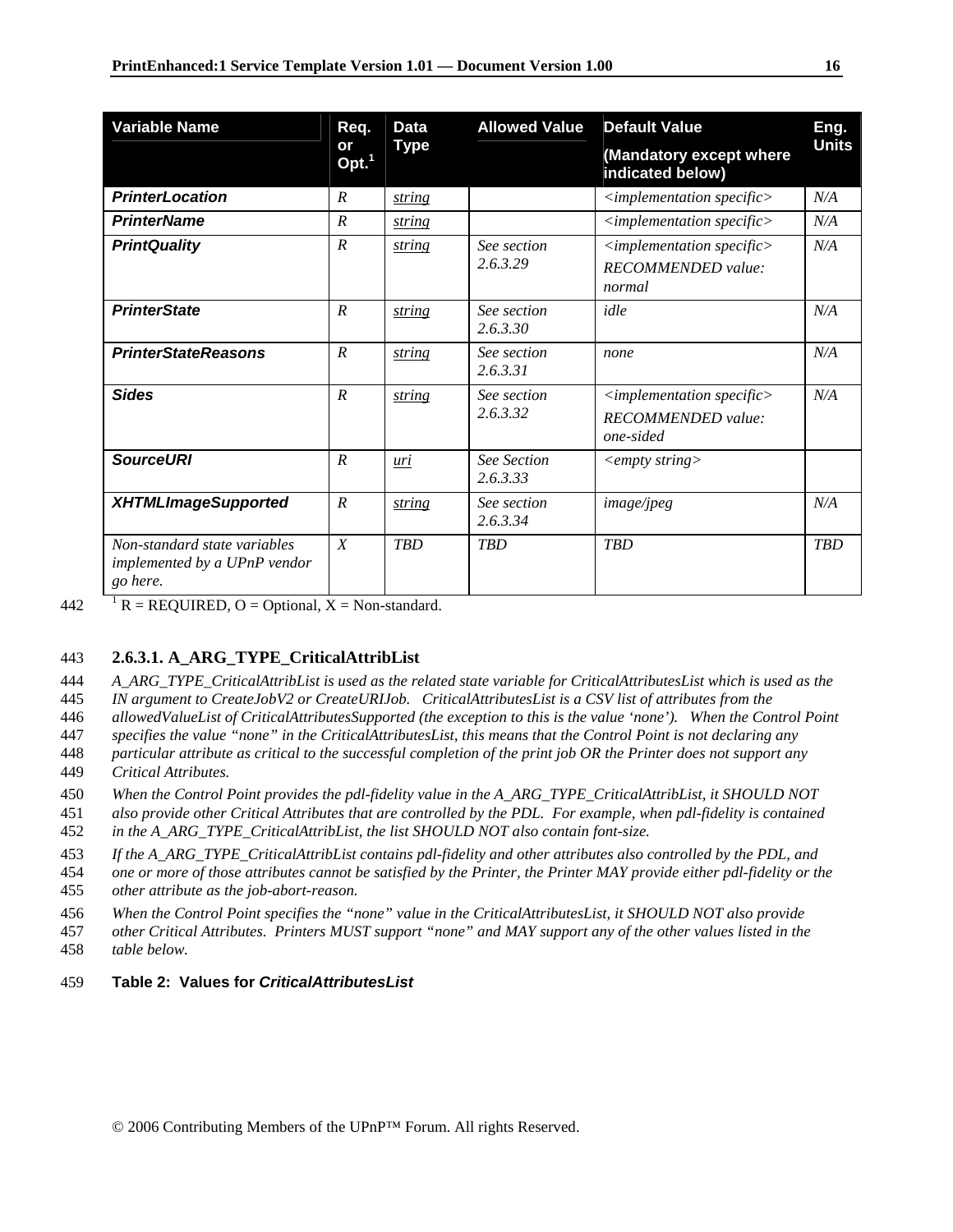| <b>Value</b>                                                                                                                                                                | Req. or Opt.        |  |  |
|-----------------------------------------------------------------------------------------------------------------------------------------------------------------------------|---------------------|--|--|
| None                                                                                                                                                                        | $\underline{R}$     |  |  |
| The value for CriticalAttributesList MUST be "none" or a CSV list of<br>the following values (dependent on the printer's implementation of<br>CriticalAttributesSupported): |                     |  |  |
| copies                                                                                                                                                                      | $\overline{\Omega}$ |  |  |
| sides                                                                                                                                                                       | $\overline{O}$      |  |  |
| number-up                                                                                                                                                                   | $\overline{O}$      |  |  |
| orientation-requested                                                                                                                                                       | $\overline{O}$      |  |  |
| media-size                                                                                                                                                                  | 0                   |  |  |
| media-type                                                                                                                                                                  | $\boldsymbol{O}$    |  |  |
| print-quality                                                                                                                                                               | $\overline{O}$      |  |  |
| text-layout                                                                                                                                                                 | $\boldsymbol{O}$    |  |  |
| image-layout                                                                                                                                                                | $\overline{O}$      |  |  |
| image-orientation                                                                                                                                                           | $\overline{O}$      |  |  |
| pdl-fidelity                                                                                                                                                                | 0                   |  |  |
| font-family                                                                                                                                                                 | 0                   |  |  |
| font-size                                                                                                                                                                   | 0                   |  |  |
| vendor-defined                                                                                                                                                              | $\Omega$            |  |  |

460

#### 461 **2.6.3.2. A\_ARG\_TYPE\_MediaList**

462 *This variable is used as the related state variable for the OUT argument MediaList for the action GetMediaList.* 

463 *A value of type A\_ARG\_TYPE\_MediaList is a possibly empty sequence of either* MediaType *or* MediaSize 464 *elements. More precisely, it can take one of the following three allowed forms:* 

- 465 *1. An empty string.*
- 466 *2. A sequence of one or more* <MediaType ...> *elements.*
- 467 *3. A sequence of one or more* <MediaSize ...> *elements.*

468 *NOTE: This definition represents well-balanced XML, but not well-formed XML—there is no root (document)* 

469 *element. Since the value is not well-formed, Control Points cannot pass it directly to a standard XML parser.* 

470 *Control Points need to implement a workaround as described below in section 2.6.3.2.1. Device implementations* 

471 *MUST NOT add a root element to this value in an attempt to make it well-formed XML, because it will produce* 

472 *unexpected results with Control Points that are already implementing a workaround.* 

473 *Also, in the following Examples 1 through 6, the value of the OUT argument MediaList is shown in its unescaped* 

474 *XML form. Only Example 7 shows the MediaList argument that is fully escaped according to the requirements* 

475 *described above in section 2.4.2.* 

476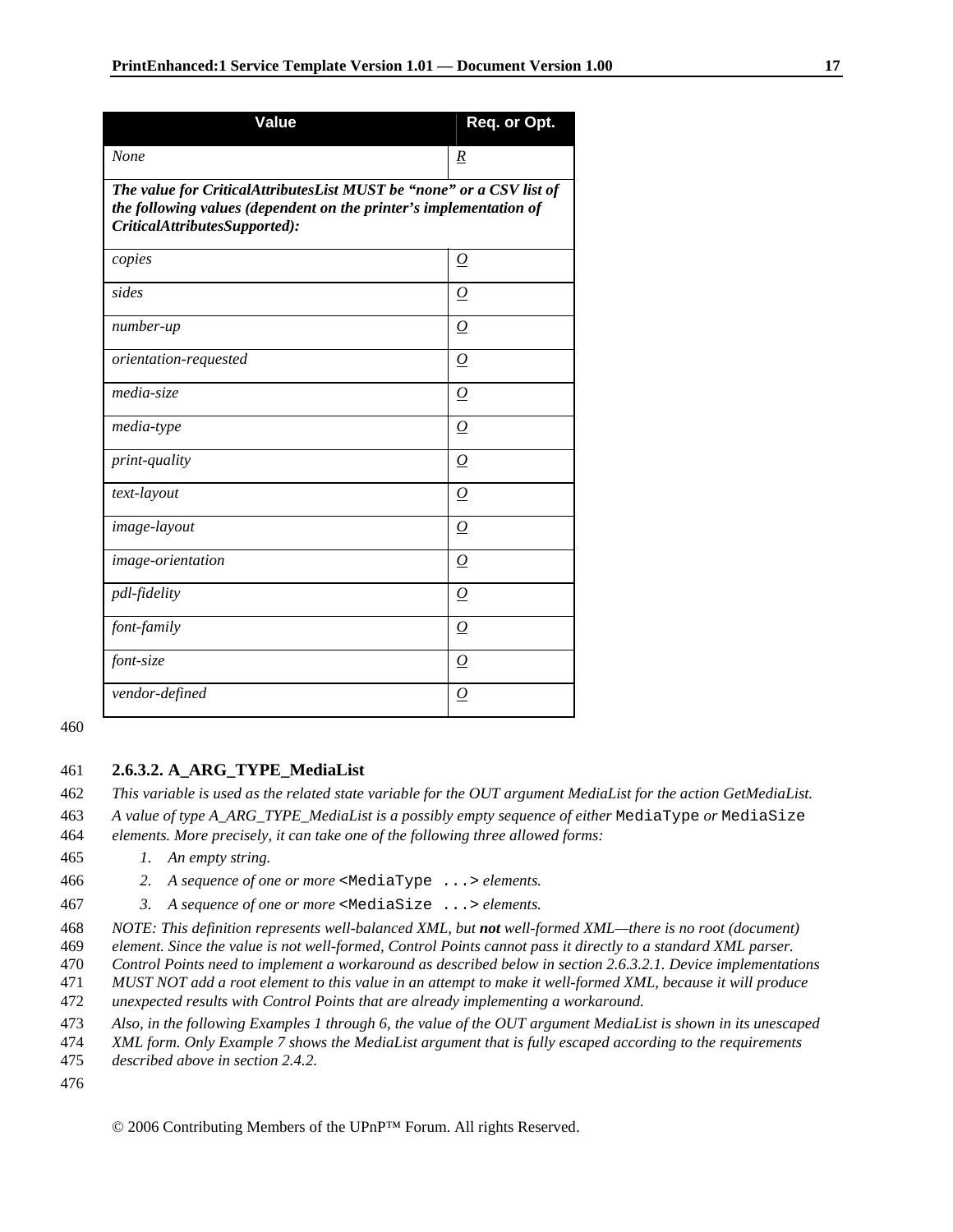```
477 Example 1: MediaType as a function of MediaSize 
478 IN: MediaSize="om_small-photo_100x150mm"
479 IN: MediaType="none" 
480 OUT: 
481 <MediaType MediaSize="om_small-photo_100x150mm"> 
482 photographic-glossy 
483 photographic-matte 
                 cardstock
485 </MediaType> 
486 
487 Example 2: MediaSize as a function of MediaType 
488 IN: MediaSize="none" 
489 IN: MediaType="photographic-glossy" 
     490 OUT: 
491 <MediaSize MediaType="photographic-glossy"> 
492 na_index-4x6_4x6in 
493 na_5x5_5x7in 
494 na-8x10 
495 na_letter_8.5x11in<br>496 </MediaSize>
           496 </MediaSize> 
497 
498 Example 3: All types for all sizes 
499 IN: MediaSize="none" 
500 IN: MediaType="none" 
     OTIT:
502 <MediaType MediaSize="om_small-photo_100x150mm"> 
503 photographic-glossy 
                 photographic-matte
505 cardstock 
506 </MediaType> 
507 <MediaType MediaSize="jpn_hagaki_100x148mm"> 
508 photographic-glossy 
509 photographic-matte 
                 cardstock
511 </MediaType> 
512 … 
513 
514 
515 Example 4: MediaType as a function of the default value of MediaSize 
516 SCPD: <defaultValue>om_small-photo_100x150mm</defaultValue> 
517 IN: MediaSize="device-setting" 
518 IN: MediaType="none" 
519 OUT:<br>520
520 <MediaType MediaSize="om_small-photo_100x150mm"><br>521 photographic-glossy
                 photographic-glossy
522 photographic-matte 
523 cardstock<br>524 </MediaType>
           524 </MediaType> 
525 
526 Example 5: MediaSize as a function of the default value of MediaType 
527 SCPD: <defaultValue>photographic-glossy</defaultValue> 
528 IN: MediaSize="none" 
529 IN: MediaType="device-setting" 
530 OUT: 
531 <MediaSize MediaType="photographic-glossy"> 
                 na_index-4x6_4x6in
```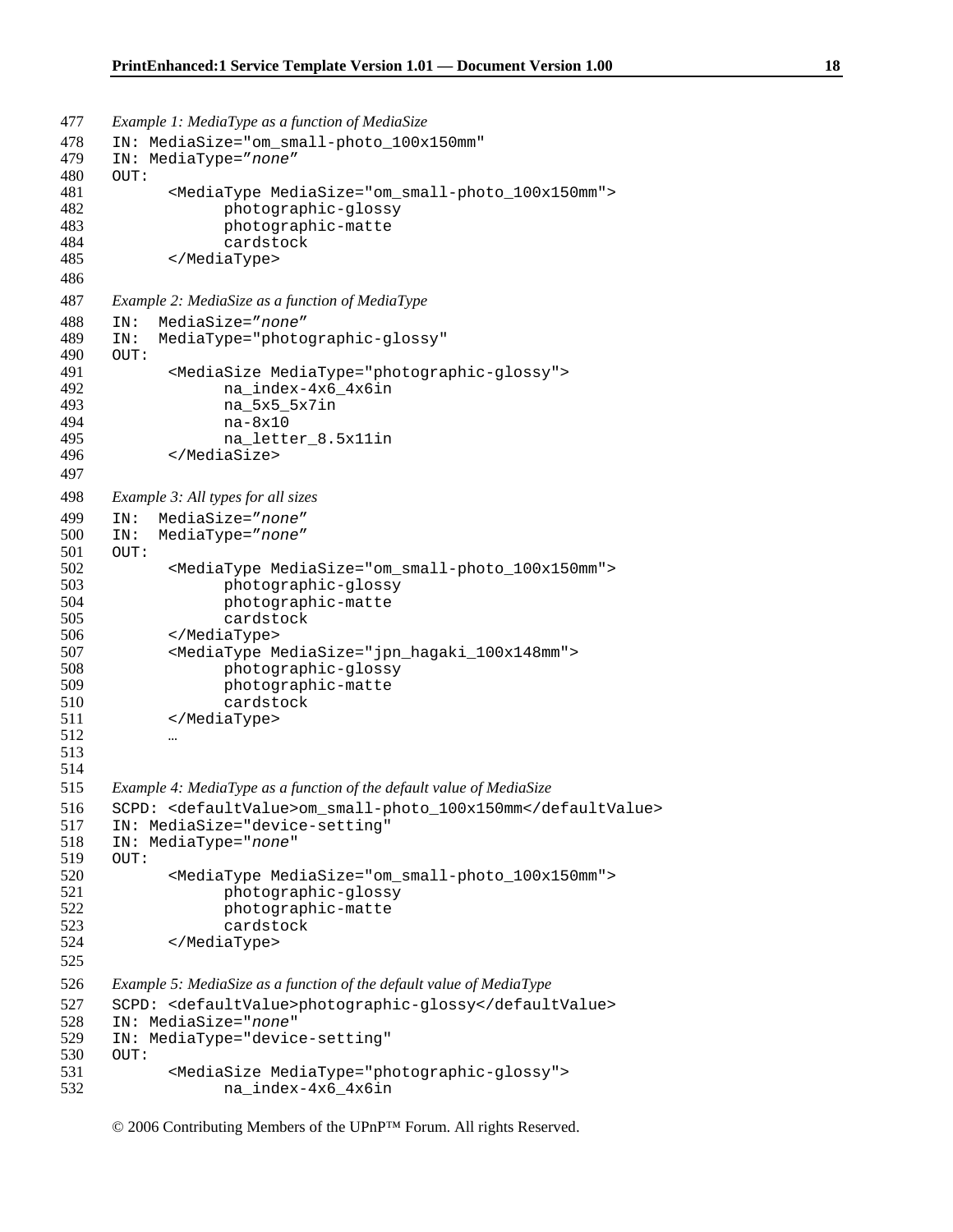```
533 na_5x5_5x7in 
534 na-8x10<br>535 na lett
                na_letter_8.5x11in
536 </MediaSize> 
537 
538 The final two examples illustrate the well-balanced XML before and after escape conversion by the Printer (refer to 
539 section 2.4.2 for details on XML content in UPnP arguments): 
540 Example 6: All types for all sizes (before escape conversion)
541 IN: MediaSize="none" 
542 IN: MediaType="none" 
     OUT:
544 <MediaType MediaSize="om_small-photo_100x150mm"> 
545 photographic-glossy 
                photographic-matte
547 cardstock<br>548 </MediaType>
           548 </MediaType> 
549 <MediaType MediaSize="jpn_hagaki_100x148mm"> 
550 photographic-glossy 
551 photographic-matte 
552 cardstock 
553 </MediaType> 
554 … 
555 
556 Example 7: All types for all sizes (after escape conversion)
557 IN: MediaSize="none" 
558 IN: MediaType="none" 
     OUT:
560 \< lt;MediaType MediaSize="om_small-photo_100x150mm">
561 photographic-glossy 
562 photographic-matte 
563 cardstock 
564 \< l / MediaType \< qt;
565 \< lt; MediaType MediaSize="jpn_hagaki_100x148mm" \> l;
566 photographic-glossy 
567 photographic-matte 
568 cardstock 
569 \< liti/MediaType\> gti
570 … 
571
```
2.6.3.2.1. Parsing the MediaList value

```
573 When the Control Point receives the MediaList value, it first needs to unescape (reverse the escape conversion of) 
574 the argument value text. Since the argument value is not well-formed XML, it cannot be passed directly to a normal 
575 XML parser. The recommended approach to parsing is as follows:
```

```
576 Make the value well-formed by inserting a <MediaList> start-tag before the value and a 
577 </MediaList> end-tag after the value, then apply normal parsing to the resulting well-formed value. 
578 After this start-tag/end-tag insertion, the three forms of MediaList described above would look like this: 
579 1. <MediaList></MediaList>
```

```
580 2. <MediaList><br>581 3. <MediaTy
581 <MediaType ...> 
582 ...
583 </MediaList>
```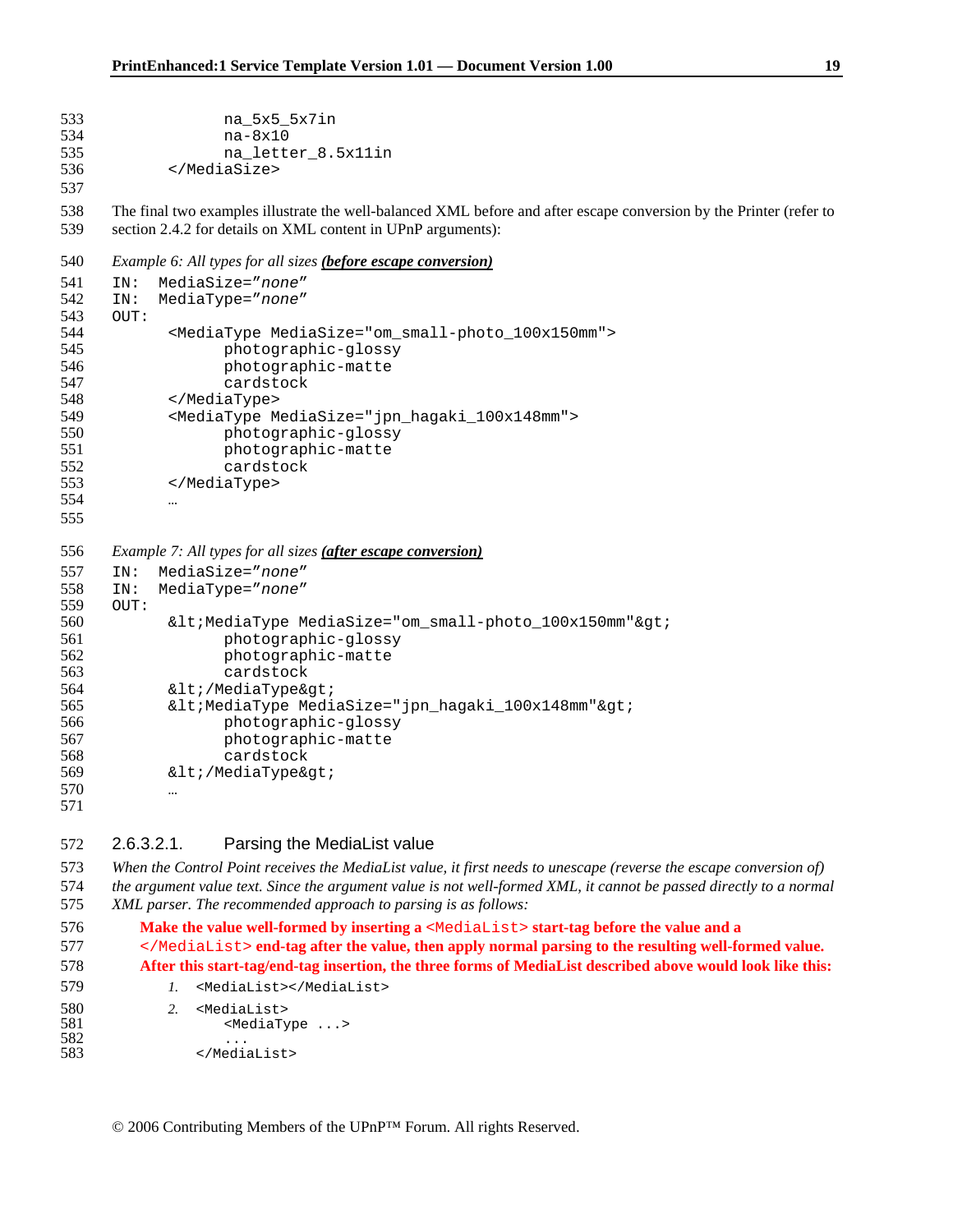```
584 3. <MediaList><br>585 <MediaSi
                            585 <MediaSize ...> 
586<br>587
                       587 </MediaList>
```
#### **2.6.3.3. A\_ARG\_TYPE\_PrinterAbortReason**

- *Used for one of the positional values of the evented state variable JobAbortState—see description in section*
- *2.6.3.15.* Multiple conditions MAY exist. The vendor chooses the single value for the
- 592 A ARG TYPE PrinterAbortReason variable to indicate the most important condition.

#### **Table 3: allowedValueList for** *A\_ARG\_TYPE\_PrinterAbortReason*

| Value                          | Req. or Opt.      |
|--------------------------------|-------------------|
| hardware-error                 |                   |
| external-access-uri-not-found  | $\bm{\mathit{U}}$ |
| external-access-object-failure |                   |
| external-access-doc-format-err |                   |
| external-access-http-error     |                   |
| vendor-defined                 |                   |

### **2.6.3.4. CharRepSupported**

*CharRepSupported is provided to enable the Control Point to determine which characters or glyphs a Printer* 

- *supports for XHTML-Print. Support for glyphs that are included in CharRepSupported does not guarantee support in other PDL's, e.g. PCL, Postscript, etc. Supported values are discoverable via the SCPD.*
- 
- *CharRepSupported SHALL use the naming conventions specified in [PWG5101.2] the Printer Working Group*
- *(PWG) Repertoire Supported Element. The capability to print 7-bit US-ASCII characters is not included in CharRepSupported; however, that capability is mandatory.*
- *Based on that convention, the names of several common character repertoires would be:*
- *· "iana\_iso\_8859-1" commonly known as ISO 8859-1*
- *· "iana\_Shift\_JIS" commonly known as Shift-JIS*
- *· "unicode\_katakana" from the Unicode Code Charts*
- *· "vendor\_lexmark\_specials" a vendor specific character set*
- 
- *IANA registered character set names are available from http://www.iana.org/assignments/character-sets. The*
- *Unicode names are available from http://www.unicode.org/charts/index.html.*
- *Vendors MAY extend the allowed values for this attribute.*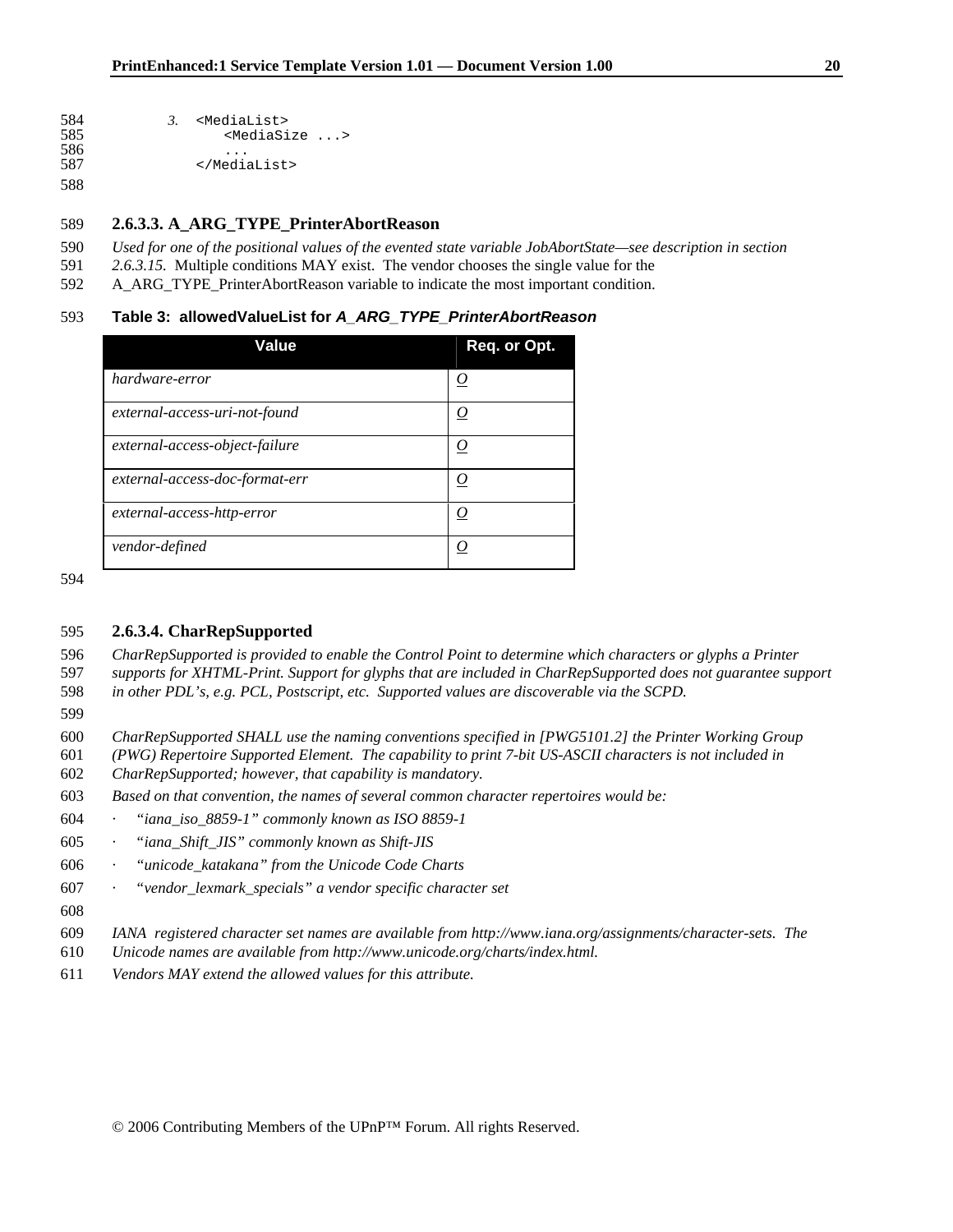#### **Table** *4:* **allowedValueList for** *CharRepSupported*

| Value $^3$                                                                                                            | Req. or<br>Opt. |
|-----------------------------------------------------------------------------------------------------------------------|-----------------|
| iana_iso_8859-1                                                                                                       | <u>U</u>        |
| iana_Shift_JIS                                                                                                        | <u>0</u>        |
| unicode_katakana                                                                                                      | O               |
| $\langle$ Other values defined for the Printer Working Group<br>(PWG) Repertoire Supported Element by [PWG5101.2] $>$ | <u>0</u>        |
| Vendor-defined (see [PWG5101.2]                                                                                       |                 |

#### *2.6.3.5.* **ColorSupported**

- *Identifies whether or not the device is capable of multi-hued color printing. A Printer that is capable of full color*
- *output has a value of '1' (TRUE). A grayscale capable or business graphics capable Printer has the value of '0'*
- *(FALSE), as would a highlight Printer. Supported values are discoverable via the SCPD.*
- *(Note: though this variable is named the same as the corresponding IPP "color-supported" (boolean) Printer*
- *attribute, the semantics differ: A UPnP Printer MUST be capable of full color output in order to have a '1' (TRUE) value. See [MODEL] section 4.4.26)*
- *All UPnP Printers MUST support either the '0' or the '1' value.*
- *Vendors MUST NOT extend the allowed values for this attribute.*

#### **Table** *5:* **allowedValueList for** *ColorSupported*

| <b>Value</b> | Req. or Opt. |
|--------------|--------------|
|              |              |
|              |              |

 $\overline{a}$ 

### **2.6.3.6. ContentCompleteList**

*Contains a list of all jobs in the JobIdList (see 2.6.3.18) that are content complete. For a definition of content* 

*complete, see Sec 2.2.2 b). The ContentCompleteList is evented; it is triggered when the printer holds all* 

*information necessary to finish printing the job. The ContentCompleteList is not an OUT parameter of any action,* 

*so it is not available to a client (Control Point) via polling. This feature allows any device that holds content for a* 

- *particular print job to leave the network as soon as all content for the job has been fetched.*
- *The behavior of the Printer is dependent on the implementation. If a Printer implementation does not know when*
- *"content complete" has occurred, then it may return the ContentCompleteList event when the job is completed*

*printing, is aborted or has been canceled. In this case, the client (Control Point) will receive the* 

*ContentCompleteList event at the same time as the JobEndState event.*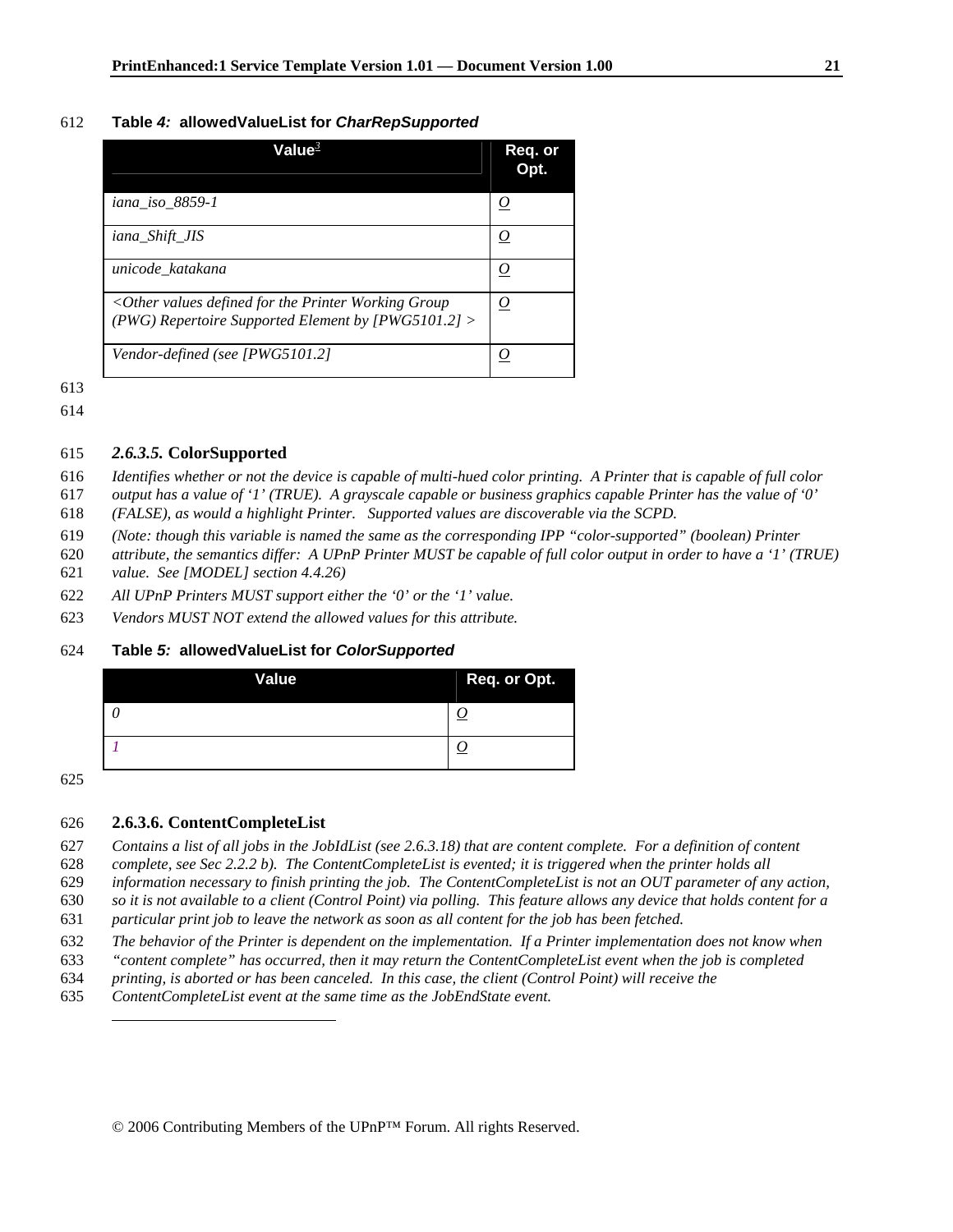- *Note: Content Complete status for a print job does not guarantee that it has been or will be successfully printed.*
- *Even after the Printer has received all content for a job, there could still be content errors, processing errors or*
- *mechanical problems. The only way to know that a print job has completed successfully is to monitor the evented*
- *variable JobEndState.*

#### *2.6.3.7.* **Copies**

- *Contains the number of copies of the document to be printed for the job. See [MODEL] section 4.2.5. Supported*
- *values are discoverable via the SCPD.*
- *The '0' Distinguished Value indicates that the Control Point wants the Printer to use its <defaultValue> value for*
- *Copies, which MUST be greater than 0, but to allow that value to be overridden if a corresponding value is*
- *encountered in the PDL Data Stream.*
- *Vendors MAY subset the allowed values, but MUST support the '0' Distinguished Value.*
- 647 Vendors MUST NOT extend the allowed values.

#### **2.6.3.8. CriticalAttributesSupported**

*An attribute of a print job that the Printer can detect at print time and that the Printer guarantees to support fully or* 

- *else abort the job. See definition for Critical Attribute in section 2.2.2c). There are no required values in the*
- *allowedValueList. Supported values are discoverable via the SCPD. When the Printer does not support any*
- *Critical Attributes, the value "none" MUST be specified in CriticalAttributesSupported. The value "none" MUST*
- *NOT be combined with any other values in CriticalAttributesSupported.*

### 2.6.3.8.1. Values With Corresponding IN Arguments

- *The first several values in the allowedValueList correspond directly to CreateJobV2 and CreateURIJob IN*
- *arguments (i.e., copies, sides, number-up, orientation-requested, media-size, media-type and print-quality). The*
- *presence of any of these values in the CriticalAttributesSupported list indicates that the Printer MUST abort a job*
- *when the value is included in the CriticalAttributesList if it cannot satisfy the value requested in the corresponding*
- *IN argument. Additionally, for layout attributes (orientation-requested, media-size, and media-type), the Printer*
- *MUST abort a job when the PDL data stream requests a corresponding value that cannot be honored. (See*
- *sections 2.9.3.1.2 and 2.9.3.2.)*

#### 2.6.3.8.2. Text-layout

*When text-layout is included in the CriticalAttributesSupported list and the CriticalAttributesList, the Printer MUST abort any job which requests a text layout that the Printer cannot satisfy.* 

| Example 1:                                                                                                                                                                                                                               |
|------------------------------------------------------------------------------------------------------------------------------------------------------------------------------------------------------------------------------------------|
| CriticalAttributesSupported contains text-layout                                                                                                                                                                                         |
| CreateJobV2 IN: MediaSize='device-setting', CriticalAttributesList contains text-layout                                                                                                                                                  |
| The PDL indicates that a page break should be avoided anywhere within a long span of text<br>which cannot be printed on one sheet of the Printer's default media size. The Printer MUST abort<br>the job when it discovers this problem. |
| Example 2:                                                                                                                                                                                                                               |
| CriticalAttributesSupported contains text-layout                                                                                                                                                                                         |
| CreateJobV2 IN: CriticalAttributesList contains text-layout                                                                                                                                                                              |
| The PDL indicates that text should be placed 0.1 mm to the right of the left edge of the page. The<br>Printer cannot reliably position text at that location, so it MUST abort the job when it discovers<br><i>this problem</i>          |
|                                                                                                                                                                                                                                          |

#### 2.6.3.8.3. Image-layout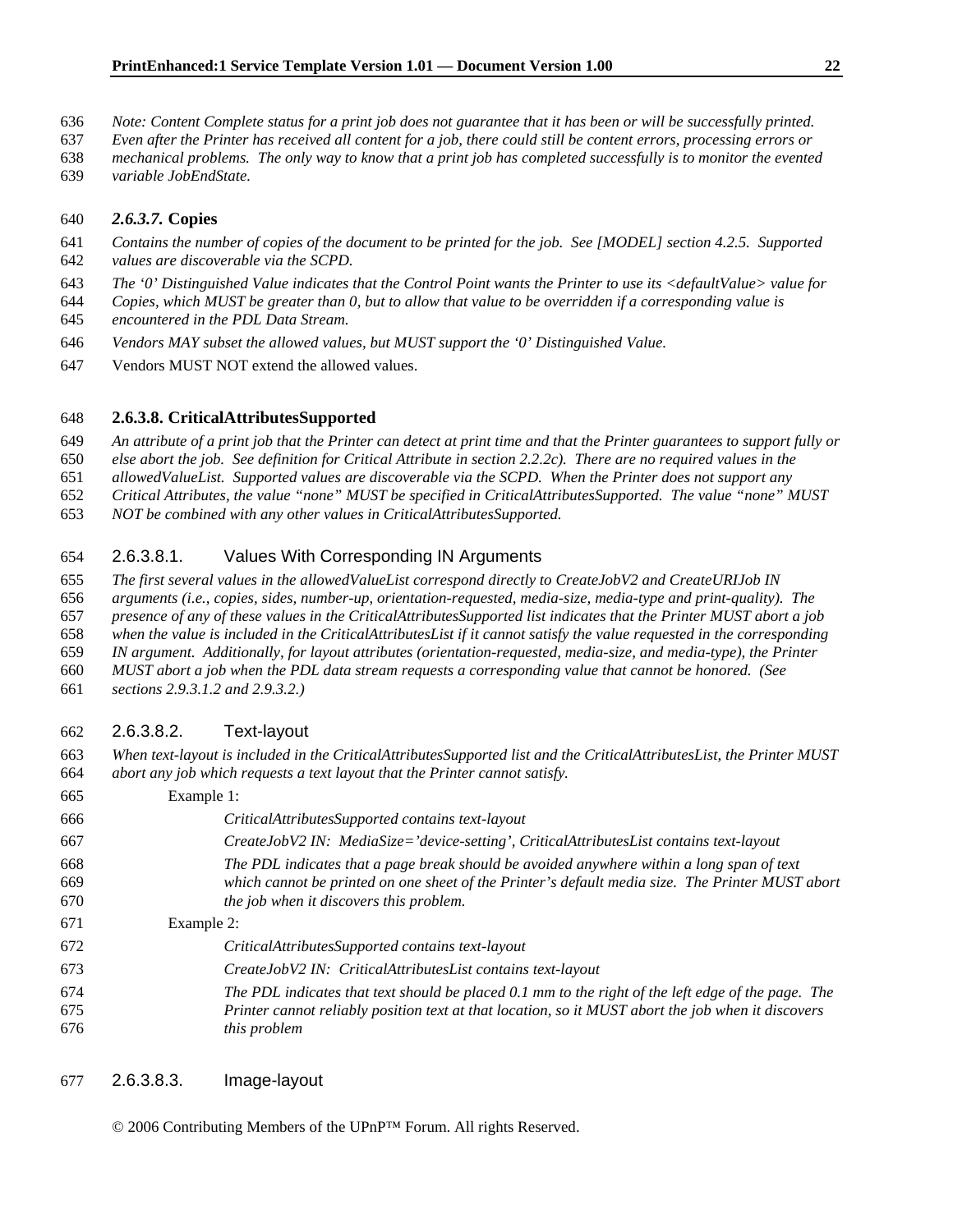*When image-layout is included in the CriticalAttributesSupported list and the CriticalAttributesList, the Printer MUST abort any job which requests an image layout that the Printer cannot satisfy.* 

| 680               | Example 1:                                                                                                                                                                                                                                                                                        |
|-------------------|---------------------------------------------------------------------------------------------------------------------------------------------------------------------------------------------------------------------------------------------------------------------------------------------------|
| 681               | CriticalAttributesSupported contains image-layout                                                                                                                                                                                                                                                 |
| 682               | CreateJobV2 IN: CriticalAttributesList contains image-layout                                                                                                                                                                                                                                      |
| 683<br>684<br>685 | The PDL indicates that an image should be printed so that it covers the surface of the medium<br>except for a 1 mm margin around the edge. The Printer is not capable of reliably printing images<br>with such a narrow margin, so the Printer MUST abort the job when it discovers this problem. |
| 686               | Example 2:                                                                                                                                                                                                                                                                                        |
| 687               | CriticalAttributesSupported contains image-layout                                                                                                                                                                                                                                                 |
| 688               | CreateJobV2 IN: CriticalAttributesList contains image-layout                                                                                                                                                                                                                                      |
| 689               | The PDL indicates that 10 images should be placed side-by-side across the page. When the                                                                                                                                                                                                          |
| 690<br>691        | Printer retrieves the source information, it discovers that it cannot buffer sufficient image data to<br>compose the required output. The Printer MUST abort the job when it discovers this problem.                                                                                              |

#### 2.6.3.8.4. Image-orientation

*When image-orientation is included in the CriticalAttributesSupported list and the CriticalAttributesList, the Printer MUST abort any job which requests an image orientation that the Printer cannot satisfy.* 

*NOTE: Image-orientation applies only to individual images on the page. When the DocumentFormat is* 

*application/xhtml-print-e, image rotation is controlled by the image-orientation attribute. This is not to be confused with OrientationRequested, which applies to the page contents as a whole.* 

2.6.3.8.5. Pdl-fidelity

*When pdl-fidelity is included in the CriticalAttributesSupported list and the CriticalAttributesList, the Printer MUST abort any job which contains a PDL directive that the Printer cannot satisfy.* 

*Pdl-fidelity applies to* **all** *constructs contained within the PDL data stream; it MAY therefore* encompass *other* 

*Critical Attributes such as image-layout and font-family. It SHOULD be used only when very strict adherence to the letter of the job instructions is required.* 

*When a PDL attribute is overridden by an IN* production *argument (see section 2.9.3.1.2), pdl-fidelity is not* 

*compromised and the job MUST NOT be aborted, so long as the Printer can perform the requested override and pdl-fidelity is not compromised elsewhere.* 

| 707                             | Example 1:                                                                                                                                                                                                                                                                                                                                                                                                                                 |
|---------------------------------|--------------------------------------------------------------------------------------------------------------------------------------------------------------------------------------------------------------------------------------------------------------------------------------------------------------------------------------------------------------------------------------------------------------------------------------------|
| 708                             | CriticalAttributesSupported contains pdl-fidelity.                                                                                                                                                                                                                                                                                                                                                                                         |
| 709                             | CreateJobV2 IN: CriticalAttributesList contains pdl-fidelity.                                                                                                                                                                                                                                                                                                                                                                              |
| 710<br>711<br>712<br>713<br>714 | The PDL indicates that an image should be printed so that it covers the surface of the medium<br>except for a 1 mm margin around the edge. The Printer is not capable of reliably printing images<br>with such a narrow margin, so the Printer MUST abort the job when it discovers this problem.<br>Note: In this example, image-layout is compromised. Since image-layout is a function of the<br>PDL, pdl-fidelity is also compromised. |
| 715                             | Example 2:                                                                                                                                                                                                                                                                                                                                                                                                                                 |
| 716                             | CriticalAttributesSupported contains pdl-fidelity.                                                                                                                                                                                                                                                                                                                                                                                         |
| 717                             | CreateJobV2 IN: CriticalAttributesList contains pdl-fidelity.                                                                                                                                                                                                                                                                                                                                                                              |
| 718<br>719                      | The PDL indicates that a table should be nested inside another table, but the Printer does not<br>support the nesting of tables. The Printer MUST abort the job when it discovers this problem.                                                                                                                                                                                                                                            |
| 720                             | Example 3:                                                                                                                                                                                                                                                                                                                                                                                                                                 |
| 721                             | CriticalAttributesSupported contains pdl-fidelity.                                                                                                                                                                                                                                                                                                                                                                                         |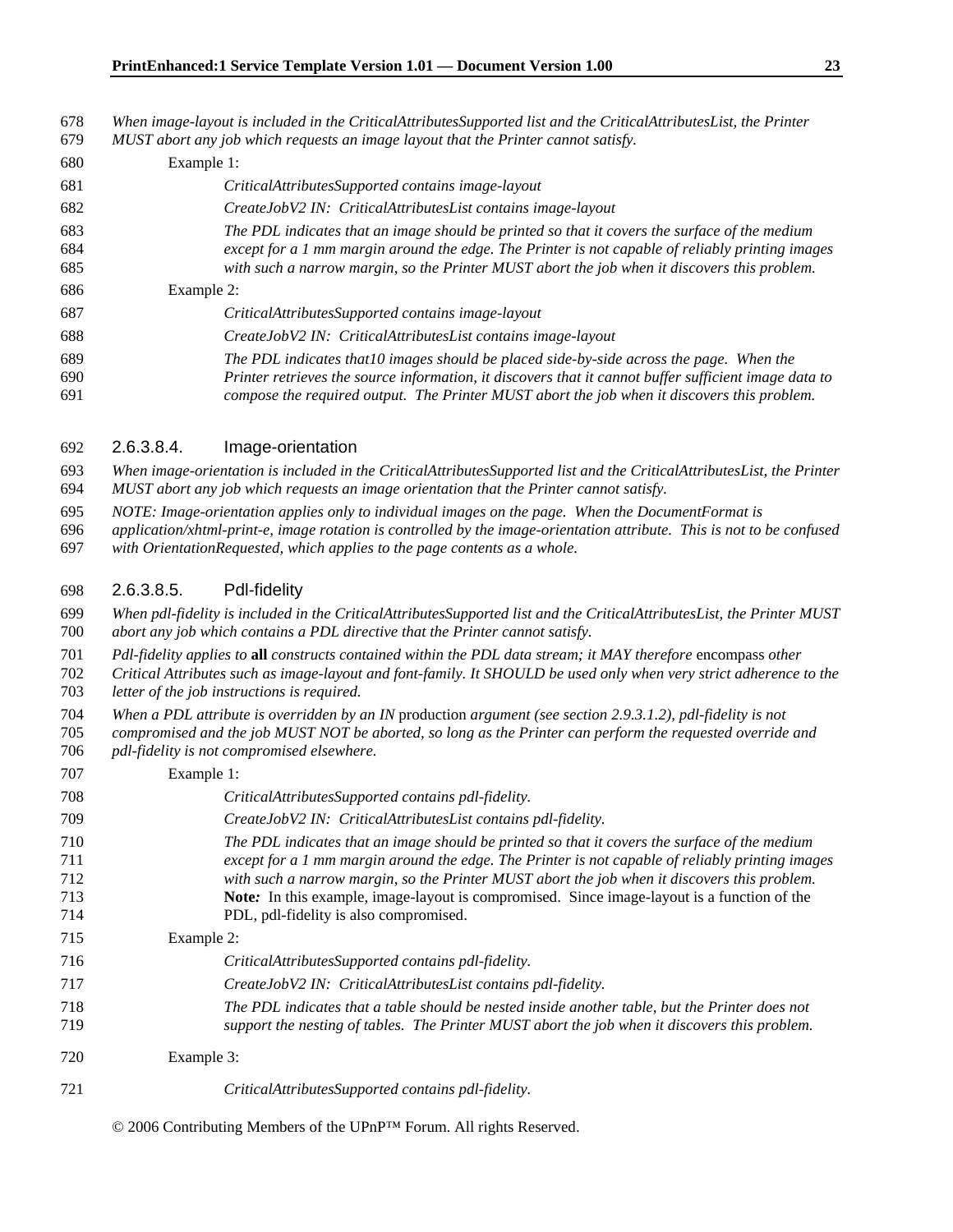*CreateURIJob IN: CriticalAttributesList contains pdl-fidelity. The PDL indicates that the job should be printed with content imposed on both sides of the media. The IN argument indicates that the job should be printed 'one-sided'. The Printer is unable to meet the two-sided request in the PDL data stream, but MUST NOT abort the job, because it* is *able to satisfy the requirement to override that request with the IN Production argument request for single-sided output.* 

#### 2.6.3.8.6. Font-family

*When font-family is included in the CriticalAttributesSupported list and the CriticalAttributesList, the Printer MUST abort any job which requests a font typeface (such as Arial) or font family qualifier (such as sans-serif) that the* 

*Printer cannot satisfy.* 

#### 2.6.3.8.7. Font-size

*When font-size is included in the CriticalAttributesSupported list and the CriticalAttributesList, the Printer MUST* 

*abort any job which requests a font size that the Printer cannot satisfy.* 

#### **Table 6: allowedValueList for** *CriticalAttributesSupported*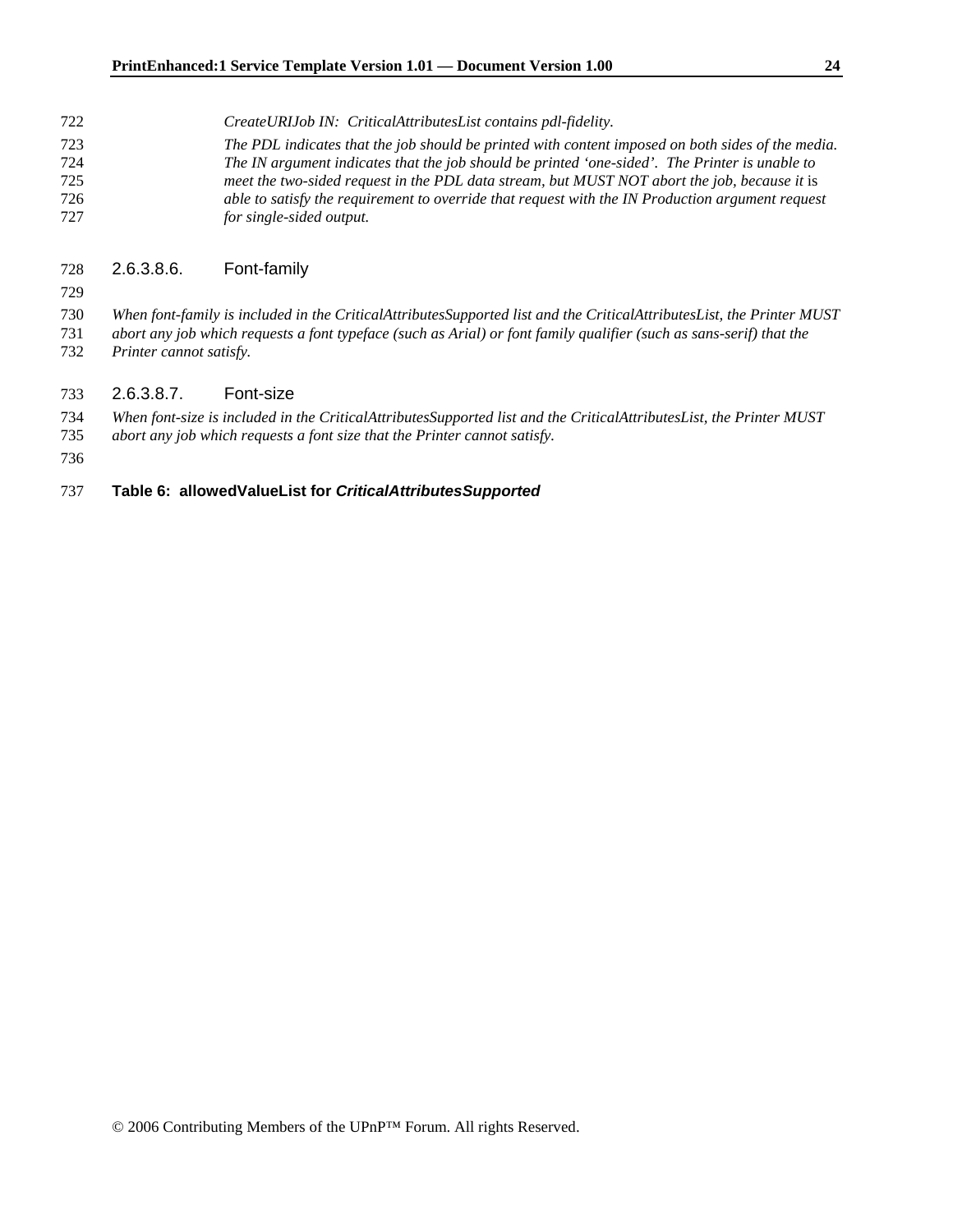| <b>Value</b>                                                                                                | Req. or Opt.        |
|-------------------------------------------------------------------------------------------------------------|---------------------|
| none                                                                                                        | $\Omega$            |
| The value for CriticalAttributesSupported MUST be "none" or an<br>allowedValueList of the following values: |                     |
| copies                                                                                                      | $\Omega$            |
| sides                                                                                                       | $\Omega$            |
| number-up                                                                                                   | $\Omega$            |
| orientation-requested                                                                                       | $\Omega$            |
| media-size                                                                                                  | $\Omega$            |
| media-type                                                                                                  | $\Omega$            |
| <i>print-quality</i>                                                                                        | $\Omega$            |
| text-layout                                                                                                 | $\Omega$            |
| image-layout                                                                                                | $\overline{\Omega}$ |
| image-orientation                                                                                           | $\Omega$            |
| pdl-fidelity                                                                                                | $\Omega$            |
| font-family                                                                                                 | $\Omega$            |
| font-size                                                                                                   | $\Omega$            |
| vendor-defined                                                                                              | 0                   |

#### 738 *2.6.3.9.* **DataSink**

- 739 *Contains the URI to which the Control Point is to send the HTTP Post operation (see section 2.8.10 ) for the job.*
- 740 *This value is returned by the Printer in the CreateJob\* action response, rather than being supplied by the Control*
- 741 *Point in the request.*

#### 742 *2.6.3.10.* **DeviceId**

- 743 *The value of this variable MUST exactly match the IEEE 1284-2000 Device ID string, except the length field MUST*
- 744 *NOT be specified. The supported value for DeviceId is discoverable in the <defaultValue> value via the SCPD.*
- 745 *The length of DeviceId, defined as a string, is limited to 512 bytes.*
- 746 *The IEEE 1284-2000 Device ID consists of a length field followed by a case-sensitive string of ASCII characters*
- 747 *defining peripheral characteristics and/or capabilities. For the purposes of this specification, the length bytes*
- 748 *MUST NOT be included. The Device ID sequence is composed of a series of keys and values of the form:*
- 749 key: value {,value} repeated for each key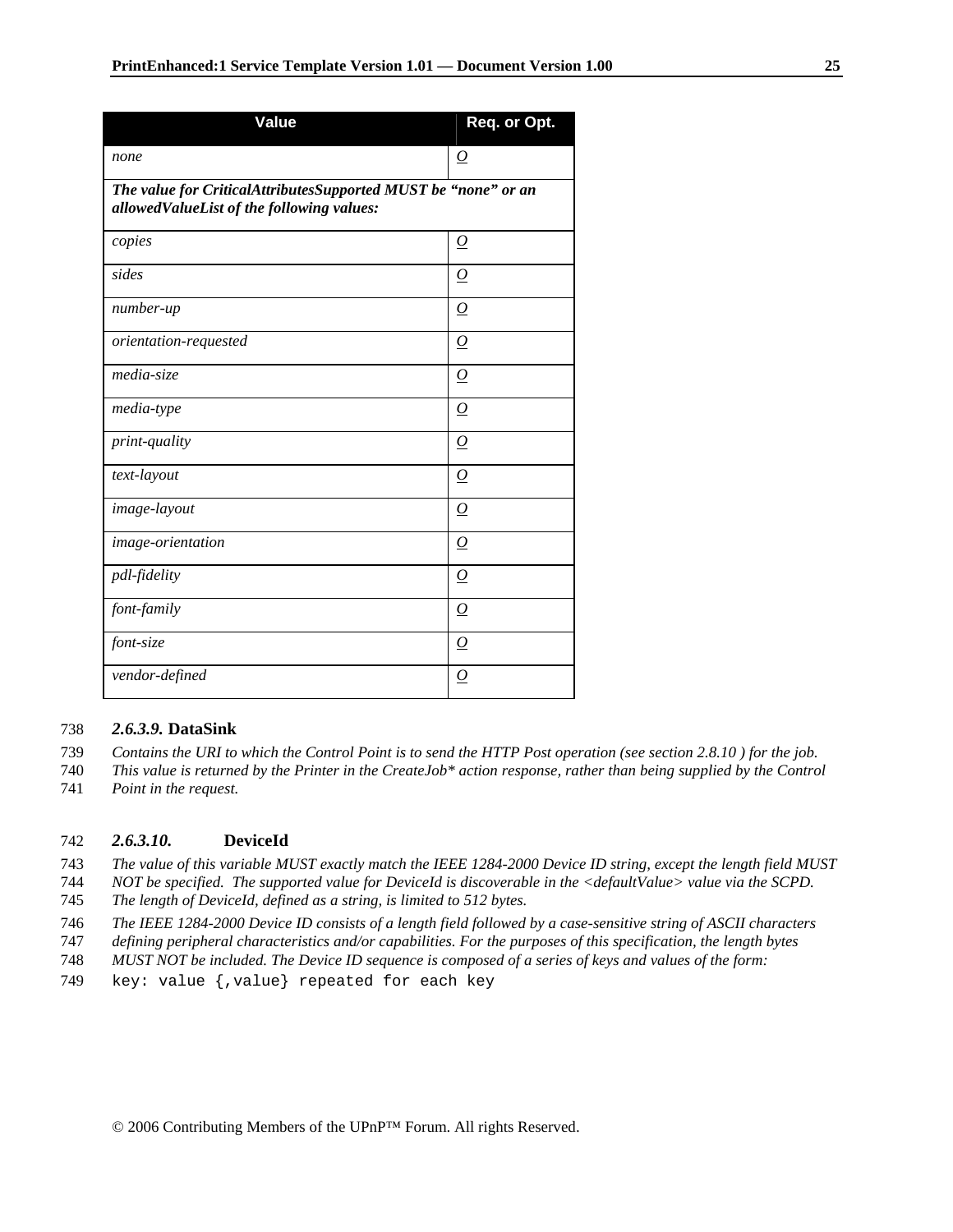- *As indicated, each key MUST have one value, and MAY have more than one value. The minimum necessary keys*
- *(case-sensitive) are MANUFACTURER, COMMAND SET, and MODEL. (These keys MAY be abbreviated as MFG,*
- *CMD, and MDL respectively.) Each implementation MUST supply these three keys and possibly additional ones as*
- *well. Each key (and each value) is a string of characters. Any characters except colon (:), comma (,), and semi-*
- *colon (;) MAY be included as part of the key (or value) string. Any leading or trailing white space (SPACE[x'20'],*
- *TAB[x'09'], VTAB[x'0B'], CR[x'0D'], NL[x'0A'], or FF[x'0C']) in the string is ignored by the parsing program (but is still counted as part of the overall length of the sequence).*
- *An example ID String, showing optional comment and active command set keys and their associated values (the text*
- *is actually all on one line):*
- 
- MANUFACTURER:ACME Manufacturing;
- COMMAND SET:PCL,PJL,PS,XHTML-Print;
- MODEL:LaserBeam 9;
- COMMENT:Anything you like;
- ACTIVE COMMAND SET:PCL;
- *(See IEEE 1284-2000 clause 7.6)*
- *Note: One of the purposes of the DeviceId variable is to select a printer driver for those Control Points that need a*
- *printer driver. The values of the COMMAND SET key are interpreted by the printer driver provided by the vendor and so are vendor-defined, rather than being standardized.*

#### *2.6.3.11.* **DocumentFormat**

- *Identifies the DocumentFormat of the job as a MIME media type. Supported values are discoverable via the SCPD in the <allowedValueList>.*
- *All UPnP Printers MUST support XHTML-Print [XHTML-PRINT] and CSS-Print [CSSPP], including the*
- *Enhanced Layout extension. Accordingly, all Printers MUST support the following MIME types as identifiers for this document format:*
- *'*application/vnd.pwg-xhtml-print*' : This MIME media type is deprecated in favor of 'application/xhtml-print'. It SHOULD NOT be used by Control Points, and MUST be supported by Printers.*
- 'application/xhtml-print': *This MIME type identifies the base level of XHTML-Print/CSSPP support.*
- 'application/xhtml-print-e': *This MIME type identifies documents conforming to the Enhanced Layout profile of XHTML-Print/CSSPP.*
- *In addition, all Printers MUST support the 'unknown' value as described below.*
- *One special value is 'application/octet-stream'. If the Printer service supports this value, the Printer service MUST be capable of auto-sensing the format of the document data.*
- *Another special value is 'unknown'. This value is intended for the Control Point to supply that does not know the*
- *document format of the document data. The behavior of the Printer when receiving the 'unknown' value is*
- *IMPLEMENTATION DEFINED. However, if the Printer can perform auto sensing of the data, (the*
- *'application/octet-stream' behavior), it is RECOMMENDED that it do so.*
- *If the Control Point (client) does not know the document format, it SHOULD supply the 'application/octet-stream'*
- *value and let the Printer determine the format, unless the Printer doesn't support the 'application/octet-stream'*
- *value, in which case the Control Point's only recourse is to supply the special 'unknown' value.*
- *(See [MODEL] section 4.1.9)*
- *The vendors MAY extend the allowed values for this attribute, but MUST NOT support the 'device-setting'*
- *Distinguished Value.*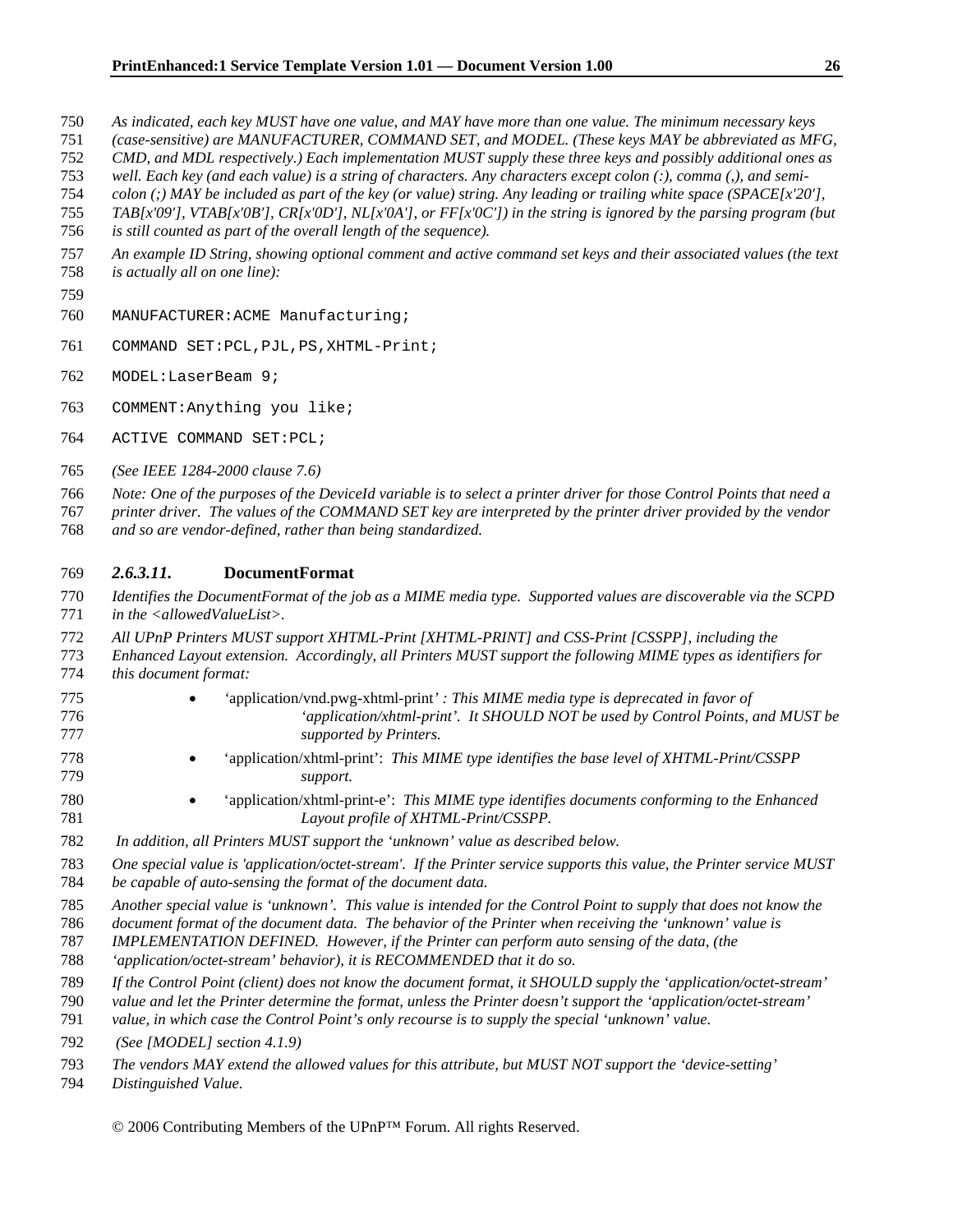#### 795 **Table** *7:* **allowedValueList for** *DocumentFormat*

| Value                                                                                                         | Req. or Opt.     |
|---------------------------------------------------------------------------------------------------------------|------------------|
| unknown                                                                                                       | $\boldsymbol{R}$ |
| application/vnd.pwg-xhtml-print<br>[deprecated in favor of application/xhtml-print]<br>See NOTE below.        | $\boldsymbol{R}$ |
| application/xhtml-print                                                                                       | R                |
| application/vnd.pwg-xhtml-print+xml<br>[deprecated in favor of application/xhtml-print]<br>See NOTE below.    | O                |
| $application \times h$ tml-print-e                                                                            | R                |
| text/plain                                                                                                    | $\bm{O}$         |
| $text/plain; charges = utf-8$                                                                                 | $\bm{O}$         |
| <i>application/octet-stream</i>                                                                               | $\overline{O}$   |
| application/postscript                                                                                        | $\bm{O}$         |
| application/vnd.hp-PCL                                                                                        | $\bm{O}$         |
| <registered document<br="" for="" media="" mime="" other="" types="">formats&gt; See NOTE below.</registered> | $\Omega$         |
| Vendor-defined<br>See NOTE below.                                                                             | <u>0</u>         |

796 NOTE: The value "application/vnd.pwg-xhtml-print+xml" MUST be shortened to 31 characters for

797 interoperability reasons. This value MUST be: "application/xhtml-print". Any additional values that are used by a

798 vendor MUST also be 31 characters or less for interoperability.

### 799 *2.6.3.12.* **DocumentUTF16Supported**

800 *Identifies whether the Printer supports UTF-16 for the DocumentFormats supported. Supported values are*  801 *discoverable via the SCPD.* 

802 *Vendors MUST support one of the following: "none" OR "all" OR specified allowed values of DocumentFormat.* 

803 *The Printer MUST NOT combine "none" with any other values. The Printer MUST NOT combine "all" with any* 

804 *other values.*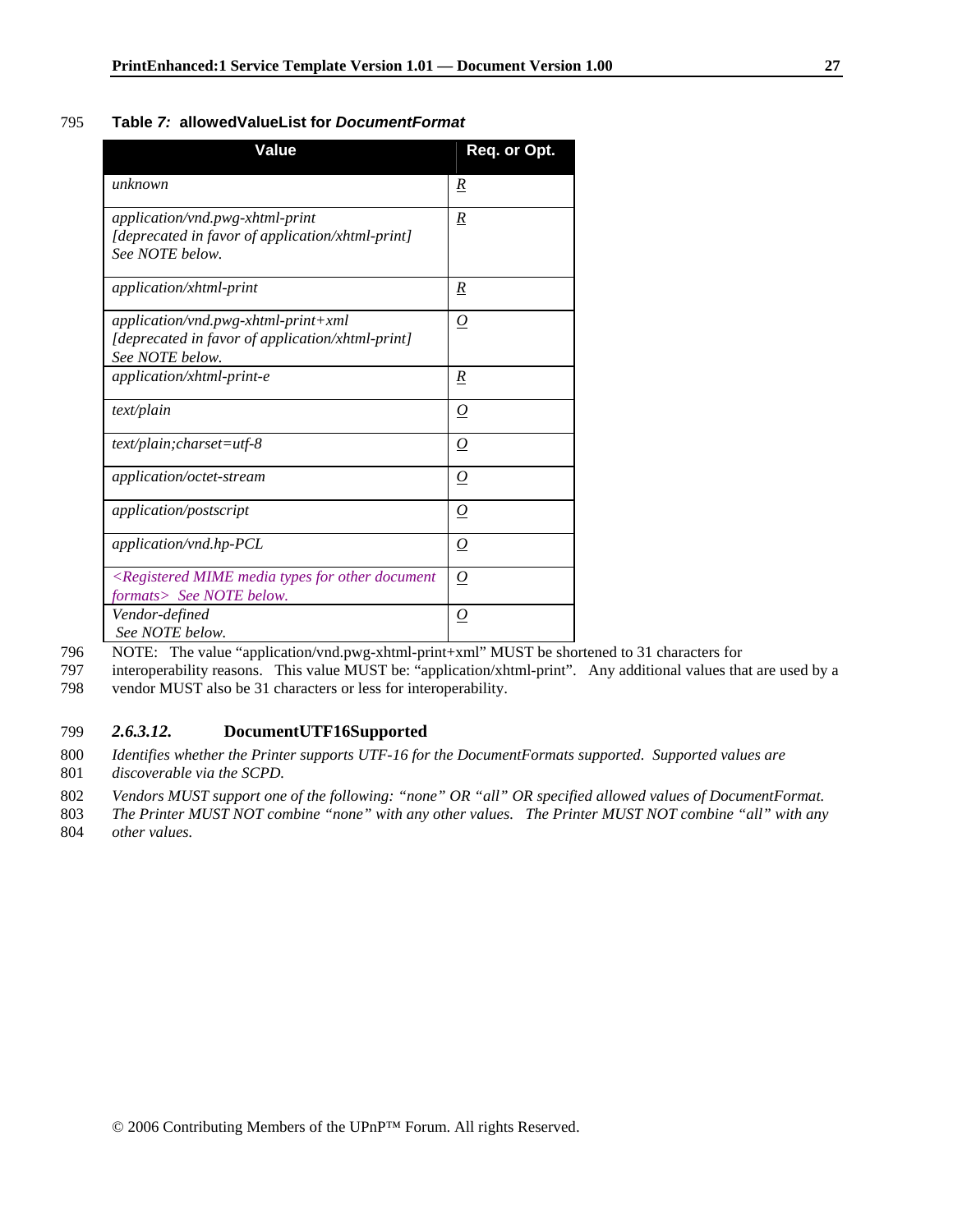#### 805 **Table** *8:* **allowedValueList for** *DocumentUTF16Supported*

| Value                                                                                                                             | Req. or Opt.     |
|-----------------------------------------------------------------------------------------------------------------------------------|------------------|
| none                                                                                                                              | $\boldsymbol{O}$ |
| all                                                                                                                               | 0                |
| The value for DocumentUTF16Supported MUST be "none" or "all"<br>or an <allowedvalue> list of the following values:</allowedvalue> |                  |
| application/vnd.pwg-xhtml-print<br>[deprecated in favor of application/xhtml-print]<br>See NOTE below.                            | 0                |
| application/xhtml-print                                                                                                           | $\overline{O}$   |
| application/vnd.pwg-xhtml-print+xml<br>[deprecated in favor of application/xhtml-print]<br>See NOTE below.                        | $\Omega$         |
| application/xhtml-print-e                                                                                                         | 0                |
| text/plain                                                                                                                        | 0                |
| $text/plain; charges = utf-8$                                                                                                     | $\overline{O}$   |
| application/octet-stream                                                                                                          | $\overline{0}$   |
| <i>application/postscript</i>                                                                                                     | $\boldsymbol{O}$ |
| application/vnd.hp-PCL                                                                                                            | 0                |
| $\leq$ Registered MIME media types for other document<br>formats> See NOTE below.                                                 | 0                |
| Vendor-defined<br>See NOTE below.                                                                                                 | 0                |

### 806 **2.6.3.13. FullBleedSupported**

807 *Indicates whether or not the Printer supports full-bleed printing for a particular media size / type combination. See*  808 *section 2.8.6 for further details. A '0' indicates that full-bleed printing is not supported for the associated media* 

- 809 *size / type, whereas a '1' indicates that full-bleed printing is supported for the associated media size / type.*
- 810 *All UPnP Printers MUST support either the '0' or the '1' value.*
- 811 *Vendors MUST NOT extend the allowedValueList.*
- 812

#### 813 **Table 9: allowedValueList for** *FullBleedSupported*

| <b>Value</b> | Req. or Opt. |
|--------------|--------------|
| __           |              |
|              |              |

814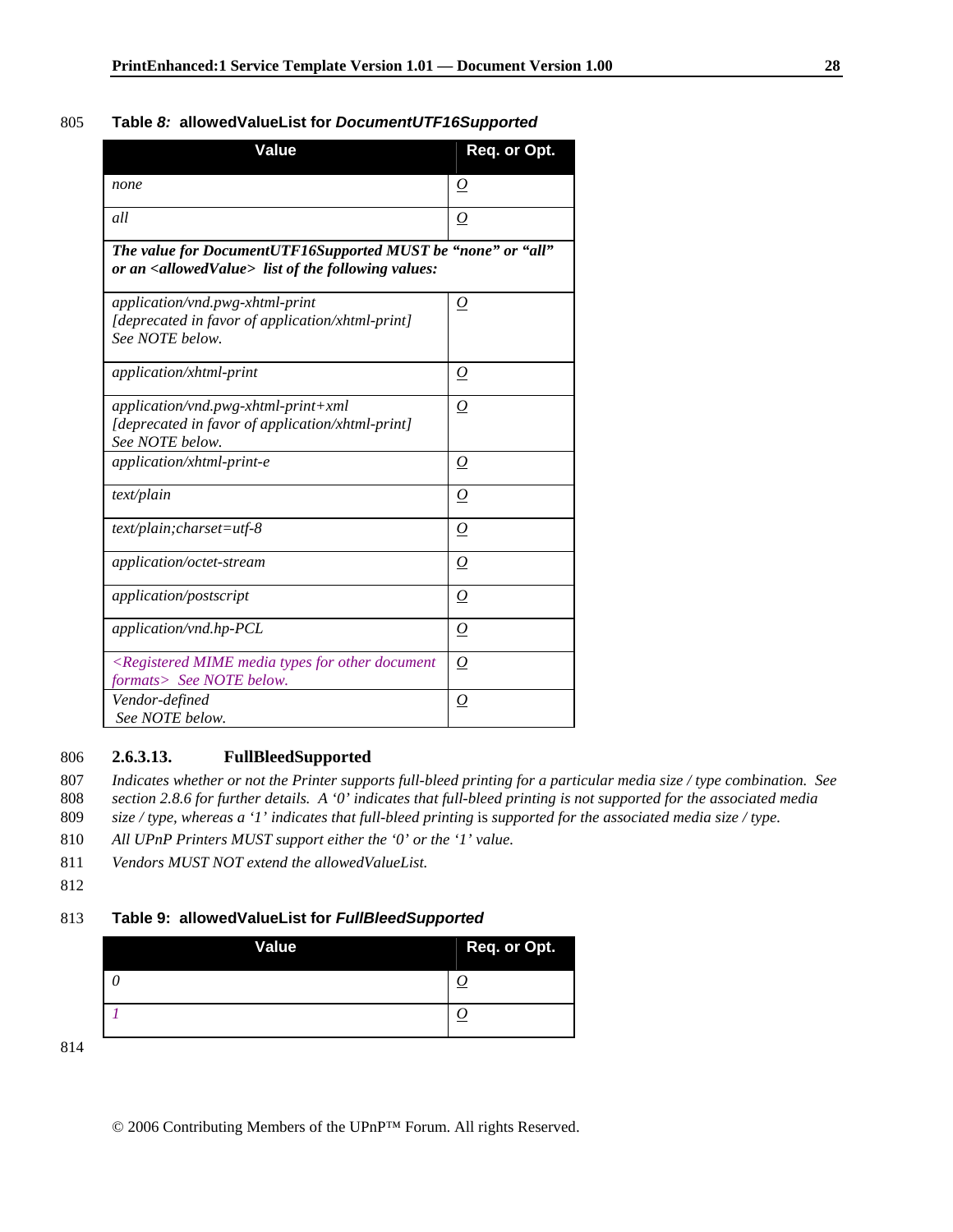#### **2.6.3.14. InternetConnectState**

- *InternetConnectState tells the client (Control Point) whether the Printer currently has a connection to the Internet.*
- *Its three possible values and meanings are:*
- *unknown it is not known whether the Printer has a connection to the Internet.*
- *connected the Printer has access to the Internet.*
- *not-connected the Printer does not have access to the Internet.*
- *This information provides a best-effort indication as to whether or not a Printer is likely to be able to successfully*
- *process a job which requires retrieving information from the Internet. It cannot be absolutely relied upon, because*
- *many conditions must be met in order for the job to complete successfully. E.g., the connection must remain*
- *uninterrupted, the particular servers providing the information to be retrieved must be up and available at the time of access, the files holding the information must be present and accessible, etc.*
- *The Control Point SHOULD NOT proceed with creating a job which requires such connectivity if the Printer*
- *reports that it is 'not-connected'. The Control Point SHOULD proceed with creating the job if the*
- *InternetConnectState is 'connected' or 'unknown'.*
- *The method used to determine the InternetConnectState is implementation specific.*
- *All UPnP Printers MUST support one of the following values (i.e., unknown, connected, or not-connected) in the*
- *GetPrinterAttributesV2 response.*
- 

#### **Table 10: allowedValueList for** *InternetConnectState*

| Value         | Req. or Opt. |
|---------------|--------------|
| unknown       |              |
| connected     |              |
| not-connected |              |

#### **2.6.3.15. JobAbortState**

- *This variable holds the "terminating" state of the job most recently aborted by the Printer. It is evented; it is*
- *triggered when any job terminates by being aborted, instead of being canceled or ending successfully.*
- *JobAbortState is not an OUT parameter of any action, so it is not available to a Control Point via polling.*
- *JobAbortState is a heterogeneous CSV list of six items: JobId, JobName, JobOriginatingUserName,*
- *JobMediaSheetsCompleted, job-completion-state, job-abort-reason.*
- *The first five are the same items, in the same order, as the state variable JobEndState (refer to 2.6.3.16).*
- *Furthermore, the values of these five items will be the same as the values of JobEndState, for the corresponding*
- *print JobId. In particular, note that the value of job-completion-state will always be 'aborted'. The sixth value will*
- *be from the combined allowedValueLists of CriticalAttributesSupported and A\_ARG\_TYPE\_PrinterAbortReason.*
- *Multiple conditions MAY exist. The vendor chooses the single value for the job-abort-reason variable to indicate*
- *the most important condition.*

#### **Table 11: allowedValueList for** *job-abort-reason*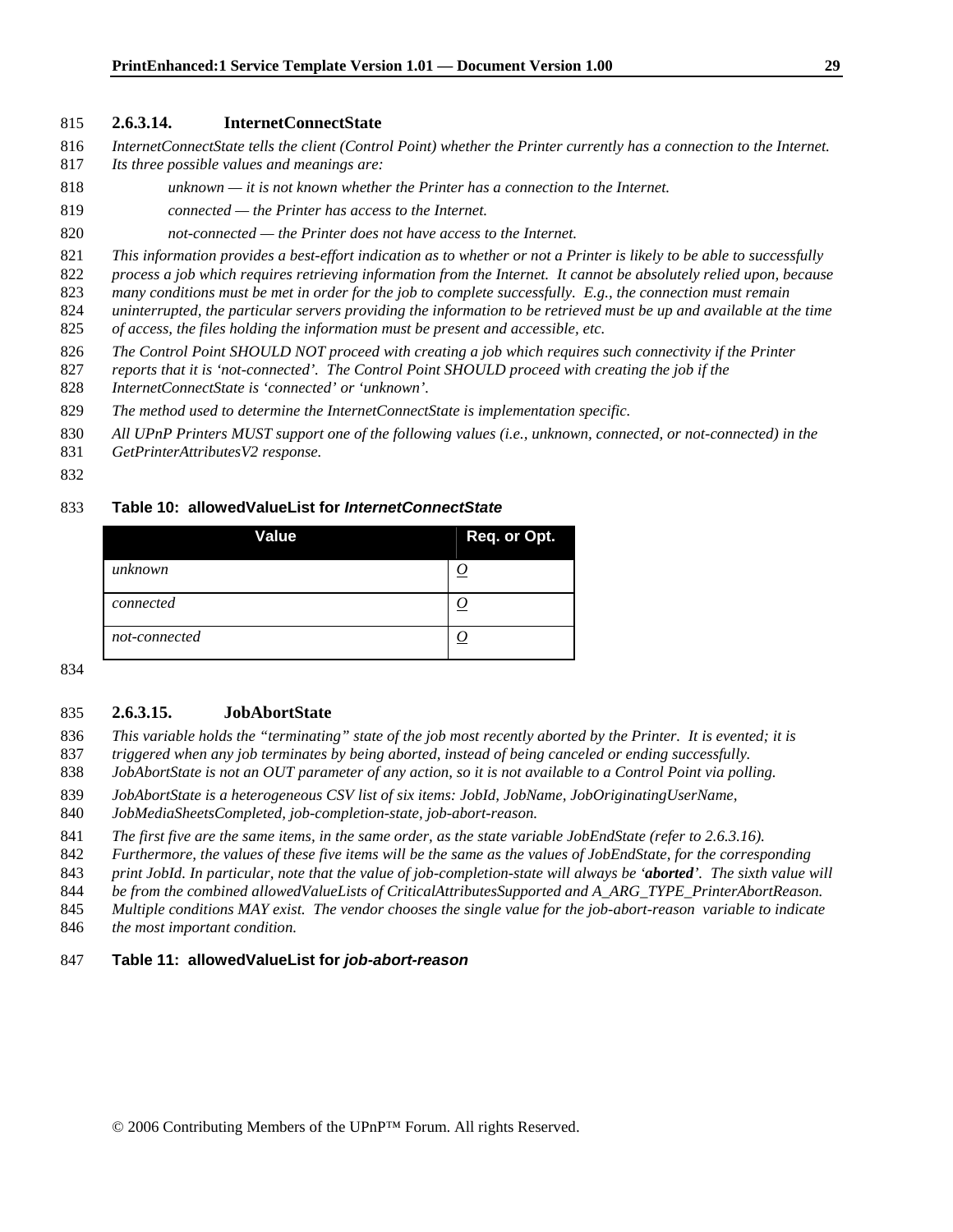| Value                          | Req. or Opt.        |
|--------------------------------|---------------------|
| hardware-error                 | $\Omega$            |
| external-access-uri-not-found  | $\overline{O}$      |
| external-access-object-failure | $\Omega$            |
| external-access-doc-format-err | $\Omega$            |
| external-access-http-error     | $\Omega$            |
| copies                         | $\overline{O}$      |
| sides                          | $\Omega$            |
| number-up                      | $\Omega$            |
| orientation-requested          | $\overline{\Omega}$ |
| media-size                     | ${\cal O}$          |
| media-type                     | 0                   |
| print-quality                  | $\Omega$            |
| text-layout                    | $\Omega$            |
| image-layout                   | $\overline{O}$      |
| image-orientation              | $\Omega$            |
| pdl-fidelity                   | $\overline{O}$      |
| font-family                    | $\Omega$            |
| font-size                      | 0                   |
| vendor-defined                 | $\overline{\Omega}$ |

848

#### 849 **2.6.3.16. JobEndState**

850 *This variable holds the "terminating" state of the job most recently removed from the JobIdList. It is evented; it is*  851 *triggered when any JobId is removed from the JobIdList. However, the JobEndState is not an OUT parameter of*  852 *any action, so it is not available to a client (Control Point) via polling.* 

853 *JobEndState is a heterogeneous CSV list of five items: JobId, JobName, JobOriginatingUserName,* 

854 *JobMediaSheetsCompleted, and job-completion-state (same order as the GetJobAttributes OUT parameters, plus*  855 *the job-completion-state).* 

- 856 *JobId: the JobId of the job being removed. See section 2.6.3.17.*
- 857 *JobName*: *The name of the job. See section 2.6.3.20.*
- 858 *JobOriginatingUserName: The name of the user that submitted the job. See section 2.6.3.21.*
- 859 *JobMediaSheetsCompleted: If JobId was the "active" job, i.e., the first job in JobIdList, this is the final*
- 860 *value of JobMediaSheetsCompleted for the job. Otherwise, this value is '0'. See section 2.6.3.19.*
- 861 *job-completion-state: One of 'aborted', 'canceled' or 'successful' as defined below:*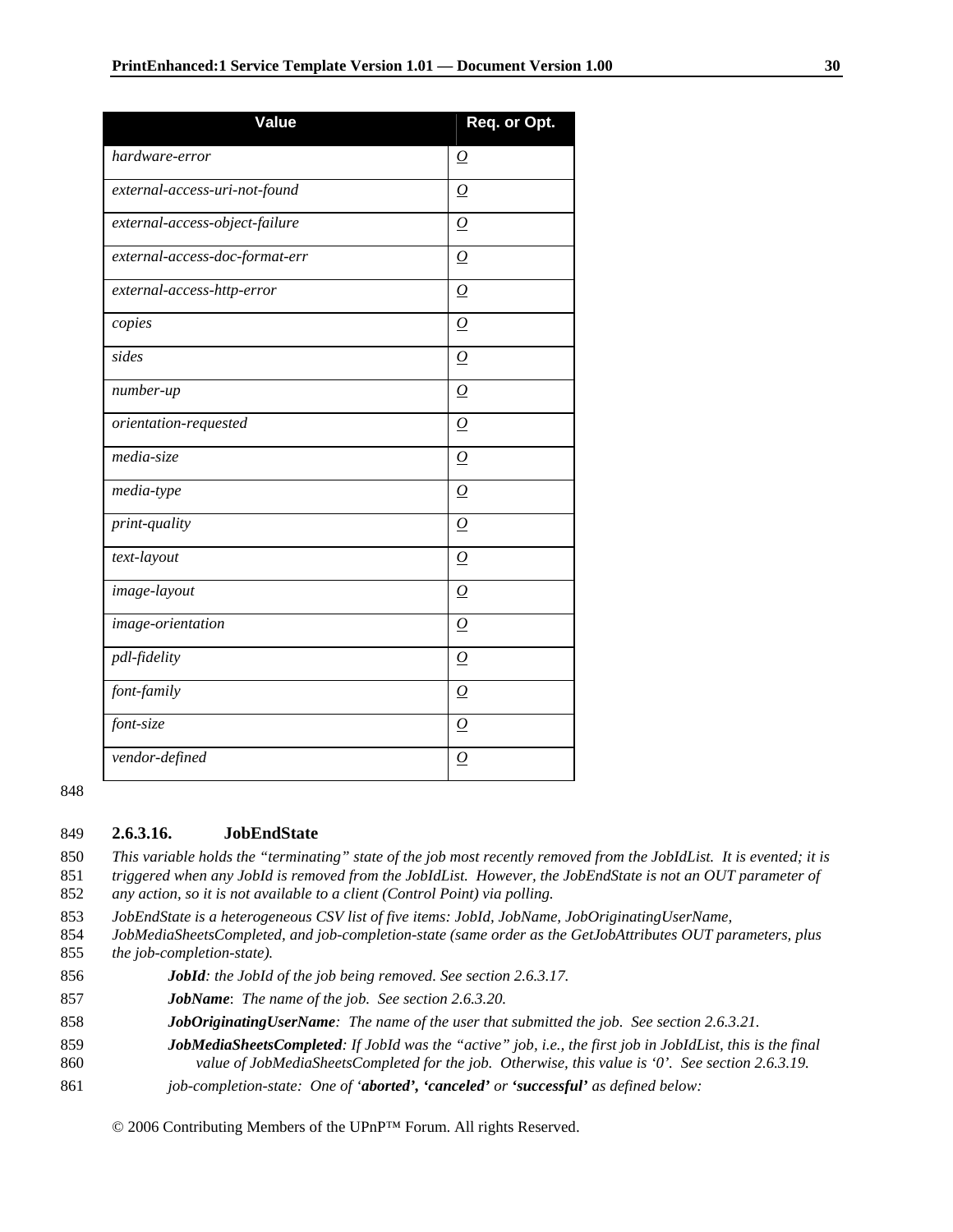| 862            | <b>aborted:</b> The job did not complete successfully, for one of two reasons—either $(1)$ the Printer                                                                                                                                                                                                                                                                                                                                                                                     |
|----------------|--------------------------------------------------------------------------------------------------------------------------------------------------------------------------------------------------------------------------------------------------------------------------------------------------------------------------------------------------------------------------------------------------------------------------------------------------------------------------------------------|
| 863            | encountered a non-recoverable error while processing the job or attempting to receive the data,                                                                                                                                                                                                                                                                                                                                                                                            |
| 864            | or $(2)$ the job was created by the CreateJobV2 or CreateURIJob and the Printer detected during                                                                                                                                                                                                                                                                                                                                                                                            |
| 865            | processing that the job requirements covered by the CriticalAttributesList parameter could not be                                                                                                                                                                                                                                                                                                                                                                                          |
| 866            | met.                                                                                                                                                                                                                                                                                                                                                                                                                                                                                       |
| 867            | <b>successful:</b> The job printed successfully all of the pages of the job and the sheets have been                                                                                                                                                                                                                                                                                                                                                                                       |
| 868            | stacked in the output bin.                                                                                                                                                                                                                                                                                                                                                                                                                                                                 |
| 0 <sub>0</sub> | $\blacksquare$ $\blacksquare$ $\blacksquare$ $\blacksquare$ $\blacksquare$ $\blacksquare$ $\blacksquare$ $\blacksquare$ $\blacksquare$ $\blacksquare$ $\blacksquare$ $\blacksquare$ $\blacksquare$ $\blacksquare$ $\blacksquare$ $\blacksquare$ $\blacksquare$ $\blacksquare$ $\blacksquare$ $\blacksquare$ $\blacksquare$ $\blacksquare$ $\blacksquare$ $\blacksquare$ $\blacksquare$ $\blacksquare$ $\blacksquare$ $\blacksquare$ $\blacksquare$ $\blacksquare$ $\blacksquare$ $\blacks$ |

*canceled: The job was canceled either by a CancelJob action or the equivalent in another protocol, or by user intervention.* 

### *2.6.3.17.* **JobId**

- *An i4 value identifying a particular job which has been submitted to the Printer. The JobId is assigned by the Printer upon a successful Create\* action. See section 2.8.2 and 2.8.3 for further details.*
- 874 (See [MODEL] section 4.3.2)

#### *2.6.3.18.* **JobIdList**

- *The list of JobId values for all Tracked Jobs known by the Print Service*; *i.e. all active and queued jobs, but NOT*
- *jobs that have completed, have been aborted by the print service, or were canceled. It is RECOMMENDED that jobs submitted to the Printer by protocols other than UPnP be represented in the JobIdList.*
- 
- *The list is a sequence of Comma Separated i4 Values (CSV i4 see section 2.4.1). Each value is a JobId of a job on*  880  $the$  Printer. The values range from 1 to  $2^{31}$ -1. The list is in the order that the jobs are expected to be completed.
- *The first job in the list is either currently printing, attempting to print (but the Printer is stopped), or is the next job*
- *to print (if no jobs are currently printing or all jobs are in the 'pending-held' state). The last job in the list will be*
- *printed last. The first JobId in the list is removed when the job completes or is aborted. The corresponding JobId*
- *in the list is removed when a job is canceled (see sections 2.8.2 and 2.8.3).*
- *When all jobs are completed, cancelled or aborted, the JobIdList variable is an empty string.*
- *The Print Service, on receipt of a new job, generates a JobId which identifies the new Job on that Print Service.*
- *The JobId is placed in the appropriate place in the JobIdList. The Print Service returns the value of the JobId*
- *parameter as part of the response to a Create\* action.*

### *2.6.3.19.* **JobMediaSheetsCompleted**

- *The number of media sheets completed for the job so far. The JobMediaSheetsCompleted value includes*
- *completion of stacking the output. If a Printer implementation does not know the number of media sheets completed, then it MUST return a -1 value to indicate "unknown". If JobId is 0, then JobMediaSheetsCompleted MUST be 0 (or -1, if the media sheets are unknown).*
- 

© 2006 Contributing Members of the UPnP™ Forum. All rights Reserved.

- *It is possible in some implementations that the final value of JobMediaSheetsCompleted is known, but that*
- *intermediate values are not known. In this case the Printer SHOULD return 0 for a job that is not active, -1 for an active job and the proper final value for completed jobs. The Printer MUST still return -1 for*
- *JobMediaSheetsCompleted when it does not know the value, even in situations that it normally would know the*
- *value. A Control Point MUST NOT conclude that receipt of a value of -1 for JobMediaSheetsCompleted means that*
- *the Printer will always return -1. Even implementations that can never successfully count media sheets completed*
- *might still know that a canceled or aborted job never marked any paper, so it could properly return a value of '0'*
- *for JobMediaSheetsCompleted in the JobEndState variable.*

### *2.6.3.20. JobName*

*The user-friendly name of the job. It is RECOMMENDED that the client (Control Point) supply a value to help a user easily distinguish between the jobs that he/she has submitted.*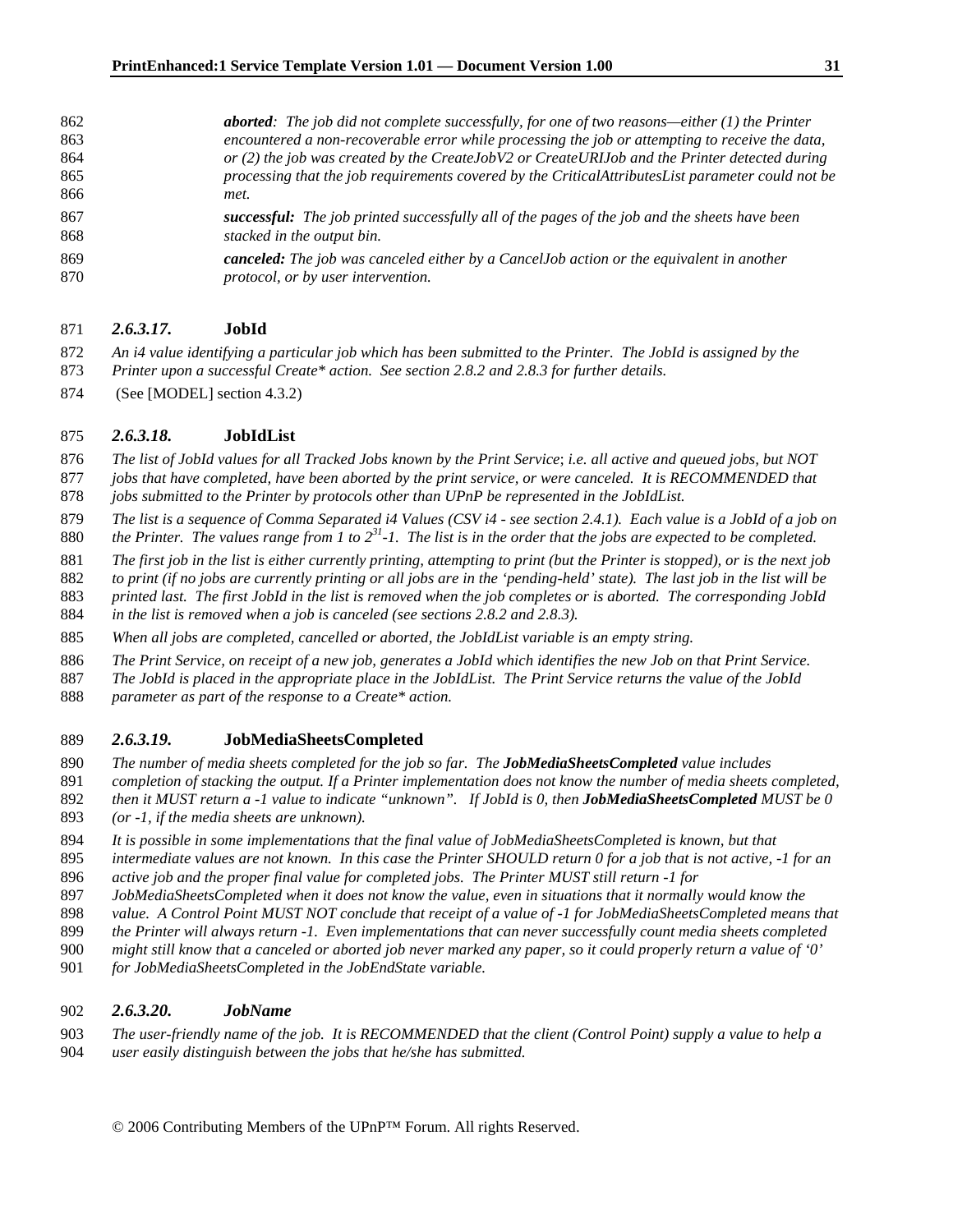#### *2.6.3.21. JobOriginatingUserName*

*The name of the user that submitted the job. Either supplied by the client (Control Point) or by the security infrastructure, if any. It is RECOMMENDED that the client (Control Point) supply a value to help a user easily distinguish between the jobs that he/she has submitted and jobs that others have submitted.*

#### *2.6.3.22.* **MediaSize**

- *Identifies the medium size name and dimensions that the Printer Service uses for all sheets of the job. Each value*
- *MUST include the name of the size followed by the dimensions in inches or millimeters followed by the "in" or*
- *"mm" suffix to indicate the units. Both the Inch and Millimeter dimension MAY include a non-zero decimal*
- *fraction set off by a period (.). The name of the size consists of a class part and a name part separated by an*
- *underscore (\_). The class part MUST be "na", "asme", or "oe" for inch units and* "*iso", "jis", "jpn", "prc",*
- *"roc", or "om" for metric units (see [PWG5101.1] for additional class names). The name part is set off by a*
- *second underscore (\_) and the dimensions are separated by the lower case letter x. The shorter dimension MUST come first. See the Allowed Values for examples.*
- *For sizes that do not have standard names, a Control Point or a Print Service can create a customized name using*
- *the 'custom\_xxx' class and name, where xxx indicates the custom name of the medium, followed by the dimensions*
- *in inches or millimeters as for standard names. For example, a custom 3.5 by 5.0 inch medium that, say, represents*
- *an index card, could be indicated by the string value:*
- *custom\_index-card\_3.5x5in*
- *The customized values configured for the Printer MUST be added to the Printer's <allowedValueList>.*
- *If a Printer supports the Control Point supplying custom names that are not one of the values in the Printer's*
- *<allowedValueList> element, the Printer's <allowedValueList> element MUST include both the*
- *'custom\_max\_IIIxJJJmm' and 'custom\_min\_IIIxJJJmm' (and/or 'custom\_max\_IIIxJJJin' and*
- *'custom\_min\_IIIxJJJin') Allowed Values to indicate the minimum and maximum custom sizes that the Printer will allow the Control Point to supply.*
- *(See [PWG5101.1] for suggested media size names and their dimensions. These names SHOULD NOT use the "custom" class name.)*
- *The 'device-setting' Distinguished Value indicates that the Control Point wants the Printer to use its*
- *<defaultValue> value for MediaSize, but to allow that value to be overridden if a corresponding value is*
- *encountered in the PDL Data Stream.*
- *Vendors MAY subset and extend allowed values, but MUST support the 'device-setting' Distinguished Value.*
- *Vendor-extended values MUST follow the naming guidelines provided in PWG5101.1.*
- *How the Printer's Service Description <defaultValue> and <allowedValueList> elements are configured with these*
- *values is implementation-specific, e.g., local console, Presentation Service (web access).*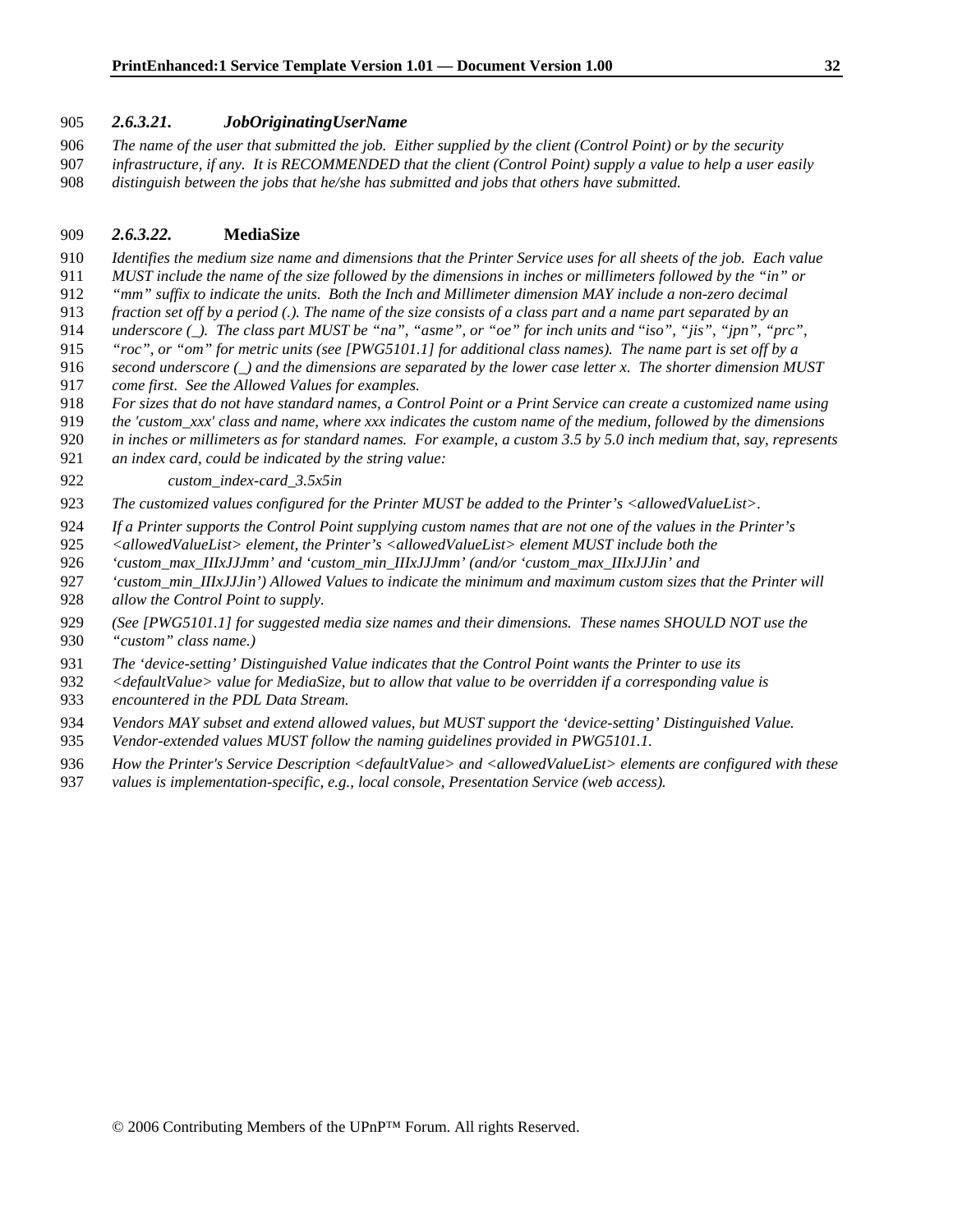### 938 **Table** *12:* **allowedValueList for** *MediaSize*

| $\overline{\mathsf{Value}}^3$                                  | Req. or<br>Opt.     |
|----------------------------------------------------------------|---------------------|
| device-setting                                                 | $\underline{R}$     |
| none                                                           | R                   |
| om_small-photo_100x150mm                                       | $\Omega$            |
| na_letter_8.5x11in                                             | $\varrho$           |
| na_legal_8.5x14in                                              | 0                   |
| iso a4 210x297mm                                               | $\Omega$            |
| iso c5 162x229mm                                               | $\overline{\Omega}$ |
| iso_dl_110x220mm                                               | 0                   |
| jis_b4_257x364mm                                               | 0                   |
| custom xxx IIIxJJJmm                                           | $\Omega$            |
| custom_xxx_IIIxJJJin                                           | $\Omega$            |
| custom_min_IIIxJJJmm                                           | 0                   |
| custom_max_IIIxJJJin                                           | $\overline{\Omega}$ |
| $\langle$ Other values defined for media size by [PWG5101.1] > | $\Omega$            |
| Vendor-defined (see [PWG5101.1]                                | 0                   |

1

*<sup>3</sup>* 939 *These values represent examples and are not intended to be exhaustive (see [PWG5101.1].* 

### 940 *2.6.3.23.* **MediaType**

941 *Identifies the medium type that the Printer Service uses for all impressions of the job. Example values:* 

| 942 | stationery          | Separately cut sheets of an opaque material                                                                  |
|-----|---------------------|--------------------------------------------------------------------------------------------------------------|
| 943 | transparency        | Separately cut sheets of a transparent material                                                              |
| 944 | envelope            | Envelopes that can be used for conventional mailing purposes                                                 |
| 945 | labels              | Label stock [For example, a sheet of peel-off labels].                                                       |
| 946 | <i>photographic</i> | Separately cut sheets of an opaque material to produce photographic quality images                           |
| 947 | cardstock           | Separately cut sheets of an opaque material that is heavier and stiffer than stationery.                     |
| 948 | device-setting      | Indicates that the Control Point wants the Printer to use its <defaultvalue> value for</defaultvalue>        |
| 949 |                     | MediaType.                                                                                                   |
| 950 |                     | The values are a subset of and the descriptions are taken verbatim from the Media Type Names in [PWG5101.1]. |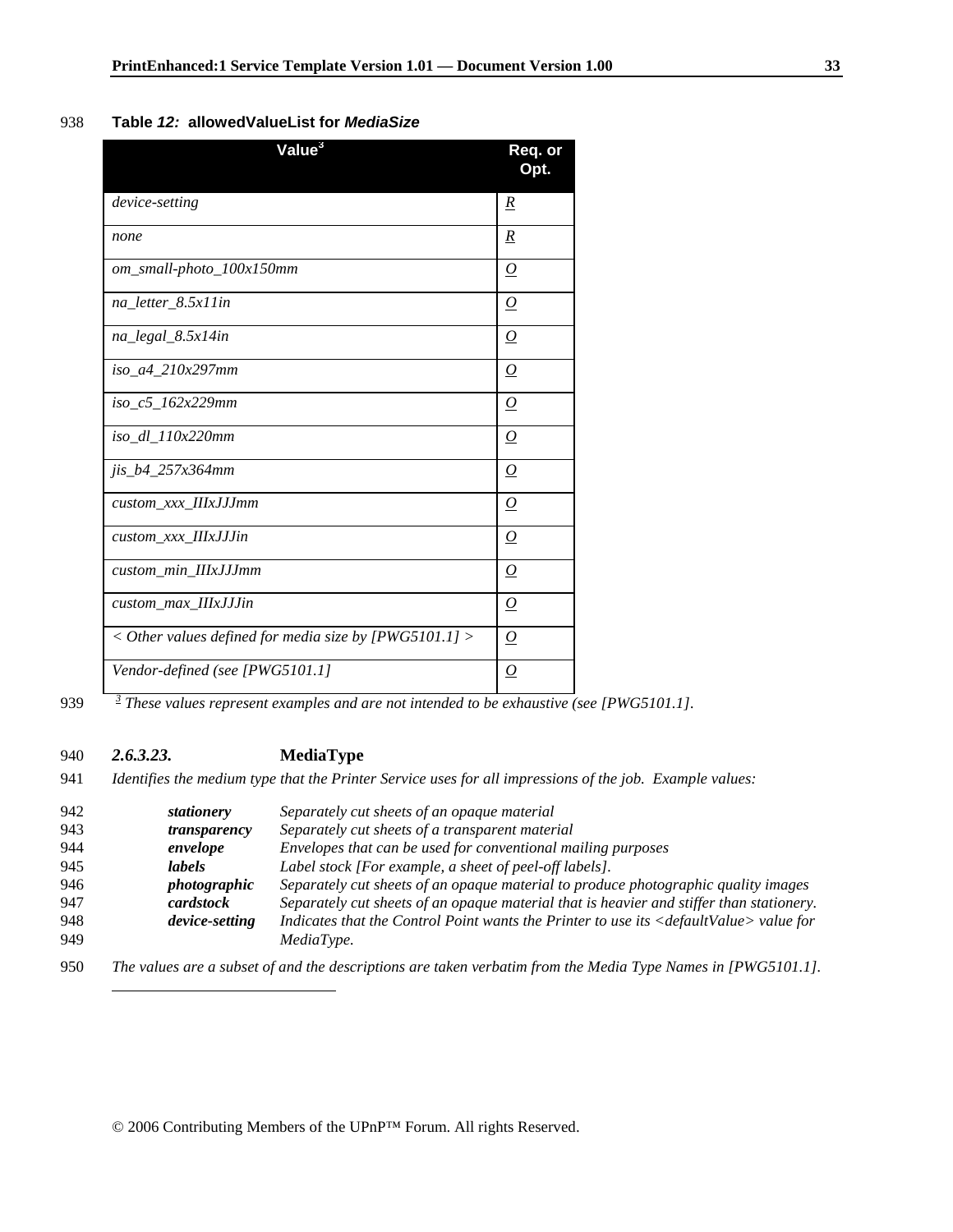- 951 *The 'device-setting' Distinguished Value indicates that the Control Point wants the Printer to use its*
- 952 *<defaultValue> value for MediaType, but to allow that value to be overridden if a corresponding value is*  953 *encountered in the PDL Data Stream.*
- 954 *Vendors MAY subset or extend allowed values, but MUST support the 'device-setting' Distinguished Value. See*
- 955 *[PWG5101.1] for additional example values.*
- 956 *How the Printer's Service Description <defaultValue> and <allowedValueList> elements are configured with these*
- 957 *values is implementation-specific, e.g., local console, Presentation Service (web access).*

#### 958 **Table** *13:* **allowedValueList for** *MediaType*

| Value $^3$                                                       | Req. or<br>Opt.     |
|------------------------------------------------------------------|---------------------|
| device-setting                                                   | R                   |
| none                                                             | $\underline{R}$     |
| stationery                                                       | $\varrho$           |
| stationery-inkjet                                                | $\overline{\Omega}$ |
| transparency                                                     | $\overline{\Omega}$ |
| envelope                                                         | $\overline{\Omega}$ |
| labels                                                           | $\Omega$            |
| photographic                                                     | $\overline{\Omega}$ |
| photographic-glossy                                              | $\Omega$            |
| photographic-matte                                               | $\varrho$           |
| cardstock                                                        | $\Omega$            |
| $\langle$ Other values defined for media type by [PWG5101.1] $>$ | $\overline{\Omega}$ |
| Vendor-defined (see [PWG5101.1]                                  | $\overline{\Omega}$ |

#### 959 *2.6.3.24.* **NumberUp**

960 *Description: Indicates the number of PDL Data Stream pages to impose upon a single side of an instance of a*  961 *selected medium for the job. The device's supported values are discoverable via the SCPD. Examples:* 

- 962 *1 One page per side.*
- 963 *2 Two pages per side.*
- 964 *4 Four pages per side.*
- 965 *device-setting*

 $\overline{a}$ 

- 966 *The value is represented as ASCII decimal digits without leading zeros, so that the Allowed Values can be*  967 *represented as individual integer (string) values in the range 1 to 2\*\*31-1.*
- 968 *(See [MODEL] section 4.2.9)*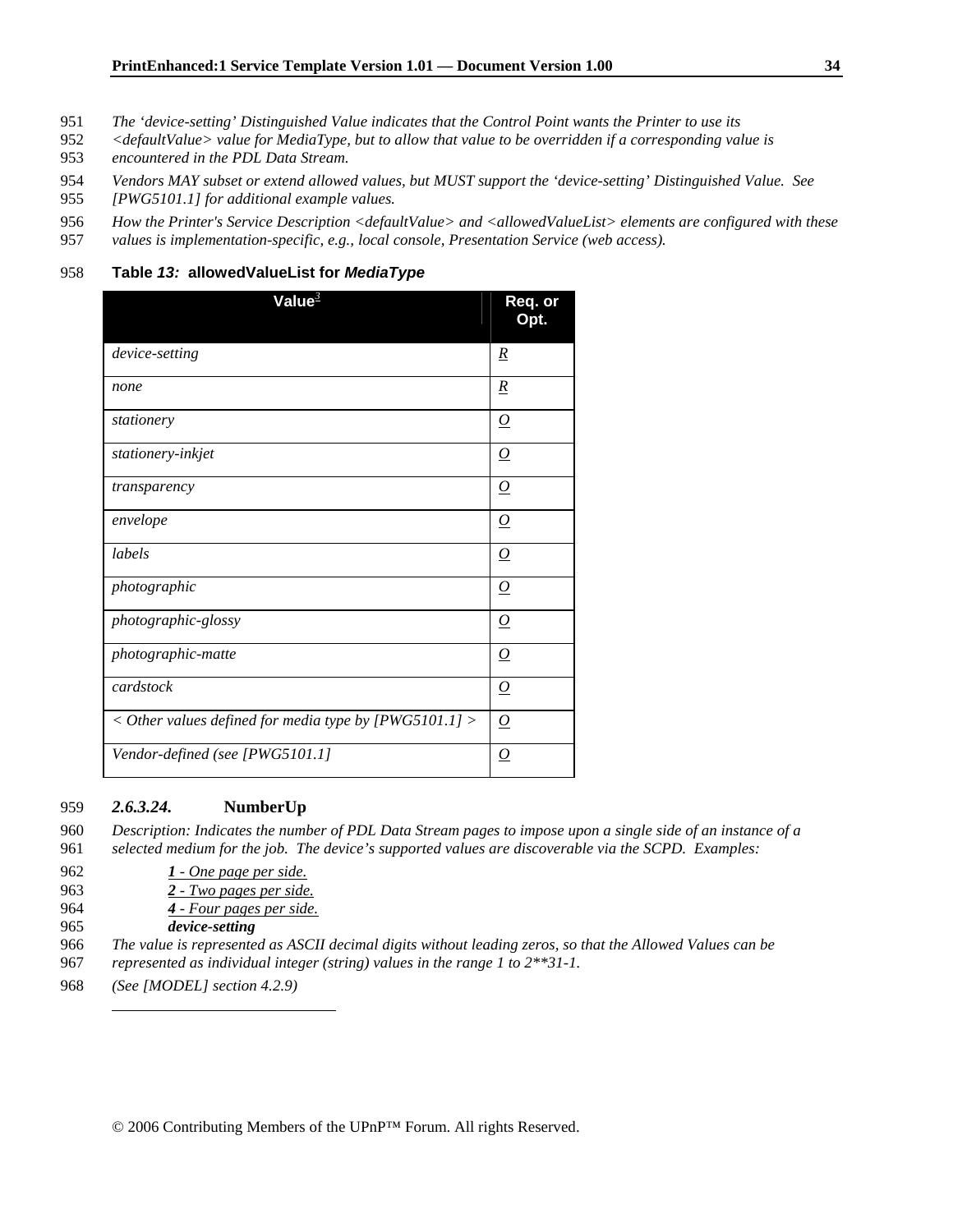- *The 'device-setting' Distinguished Value indicates that the Control Point wants the Printer to use its*
- *<defaultValue> value for NumberUp, but to allow that value to be overridden if a corresponding value is encountered in the PDL Data Stream.*
- *Vendors MAY subset or extend allowed values, but MUST support the 'device-setting' Distinguished Value.*

#### **Table** *14:* **allowedValueList for** *NumberUp*

| Value          | Req. or Opt.    |
|----------------|-----------------|
| device-setting | $\underline{R}$ |
|                | $\underline{R}$ |
| $\overline{c}$ | O               |
| 4              | <u>О</u>        |
| Vendor-defined |                 |

#### *2.6.3.25.* **OrientationRequested**

*Indicates the desired orientation for printed pages for any DocumentFormat. Supported values are discoverable* 

- *via the SCPD. Which MIME media type document formats a Printer is able to orient as requested depends on*
- *implementation and MAY depend on the actual document content. Values:*
- *portrait landscape reverse-landscape reverse-portrait*

### *device-setting*

984 NOTE: *OrientationRequested* applies to all content on the page. It is not to be confused with the CSSPP attribute, *image-orientation*. The latter applies only to individual images and not to the page contents as a whole. Support for

- *image-orientation* is required as part of the feature set mandated for Enhanced CSSPP [CSSPP]. Support for
- *OrientationRequested* is optional; supported values are discoverable via the SCPD.

*(See [MODEL] section 4.2.10 which intends the "orientation-requested" attribute to apply to 'text' MIME types.)* 

- *The 'device-setting' Distinguished Value indicates that the Control Point wants the Printer to use its*
- *<defaultValue> value for OrientationRequested, but to allow that value to be overridden if a corresponding value*
- *is encountered in the PDL Data Stream.*
- *Vendors MAY subset allowed values, but MUST support the 'device-setting' Distinguished Value.*
- *Vendors MUST NOT extend allowed values.*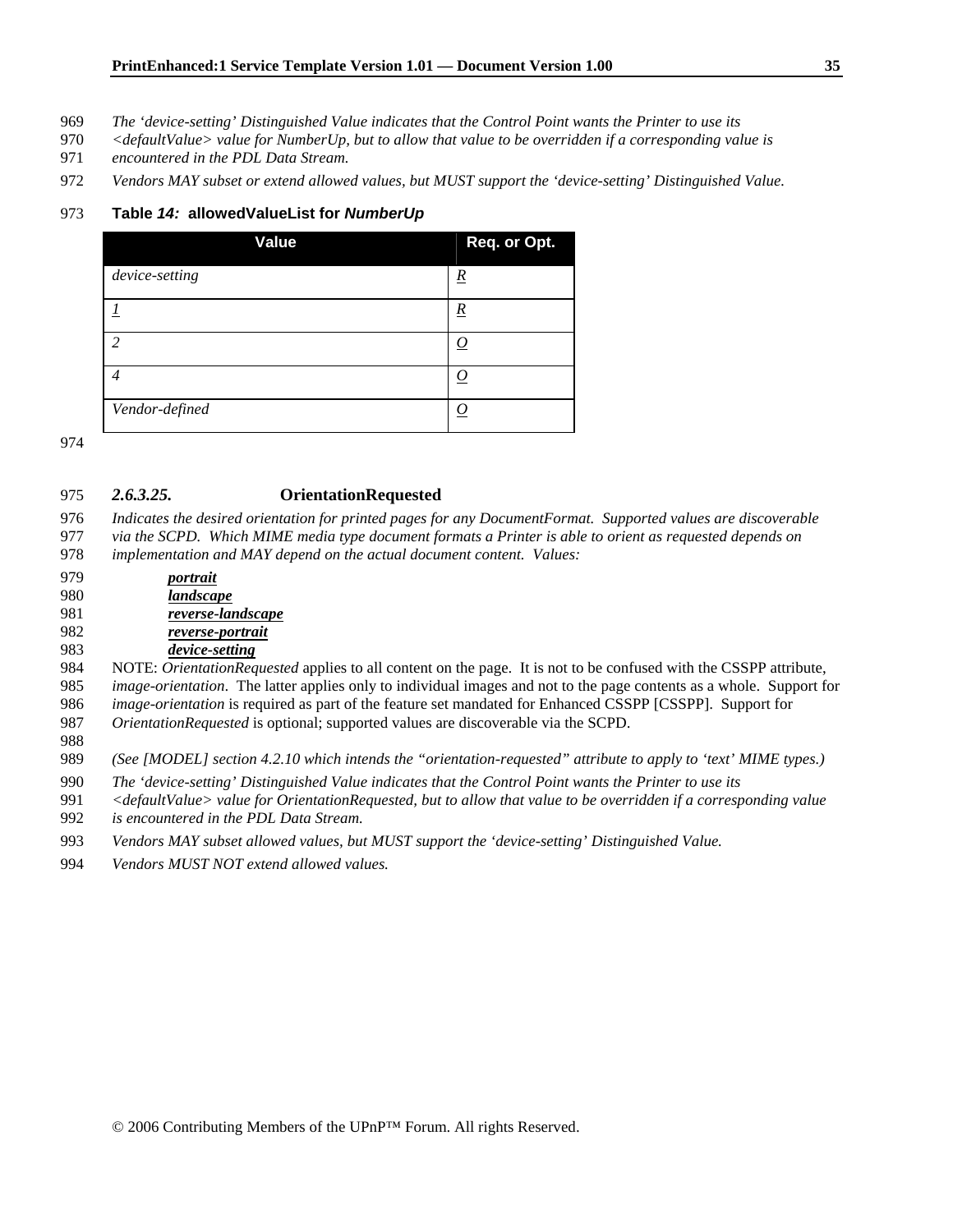#### **Table** *15:* **allowedValueList for** *OrientationRequested*

| Value             | Req. or Opt.    |
|-------------------|-----------------|
| device-setting    | $\underline{R}$ |
| portrait          | $\overline{R}$  |
| landscape         | <u>О</u>        |
| reverse-landscape | O               |
| reverse-portrait  | 0               |

### **2.6.3.26. PageMargins**

*Identifies the four margin sizes that the PrintEnhanced:1 service uses for the specific Media Type and Media Size* 

*combination requested in the GetMargins action, so that a Control Point can determine the printable area for a* 

*specified media. Each margin size is the absolute distance between the edge of the media and the nearest edge of* 

*the printable area. The string value of this variable is a CSV consisting of exactly four string values with no spaces* 

*anywhere. Each value MAY have leading zeroes. Each value MAY include a non-zero decimal fraction set off by a* 

*period (.) and MAY have trailing zeroes. Each of the four values is separated by a comma (,) and the order of the values indicates Top margin, Right margin, Bottom margin, and Left margin (as specified in CSS2). All media are* 

*assumed to be portrait for purposes of defining Top, Right, Bottom and Left. Each value MUST include the Inch or* 

*Millimeter dimension indicator: 'in' or 'mm', respectively, immediately after each dimension.* 

*Example: A na-letter medium that has a quarter of an inch margin on the Top, Right, and Left edges, and 0 on the Bottom edge would be (no spaces): 0.25in,.250in,0in,.25in.* 

1009 This specification does not define an allowed value list for this attribute. Vendors MUST supply the allowed values 1010 for this attribute.

### *2.6.3.27.* **PrinterLocation**

*Indicates the location of the device. For example, "Bobby's room". How the Printer's Service Description* 

*<defaultValue> element is configured with this value is implementation-specific; e.g., local console, Presentation* 

- *Service (web access).*
- 1015 (See [MODEL] section 4.4.4)

#### *2.6.3.28.* **PrinterName**

*The administratively assigned user-friendly name of the Printer. How the Printer's Service Description* 

- *<defaultValue> element is configured with this value is implementation-specific, e.g., local console, Presentation*
- *Service (web access). If the physical device has only one device, then the Device's <friendlyName> and*
- *PrinterName are recommended to have the same value. However, if the physical device contains several devices,*
- *the PrinterName identifies the Printer device.*
- *(See [MODEL] section 4.4.4)*

#### *2.6.3.29.* **PrintQuality**

*Specifies the print quality requested for the job. Supported values are discoverable via the SCPD. Values:* 

*draft normal high* 

*device-setting*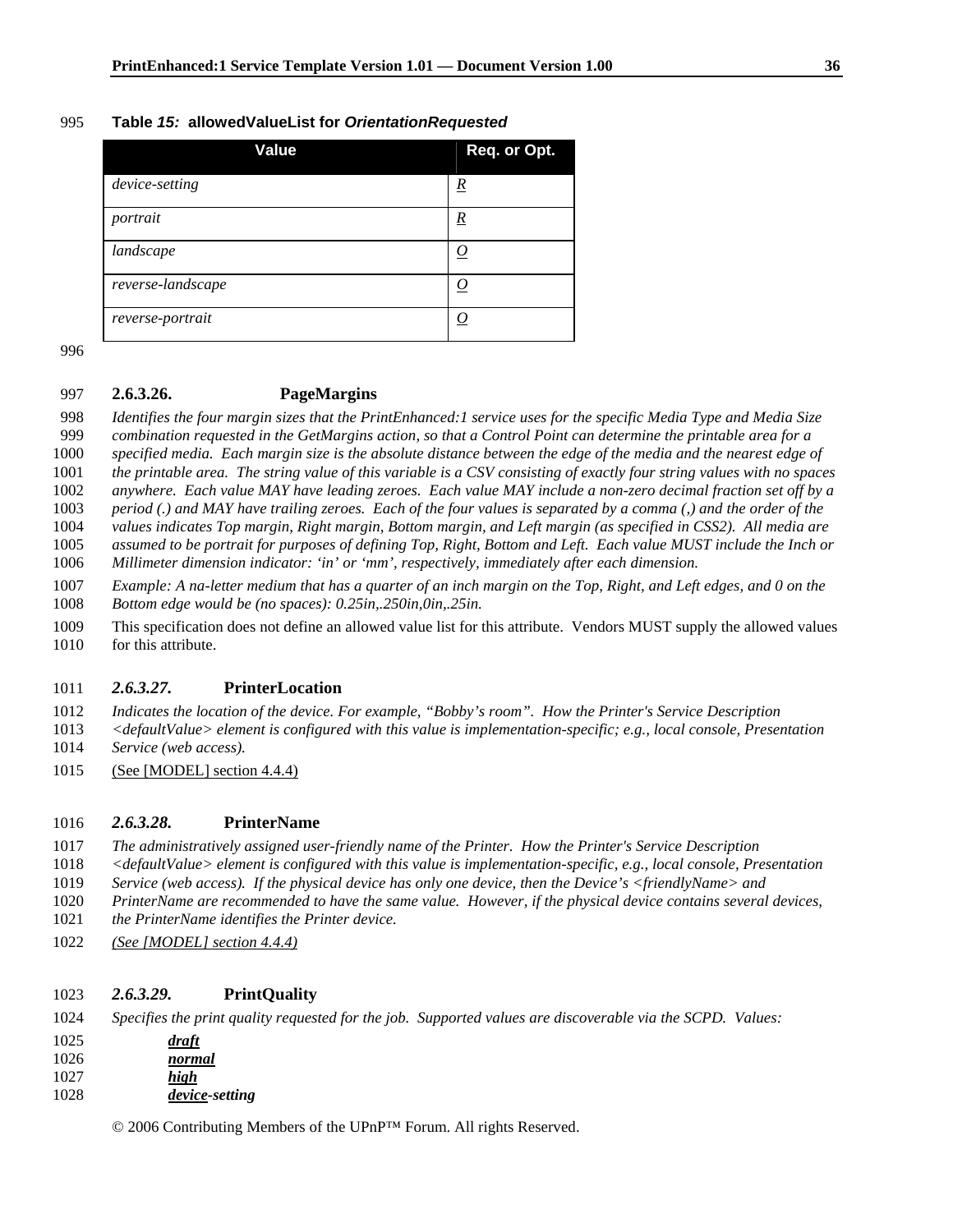- *(See [MODEL] section 4.2.13)*
- *The 'device-setting' Distinguished Value indicates that the Control Point wants the Printer to use its*
- *<defaultValue> value for PrintQuality, but to allow that value to be overridden if a corresponding value is*
- *encountered in the PDL Data Stream.*
- *Vendors MAY subset allowed values, but MUST support the 'device-setting' Distinguished Value.*
- *Vendors MUST NOT extend allowed values.*

#### **Table** *16:* **allowedValueList for** *PrintQuality*

| <b>Value</b>   | Req. or Opt.    |
|----------------|-----------------|
| device-setting | $\underline{R}$ |
| draft          | <u>0</u>        |
| normal         | <u>R</u>        |
| high           | O               |

| 1037 | 2.6.3.30. | <b>PrinterState</b> |
|------|-----------|---------------------|
|      |           |                     |

- *Identifies the current state of the service. Values:*
- *idle new jobs can start processing immediately without waiting.*
- *processing jobs (Tracked or Untracked) are being processed; new jobs will wait before processing. These jobs are said to be 'pending'.*
- *stopped no jobs can be processed and intervention is needed.*
- *(See [MODEL] section 4.4.11)*
- *Vendors MUST NOT subset or extend allowed values.*

### **Table** *17:* **allowedValueList for** *PrinterState*

| Value      | Req. or Opt. |
|------------|--------------|
| idle       | <u>R</u>     |
| processing | <u>R</u>     |
| stopped    | <u>R</u>     |

### *2.6.3.31.* **PrinterStateReasons**

- *Indicates additional information about why the Printer is in its current state. Multiple conditions MAY exist. The vendor chooses the single value for PrinterStateReasons variable to indicate the most important condition.*
- *Note: Some of these reasons describe states of the Printer that cannot be entered on the basis of the currently*
- *defined UPnP actions set. For example, the Printer can be 'paused'; there is no PausePrinter action. The reason*
- *these states are presented is because some other protocol (or console action) can have caused the Printer to enter*
- *that state. Reason values:*
- *none Indicates that there are no current state reasons*
- *attention-required The device has stopped for a reason other than the PrinterStateReasons listed here and*
- *requires human intervention before it can continue.*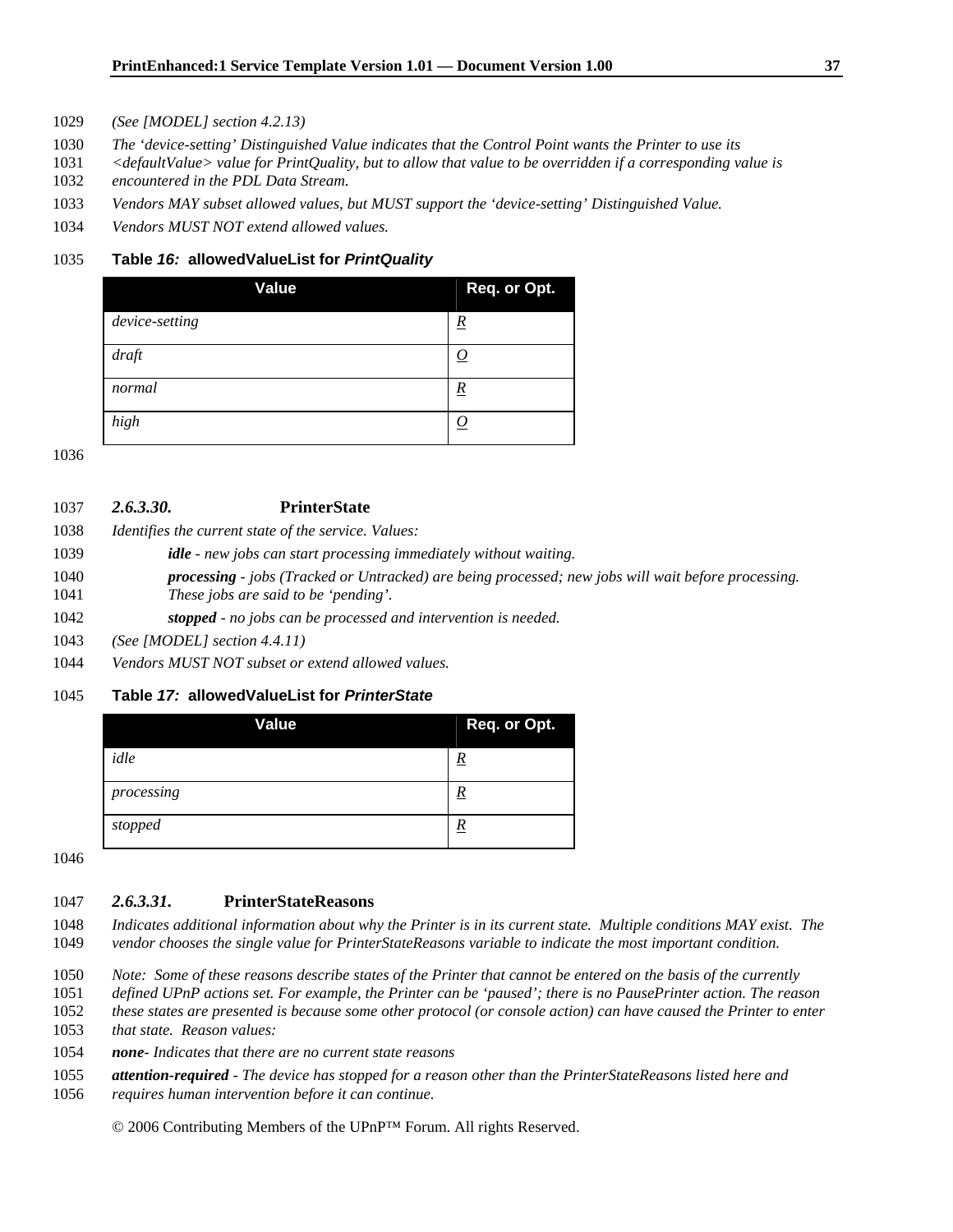- *media-jam The device has a media jam.*
- *paused Someone has paused the Printer and the PrinterState is 'stopped'. In this state, a Printer will not produce*
- *printed output.*
- *door-open One or more covers on the device are open.*
- *media-low At least one input tray is low on media.*
- *media-empty At least one input tray is empty.*
- *output-area-almost-full One or more output areas is almost full (e.g., tray, stacker, collator).*
- *output-area-full One or more output areas is full (e.g., tray, stacker, collator).*
- *marker-supply-low The device is low on at least one marker supply (e.g., toner, ink, ribbon).*
- *marker-supply-empty The device is out of at least one marker supply ( e.g., toner, ink, ribbon).*
- *marker-failure The device has at least one marking device which has failed and requires service or replacement.*
- *media-change-request A job has been submitted that is requesting media that is currently not loaded. The job*
- *has specified a particular MediaSize and MediaType parameter value combination that is not loaded, although the*
- *Printer supports that combination. The user is prompted to load the appropriate media. The Printer is paused until*
- *the user has responded to the prompt.*
- *(See [MODEL] section 4.4.12. The IPP severity suffix MUST NOT be included and, unlike IPP, only one value*
- *MUST occur at a time.)*
- *Vendors MUST support the values that represent conditions that are detectable in their implementation. Therefore,*
- *vendors MAY subset allowed values if specific PrinterStateReasons are undetectable in their implementation.*
- *Vendors MAY extend allowed values. However, Printer vendors need to understand the implications of extending*
- *this list for a Control Point. The Control Point usually localizes the PrinterStateReasons value (as with other string*
- *variable values) to the human language of the user. However, such a Printer vendor extension value will not be*
- *recognized by the Control Point. As a fallback presentation, the Control Point MAY display the value received as*
- *is, which SHOULD be in English and therefore, might not be understandable by the user. Alternatively, the vendor*
- *might use the general PrinterStateReasons value: 'attention-required' and then explain the problem on the Printer*
- *console which the user would see when they are by the Printer.*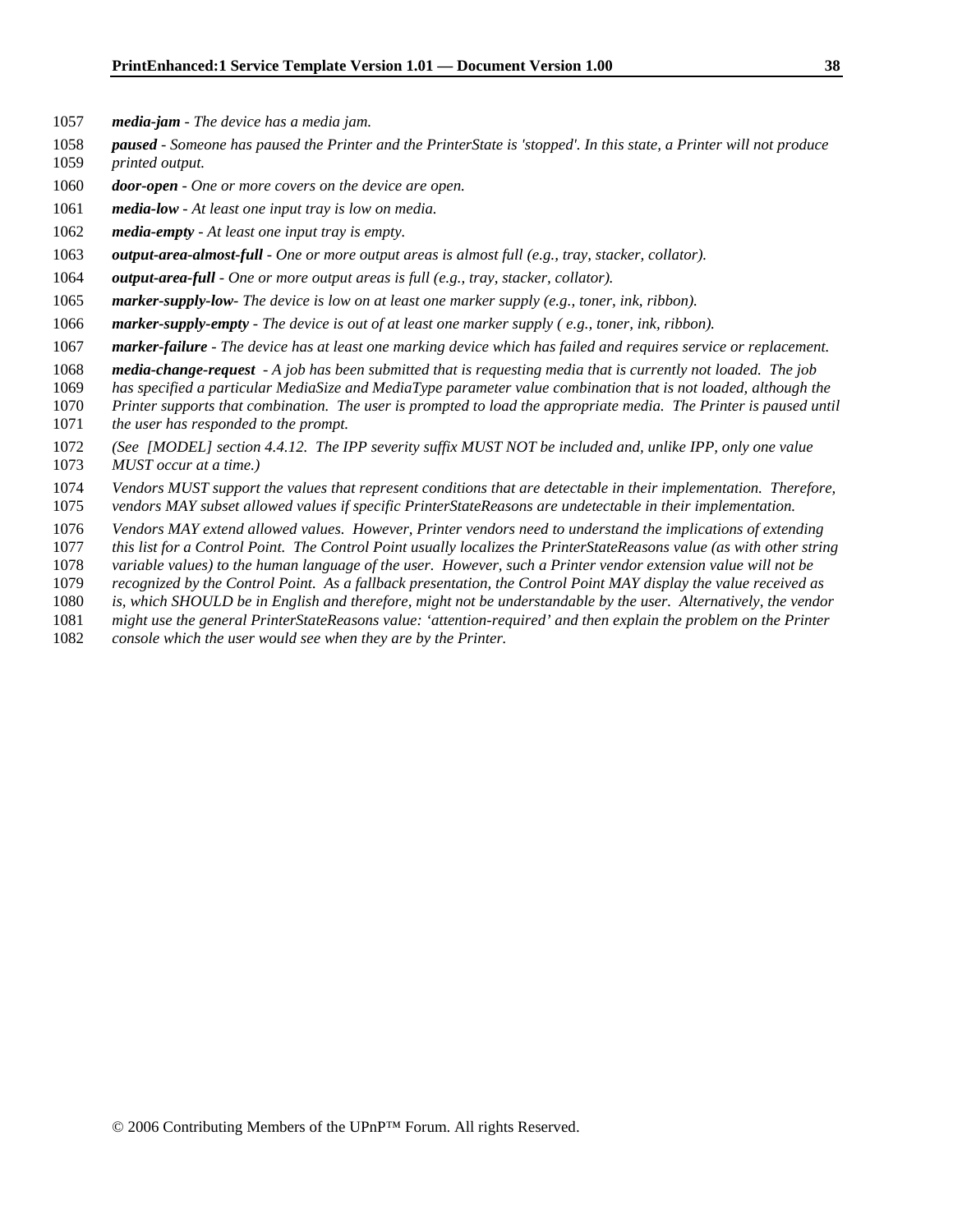### 1083 **Table** *18:* **allowedValueList for** *PrinterStateReasons*

| <b>Value</b>            | Req. or Opt. <sup>3</sup> |
|-------------------------|---------------------------|
| none                    | $\underline{R}$           |
| attention-required      | $\overline{O}$            |
| media-jam               | $\Omega$                  |
| paused                  | $\overline{\Omega}$       |
| door-open               | $\Omega$                  |
| media-low               | $\Omega$                  |
| media-empty             | $\overline{O}$            |
| output-area-almost-full | $\overline{\Omega}$       |
| output-area-full        | $\overline{\Omega}$       |
| marker-supply-low       | $\overline{\Omega}$       |
| marker-supply-empty     | $\overline{\Omega}$       |
| marker-failure          | $\Omega$                  |
| media-change-request    | $\Omega$                  |
| Vendor-defined          | $\overline{\Omega}$       |

 $1084$  <sup>3</sup> Vendors MUST support the values that represent conditions that are detectable in their implementation.

## 1085 *2.6.3.32.* **Sides**

- 1086 *Specifies how print content is to be imposed upon the two surfaces (sides) of the media for the job. Supported*  1087 *values are discoverable via the SCPD.*
- 1088

1089 *(See [MODEL] section 4.2.8.)* 

- 1090 *The 'device-setting' Distinguished Value indicates that the Control Point wants the Printer to use its*
- 1091 *<defaultValue> value for Sides, but to allow that value to be overridden if a corresponding value is encountered in*
- 1092 *the PDL Data Stream.*

 $\overline{\phantom{a}}$ 

- 1093 *Vendors MAY subset allowed values, but MUST support the 'device-setting' Distinguished Value.*
- 1094 *Vendors MUST NOT extend allowed values.*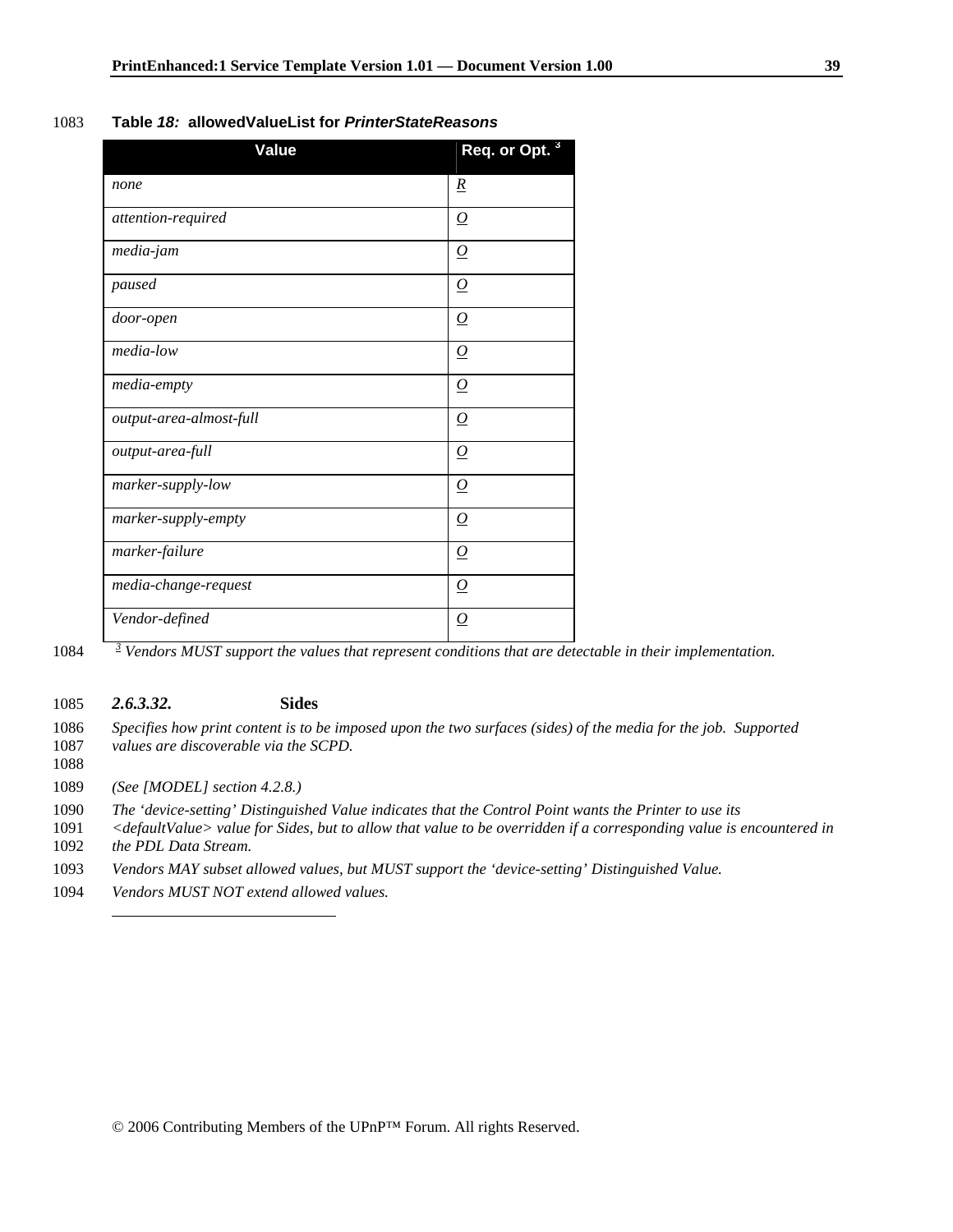#### 1095 **Table** *19:* **allowedValueList for** *Sides*

| Value                | Req. or Opt.    |
|----------------------|-----------------|
| device-setting       | $\underline{R}$ |
| one-sided            | <u>R</u>        |
| two-sided-long-edge  |                 |
| two-sided-short-edge |                 |

1096

#### 1097 *2.6.3.33.* **SourceURI**

1098 *Contains the URI to which the device will send the HTTP GET operation (see section 2.8.11) to get the print*  1099 *document. This value is sent by the client (Control Point) in the CreateURIJob action request.* 

### 1100 *2.6.3.34.* **XHTMLImageSupported**

1101 *Identifies the Image formats supported by the Printer. Supported values are discoverable via the SCPD. Although* 

1102 *the list of XHTMLImageSupported formats MAY be supported within other PDL contexts, there is no requirement* 

1103 *incumbent on the Printer to do so. The image is sent as part of an XHTML-Print document* [XHTML-PRINT]*,* 

1104 *either interleaved within XHTML-Print using the MIME Application/Multiplexed Content Type [MULTIPLEXED]*  1105 *or as a referenced object.* 

1106 It is *strongly* recommended that images SHOULD be referenced as URI's within the XHTML-Print file and not

1107 interleaved via the Application/Multiplexed Content Type. This allows the Printer to pull swaths of the images as

1108 needed for page composition. The server hosting the image is likewise *strongly* recommended to support HTTP 1.1 1109 Partial Gets, enabling the Printer to pull the specific portions of the images as they are needed. The Printer MAY

1110 retrieve pieces of a single image multiple times to facilitate rotation and other special processing. This approach is

1111 key to achieving broad interoperability across a wide range of product capabilities, as it enables even very low-cost

1112 printers to successfully print a collection of images on a single page.

1113 *A printer device vendor MAY choose to support other XHTMLImageSupported formats: however, there is no* 

1114 *requirement to support the MIME Application/Multiplexed Content Type [MULTIPLEXED] for these other image*  1115 *formats.* 

1116 *All UPnP printers MUST support at least the 'image/jpeg' image format.* 

1117 *Allowed values include all IANA-registered MIME media types for image formats. Vendors MAY extend the* 

- 1118 *allowed values for this attribute.*
- 1119 *Note: 'image/jpeg' is registered as a MIME Media Type with IANA.*

### 1120 **Table** *20:* **allowedValueList for** *XHTMLImageSupported*

| Value                                                                                   | Req. or Opt.  |
|-----------------------------------------------------------------------------------------|---------------|
| image/ipeg                                                                              | R             |
| <registered for="" formats="" image="" media="" mime="" other="" types=""></registered> | $\mathcal{Q}$ |
| Vendor-defined                                                                          |               |

1121

1122

1123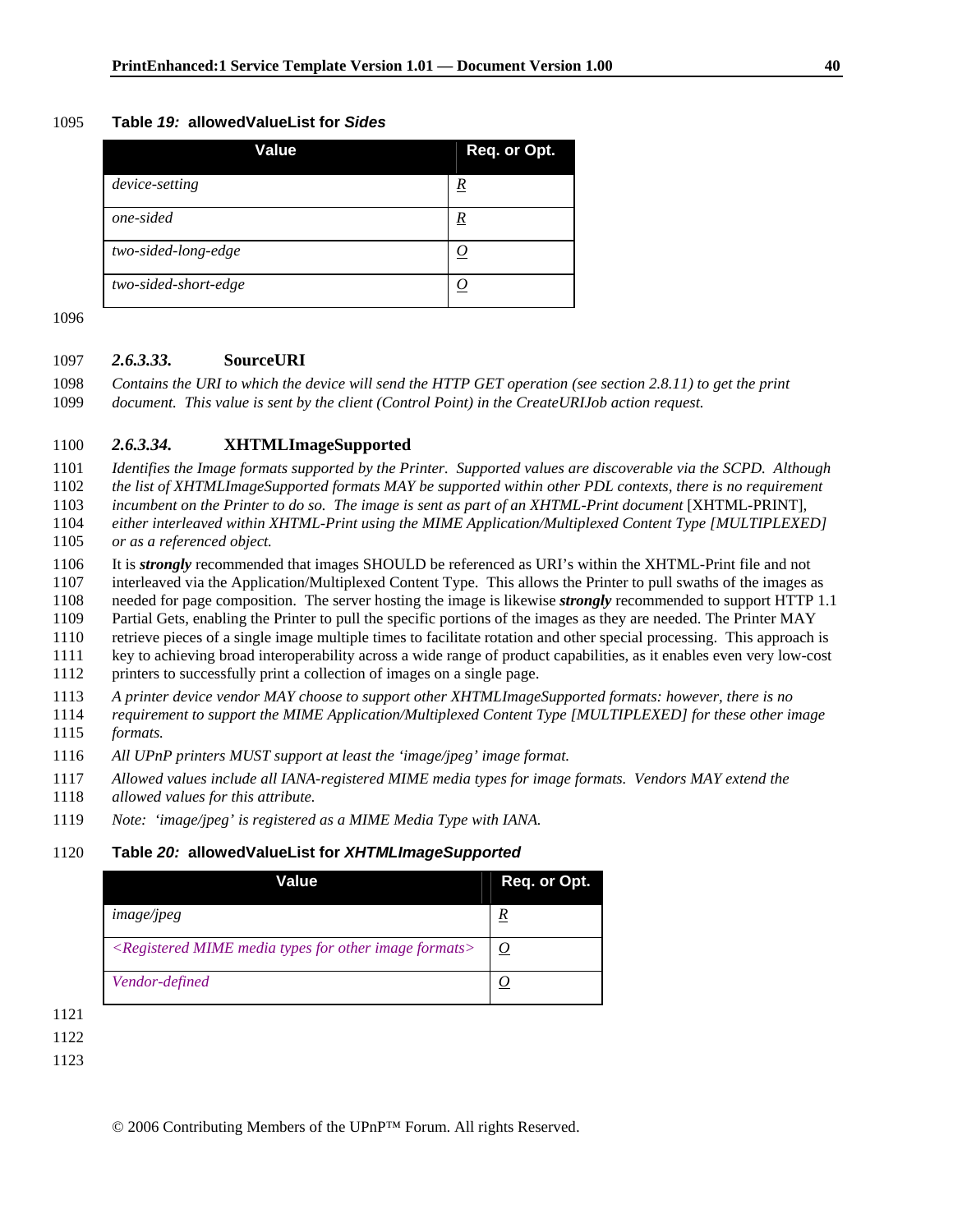# 1124 **2.7. Eventing and Moderation**

### 1125 **Table 21: Event Moderation**

| <b>Variable Name</b>       | <b>Evented</b> | <b>Moderated</b><br><b>Event</b> | <b>Max Event</b><br>Rate <sup>1</sup><br>(sec) | Logical<br><b>Combination</b> | <b>Min Delta</b><br>per Event <sup>2</sup> |
|----------------------------|----------------|----------------------------------|------------------------------------------------|-------------------------------|--------------------------------------------|
| <i>PrinterState</i>        | Yes            | No                               | N/A                                            |                               | N/A                                        |
| <b>PrinterStateReasons</b> | Yes            | No                               | N/A                                            |                               | N/A                                        |
| <i>JobIdList</i>           | Yes            | No                               | N/A                                            |                               | N/A                                        |
| <b>JobEndState</b>         | Yes            | No                               | N/A                                            |                               | N/A                                        |
| JobMediaSheetsCompleted    | Yes            | Yes                              | 5                                              |                               | N/A                                        |
| <i>ContentCompleteList</i> | Yes            | No                               | N/A                                            |                               | N/A                                        |
| JobAbortState              | Yes            | N <sub>O</sub>                   | N/A                                            |                               | N/A                                        |

1126 Events containing this variable value SHOULD occur no more often than once every MaxEventRate seconds.<br>1127 <sup>2</sup> See 4.4, Eventing: Augmenting the UPnP Template Language in [DEVICE].

## 1128 **2.7.1. Event Model**

- 1129 The eventing model for the print service has three main purposes.
- 1130 First is to inform the Control Point when there is a change in condition of the print device. Examples: the 1131 Printer becomes idle, a paper jam occurs or the Printer is low on paper. The PrinterState and 1132 PrinterStateReasons variables provide this information.
- 1133 Second is for job tracking. Events inform a Control Point when a job is submitted, when all data for the 1134 job has been received by the Printer, and when a job has completed or been removed from the job queue, 1135 and whether or not it completed successfully. The JobIdList, ContentCompleteList, JobEndState, and 1136 JobAbortState provide this information. JobEndState indicates the final status of each job. It lets Control 1137 Points know whether it completed successfully or was canceled or aborted.
- 1138 Third is to inform a Control Point of the progress of the current job. JobMediaSheetsCompleted is a 1139 moderated evented variable that updates an interested Control Point on the number of impressions printed 1140 for the current job.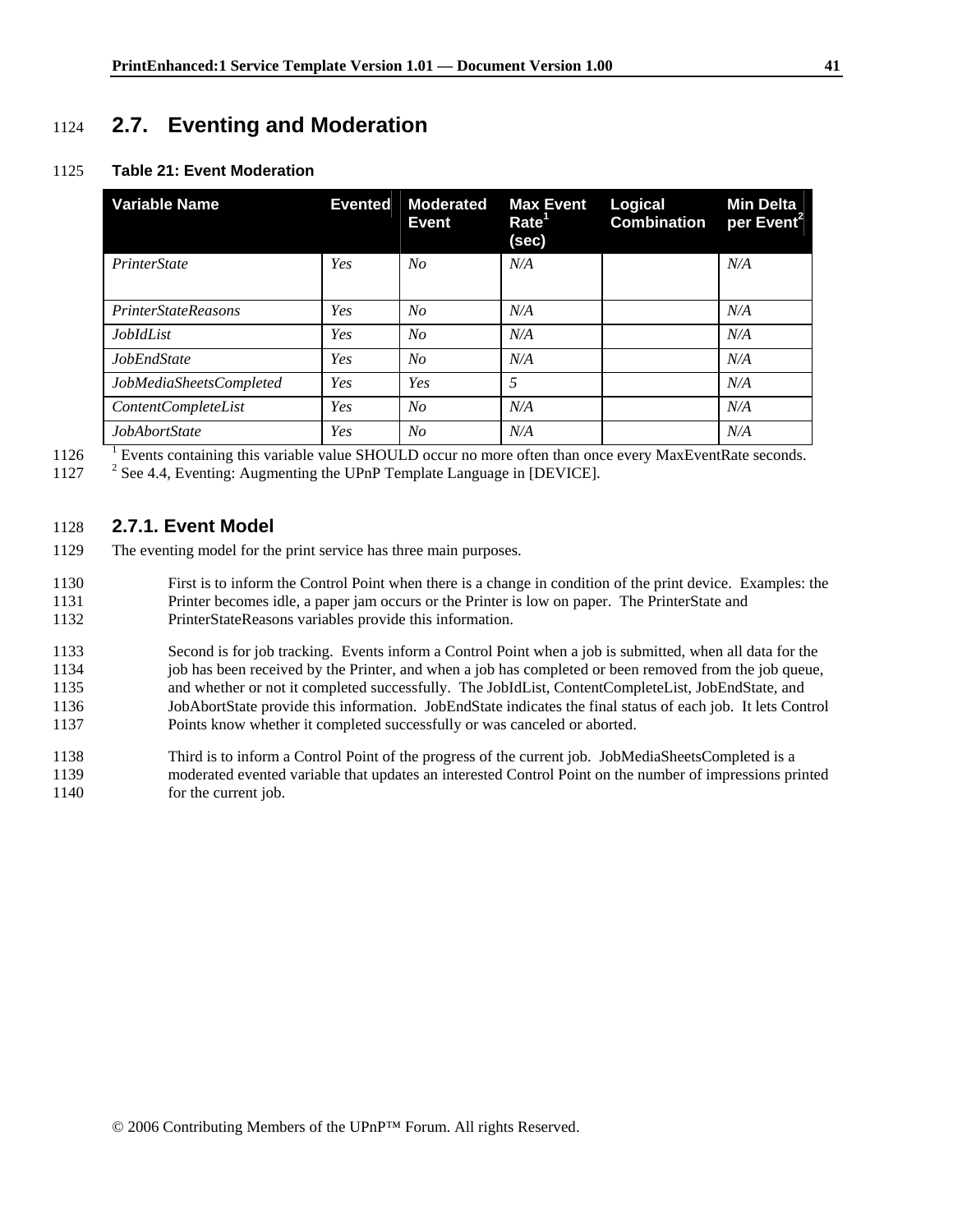## 1141 **2.7.2. Synchronization of Evented Variables**

1142 Table 4 below describes how internal printer state changes affect the values of the seven evented state variables, 1143 plus the non-evented variable, JobId. These state changes can be forced by any of: a Control Point invoking one of 1144 the print service actions documented herein, a non-UPnP external action or printer internal events and conditions. 1145 The effect of some non-UPnP external actions is indirect, i.e., they affect internal printer state immediately, but, if 1146 they result in any UPnP-visible effect, the affect appears later. All of these indirect effects have to do with 1147 management of Untracked Jobs. They are included in this table because their ultimate effect can be visible at some 1148 later time. A Control Point should be aware of this to fully understand observed behavior. For PrintEnhanced:1 1149 service implementers, the complete table is a guideline to the information that MUST be kept and how it is 1150 synchronized to guarantee that the externally visible state variables are always correct.

- 1151 In Table 4, column 1 contains the current value of the variable PrinterState. Column 2 lists the events that can 1152 trigger an internal printer state change. Column 3 gives the new printer state and the complete set of actions taken 1153 by the Printer on the transition that is triggered by the column 2 event. In several cases, the actions taken depend on 1154 other printer conditions in addition to the triggering event. Those situations are identified in the table by dividing 1155 the lower right portion of the corresponding event "cell" into multiple subcells, one for each condition or set of 1156 conditions that requires a different set of transition actions. The upper portion of the event cell is extended into 1157 column 3, signifying that no transition action(s) can be specified for this event except when the conditions in the 1158 event's subcells are also considered. The word *invisible* in column 3 means there is no state change that could be 1159 observed by a UPnP Control Point. All of the actions listed in column 3 MUST be completed atomically relative to 1160 all external UPnP observations.
- 1161 For the purposes of this document, atomically means:
- 1162 1. From the viewpoint of any Control Point observer external to the Print Service, all of the values change at 1163 the same time. To achieve this, all evented variables changed by this collected set of actions SHOULD 1164 appear in a single event message.
- 1165 2. It is not possible through any query action for a Control Point to detect that any single state variable has 1166 changed unless it detects that all have changed and been properly updated to their new values.

1167 To help understand the actions, let's follow one transition through the tables. Find the entry in column 2 "Terminate 1168 active job that was tracked". Its termination condition, *T*, is one of 'successful', 'canceled' or 'aborted'." Since it has subcell 1169 entries, there is no direct entry in column 3. Assume the normal situation of a busy Printer with more jobs queued 1170 and that all of them are tracked. The relevant added condition is "Next job is tracked." That takes us to column 3 1171 with actions of "J3, M0, E1(*T*)". Looking in Table 5 we see that J3 says to remove the first element of the JobIdList and set the 1172 new value of JobId to the new first element of JobIdList. M0 says to reset JobMediaSheetsCompleted to '0' if we track it, or 1173 leave it at '-1' if we don't. E1(*T*) says to set JobEndState with all the corresponding values for the job just completed, including 1174 whether it was 'successful', 'canceled' or 'aborted'. Also note that the M2 value inside JobEndState is set according to the 1175 actual final value of the sheets printed, if known. actual final value of the sheets printed, if known.

- 1176 NOTE: If the Printer implementation is unable to detect "content complete", then the ContentCompleteList event is returned at the same time as the JobEndState event. the same time as the JobEndState event.
- 1178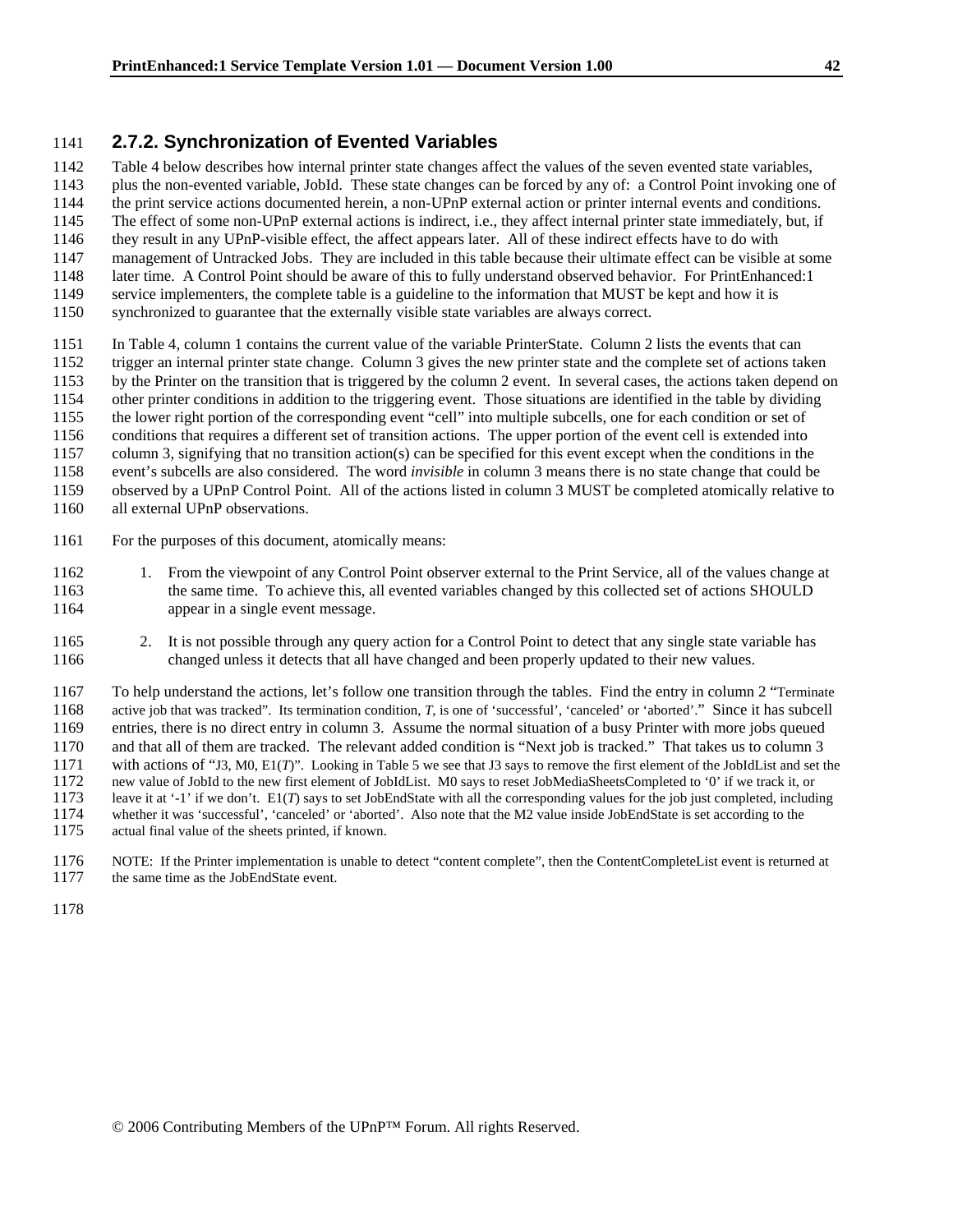## 1179 **Table 22: Synchronization of Evented Variables**

| <b>Stat</b><br>e         | <b>Transition events (and conditions)</b>                                                                                                                                   | <b>Transition actions</b>         |  |  |
|--------------------------|-----------------------------------------------------------------------------------------------------------------------------------------------------------------------------|-----------------------------------|--|--|
| $\overline{\mathcal{L}}$ | Initialize PrintEnhanced:1 service                                                                                                                                          | I, R0, J0, M0, E0, A0, C0         |  |  |
|                          | CreateJob or CreateJobV2 or CreateURIJob or create non-UPnP<br><b>Tracked Job</b>                                                                                           | P, J1                             |  |  |
| idle                     | Create Untracked Job — action invoked by non-UPnP entity                                                                                                                    | $\mathbf{P}$                      |  |  |
|                          | <printer error=""></printer>                                                                                                                                                | S, R1                             |  |  |
|                          | CreateJob or CreateJobV2 or CreateURIJob or create non-UPnP<br><b>Tracked Job</b>                                                                                           | P, J2                             |  |  |
|                          | Create Untracked Job — action invoked by non-UPnP entity                                                                                                                    | invisible                         |  |  |
|                          | Terminate active job that was tracked, but for which all job data<br>had not yet been received.<br>Its termination condition, $T$ , is one of 'successful'or<br>'canceled'. |                                   |  |  |
|                          | No more jobs.                                                                                                                                                               | I, J0, M0, $E1(T)$                |  |  |
|                          | Next job is tracked.                                                                                                                                                        | J3, M0, E1(T)                     |  |  |
|                          | Next job is untracked, and there are no more tracked jobs.                                                                                                                  | J0, M0, E1(T)                     |  |  |
|                          | Next job is untracked, but there are still Tracked Jobs in the<br>queue.                                                                                                    | J4, M0, E1(T)                     |  |  |
|                          | Terminate active job that was tracked, and for which all job data<br>had been received.<br>Its termination condition, $T$ , is one of 'successful'or<br>'canceled'.         |                                   |  |  |
|                          | No more jobs.                                                                                                                                                               | I, J0, M0, $E1(T)$ , C2           |  |  |
|                          | Next job is tracked.                                                                                                                                                        | J3, M0, E1(T), C2                 |  |  |
| processing               | Next job is untracked, and there are no more Tracked Jobs.                                                                                                                  | J0, M0, E1(T), C2                 |  |  |
|                          | Next job is untracked, but there are still Tracked Jobs in the<br>queue.                                                                                                    | J4, M0, E1(T), C2                 |  |  |
|                          | Terminate Tracked Job that was not active, but for which all job<br>data had not yet been received.<br>Its termination condition, $T$ , is one of 'canceled'.               | J5, E2(T)                         |  |  |
|                          | Terminate Tracked Job that was not active, and for which all job<br>data had been received.<br>Its termination condition, $T$ , is one of 'canceled'.                       | J5, E2(T), C2                     |  |  |
|                          | Terminate active job that was untracked.                                                                                                                                    |                                   |  |  |
|                          | No more jobs.                                                                                                                                                               | I, M0                             |  |  |
|                          | Next job is tracked.                                                                                                                                                        | J6, M0                            |  |  |
|                          | Next job is untracked.                                                                                                                                                      | invisible                         |  |  |
|                          | Terminate inactive job that was untracked.                                                                                                                                  | invisible                         |  |  |
|                          | Abort active job that was tracked, but for which all job data had<br>not yet been received.                                                                                 |                                   |  |  |
|                          | No more jobs.                                                                                                                                                               | I, J0, M0, E1('aborted'), $A1(R)$ |  |  |
|                          | Next job is tracked.                                                                                                                                                        | J3, M0, E1('aborted'), $A1(R)$    |  |  |
|                          | Next job is untracked, and there are no more Tracked Jobs.                                                                                                                  | J0, M0, E1('aborted'), $A1(R)$    |  |  |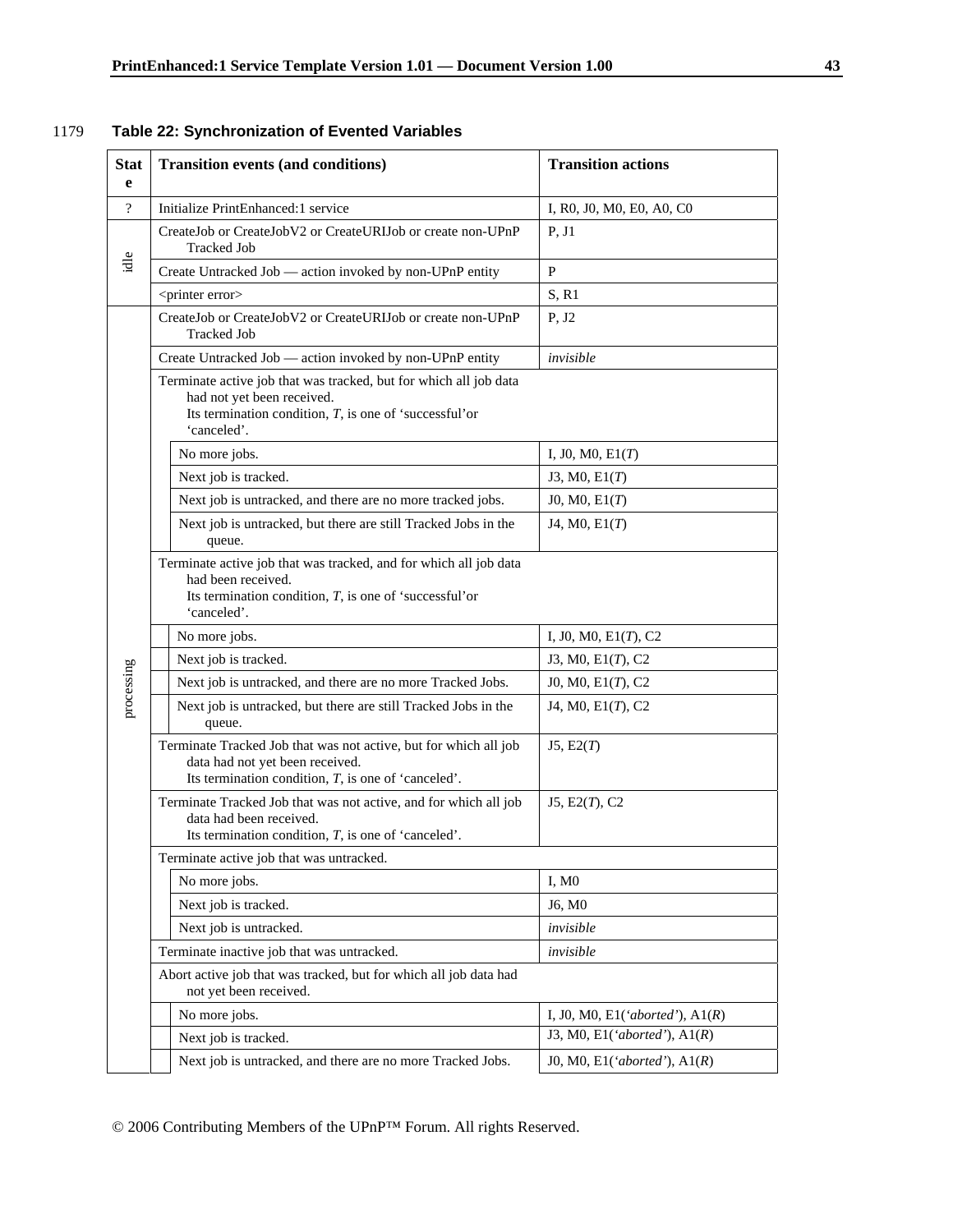|         |                         | Next job is untracked, but there are still Tracked Jobs in the<br>queue.                        | J4, M0, E1('aborted'), $A1(R)$         |  |  |
|---------|-------------------------|-------------------------------------------------------------------------------------------------|----------------------------------------|--|--|
|         |                         | Abort active job that was tracked, and for which all job data had<br>been received.             |                                        |  |  |
|         |                         | No more jobs.                                                                                   | I, J0, M0, E1('aborted'), $A1(R)$ , C2 |  |  |
|         |                         | Next job is tracked.                                                                            | J3, M0, E1('aborted'), $A1(R)$ , C2    |  |  |
|         |                         | Next job is untracked, and there are no more Tracked Jobs.                                      | J0, M0, E1('aborted'), $A1(R)$ , C2    |  |  |
|         |                         | Next job is untracked, but there are still Tracked Jobs in the<br>queue.                        | J4, M0, E1('aborted'), A1(R), C2       |  |  |
|         |                         | Abort Tracked Job that was not active, but for which all job data<br>had not yet been received. | J5, E2('aborted'), $A2(R)$             |  |  |
|         |                         | Abort Tracked Job that was not active and for which all job data<br>had been received.          | J5, E2('aborted'), A2(R), C2           |  |  |
|         |                         | Drop a sheet into the output tray that is not the last sheet of the<br>job.                     |                                        |  |  |
|         | Job is tracked.         |                                                                                                 | M1                                     |  |  |
|         |                         | Job is untracked.                                                                               | invisible                              |  |  |
|         |                         | Last byte of data needed to print a job is received.                                            |                                        |  |  |
|         |                         | Job is tracked.                                                                                 | C1                                     |  |  |
|         |                         | Job is untracked.                                                                               | invisible                              |  |  |
|         |                         | <printer error=""></printer>                                                                    |                                        |  |  |
|         |                         | No part of any job was lost.                                                                    | S, R1                                  |  |  |
|         |                         | The active job was lost. It was tracked; the next job is<br>tracked.                            | S, R1, J3, M0, E1('aborted'), A1       |  |  |
|         |                         | The active job was lost. It was tracked; the next job is<br>untracked.                          | S, R1, J4, M0, E1('aborted'), A1       |  |  |
|         |                         | The active job was lost. It was untracked; the next job is<br>tracked.                          | S, R1, J6, M0                          |  |  |
|         |                         | The active job was lost. It was untracked; the next job is<br>untracked.                        | S, R1                                  |  |  |
|         | All problems corrected. |                                                                                                 |                                        |  |  |
|         |                         | No jobs are queued.                                                                             | I, R0                                  |  |  |
|         |                         | Jobs are queued.                                                                                | P. R <sub>0</sub>                      |  |  |
|         |                         | The reported problem is fixed, but another problem still exists.                                | R <sub>2</sub>                         |  |  |
| stopped |                         | CreateJob or CreateJobV2 or CreateURIJob or create non-UPnP<br><b>Tracked Job</b>               |                                        |  |  |
|         |                         | JobIdList is empty.                                                                             | J1, M0                                 |  |  |
|         |                         | JobIdList is not empty.                                                                         | J <sub>2</sub>                         |  |  |
|         |                         | Create Untracked Job.                                                                           | invisible                              |  |  |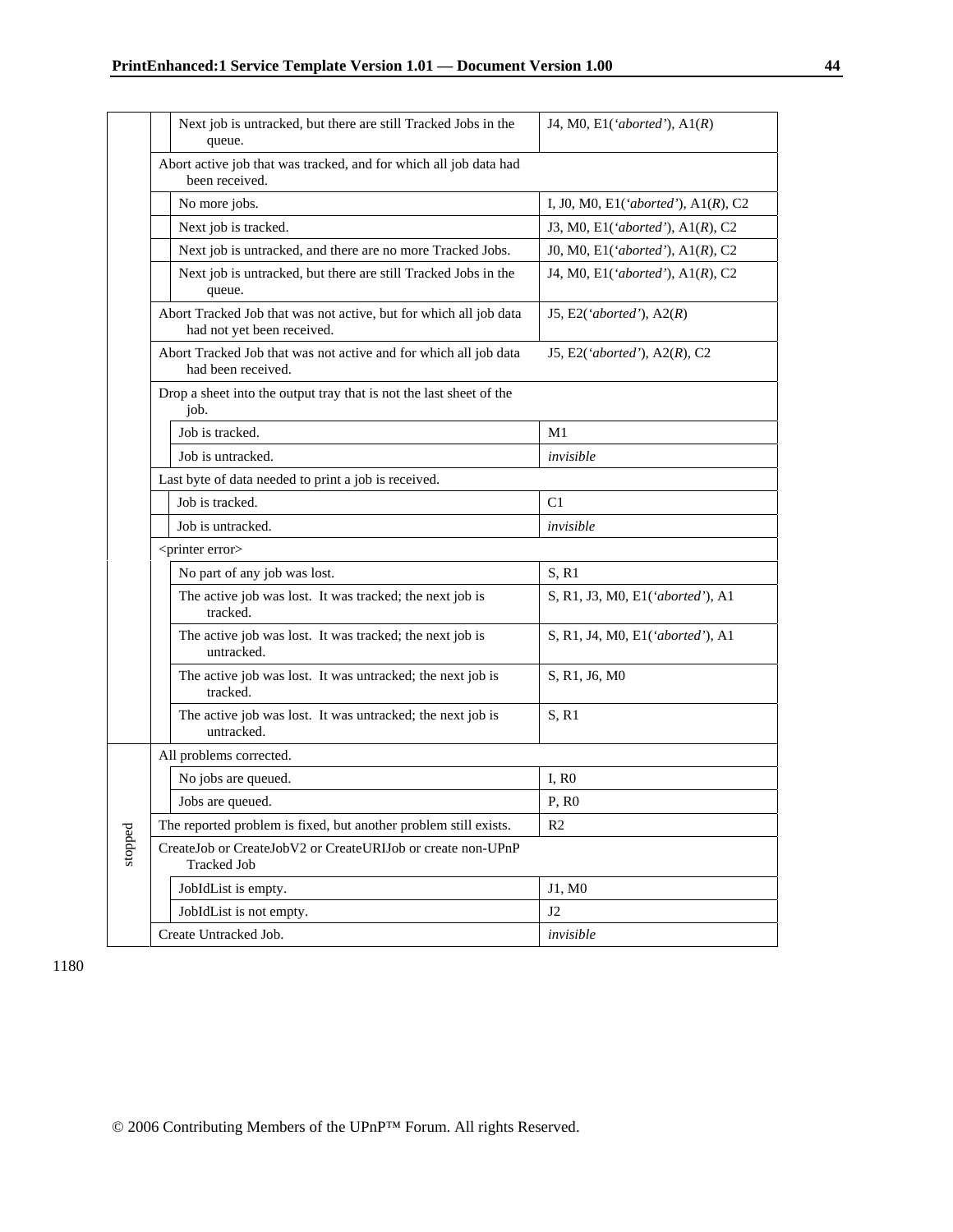|                                |                      | Variable(s) affected                                                                                                              |                                                                                                                                                                                                                                                          |  |  |
|--------------------------------|----------------------|-----------------------------------------------------------------------------------------------------------------------------------|----------------------------------------------------------------------------------------------------------------------------------------------------------------------------------------------------------------------------------------------------------|--|--|
|                                | Label                | New variable value(s)                                                                                                             | <b>Action Descriptions</b>                                                                                                                                                                                                                               |  |  |
| Printer<br>State               | I                    | idle                                                                                                                              | Printer enters idle state.                                                                                                                                                                                                                               |  |  |
|                                | $\mathbf{P}$         | processing                                                                                                                        | Printer enters processing state.                                                                                                                                                                                                                         |  |  |
|                                | S                    | stopped                                                                                                                           | Printer enters stopped state.                                                                                                                                                                                                                            |  |  |
|                                | R <sub>0</sub>       | none                                                                                                                              | Printer is operating normally, there are no problems to report.                                                                                                                                                                                          |  |  |
| PrinterState<br>Reasons        | R1<br>$<$ reason $>$ |                                                                                                                                   | Old value was 'none'. New value is the reason the printer is in<br>the current PrinterState (§ 2.6.3.30)                                                                                                                                                 |  |  |
|                                | R <sub>2</sub>       | <new reason=""></new>                                                                                                             | Old value was something other than 'none'. New value is still<br>not 'none', but is different from old value.                                                                                                                                            |  |  |
|                                | J <sub>0</sub>       | JobIdList $\leftarrow \{\}$                                                                                                       | New list value is empty.                                                                                                                                                                                                                                 |  |  |
|                                |                      | JobId $\leftarrow$ 0                                                                                                              |                                                                                                                                                                                                                                                          |  |  |
|                                | J1                   | JobIdList $\leftarrow \{id_1\}$                                                                                                   | New list contains single job                                                                                                                                                                                                                             |  |  |
|                                |                      | JobId $\leftarrow id_1$                                                                                                           |                                                                                                                                                                                                                                                          |  |  |
|                                | J2                   | JobIdList $\leftarrow \{,id_n,id_{n+1}\}$ OR<br>${, id_i, id_{n+1}, id_{i+1}, \dots, id_n}$<br><no change="" jobid="" to=""></no> | Old list MAY or MAY not have been empty. New list has same<br>contents as old list plus one new job added. This job will<br>normally be added at the end, but implementations are not<br>required to do so.                                              |  |  |
| JobIdList, JobId               | J3                   | JobIdList $\leftarrow \{id_2,\}$<br>JobId $\leftarrow$ id <sub>2</sub>                                                            | Old list had at least two jobs. New list has same content except<br>first job was removed. JobId is set to the new first element in<br>JobIdList.                                                                                                        |  |  |
|                                | J4                   | JobIdList $\leftarrow \{\mathrm{id}_2, \dots\}$<br>JobId $\leftarrow$ 0                                                           | Old list had at least two jobs. New list has same content except<br>first job was removed. JobId is set to '0' since the new first<br>element in JobIdList is not the active job.                                                                        |  |  |
|                                | J5                   | $JobIdList \leftarrow \{,id_{i-1},id_{i+1},\}$<br><no change="" jobid="" to=""></no>                                              | Old list had at least two jobs. New list has same contents as old<br><i>except</i> the i <sup>th</sup> job, where $i > 1$ , has been removed.                                                                                                            |  |  |
|                                | J6                   | <no change="" jobidlist="" to=""><br/>JobId <math>\leftarrow</math> id<sub>1</sub></no>                                           | JobIdList is unchanged. JobId is set to the first element in<br>JobIdList.                                                                                                                                                                               |  |  |
|                                | M <sub>0</sub>       | $-1'$ or $0'$                                                                                                                     | The value is '-1' if the printer never tracks this sheet count or if<br>the current value is unknown. Otherwise, it is set to '0'.                                                                                                                       |  |  |
| MediaSheets<br>Completed       | M1                   | $\cdot$ -1' or<br>newValue=oldValue+1                                                                                             | If the printer tracks sheet count for the active job, the value is<br>incremented. Otherwise, the value is '-1', signifying unknown.                                                                                                                     |  |  |
| dol                            | M <sub>2</sub>       | '-1' or known final value for job                                                                                                 | '-1' if the printer does not know final sheet count. Actual sheet<br>count if it is known. Specifically, it could be '0' if the printer<br>knows it never produced a sheet of paper for this job, even if the<br>printer does not normally count sheets. |  |  |
|                                | E0                   | $\{\}$                                                                                                                            | JobEndState is initialized to the empty list.                                                                                                                                                                                                            |  |  |
| <b>JobEndState</b>             | E1(T)                | $\{ id_1, JobName_of_id_1,$<br>JobOriginatingUserName_of_id1,<br>M2, T                                                            | The active job (first element in JobIdList) was terminated. $T$<br>indicates the termination condition: one of 'successful',<br>'canceled' or 'aborted'.                                                                                                 |  |  |
|                                | E2(T)                | { id <sub>i</sub> , JobName_of_id <sub>i</sub> ,<br>JobOriginatingUserName_of_id <sub>i</sub> ,<br>M2, T                          | The job in i <sup>th</sup> position (i > 1) of JobIdList was terminated. T<br>indicates the termination condition: either 'canceled' or<br>'aborted'.                                                                                                    |  |  |
| JobAbor<br>$\ddot{\mathbf{S}}$ | A <sub>0</sub>       | $\{\}$                                                                                                                            | JobAbortState is initialized to the empty list.                                                                                                                                                                                                          |  |  |

## 1181 **Table 23: Transition Actions Used in Table 19**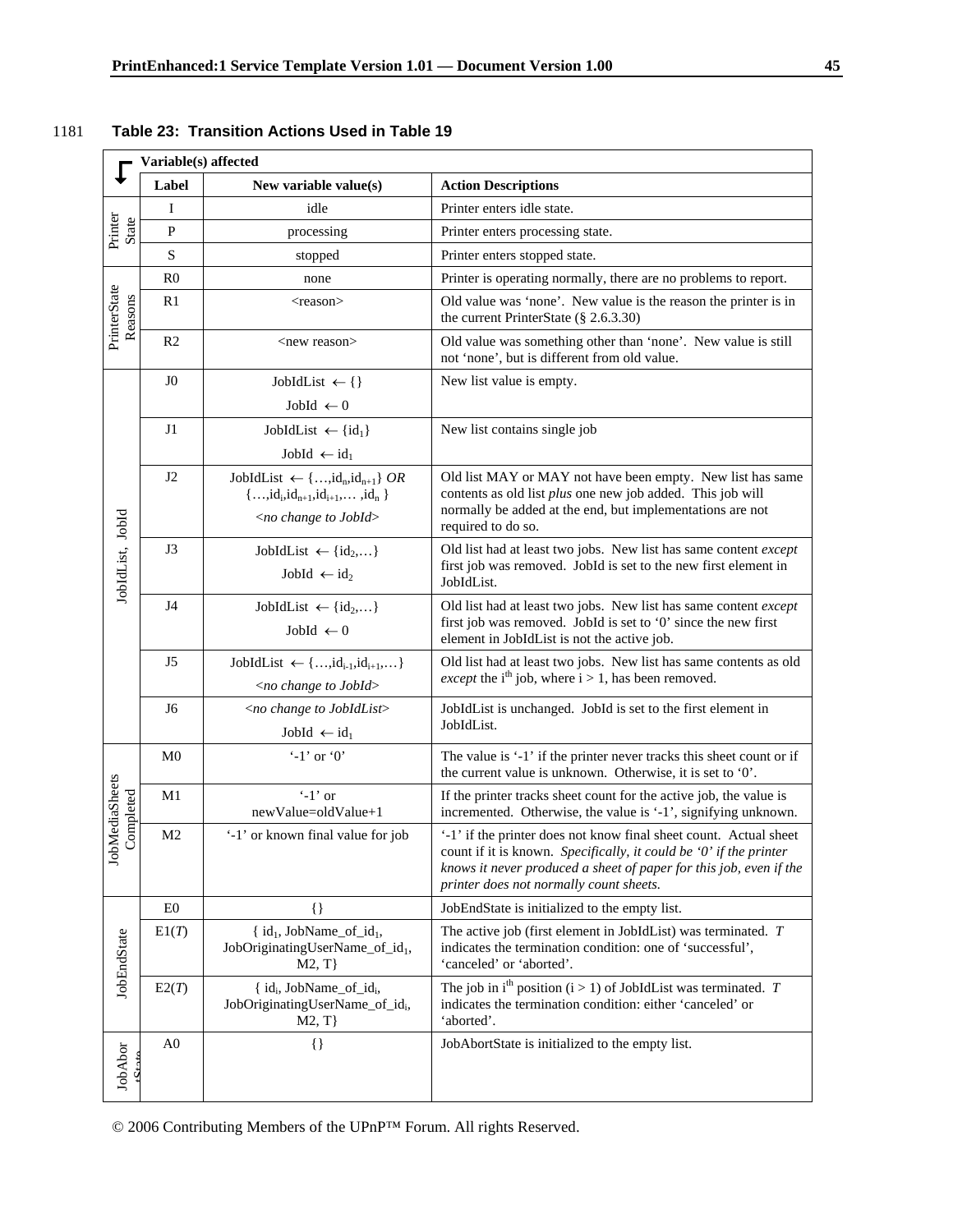|                     | Variable(s) affected              |                                                                                                    |                                                                                                                                                                                                                                                              |  |  |
|---------------------|-----------------------------------|----------------------------------------------------------------------------------------------------|--------------------------------------------------------------------------------------------------------------------------------------------------------------------------------------------------------------------------------------------------------------|--|--|
|                     | Label<br>New variable value $(s)$ |                                                                                                    | <b>Action Descriptions</b>                                                                                                                                                                                                                                   |  |  |
|                     | A1(R)                             | $\{ id_1, JobName_of_id_1,$<br>JobOriginatingUserName_of_id <sub>1</sub> ,<br>M2, 'aborted', $R$ } | The active job (first element in JobIdList) was aborted. $R$<br>indicates the reason the job was aborted.                                                                                                                                                    |  |  |
|                     | A2(R)                             | $\{ id_i, JobName of id_i,$<br>JobOriginatingUserName of id <sub>i</sub> ,<br>M2, 'aborted', $R$ } | The job in i <sup>th</sup> position ( $i > 1$ ) of JobIdList was aborted. R<br>indicates the reason the job was aborted.                                                                                                                                     |  |  |
|                     | C <sub>0</sub>                    |                                                                                                    | Content Complete List is initialized to the empty list.                                                                                                                                                                                                      |  |  |
| ContentCompleteList | C <sub>1</sub>                    | ${, id_i}$                                                                                         | Old ContentCompleteList MAY or MAY NOT have been<br>empty. New list has same contents as old list <i>plus</i> one new job<br>added. All data for the job in the i <sup>th</sup> position ( $i \ge 1$ ) of the<br>JobIdList has been received by the Printer. |  |  |
|                     | C <sub>2</sub>                    | ${, }$                                                                                             | Old ContentCompleteList contained at least one JobId, id. The<br>job associated with id <sub>i</sub> has completed or been terminated and it<br>is removed from the ContentCompleteList. The new list MAY<br>or MAY NOT be empty.                            |  |  |

## 1183 **2.8. Actions**

1184 Immediately following this table is detailed information about these actions, including short descriptions of the 1185 actions, the effects of the actions on state variables, and error codes defined by the actions.

#### 1186 **Table 24: Actions**

| <b>Name</b>                                                | Req. or Opt. 1   |
|------------------------------------------------------------|------------------|
| CancelJob                                                  | R                |
| CreateJob (Deprecated)                                     | $\boldsymbol{R}$ |
| CreateJobV2                                                | $\boldsymbol{R}$ |
| <i>CreateURIJob</i>                                        | $\boldsymbol{R}$ |
| <b>GetJobAttributes</b>                                    | $\boldsymbol{R}$ |
| GetMargins                                                 | $\boldsymbol{R}$ |
| GetMediaList                                               | $\boldsymbol{R}$ |
| GetPrinterAttributes (Deprecated)                          | $\overline{R}$   |
| GetPrinterAttributesV2                                     | R                |
| Non-standard actions implemented by a UPnP vendor go here. | X                |
|                                                            |                  |

- 1187  $\overline{R} = \text{REQUIRED}$ , O = Optional, X = Non-standard.
- 1188 Note: the error codes are derived from IPP status codes as follows (see [MODEL] for the detailed definition of each 1189 error code):
- 1190 (Client Error minus  $400_{16}$ ) convert to decimal +  $10 + 700$
- 1191 (Server Error minus  $400_{16}$ ) convert to decimal +  $60 + 700$
- 1192

1193 Error codes are returned in the <SOAP:Fault> element. A vendor MAY subset or extend these error codes, first by

1194 supporting additional IPP error codes defined [MODEL] in the UPnP 700 range, and then by supporting private

1195 error codes in the UPnP 800 range, if no suitable IPP error code exists.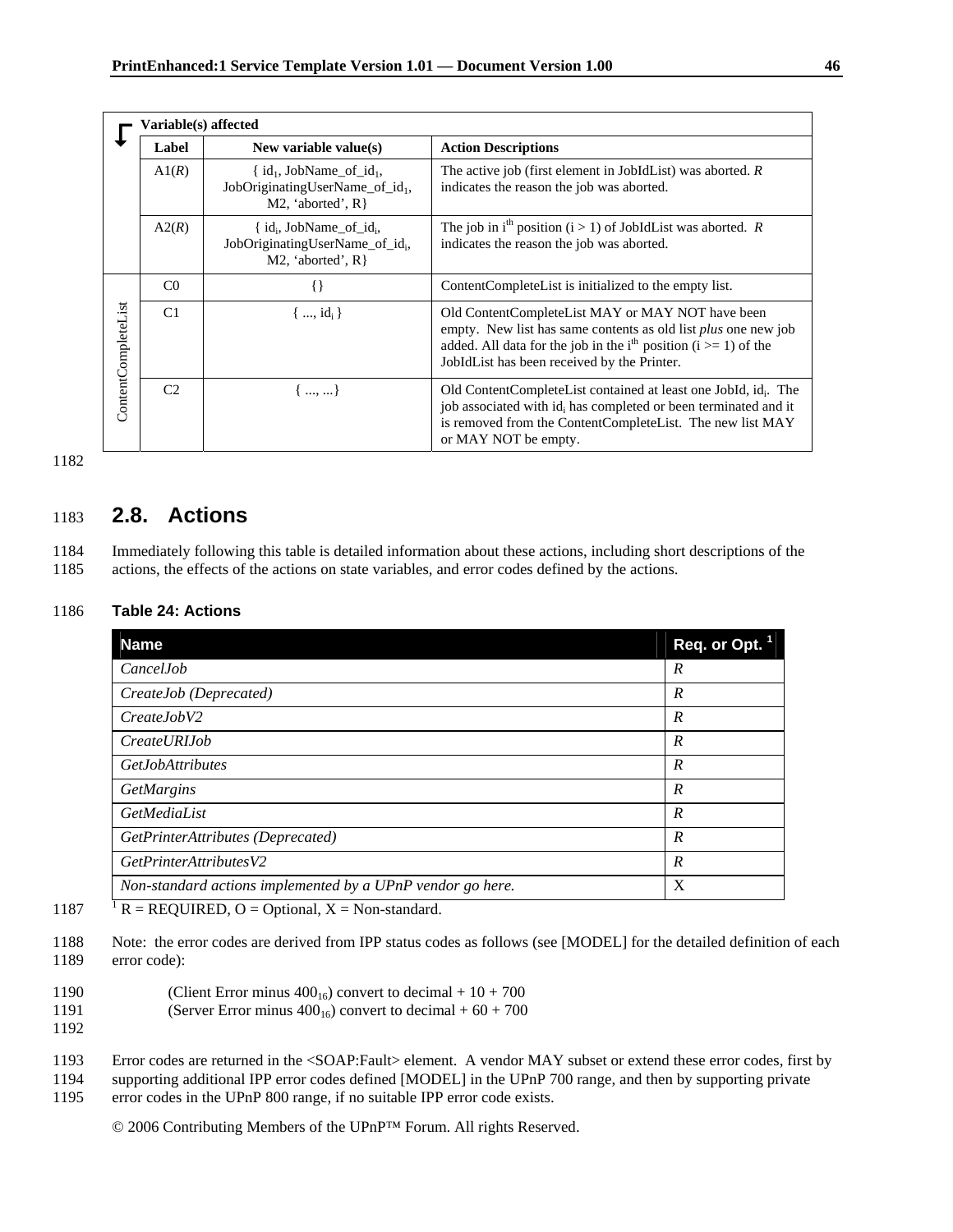## 1196 *2.8.1. CancelJob*

1197 *This operation allows a client to cancel a print job from the time the job is created up to the time it is completed,*  1198 *canceled or aborted.*

### 1199 *2.8.1.1. Arguments*

### 1200 **Table 25: Arguments for** *CancelJob*

| Araument | <b>Direction</b> | relatedStateVariable |
|----------|------------------|----------------------|
| JobId    | IN               | JobId                |

1201

### 1202 *2.8.1.2. Errors*

| errorCode                                                               | errorDescription                     | <b>Description</b>                                                                                                                                                                                                                                                                                                                                                                        |
|-------------------------------------------------------------------------|--------------------------------------|-------------------------------------------------------------------------------------------------------------------------------------------------------------------------------------------------------------------------------------------------------------------------------------------------------------------------------------------------------------------------------------------|
| Codes 401, 402,<br>501, 600-99 from<br>the table Error<br>Codes (below) | See the table Error Codes<br>(below) | See the table Error Codes (below)                                                                                                                                                                                                                                                                                                                                                         |
| 716                                                                     | <i>ClientErrorNotFound</i>           | The Printer has not found a job matching the JobId<br>parameter (including when the parameter was not in the<br>range: 1 to $2^{31}$ -1).                                                                                                                                                                                                                                                 |
| 760                                                                     | <i>ServerErrorInternalError</i>      | The Printer encountered an unexpected condition that<br>prevented it from fulfilling the request. This error differs<br>from "server-error-temporary-error" in that it implies a<br>more permanent type of internal error.                                                                                                                                                                |
| 765                                                                     | ServerErrorTemporaryError            | A temporary error that occurs while the Printer processes<br>the action. The client MAY try the unmodified request<br>again at some later point in time with an expectation that<br>the temporary internal error condition MAY have been<br>cleared. If there is a more specific 6xx errors defined that<br>applies to a temporary error, such as disk full, that code<br>SHOULD be used. |

### 1203 *2.8.1.3. Effect on State*

1204 *The specified job with a JobId from 1 to*  $2^{31}$ -1 is removed from the *JobIdList*. If the job was the current job (i.e.,

1205 *JobId specified the current job), then JobId is set according to the transition actions described in Section 2.7.2.* 

## 1206 *2.8.2. CreateJob (deprecated)*

1207 *[This action is deprecated in favor of CreateJobV2. See section 2.2.2d)]* 

1208 *This action is the first step in submitting a job to the Printer. The Printer returns a unique JobId to identify the job* 

1209 *for this service. The Printer generates the JobId in an implementation-defined manner. The Printer MUST return* 

1210 values in the range 1 to  $2^{31}$ -1; 0 and negative values are invalid. Furthermore, the Printer SHOULD NOT re-use

1211 *values recently assigned, since Control Points could confuse such jobs with older jobs.* 

1212 *The <allowedValueList> element of the Service Description indicates the values of the parameters that the Print* 

1213 *Service instance (Printer) supports (see section 2.3). The Printer performs the following validation in the indicated*  1214 *order:*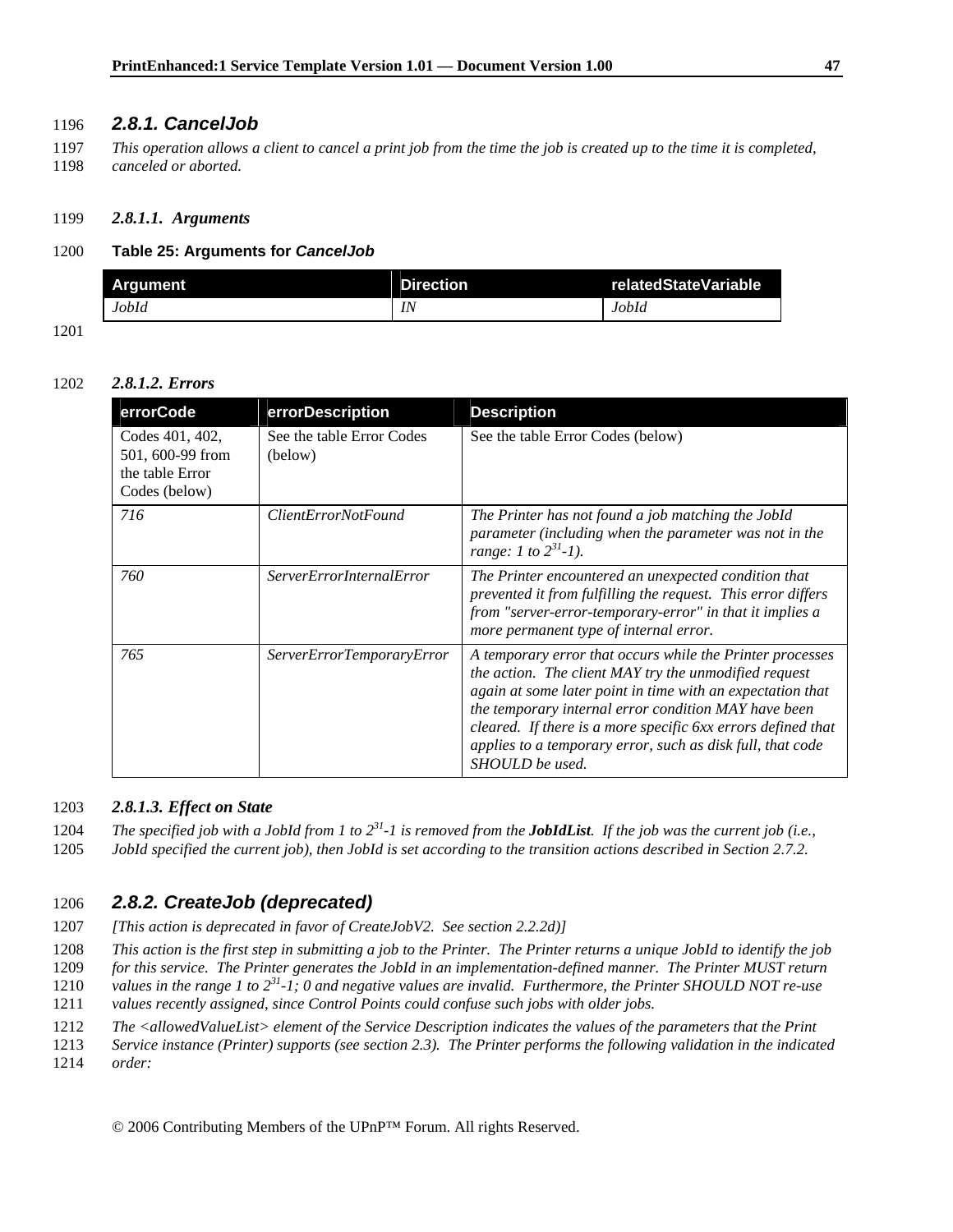- 1215 *1. If the DocumentFormat is not supported, the Printer MUST reject the request and return the*  1216 *ClientErrorDocumentFormatNotSupported (720) error code.*
- 1217 *2. If the client (Control Point) supplies input parameters that are unsupported or their values are*  1218 *unsupported (except DocumentFormat), the Printer (1) MUST accept the CreateJob request, (2) MUST*  1219 *ignore or substitute supported values, respectively, and (3) MUST print the job.*
- 1220 *3. If a client (Control Point) supplies a conflicting combination of MediaSize and MediaType (or any other*  1221 *set of IN parameters), the Printer MUST accept the CreateJob request, (2) MUST ignore or substitute the* 1222 *conflicting values, and (3) MUST print the job. Whether or not a Printer can detect combinations of*  1223 *different parameter values that are not supported, such as combinations of MediaType and MediaSize*  1224 *values that are not supported, is IMPLEMENTATION-SPECIFIC. If an implementation does detect*  1225 *combinations that are not supported, it substitutes values for one or more parameters to give a*  1226 *combination that is supported.*

1227 *The client (Control Point) MUST send print data to the print service via a separate HTTP Post operation to the* 

1228 *DataSink URI (see section 2.8.10) returned by the Printer in the CreateJob action response.*

#### 1229 *2.8.2.1. Arguments*

#### 1230 **Table 26: Arguments for** *CreateJob*

| <b>Argument</b>                    | <b>Direction</b> | <b>relatedStateVariable</b> |
|------------------------------------|------------------|-----------------------------|
| JobName                            | IN               | JobName                     |
| JobOriginatingUserName             | IN               | JobOriginatingUserName      |
| <b>DocumentFormat</b>              | IN               | <b>DocumentFormat</b>       |
| Copies                             | IN               | Copies                      |
| <b>Sides</b>                       | IN               | <b>Sides</b>                |
| <b>NumberUp</b>                    | IN               | <i>NumberUp</i>             |
| <i><b>OrientationRequested</b></i> | IN               | <b>OrientationRequested</b> |
| MediaSize                          | IN               | MediaSize                   |
| MediaType                          | IN               | MediaType                   |
| <b>PrintQuality</b>                | IN               | <i>PrintQuality</i>         |
| JobId                              | OUT              | JobId                       |
| DataSink                           | OUT              | <b>DataSink</b>             |

1231 Section 2.8.2.1 describes the CreateJob action IN/OUT argument's related state variables. The State Variable

1232 Table provides a description and data type as well as the allowed and default values.

### 1233 *2.8.2.2. Errors*

| errorCode                                                               | errorDescription                      | <b>Description</b>                                                                                                                                                                                         |
|-------------------------------------------------------------------------|---------------------------------------|------------------------------------------------------------------------------------------------------------------------------------------------------------------------------------------------------------|
| Codes 401, 402,<br>501, 600-99 from<br>the table Error<br>Codes (below) | See the table Error Codes (below)     | See the table Error Codes (below)                                                                                                                                                                          |
| 720                                                                     | ClientErrorDocumentFormatNotSupported | The supplied DocumentFormat parameter value is not<br>supported by the Printer object.                                                                                                                     |
|                                                                         |                                       | The Printer object MUST return this status code, even if<br>there are other parameters that are not supported as well,<br>since this error is a bigger problem than with other input<br><i>parameters.</i> |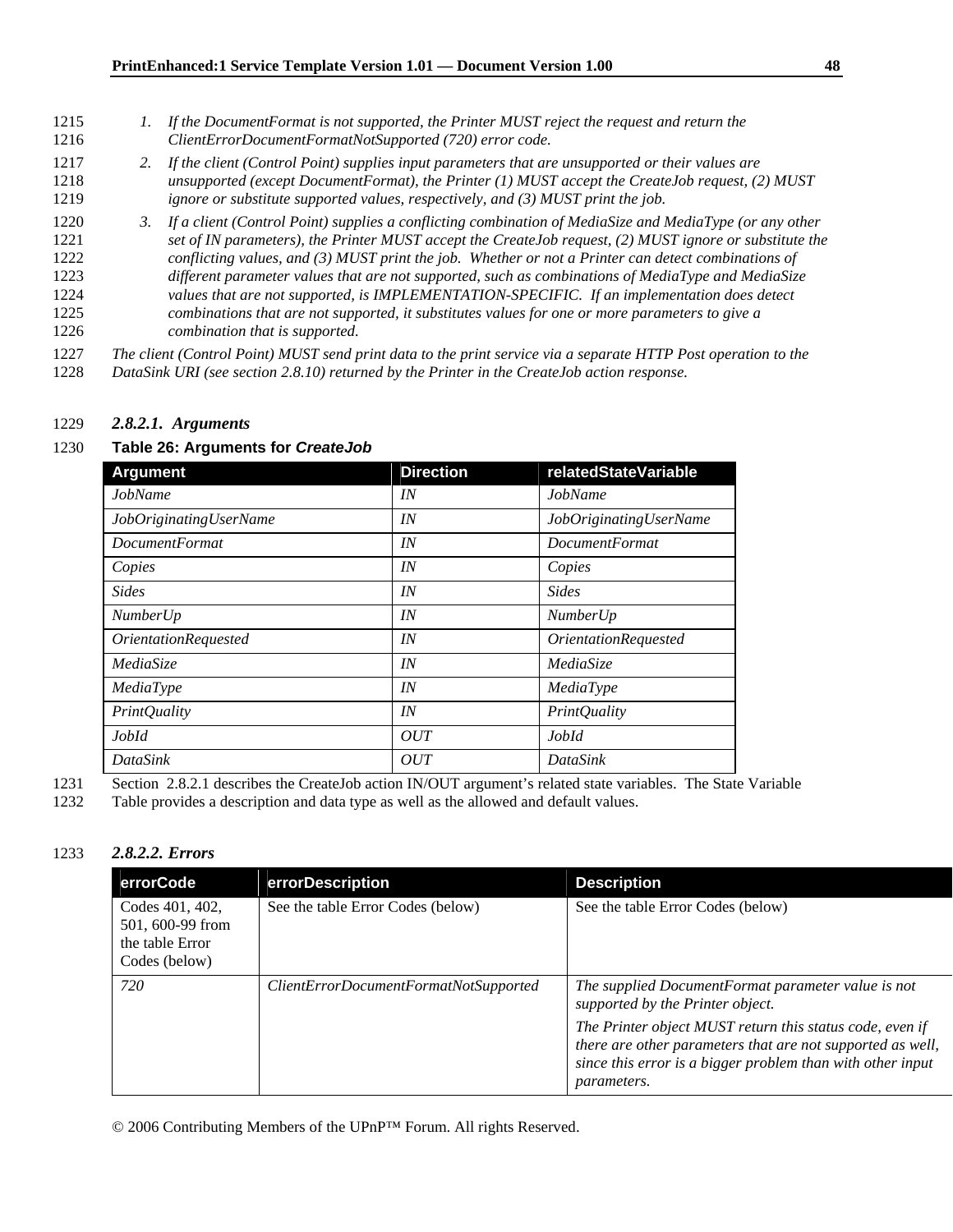| 760 | <i>ServerErrorInternalError</i>  | The Printer encountered an unexpected condition that<br>prevented it from fulfilling the request. This error differs<br>from "server-error-temporary-error" in that it implies a<br>more permanent type of internal error.                                                                                                                                                                |
|-----|----------------------------------|-------------------------------------------------------------------------------------------------------------------------------------------------------------------------------------------------------------------------------------------------------------------------------------------------------------------------------------------------------------------------------------------|
| 765 | <i>ServerErrorTemporaryError</i> | A temporary error that occurs while the Printer processes<br>the action. The client MAY try the unmodified request again<br>at some later point in time with an expectation that the<br>temporary internal error condition MAY have been cleared.<br>If there is a more specific 6xx errors defined that applies to<br>a temporary error, such as disk full, that code SHOULD be<br>used. |

## **2.8.3.** *CreateJobV2*

*This action is the first step in submitting a job to the Printer. The CreateJobV2 action adds one new IN argument to those provided by CreateJob:* 

- *CriticalAttributesList Through the CriticalAttributesList argument, the submitting client has more control over printer behavior than is available using CreateJob. CreateJobV2 is equivalent to Create Job if the CriticalAttributesList value is "none".*
- *The Printer returns a unique JobId to identify the job for this service. The Printer generates the JobId in an*

*implementation-defined manner. However, the Printer MUST return values in the range 1 to 2<sup>31</sup>-1; 0 and negative values are invalid. Furthermore, the Printer SHOULD NOT re-use values recently assigned, since clients (Control Points) could confuse such jobs with older jobs.* 

- *The <allowedValueList> element of the Service Description indicates the values of the parameters that the Print Service instance (Printer) supports (see section 3). The Printer performs the following validation in the indicated order:*
- *1. If the DocumentFormat is not supported, the Printer MUST reject the request and return the ClientErrorDocumentFormatNotSupported (720) error code.*
- *2. If the client (Control Point) supplies input parameters that are unsupported or their values are unsupported (except DocumentFormat) then:*
- *a. If the unsupported parameters are not included in the CriticalAttributesList, the Printer 1) MUST accept the CreateJobV2 request, 2) MUST ignore or substitute supported values, respectively, and 3) MUST print the job.*
- *b. If the unsupported parameters are included in the CriticalAttributesList, the Printer MUST reject the request and return the ClientErrorAttributesOrValuesNotSupported (721) error code (unlike the CreateJob action where the Printer MUST accept the request and process the job).*
- *3. If a client (Control Point) supplies a conflicting combination of MediaSize and MediaType (or any other set of IN parameters), and at least one of the conflicting parameters represents a job attribute that is also included in the parameter CriticalAttributesList, the Printer MUST reject the action and return the ClientErrorConflictingAttributes (724) error code.*
- *4. If a client (Control Point) combines "none" with any other value in CriticalAttributesList, the Printer MUST reject the action and return the ClientErrorConflictingAttributes (724) error code.*
- *5. If a client (Control Point) supplies "none" in either MediaSize or MediaType then:*
- *a. If at least one of the parameters with the value "none" represents a job attribute that is included in the CriticalAttributesList, the printer MUST reject the action and return* the *ClientErrorConflictingAttributes (724) error code*.
- *b. If neither MediaSize nor MediaType is a job attribute in the CriticalAttributesList, the Printer 1) MUST accept the CreateJobV2 request, 2) MUST ignore or substitute supported values, respectively, and 3) MUST print the job.*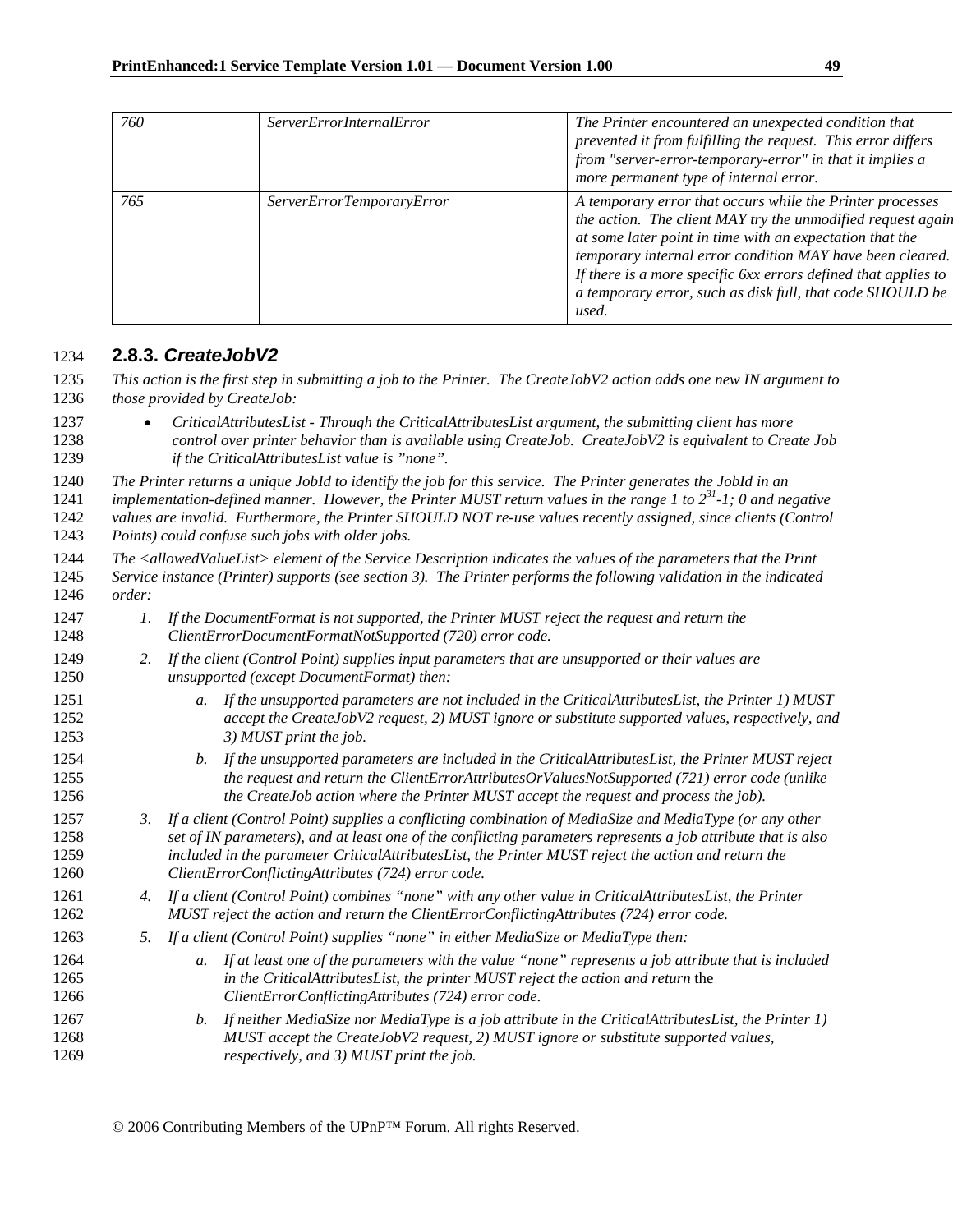- 1270 *6. If a client (Control Point) supplies a combination of MediaSize and MediaType IN parameter values that*  1271 *does not match the Printer's currently loaded media (see section 2.9.3.2) and the corresponding*  1272 *attribute(s) is/are included in CriticalAttributesList, the Printer MUST take one of the following actions:*  1273 *a. If the implementation does not support the 'media-change-request' PrinterStateReasons*  1274 *mechanism (see section 2.6.3.31), the Printer MUST reject the action and return the*  1275 *ClientErrorMediaNotLoaded (734) error code.*  1276 *b. If the implementation does support the 'media-change-request' PrinterStateReasons mechanism,*
- 1277 *the Printer MUST accept the request, but not print the job until the requested media is loaded.*
- 1278 *The client (Control Point) MUST send print data to the print service via a separate HTTP Post operation to the*  1279 *DataSink URI (see section 2.8.10).*
- 
- 1280 *During job processing, if the Printer encounters a condition in the PDL Data Stream that it cannot honor (for*
- 1281 *example, media-type mismatch) and Pdl-fidelity is included in the CriticalAttributesList, the Printer MUST abort*
- 1282 *the job and supply the reason for the abort in the evented state variable JobAbortState. If the CriticalAttributesList*
- 1283 *includes none, the Printer completes processing as it would if the job had been created by Create Job.*

### 1284 *2.8.3.1. Arguments*

1285 All relatedStateVariables, except CriticalAttributesList, are the same as for the CreateJob action.

### 1286 **Table 27: Arguments for** *CreateJobV2*

| <b>Argument</b>                    | <b>Direction</b> | relatedStateVariable               |
|------------------------------------|------------------|------------------------------------|
| JobName                            | IN               | <b>JobName</b>                     |
| JobOriginatingUserName             | IN               | JobOriginatingUserName             |
| <b>DocumentFormat</b>              | IN               | <i>DocumentFormat</i>              |
| Copies                             | IN               | Copies                             |
| <b>Sides</b>                       | IN               | <b>Sides</b>                       |
| <i>NumberUp</i>                    | IN               | <b>NumberUp</b>                    |
| <i><b>OrientationRequested</b></i> | IN               | <i><b>OrientationRequested</b></i> |
| MediaSize                          | IN               | MediaSize                          |
| MediaType                          | IN               | MediaType                          |
| <b>PrintQuality</b>                | IN               | <b>PrintQuality</b>                |
| <i>CriticalAttributesList</i>      | IN               | A_ARG_TYPE_CriticalAttribList      |
| JobId                              | OUT              | JobId                              |
| DataSink                           | OUT              | DataSink                           |

#### 1287 *2.8.3.2. Errors*

| <b>Error Code</b>                                                          | errorDescription                  | <b>Description</b>                |
|----------------------------------------------------------------------------|-----------------------------------|-----------------------------------|
| Codes 401, 402,<br>501, 600-99<br>from the table<br>Error Codes<br>(below) | See the table Error Codes (below) | See the table Error Codes (below) |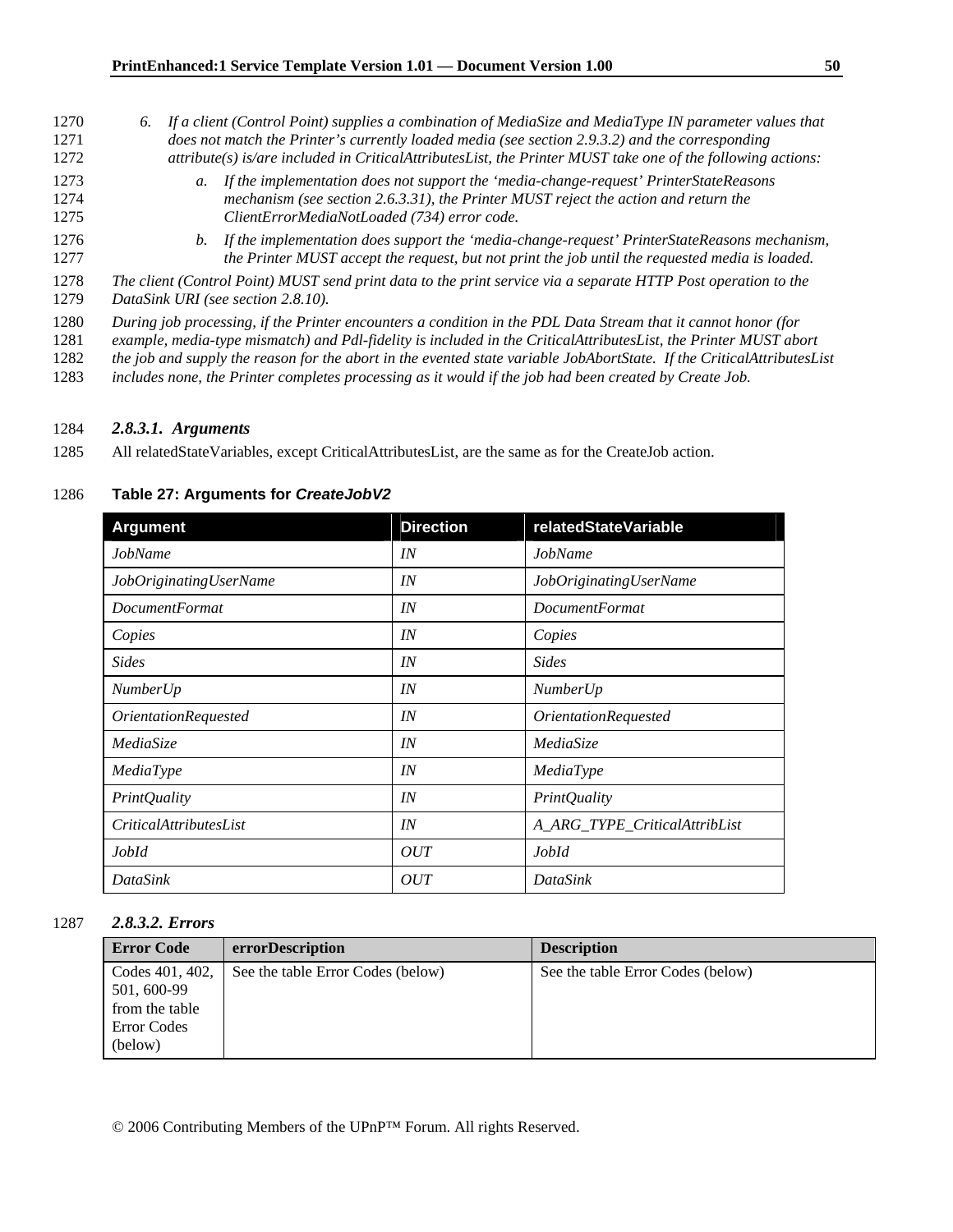| 720     | ClientErrorDocumentFormatNotSupported     | The supplied DocumentFormat parameter value is<br>not supported by the Printer.                                                                                                                                                                                                                                                                                                                              |
|---------|-------------------------------------------|--------------------------------------------------------------------------------------------------------------------------------------------------------------------------------------------------------------------------------------------------------------------------------------------------------------------------------------------------------------------------------------------------------------|
|         |                                           | The Printer MUST return this status code, even if<br>there are other parameters that are not supported<br>as well, since this error is a bigger problem than<br>with other IN parameters                                                                                                                                                                                                                     |
| 721     | ClientErrorAttributesOrValuesNotSupported | The DocumentFormat IN parameter value is<br>supported by the Printer, but the client (Control<br>Point) supplied other IN parameter values that are<br>not supported by the Printer, i.e., are not values in<br>the Printer's corresponding <allowedvaluelist><br/>elements and these IN parmeters are included in the<br/>CriticalAttributesList.</allowedvaluelist>                                        |
| 724     | ClientErrorConflictingAttributes          | All IN parameter values are supported, but the<br>client (Control Point) supplied some IN parameter<br>values that conflict with other IN parameter values,<br>such as MediaType and MediaSize. (Unlike the<br>PrintBasic:1 service specification, this specification<br>does not permit the Printer to substitute or ignore<br>any IN parameter values that are included in the<br>CriticalAttributesList). |
| 760     | <b>ServerErrorInternalError</b>           | The Printer encountered an unexpected condition<br>that prevented it from fulfilling the request. This<br>error differs from "server-error-temporary-error"<br>in that it implies a more permanent type of internal<br>error.                                                                                                                                                                                |
| 765     | ServerErrorTemporaryError                 | A temporary error such as a memory overflow or a<br>disk full condition occurs while the Printer<br>processes the action. The client MAY try the<br>unmodified request again at some later point in<br>time with an expectation that the temporary<br>internal error condition MAY have been cleared.                                                                                                        |
| 800-899 | <b>TBD</b>                                | Action-specific errors for non-standard actions.<br>Defined by the UPnP vendor.                                                                                                                                                                                                                                                                                                                              |

1289 The Service State Table (Section 2.6.3) describes the CreateJobV2 action IN/OUT arguments related state variables.

1290 The Service State Table provides a description and data type as well as the allowed and default values.

## 1291 *2.8.4. CreateURIJob*

1292 *This action is very similar to CreateJobV2, but requires the Printer to* pull *the print data from a specified location* 

1293 *rather than requiring the Control Point to* push *the print data to the Printer. It adds one IN argument to* 

1294 *CreateJobV2 —SourceURI, which specifies the location of the document to be retrieved by the Printer. It removes* 

1295 *the OUT argument DataSink from CreateJobV2, since no data will be POSTed by the Control Point.* 

1296 *The Printer returns a unique JobId to identify the job for this service. The Printer generates the JobId in an* 

1297 *implementation-defined manner. However, the Printer MUST return values in the range 1 to 2<sup>31</sup>-1; 0 and negative* 

1298 *values are invalid values to be returned as a result of a CreateURIJob action. Furthermore, the Printer SHOULD* 

1299 *NOT re-use values recently assigned, since clients (Control Points) would confuse such jobs with older jobs.* 

1300 *The <allowedValueList> element of the Service Description indicates the values of the parameters that the Print* 

1301 *Service instance (Printer) supports (see section 3). The Printer performs the following validation in the indicated*  1302 *order:*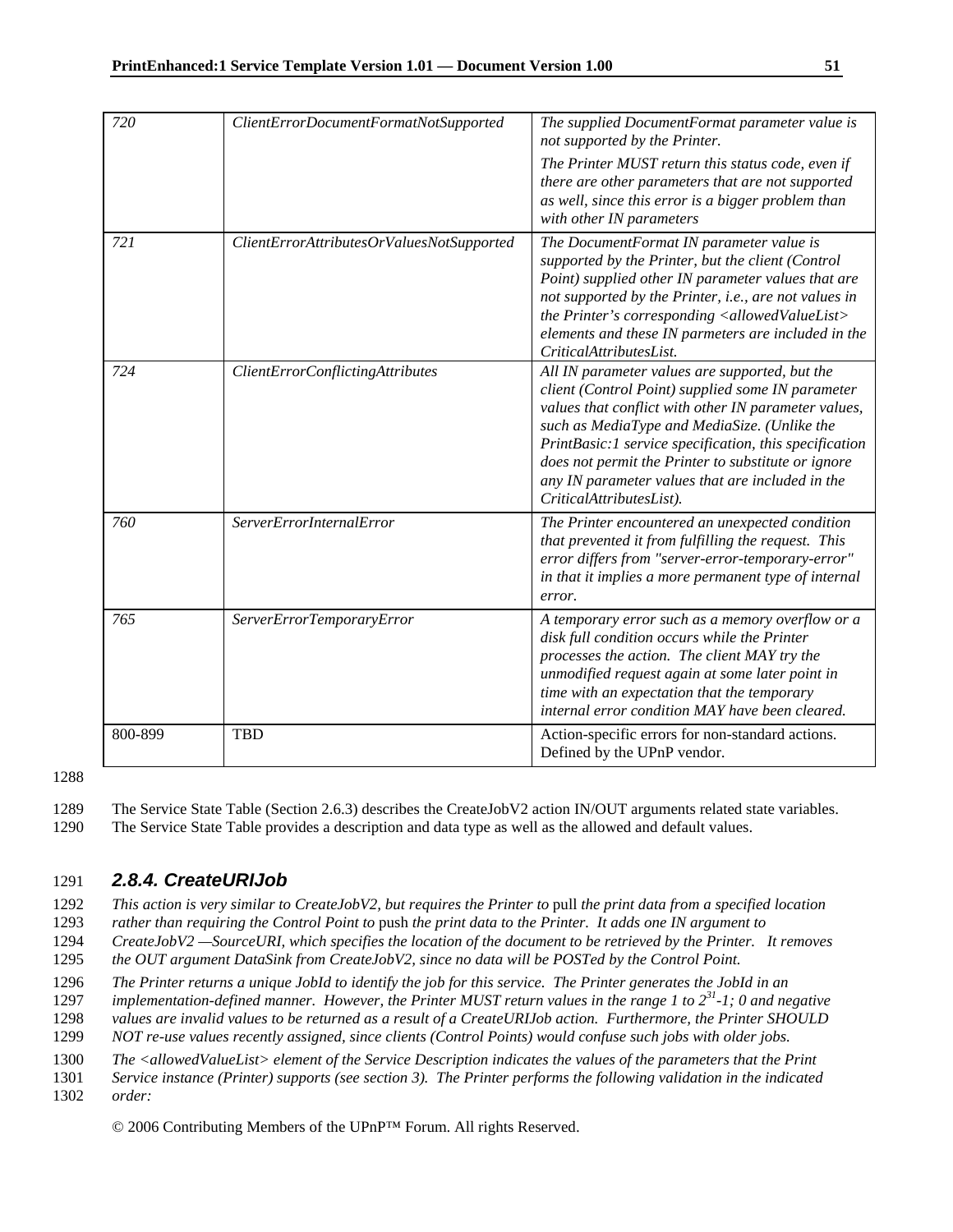| 1303<br>1304                 |    | 1. If the DocumentFormat is not supported, the Printer MUST reject the request and return the<br>ClientErrorDocumentFormatNotSupported (720) error code.                                                                                                                                                                                                                              |
|------------------------------|----|---------------------------------------------------------------------------------------------------------------------------------------------------------------------------------------------------------------------------------------------------------------------------------------------------------------------------------------------------------------------------------------|
| 1305<br>1306                 | 2. | If the client (Control Point) supplies input parameters that are unsupported or their values are<br>unsupported (except DocumentFormat) then:                                                                                                                                                                                                                                         |
| 1307<br>1308<br>1309         |    | If the unsupported parameters are not included in the CriticalAttributesList, the Printer 1)<br>$a_{\cdot}$<br>MUST accept the CreateURIJob request, 2) MUST ignore or substitute supported values,<br>respectively, and 3) MUST print the job.                                                                                                                                       |
| 1310<br>1311<br>1312         |    | If the unsupported parameters are included in the CriticalAttributesList, the Printer MUST<br>b.<br>reject the request and return the ClientErrorAttributesOrValuesNotSupported (721) error code<br>(unlike the CreateJob action where the Printer MUST accept the request and process the job).                                                                                      |
| 1313<br>1314<br>1315<br>1316 | 3. | If a client (Control Point) supplies a conflicting combination of MediaSize and MediaType (or any other<br>set of IN parameters), and at least one of the conflicting parameters represents a job attribute that is also<br>included in the parameter CriticalAttributesList, the Printer MUST reject the action and return the<br>ClientErrorConflictingAttributes (724) error code. |
| 1317<br>1318                 | 4. | If a client (Control Point) combines "none" with any other value in CriticalAttributesList, the Printer<br>MUST reject the action and return the ClientErrorConflictingAttributes (724) error code.                                                                                                                                                                                   |
| 1319                         | 5. | If a client (Control Point) supplies "none" in either MediaSize or MediaType then:                                                                                                                                                                                                                                                                                                    |
| 1320<br>1321<br>1322         |    | a. If at least one of the parameters with the value "none" represents a job attribute that is<br>included in the CriticalAttributesList, the printer MUST reject the action and return the<br>ClientErrorConflictingAttributes (724) error code.                                                                                                                                      |
| 1323<br>1324<br>1325         |    | If neither MediaSize nor MediaType is a job attribute in the CriticalAttributesList, the Printer<br>b.<br>1) MUST accept the CreateJobV2 request, 2) MUST ignore or substitute supported values,<br>respectively, and 3) MUST print the job.                                                                                                                                          |
| 1326<br>1327<br>1328         |    | 6. If a client (Control Point) supplies a combination of MediaSize and MediaType IN parameter values that<br>does not match the Printer's currently loaded media (see section 2.9.3.2) and the corresponding<br>attribute(s) is/are included in CriticalAttributesList, the Printer MUST take one of the following actions:                                                           |
| 1329<br>1330<br>1331         |    | If the implementation does not support the 'media-change-request' PrinterStateReasons<br>a.<br>mechanism (see 2.6.3.31), the Printer MUST reject the action and return the<br>ClientErrorMediaNotLoaded (734) error code.                                                                                                                                                             |
| 1332<br>1333                 |    | If the implementation does support the 'media-change-request' PrinterStateReasons mechanism,<br>b.<br>the Printer MUST accept the request, but not print the job until the requested media is loaded.                                                                                                                                                                                 |
| 1334                         |    | The device MUST get the print data via a separate HTTP GET operation to the SourceURI (see section 2.8.11).                                                                                                                                                                                                                                                                           |
| 1335<br>1336<br>1337         |    | During job processing, if the Printer encounters a condition in the PDL Data Stream that it cannot honor (for<br>example, in-line side-by-side images exceed its buffer) and image-layout is included in the CriticalAttributesList, the<br>Printer MUST abort the job and supply the reason for the abort in the evented state variable                                              |
| 1338<br>1339                 |    | A_ARG_TYPE_PrinterAbortReason. Otherwise, if the CriticalAttributesList is none, it completes processing as it<br>would if the job had been created by CreateJob.                                                                                                                                                                                                                     |

## *2.8.4.1. Arguments*

1341 All relatedStateVariables, except SourceURI, are the same as for the CreateJobV2 action.

### **Table 28: Arguments for** *CreateURIJob*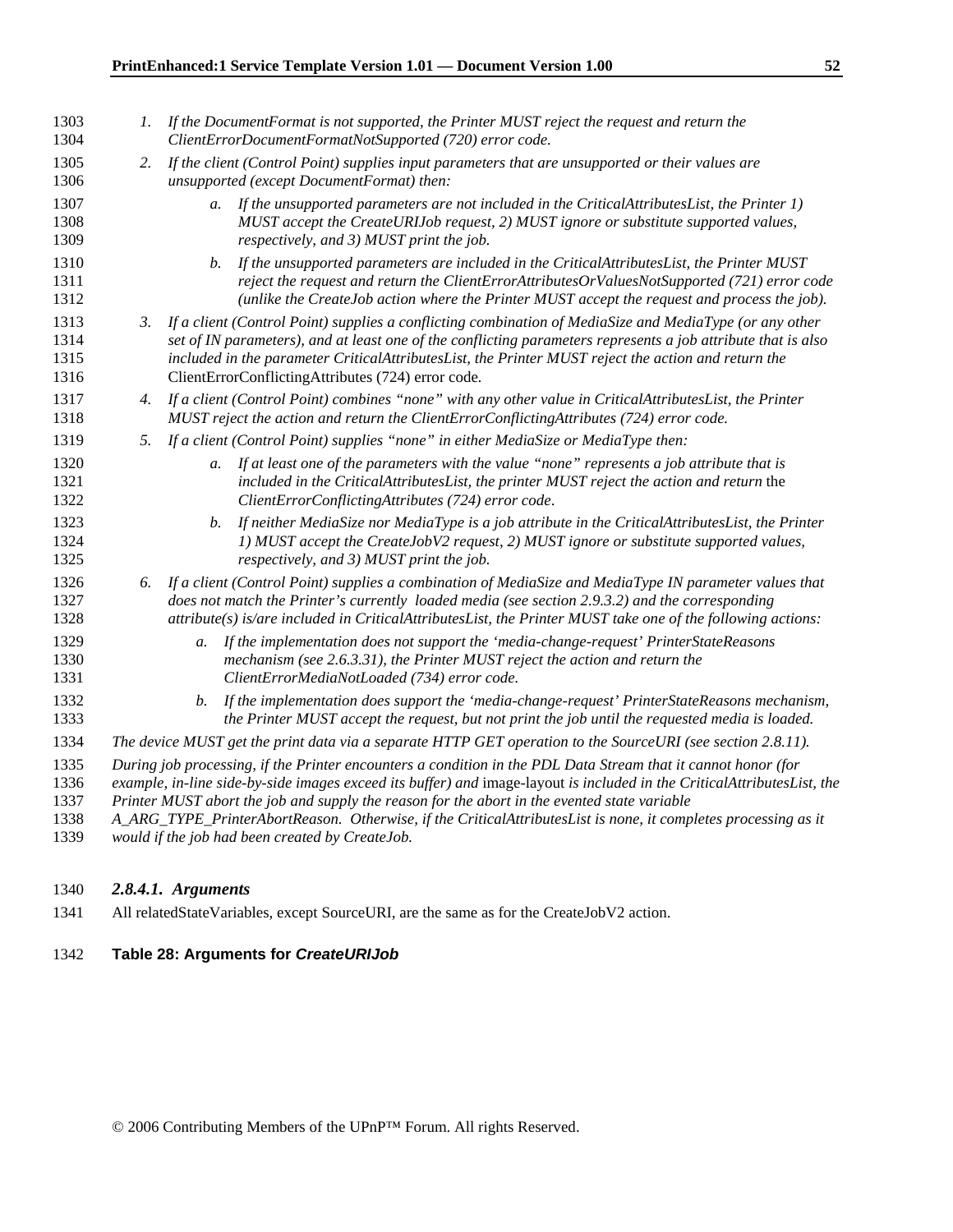| <b>Argument</b>                    | <b>Direction</b> | relatedStateVariable               |
|------------------------------------|------------------|------------------------------------|
| JobName                            | IN               | JobName                            |
| JobOriginatingUserName             | IN               | JobOriginatingUserName             |
| <b>DocumentFormat</b>              | IN               | <i>DocumentFormat</i>              |
| Copies                             | IN               | Copies                             |
| <b>Sides</b>                       | IN               | <b>Sides</b>                       |
| <b>NumberUp</b>                    | IN               | <b>NumberUp</b>                    |
| <i><b>OrientationRequested</b></i> | IN               | <i><b>OrientationRequested</b></i> |
| MediaSize                          | IN               | MediaSize                          |
| MediaType                          | IN               | MediaType                          |
| <b>PrintQuality</b>                | IN               | <b>PrintQuality</b>                |
| <i>CriticalAttributesList</i>      | IN               | A_ARG_TYPE_CriticalAttribList      |
| <b>Source URI</b>                  | IN               | <b>Source URI</b>                  |
| JobId                              | OUT              | JobId                              |

## 1343 *2.8.4.2. Errors*

| <b>Error Code</b>                                                    | errorDescription                                           | <b>Description</b>                                                                                                                                                                                                                                                                                                                                                                                              |
|----------------------------------------------------------------------|------------------------------------------------------------|-----------------------------------------------------------------------------------------------------------------------------------------------------------------------------------------------------------------------------------------------------------------------------------------------------------------------------------------------------------------------------------------------------------------|
| Codes 401, 402, 501,<br>600-99 from the table<br>Error Codes (below) | See the table Error Codes (below)                          | See the table Error Codes (below)                                                                                                                                                                                                                                                                                                                                                                               |
| 720                                                                  | ClientErrorDocumentFormatNotSupported                      | The supplied DocumentFormat parameter<br>value is not supported by the Printer.<br>The Printer MUST return this status code,<br>even if there are other parameters that are not<br>supported as well, since this error is a bigger<br>problem than with other IN parameters                                                                                                                                     |
| 721                                                                  | ClientErrorAttributesOrValuesNotSupporte<br>$\overline{d}$ | The DocumentFormat IN parameter value is<br>supported by the Printer, but the client<br>(Control Point) supplied other IN parameter<br>values that are not supported by the Printer,<br><i>i.e., are not values in the Printer's</i><br>corresponding <allowedvaluelist> elements<br/>and these IN parmeters are included in the<br/>CriticalAttributesList.</allowedvaluelist>                                 |
| 724                                                                  | ClientErrorConflictingAttributes                           | All IN parameter values are supported, but<br>the client (Control Point) supplied some IN<br>parameter values that conflict with other IN<br>parameter values, such as MediaType and<br>MediaSize. (Unlike the PrintBasic:1 service<br>specification, this specification does not<br>permit the Printer to substitute or ignore any<br>IN parameter values that are included in the<br>CriticalAttributesList). |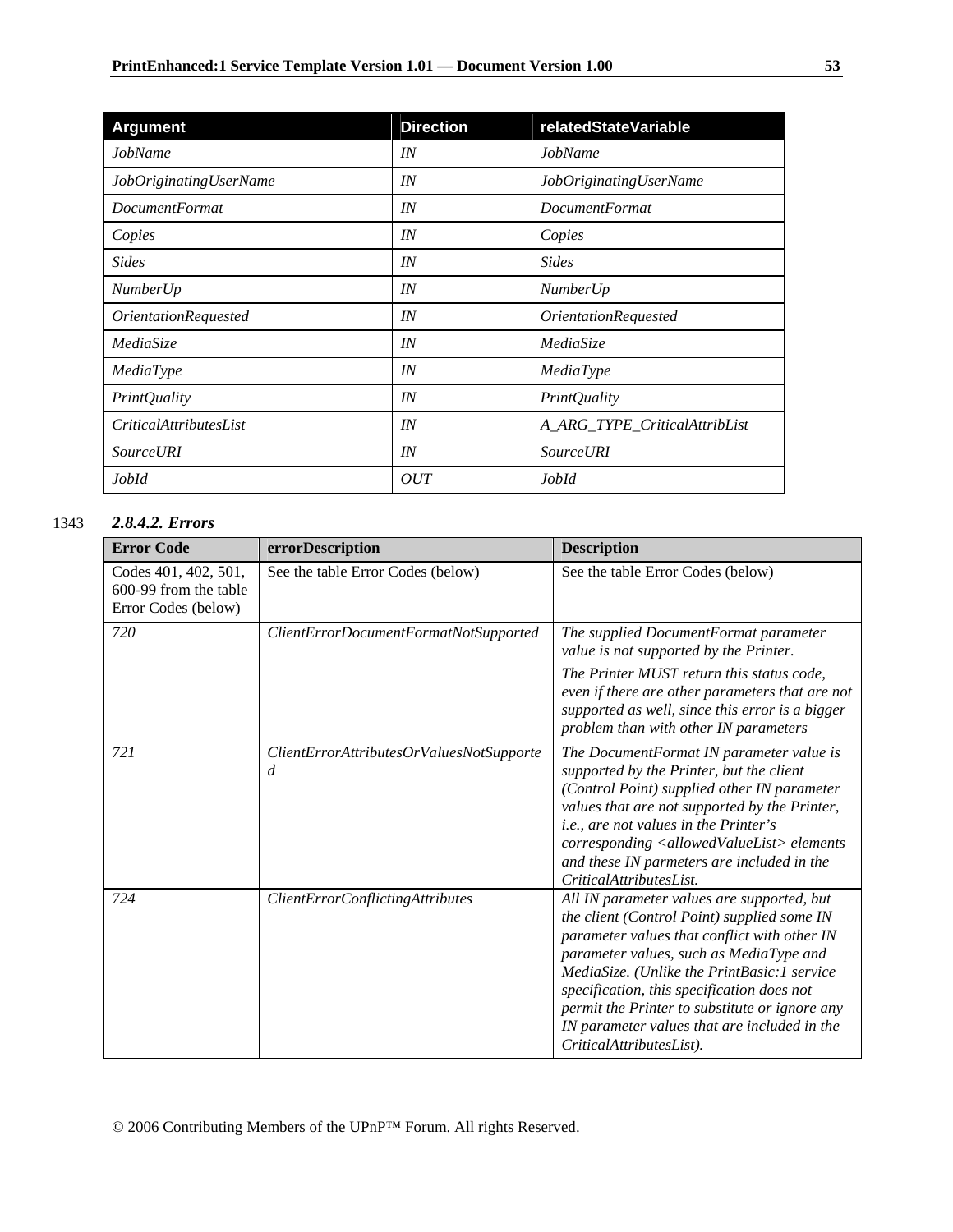| 760     | <i>ServerErrorInternalError</i> | The Printer encountered an unexpected<br>condition that prevented it from fulfilling the<br>request. This error differs from "server-<br>error-temporary-error" in that it implies a<br>more permanent type of internal error.                                                                           |
|---------|---------------------------------|----------------------------------------------------------------------------------------------------------------------------------------------------------------------------------------------------------------------------------------------------------------------------------------------------------|
| 765     | ServerErrorTemporaryError       | A temporary error such as a memory overflow<br>or a disk full condition occurs while the<br>Printer processes the action. The client MAY<br>try the unmodified request again at some later<br>point in time with an expectation that the<br>temporary internal error condition MAY have<br>been cleared. |
| 800-899 | <b>TBD</b>                      | Action-specific errors for non-standard<br>actions. Defined by the UPnP vendor.                                                                                                                                                                                                                          |

1346 variables. The Service State Table provides a description and data type as well as the allowed and default values.

## 1347 *2.8.5. GetJobAttributes*

1348 *The GetJobAttributes action allows a client (Control Point) to determine some of the values of job-related variables*  1349 *of the specified job with a JobId from 1 to*  $2^{31}$ -1. Only active and queued jobs can be queried since only these jobs

1350 *are maintained in the JobIdList variable. These variables allow end users to identify their job (i.e., "JobName",* 

1351 *"JobOriginatingUserName"). Other information can be derived from the GetJobAttributes action.* 

1352 *If the specified job is found, its parameters are returned whether the job is active or queued. If the specified job is* 

1353 *not found, the ClientErrorNotFound (716) is returned. Any job not found either never existed or has reached its* 

1354 *terminating state (i.e., completed, cancelled, aborted) and is no longer known to the Print Service. If the value of* 

1355 *JobMediaSheetsCompleted is greater than 0, the referenced job is active and the Printer has physically completed* 

1356 *printing and stacking the number of media sheets indicated. If the value of JobMediaSheetsCompleted is 0 or –1,*  1357 *the client can determine whether the referenced job is active according to whether it is the first entry in JobIdList.* 

1358 *The value of JobIdList can be retrieved either from its most recent evented value or from the action* 

1359 *GetPrinterAttributes.*

### 1360 *2.8.5.1. Arguments*

### 1361 **Table 29: Arguments for** *GetJobAttributes*

| Argument                | <b>Direction</b> | relatedStateVariable    |
|-------------------------|------------------|-------------------------|
| JobId                   | IN               | JobId                   |
| JobName                 | OUT              | JobName                 |
| JobOriginatingUserName  | OUT              | JobOriginatingUserName  |
| JobMediaSheetsCompleted | OUT              | JobMediaSheetsCompleted |

### 1362 *2.8.5.2. Errors*

| errorCode                                                               | errorDescription                     | <b>Description</b>                |
|-------------------------------------------------------------------------|--------------------------------------|-----------------------------------|
| Codes 401, 402,<br>501, 600-99 from<br>the table Error<br>Codes (below) | See the table Error Codes<br>(below) | See the table Error Codes (below) |

<sup>1345</sup> The Service State Table (Section 2.6.3) describes the CreateURIJob action IN/OUT arguments related state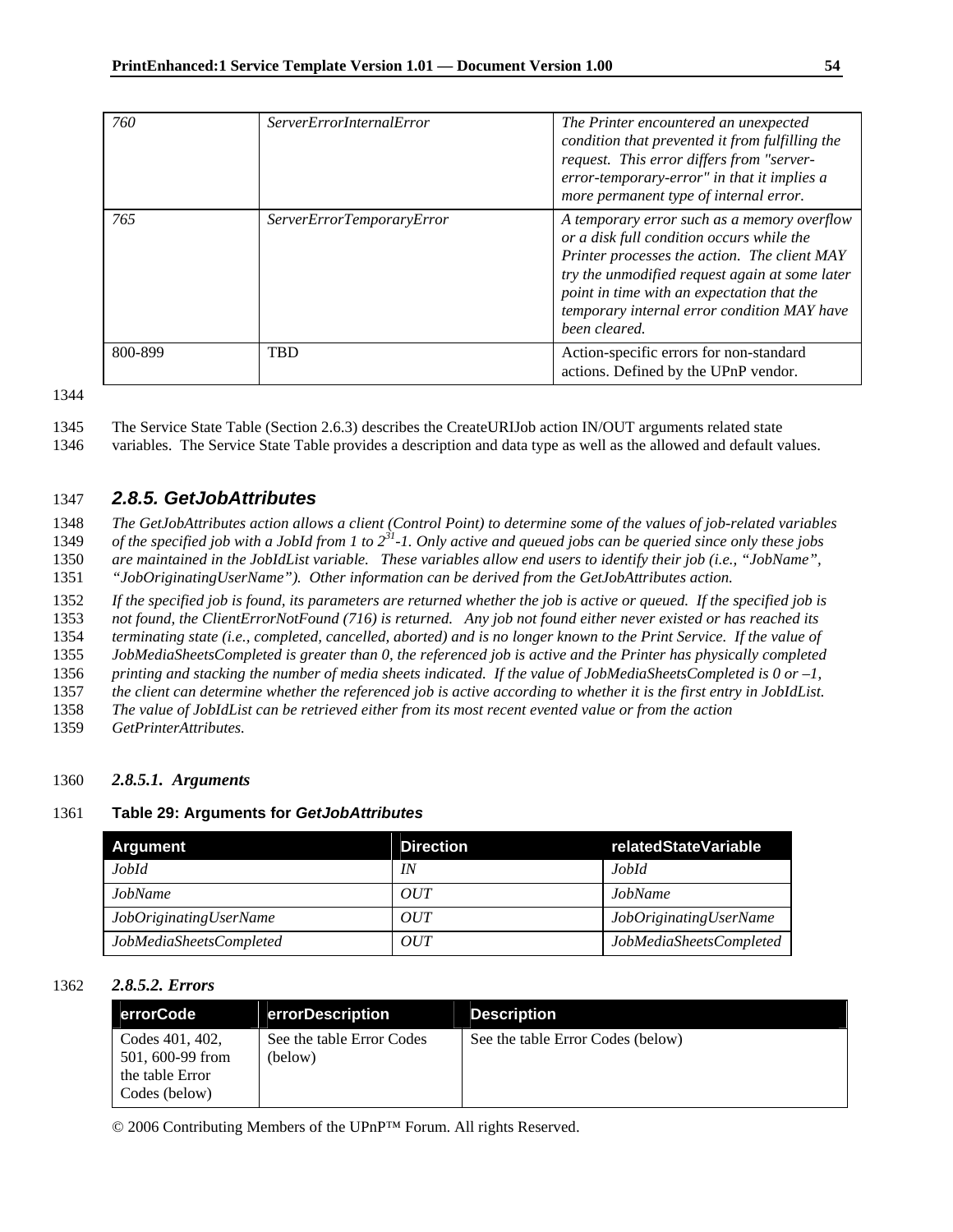| 716 | <i>ClientErrorNotFound</i>      | The Printer has not found a job matching the JobId<br>parameter (including when the parameter was not in the<br>range: 1 to $2^{31}$ -1).                                                                                                                                                                                                                                                 |
|-----|---------------------------------|-------------------------------------------------------------------------------------------------------------------------------------------------------------------------------------------------------------------------------------------------------------------------------------------------------------------------------------------------------------------------------------------|
| 760 | <i>ServerErrorInternalError</i> | The Printer encountered an unexpected condition that<br>prevented it from fulfilling the request. This error differs<br>from "server-error-temporary-error" in that it implies a<br>more permanent type of internal error.                                                                                                                                                                |
| 765 | ServerErrorTemporaryError       | A temporary error that occurs while the Printer processes<br>the action. The client MAY try the unmodified request<br>again at some later point in time with an expectation that<br>the temporary internal error condition MAY have been<br>cleared. If there is a more specific 6xx errors defined that<br>applies to a temporary error, such as disk full, that code<br>SHOULD be used. |

## *2.8.6. GetMargins*

*The GetMargins action allows a client (Control Point) to determine:* 

- *The Non-Printable Area (see section 2.2.2j) for a specified MediaSize and MediaType combination.*
- *Valid combinations of MediaType and MediaSize that the Printer supports.*
- *Whether or not full-bleed printing is supported for the associated media size / type combination; i.e., whether or not the Printer is capable of printing one or more photos that cover the entire surface of one side of the medium sheet with no white edges (or more accurately, media-colored edges)*.

*Because of mechanical tolerances in printer media loading and feeding mechanisms, a Printer might not be able to* 

*print right up to the edge of the medium, or might be unable to accurately position objects very close to the edge of* 

*the medium. The Printer informs the CP of the extent of this Non-Printable Area with the OUT parameter* 

*PageMargins. (See section 2.6.3.26) The Control Point can then position all content in 'safe' or reliably* 

*reproducible regions to ensure the Printer can correctly render the job.* 

*If the Printer returns zero for all four margins, the CP SHOULD assume the Printer has no unprintable region,* 

*and that the Printer can appropriately render output consisting of arbitrary content positioned anywhere on the* 

*surface of the medium. In this case, the Printer is obviously also capable of full-bleed output; therefore, when the* 

*Printer returns all zeros as its PageMargins, the OUT argument FullBleedSupported SHOULD be ignored.* 

*Full-bleed content MAY include multiple and/or overlaid images, and MAY include simple annotation so long as* 

*the annotation is not positioned within the Printer's Non-Printable Area. If full-bleed content is sent to a Printer* 

- *which does not report zero PageMargins and returns FullBleedSupported as 'false', results are implementation specific.*
- *If the client (Control Point) supplies an unsupported combination of the MediaType and MediaSize IN parameters, the Printer MUST reject the action and return the ClientErrorConflictingAttributes (724) error code*.

*If a client (Control Point) supplies "none" in either MediaType or MediaSize IN parameters, the Printer MUST* 

*reject the action and return the ClientErrorConflictingAttributes (724) error code*.

- *A client (Control Point) MAY supply the 'device-setting' value for one or both of the IN arguments, in which case the Printer MUST use the corresponding values in its SCPD <defaultValue> entry.*
- *Note: This action does not provide any way for the Control Point (client) to determine what media is currently*
- *loaded or whether the current media has run out.*
- *Example 1*: The Control Point wishes to print a "borderless" or full-bleed 4 inch by 6 inch photo. It sends a
- 1393 GetMargin action with MediaSize set to *custom\_photo\_4x6in* and MediaType set to *photographic.*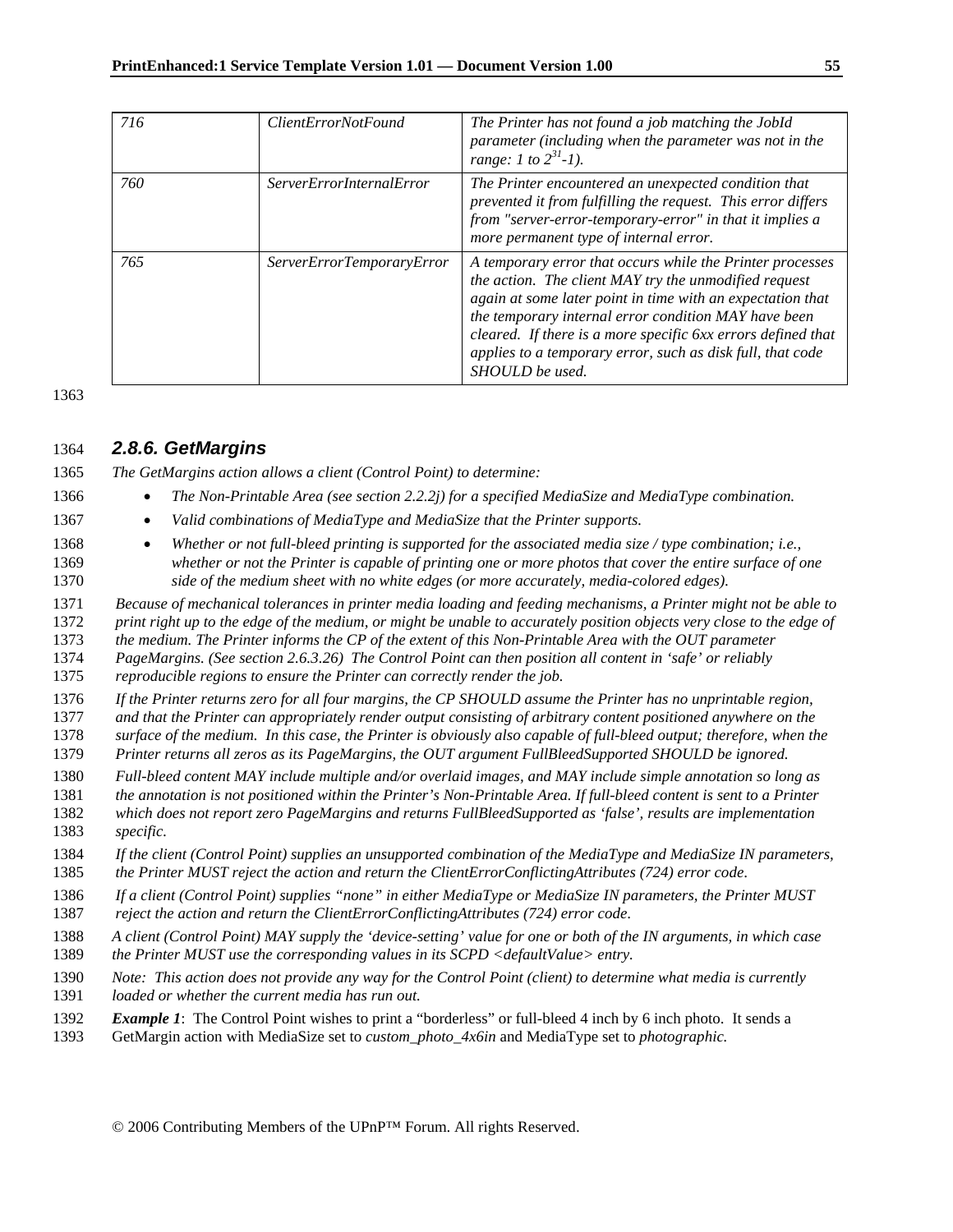| Case 1a: The Printer returns PageMargins of 0mm,0mm,2mm,0mm and FullBleedSupported=false.<br>The page margins indicate the Printer can reliably position print content right up to the top, right, and left<br>edges of the medium, and up to 2 mm from the bottom edge of the medium. Since these values are not all<br>zero, the CP MUST look at <i>FullBleedSupported</i> , and determines that this Printer is not capable of<br>generating full-bleed output. The CP offers the user a choice of printing with a white border around the<br>photo or canceling the print request.              |
|-----------------------------------------------------------------------------------------------------------------------------------------------------------------------------------------------------------------------------------------------------------------------------------------------------------------------------------------------------------------------------------------------------------------------------------------------------------------------------------------------------------------------------------------------------------------------------------------------------|
| Case 1b: The Printer returns PageMargins of 0mm,0mm,0mm,.2mm and FullBleedSupported=true.<br>The page margins indicate the Printer can reliably position print content right up to the top, right, and left<br>edges of the medium, and up to .2 mm from the bottom edge of the medium. Since these values are not all<br>zero, the CP MUST look at <i>FullBleedSupported</i> , and determines that this Printer is capable of generating<br>full-bleed output. The CP creates the full-bleed job and the Printer renders it successfully.                                                          |
| Case 1c: The Printer returns PageMargins of 0mm,0mm,0mm,0mm and FullBleedSupported=false.<br>The page margins indicate the Printer can reliably position print content right up to the top, right, bottom,<br>and left edges of the medium. Since these values are all zero, the CP knows that the Printer can reliably<br>position arbitrary content anywhere on the medium surface; it need not look at <i>FullBleedSupported</i> , and<br>determines that this Printer is capable of generating full-bleed output. The CP creates the full-bleed job<br>and the Printer renders it successfully. |
| <b>Example 2:</b> The Control Point wishes to print a collection of images with text, and wants to use the maximum area<br>of the medium surface that can be reliably utilized by the Printer. It sends a GetMargin action with<br>MediaSize set to <i>device-setting</i> and MediaType set to <i>device-setting</i> .                                                                                                                                                                                                                                                                              |
| Case 2a: The Printer's default MediaSize is custom_photo_4x6in and its default MediaType is photographic. The<br>Printer returns PageMargins of 0mm,0mm,2mm,0mm and FullBleedSupported=false. The Control Point                                                                                                                                                                                                                                                                                                                                                                                     |
| generates XHTML-Print content containing:<br><style type="text/css"></style>                                                                                                                                                                                                                                                                                                                                                                                                                                                                                                                        |

## 1433 *2.8.6.1. Arguments*

## 1434 **Table 30: Arguments for** *GetMargins*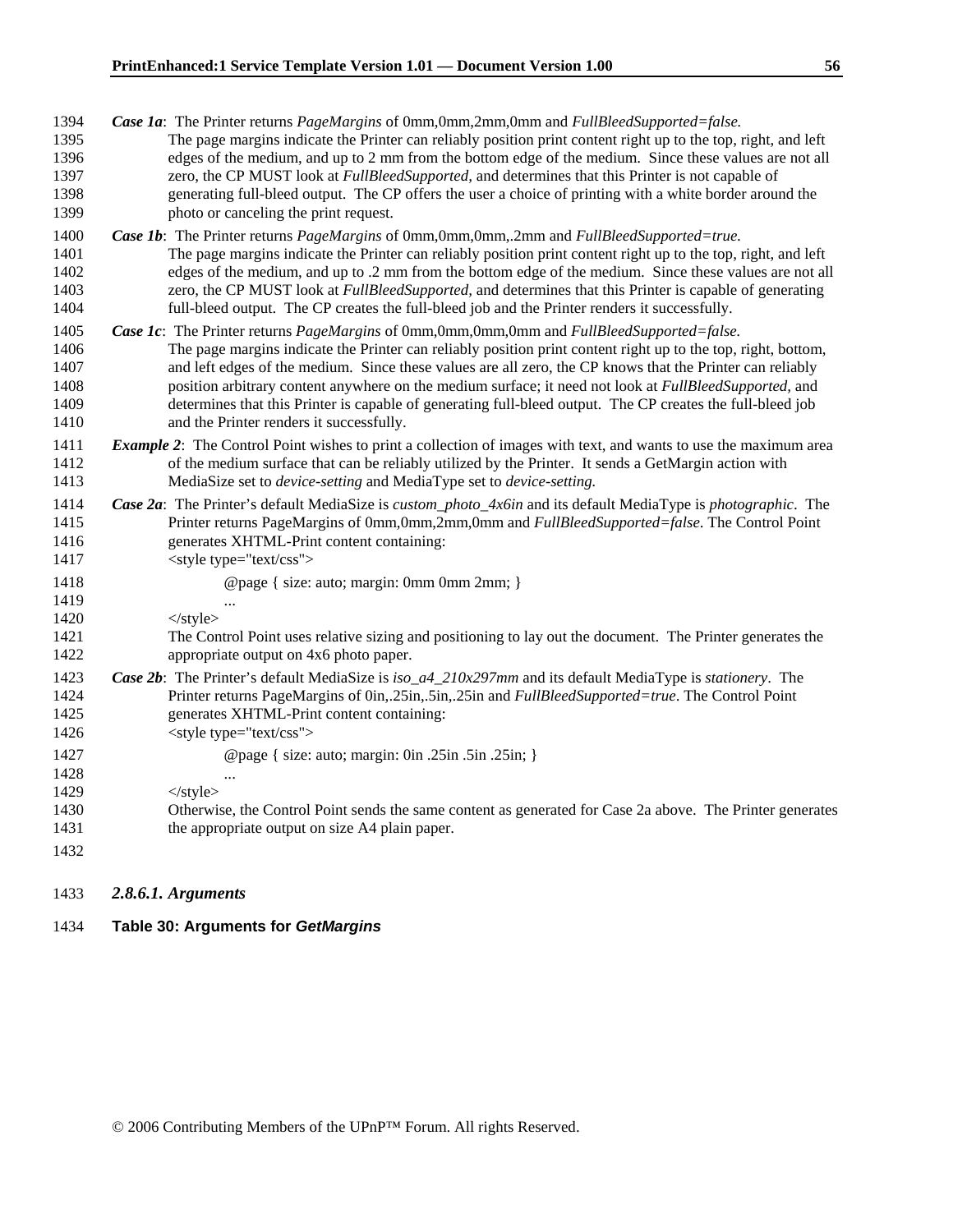| <b>Argument</b>           | <b>Direction</b> | relatedStateVariable |
|---------------------------|------------------|----------------------|
| MediaSize                 | IN               | MediaSize            |
| MediaType                 | IN               | MediaType            |
| PageMargins               | OUT              | PageMargins          |
| <b>FullBleedSupported</b> | OUT              | FullBleedSupported   |

## 1436 *2.8.6.2. Errors*

| <b>Error Code</b>                                                    | errorDescription                               | <b>Description</b>                                                                                                                                                                                                                                                                                                                                                        |
|----------------------------------------------------------------------|------------------------------------------------|---------------------------------------------------------------------------------------------------------------------------------------------------------------------------------------------------------------------------------------------------------------------------------------------------------------------------------------------------------------------------|
| Codes 401, 402, 501,<br>600-99 from the table<br>Error Codes (below) | See the table Error Codes (below)              | See the table Error Codes (below)                                                                                                                                                                                                                                                                                                                                         |
| 721                                                                  | ClientErrorAttributes OrValuesNot<br>Supported | The request is rejected because the client (Control<br>Point) supplied some IN parameter values that are<br>not supported by the Printer, i.e., are not values in<br>the corresponding Printer's <allowedvaluelist><br/>elements.</allowedvaluelist>                                                                                                                      |
| 724                                                                  | ClientErrorConflictingAttributes               | All IN parameter values are supported, but the<br>client (Control Point) supplied IN MediaSize and<br>MediaType parameter values that conflict with<br>each other (i.e., the combination is not a<br>supported combination) or are not allowed with<br>this action. (This specification does not permit the<br>Printer to substitute values or ignore such<br>conflicts). |
| 760                                                                  | <b>ServerErrorInternalError</b>                | The Printer encountered an unexpected condition<br>that prevented it from fulfilling the request. This<br>error differs from "ServerErrorTemporaryError"<br>in that it implies a more permanent type of<br>internal error.                                                                                                                                                |
| 765                                                                  | ServerErrorTemporaryError                      | A temporary error such as a memory overflow or<br>a disk full condition occurs while the Printer<br>processes the action. The client MAY try the<br>unmodified request again at some later point in<br>time with an expectation that the temporary<br>internal error condition MAY have been cleared.                                                                     |
| 800-899                                                              | <b>TBD</b>                                     | Action-specific errors for non-standard actions.<br>Defined by the UPnP vendor.                                                                                                                                                                                                                                                                                           |

1437

1438 *2.8.6.3. Effect of Action on State* 

1439 *This action does not affect the state in any way.*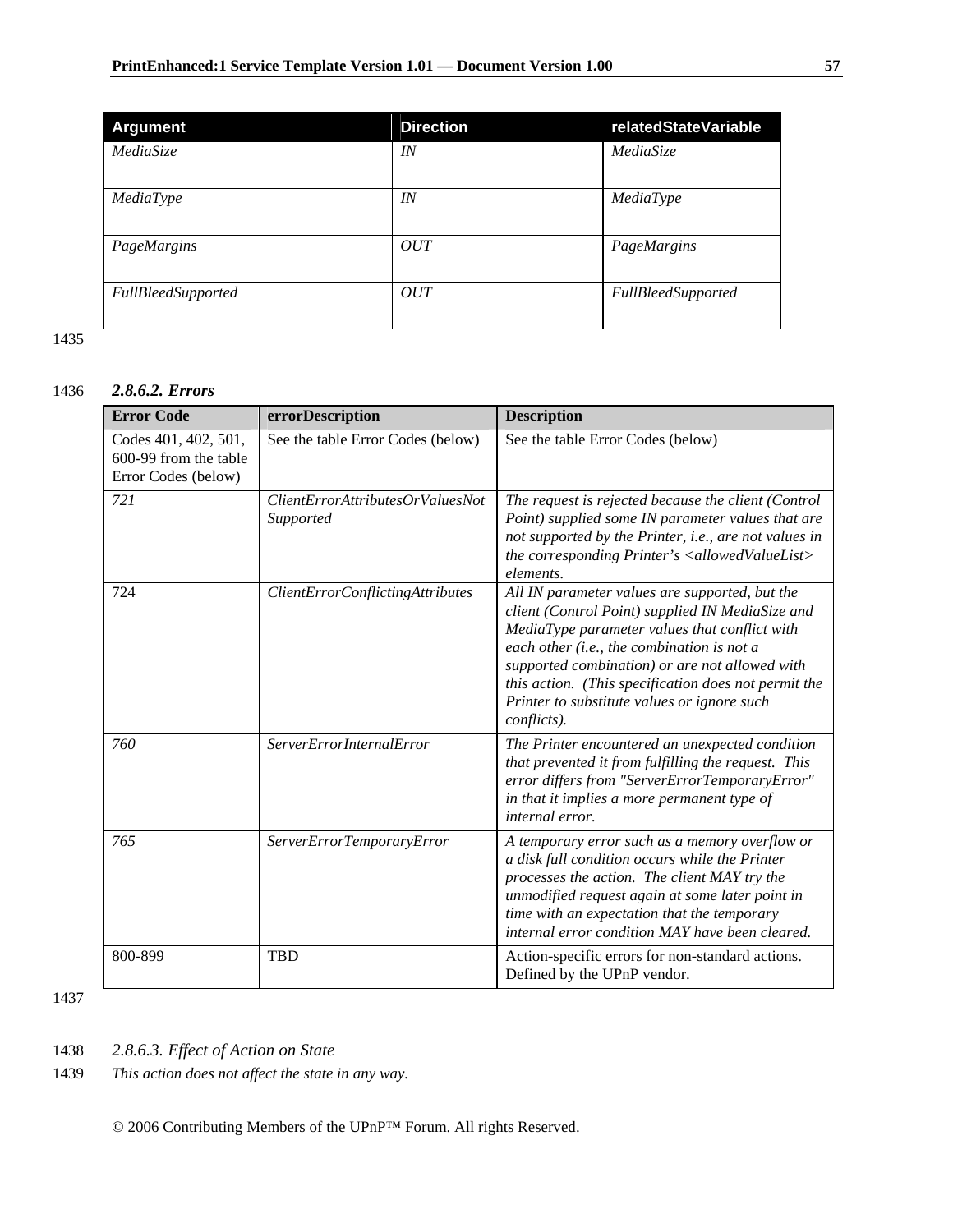## 1440 *2.8.7. GetMediaList*

- 1441 *The GetMediaList action allows a client (Control Point) to determine valid combinations of MediaType and*
- 1442 *MediaSize that the Printer supports. One or both of the IN arguments MediaType and MediaSize MUST be*
- 1443 *specified as "none". If both are specified as"none", the Printer returns a list of lists that gives all supported media*
- 1444 *type and size combinations. The format of the output is shown under A\_ARG\_TYPE\_MediaList in section 2.6.3.2.*
- 1445 *If either of MediaType or MediaSize is specified as anything other than "none", it MUST contain a valid value from*
- 1446 *the MediaType or MediaSize allowedValueList, respectively. If both MediaType and MediaSize are specified as*
- 1447 *anything other than "none", the Printer MUST reject the action and return the ClientErrorConflictingAttributes*  1448 *(724) error code*.
- 1449 *When MediaSize is specified as values other than "none" and MediaType is"none", the OUT parameter contains a*
- 1450 *list of supported MediaTypes for that MediaSize. The format of the output list is as shown in Example 1 under*  1451 *A\_ARG\_TYPE\_MediaList in section 2.6.3.2.*
- 1452 *When MediaType is specified as values other than "none" and MediaSize is "none", the OUT parameter contains*
- 1453 *a list of supported MediaSizes for that MediaType. The format of the output list is as shown in Example 2 under*  1454 *A\_ARG\_TYPE\_MediaList in section 2.6.3.2.*
- 1455 *A client (Control Point) could supply the 'device-setting' value for either but not both of the IN arguments. In this*
- 1456 *case the Printer MUST use the corresponding value in its SCPD <defaultValue> entry, and return the list of sizes*
- 1457 *or types supported for that value. See the example in section 2.6.3.2.*
- 1458 *Note: This action does not provide any way for the Control Point (client) to determine what media size or type is*
- 1459 *currently loaded or whether the current media has run out.*

#### 1460 *2.8.7.1. Arguments*

#### 1461 **Table 31: Arguments for** *GetMediaList*

| <b>Argument</b> | <b>Direction</b> | relatedStateVariable |
|-----------------|------------------|----------------------|
| MediaSize       | IN               | MediaSize            |
| MediaType       | IN               | MediaType            |
| MediaList       | OUT              | A_ARG_TYPE_MediaList |

1462

#### 1463 *2.8.7.2. Errors*

| <b>Error Code</b>                                                    | errorDescription                                     | <b>Description</b>                                                                                                                                                                                                                                   |
|----------------------------------------------------------------------|------------------------------------------------------|------------------------------------------------------------------------------------------------------------------------------------------------------------------------------------------------------------------------------------------------------|
| Codes 401, 402, 501,<br>600-99 from the table<br>Error Codes (below) | See the table Error Codes<br>(below)                 | See the table Error Codes (below)                                                                                                                                                                                                                    |
| 721                                                                  | <i>ClientErrorAttributesOrValues</i><br>NotSupported | The request is rejected because the client (Control<br>Point) supplied some IN parameter values that are<br>not supported by the Printer, i.e., are not values in the<br>corresponding Printer's <allowedvaluelist><br/>elements.</allowedvaluelist> |
| 724                                                                  | <i>ClientErrorConflictingAttribute</i><br>.S         | All IN parameter values are supported, but the client<br>(Control Point) supplied values other than "none" for<br>both MediaSize and MediaType IN parameter.                                                                                         |
| 760                                                                  | <i>ServerErrorInternalError</i>                      | The Printer encountered an unexpected condition that                                                                                                                                                                                                 |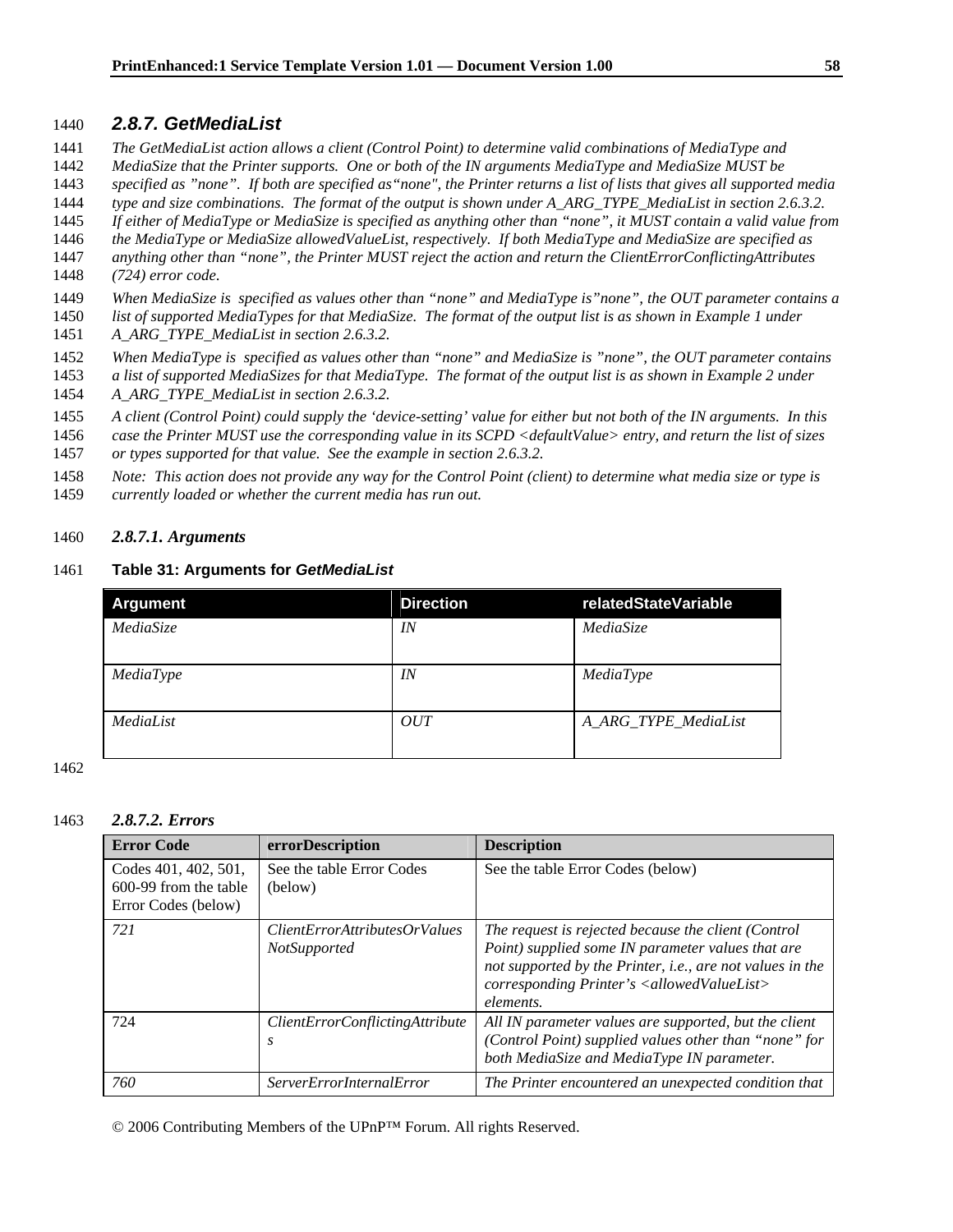|         |                           | prevented it from fulfilling the request. This error<br>differs from "server-error-temporary-error" in that it<br>implies a more permanent type of internal error.                                                                                                                                    |
|---------|---------------------------|-------------------------------------------------------------------------------------------------------------------------------------------------------------------------------------------------------------------------------------------------------------------------------------------------------|
| 765     | ServerErrorTemporaryError | A temporary error such as a memory overflow or a<br>disk full condition occurs while the Printer processes<br>the action. The client MAY try the unmodified request<br>again at some later point in time with an expectation<br>that the temporary internal error condition MAY have<br>been cleared. |
| 800-899 | <b>TBD</b>                | Action-specific errors for non-standard actions.<br>Defined by the UPnP vendor.                                                                                                                                                                                                                       |

1465 *2.8.7.3. Effect of Action on State* 

1466 *This action does not affect the state in any way.* 

## 1467 *2.8.8. GetPrinterAttributes (deprecated)*

1468 [This action is deprecated in favor of GetPrinterAttributesV2. See section 2.2.2d)]

1469 *The GetPrinterAttributes action allows a client (Control Point) to determine the state of the Printer and values of* 

1470 *certain state variables that represent Printer attributes. In particular, the Control Point can determine the number* 

1471 *of pending jobs. The Control Point can also determine the state of the Print Service, and which job, if any, is the*  1472 *current job.* 

1473 *The JobId OUT argument is the JobId of the current job; i.e., the job that has caused the PrinterState variable to be* 

1474 *'processing' or 'stopped'. The JobId MUST be the first JobId in the JobIdList or 0. If there is no current job, i.e.,* 

1475 *the PrinterState is 'idle' (there are no jobs, or all jobs are pending or held), then JobId contains a 0 which is an* 

1476 *invalid JobId for a job). If JobId is 0, the Printer is either idle OR a non-UPnP job is printing (and the Printer* 

1477 *implementation has chosen NOT to display non-UPnP jobs, i.e., the job is an Untracked Job).* 

1478

1479 Note*: The GetPrinterAttributes action does not allow a client to discover the supported values of standard* 

- 1480 *attributes. The client can discover what is supported from the <allowedValueList> element in the Service*
- 1481 *Description (see section 3). Neither does the GetPrinterAttributes action allow a client to discover vendor added*
- 1482 *attributes. Vendors MUST define their own private actions to return such additional attributes.*

## 1483 *2.8.8.1. Arguments*

## 1484 **Table 32: Arguments for** *GetPrinterAttributes*

| <b>Argument</b>            | <b>Direction</b> | relatedStateVariable       |
|----------------------------|------------------|----------------------------|
| <i>PrinterState</i>        | OUT              | PrinterState               |
| <i>PrinterStateReasons</i> | OUT              | <i>PrinterStateReasons</i> |
| <i>JobIdList</i>           | OUT              | <i>JobIdList</i>           |
| JobId                      | OUT              | JobId                      |

1485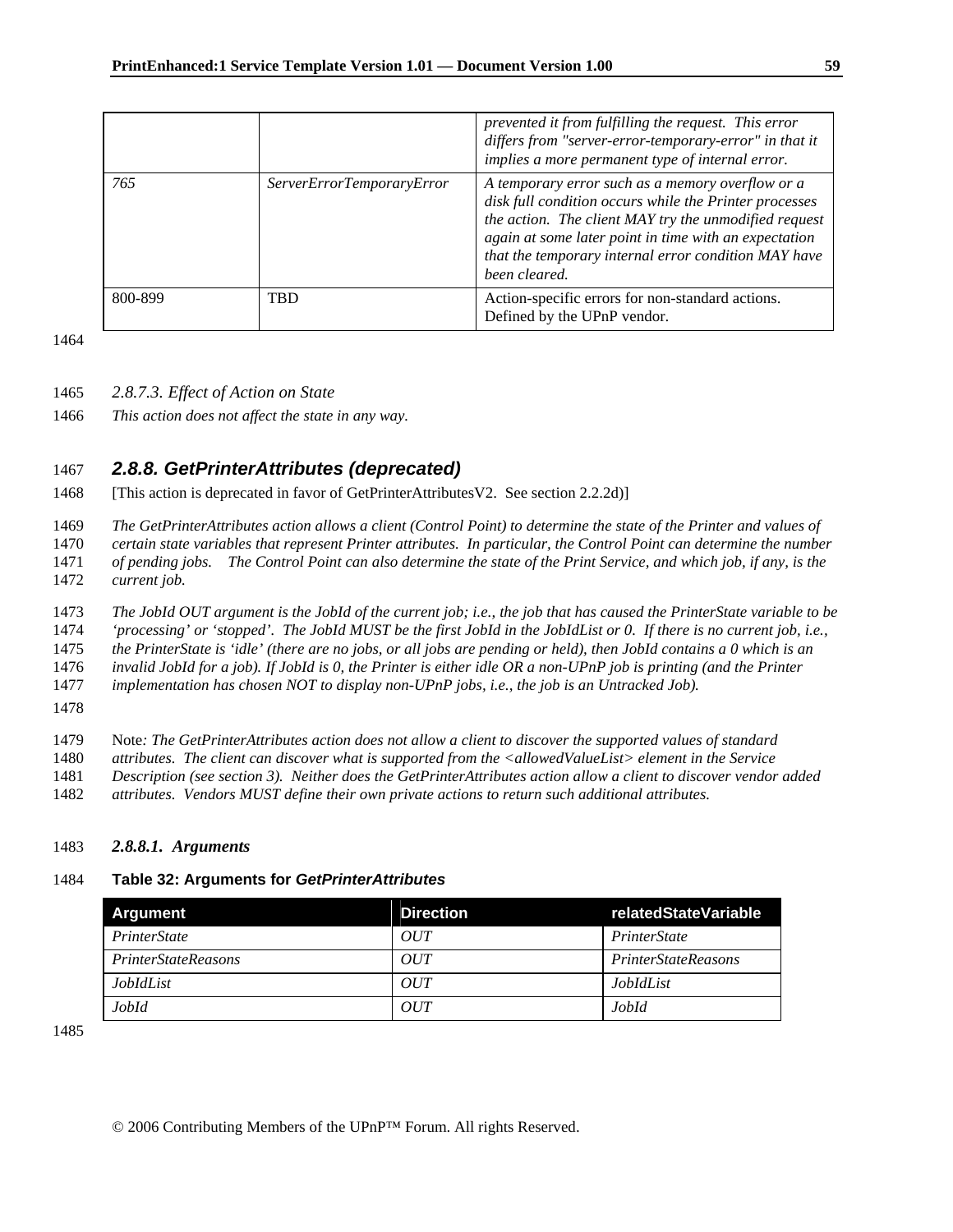|  | 1486 | 2.8.8.2. Errors |
|--|------|-----------------|
|--|------|-----------------|

| errorCode                                                               | errorDescription                     | <b>Description</b>                                                                                                                                                                                                                                                                                                                                                                        |
|-------------------------------------------------------------------------|--------------------------------------|-------------------------------------------------------------------------------------------------------------------------------------------------------------------------------------------------------------------------------------------------------------------------------------------------------------------------------------------------------------------------------------------|
| Codes 401, 402,<br>501, 600-99 from<br>the table Error<br>Codes (below) | See the table Error Codes<br>(below) | See the table Error Codes (below)                                                                                                                                                                                                                                                                                                                                                         |
| 760                                                                     | <i>ServerErrorInternalError</i>      | The Printer encountered an unexpected condition that<br>prevented it from fulfilling the request. This error differs<br>from "server-error-temporary-error" in that it implies a<br>more permanent type of internal error.                                                                                                                                                                |
| 765                                                                     | ServerErrorTemporaryError            | A temporary error that occurs while the Printer processes<br>the action. The client MAY try the unmodified request<br>again at some later point in time with an expectation that<br>the temporary internal error condition MAY have been<br>cleared. If there is a more specific 6xx errors defined that<br>applies to a temporary error, such as disk full, that code<br>SHOULD be used. |

## 1487 *2.8.9. GetPrinterAttributesV2*

1488 *The GetPrinterAttributesV2 action allows a client (Control Point) to determine various aspects of the Printer's* 

1489 *current state, including all information returned by GetPrinterAttributes plus an indication of whether or not the* 

1490 *Printer currently has an active connection to the internet. When a Control Point invokes this action, the Printer* 

1491 *SHOULD make an immediate attempt to determine the state of its Internet connection. Once the state is* 

1492 *determined, the Printer sets the value of the state variable InternetConnectState and returns the newly determined*  1493 *value, along with the PrinterState, PrinterStateReasons, JobIdList, and JobId, as described for GetPrinterAttributes* 

1494 *in section 2.8.8.*

1495 *Note: After this query, there is no guarantee how long the Printer's internet connection status will remain*  1496 *unchanged.* 

### 1497 *2.8.9.1. Arguments*

## 1498 **Table 33: Arguments for** *GetPrinterAttributesV2*

| <b>Argument</b>             | <b>Direction</b> | relatedStateVariable        |
|-----------------------------|------------------|-----------------------------|
| PrinterState                | OUT              | PrinterState                |
| <i>PrinterStateReasons</i>  | OUT              | <i>PrinterStateReasons</i>  |
| <i>JobIdList</i>            | OUT              | <i>JobIdList</i>            |
| JobId                       | OUT              | <i>JobId</i>                |
| <i>InternetConnectState</i> | OUT              | <i>InternetConnectState</i> |

1499

### 1500 *2.8.9.2. Errors*

| <b>Error Code</b>                                                    | errorDescription                     | <b>Description</b>                                                                                           |
|----------------------------------------------------------------------|--------------------------------------|--------------------------------------------------------------------------------------------------------------|
| Codes 401, 402, 501,<br>600-99 from the table<br>Error Codes (below) | See the table Error Codes<br>(below) | See the table Error Codes (below)                                                                            |
| 760                                                                  | <i>ServerErrorInternalError</i>      | The Printer encountered an unexpected condition that<br>prevented it from fulfilling the request. This error |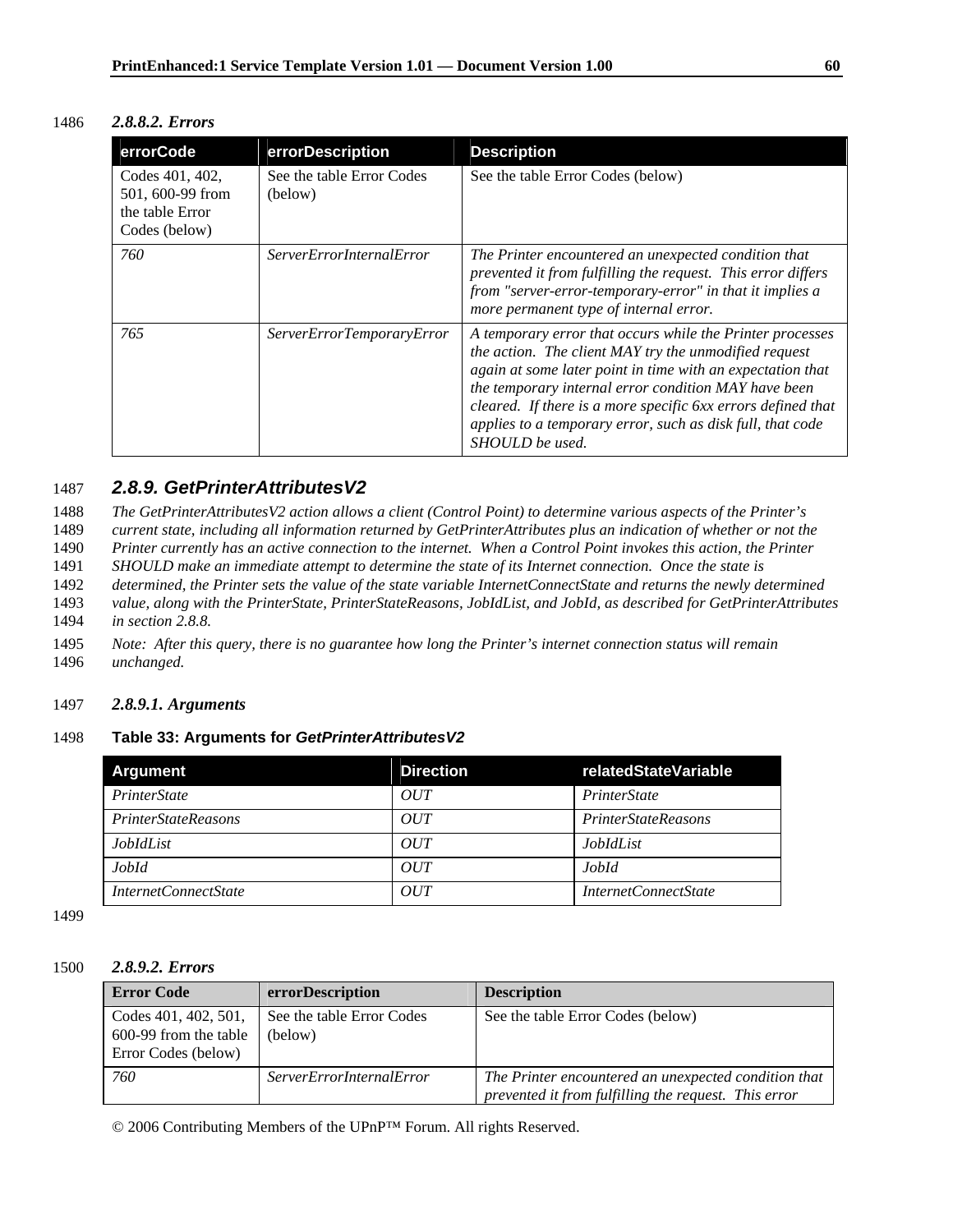|         |                           | differs from "server-error-temporary-error" in that it<br>implies a more permanent type of internal error.                                                                                                                                                                                            |
|---------|---------------------------|-------------------------------------------------------------------------------------------------------------------------------------------------------------------------------------------------------------------------------------------------------------------------------------------------------|
| 765     | ServerErrorTemporaryError | A temporary error such as a memory overflow or a<br>disk full condition occurs while the Printer processes<br>the action. The client MAY try the unmodified request<br>again at some later point in time with an expectation<br>that the temporary internal error condition MAY have<br>been cleared. |
| 800-899 | TBD                       | Action-specific errors for non-standard actions.<br>Defined by the UPnP vendor.                                                                                                                                                                                                                       |

- 1502 *2.8.9.3. Effect of Action on State*
- 1503 *This action does not affect the state in any way.*

## 1504 **2.8.10. HTTP POST**

1505 The client (Control Point) sends the print data using an HTTP [HTTP] Post operation (with chunking if desired), to 1506 the URI returned as the DataSink output parameter of the CreateJob\* actions. Having received this DataSink URI

1507 in the Create Job\* response, the client MUST then open a connection to the device using the URI and send the data.

1508 The client MUST open the data connection on the DataSink URI within 30 seconds after receiving the CreateJob\*

1509 response. Otherwise, the Printer MUST time out, discard jobs for which no data has been received, and remove its

1510 JobId from the JobIdList variable. If no data at all is received for a job then the Printer SHOULD delete the job

1511 after a wait of at least 30 seconds and remove its JobId from the JobIdList variable. If data has been received for a

1512 job but a subsequent chunked HTTP POST operation does not arrive for an implementation-defined period of time

1513 (at least 30 seconds) then the data received so far is printed and the A\_ARG\_TYPE\_PrinterAbortReason is set to

1514 *external-access-http-error*. If the Printer receives an HTTP Post for the DataSink URI after the timeout period, the

1515 Printer returns the HTTP 408 (Request Timeout) status code, if the job still exists, otherwise, the HTTP 404 (Not

1516 Found) status code.

1517 If the Printer accepts the CreateJob\* action, but subsequently cannot accept the HTTP Post (because it is too busy or

1518 is accepting another job), the Printer MUST reject the HTTP Post and return the HTTP 503 (Service Unavailable).

1519 The Printer SHOULD reset the timer to 30 seconds or some other implementation-specific value and SHOULD

1520 return that value in the Retry-After HTTP header in the error response. The Printer SHOULD ensure that the Retry-

1521 After value is less than the maximum amount of time before which the device will timeout. If the Printer does not

1522 return Retry-After header, the HTTP spec [HTTP] says that the Control Point assumes an HTTP 500 error (internal

1523 server error) and no retry is allowed and the Printer aborts the job.

1524 An event will be sent to the client whenever the JobId is removed from the JobIdList.

1525 The URI MUST be a valid HTTP URI [HTTP]. The Printer MUST support HTTP/1.1 chunking [HTTP] for the

1526 Post operation. The client MUST send the DocumentFormat MIME Media Type value in the HTTP Content-Type

1527 header (or the 'unknown' special value, if the client doesn't know the actual document format - see section 2.6.3.11).

1528 If the DocumentFormat value does not match the HTTP Content-Type header value, the Printer MUST reject the

1529 request and return the HTTP 409 (Conflict) status code.

## 1530 **2.8.11. HTTP GET**

1531 The Printer retrieves print data using an HTTP [HTTP] GET operation (with Range headers for a partial GET, if

1532 desired) to the URI received as the SourceURI IN parameter of the CreateURIJob action or to a URI specified

1533 within the print content of a job. Having received this SourceURI in the CreateURIJob request or having processed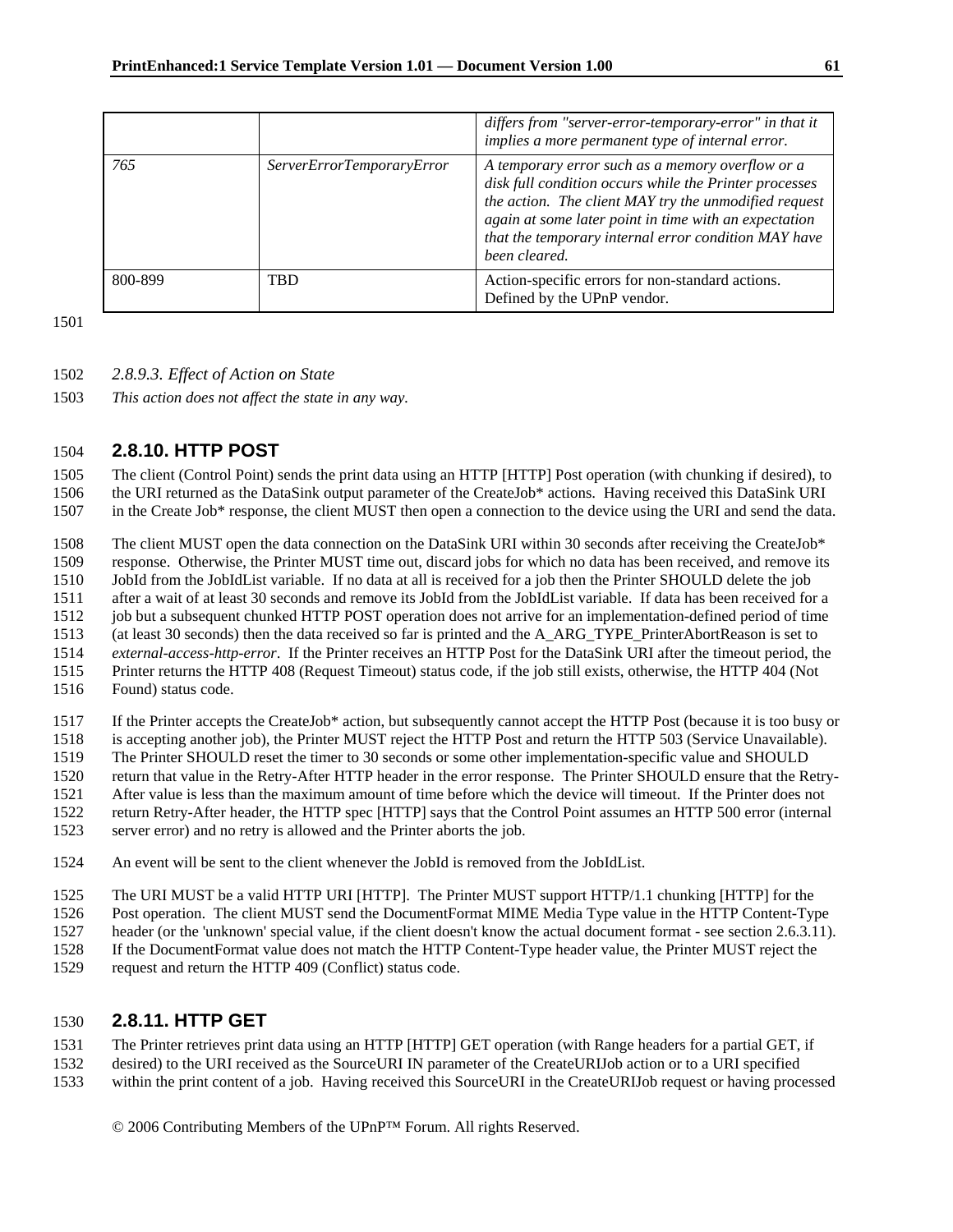- 1534 a request for retrieval of information from a URI within the PDL, the Printer MUST then open a connection to the 1535 server indicated by the URI and request the data.
- 1536 The Printer MUST open the data connection on the SourceURI within 30 seconds after the job becomes the current 1537 job (*i.e.,* within 30 seconds of issuing the event notification which placed the target job at the top of the JobIdList).

1538 If no data at all is received for the job within 30 seconds of issuing the GET request, then the Printer SHOULD

1539 delete the job and remove its JobId from the JobIdList variable. The job is considered aborted, and JobAbortState is 1540 updated appropriately, triggering an event notification. If data has been received for a job but a subsequent HTTP

1541 GET response does not arrive for an implementation-defined period of time (at least 30 seconds) then the data

1542 received so far is printed and the job is aborted. If the Printer receives an HTTP GET response after the timeout

- 1543 period, the Printer SHOULD ignore the response and discard the data.
- 1544 An event will be sent to the client whenever the JobId is removed from the JobIdList.
- 1545 The URI MUST conform to RFC 2396 or RFC 2732.

1546 If a Content-Type header is not included in the GET response, the Printer SHOULD assume the content type

1547 matches the DocumentFormat provided in the CreateURIJob action. If no Content-Type header is provided and the

1548 CreateURIJob indicated the DocumentFormat is 'unknown', then if the Printer supports the *application/octet-*

1549 *stream* document format, it MUST process the data as such; else the Printer SHOULD abort the job and set the

1550 A\_ARG\_TYPE\_PrinterAbortReason to *external-access-doc-format-err.* If a Content-Type header is returned

1551 which is in conflict with the DocumentFormat provided in the CreateURIJob action, a Printer which supports the

1552 *application/octet-stream* format SHOULD process the job as such; otherwise the Printer SHOULD assume the 1553 content type matches the Content-Type header. NOTE: This case is intended to cover the situation where the

1554 document is being retrieved from a non-UPnP Client (such as a web server) serving the content.

1555 If the print data indicates that multiple objects or images are to be composed on the page, and the Printer requires

- 1556 support for partial GETs to achieve such layout, and the HTTP server at the targeted URI does not implement partial 1557 GET capability, then:
- 1558 If reformatting the print output will not compromise any attribute included in the CriticalAttributesList, 1559 then the print output SHOULD be reformatted and the job completed normally.
- 1560 If reformatting the output would conflict with an attribute indicated as critical, the Printer MUST abort the 1561 job and, if supported, set the A\_ARG\_TYPE\_PrinterAbortReason to *external-access-http-error*.

## 1562 **2.8.12. Error Codes**

1563 The following table lists the possible error codes to actions for this service type. If an action results in multiple 1564 errors, the most specific error SHOULD be returned.

## 1565 **Table 34: Error Codes**

| errorCode | errorDe<br>scriptio<br>n           | <b>Description</b>                                                                                                                     |
|-----------|------------------------------------|----------------------------------------------------------------------------------------------------------------------------------------|
| 400-499   |                                    | See UPnP Device Architecture section on Control.                                                                                       |
| 500-599   |                                    | See UPnP Device Architecture section on Control.                                                                                       |
| 600-699   |                                    | Common action errors. Defined by UPnP Forum Technical<br>Committee. See UPnP Device Architecture section on Control.                   |
| 716       | <i>ClientEr</i><br>rorNotF<br>ound | The Printer has not found a job matching the JobId parameter<br>(including when the parameter was not in the range: 1 to $2^{31}$ -1). |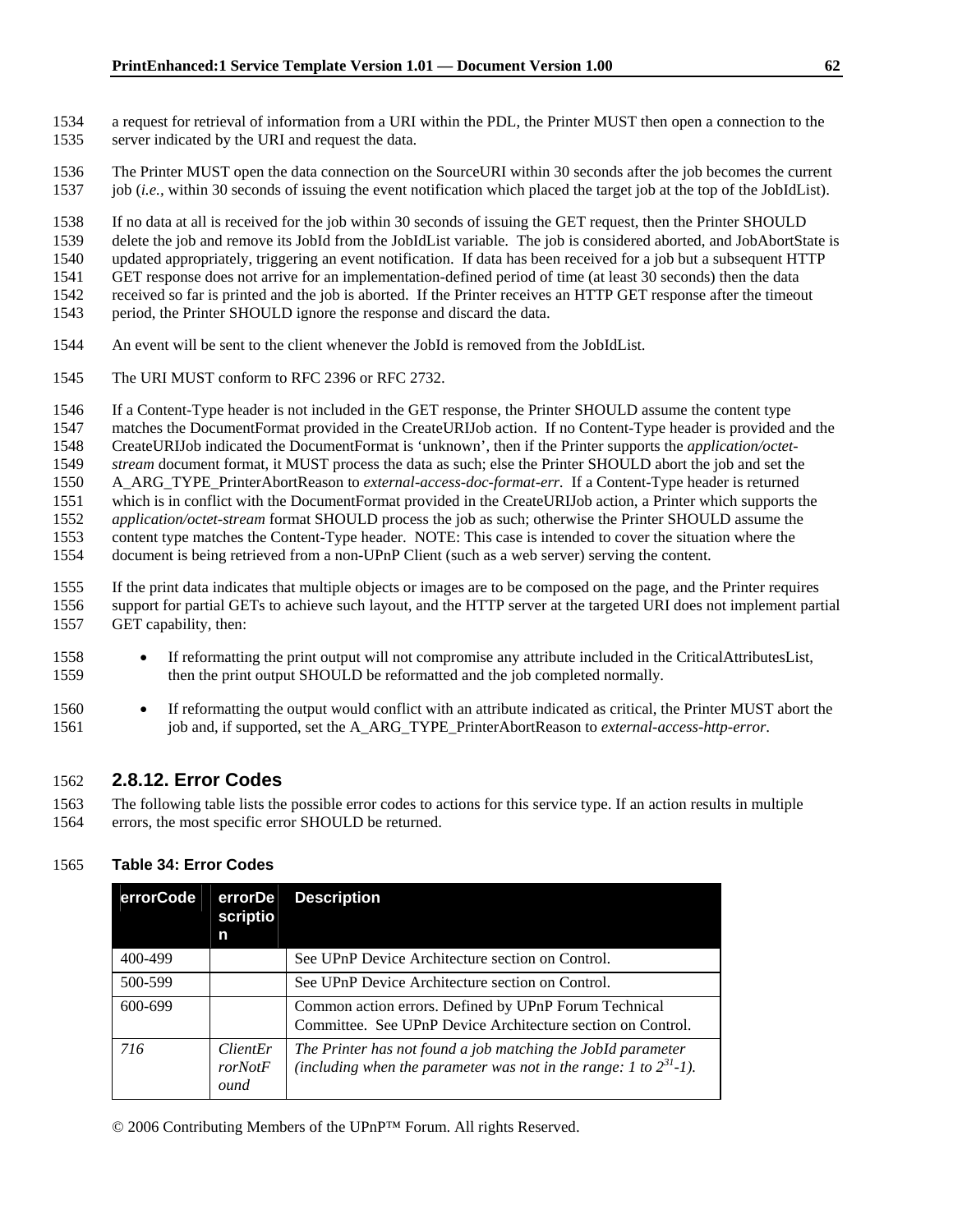| errorCode | errorDe<br>scriptio<br>n                                  | <b>Description</b>                                                                                                                                                                                                                                                                                                                                                                                     |
|-----------|-----------------------------------------------------------|--------------------------------------------------------------------------------------------------------------------------------------------------------------------------------------------------------------------------------------------------------------------------------------------------------------------------------------------------------------------------------------------------------|
| 720       | ClientEr<br>rorDocu<br>mentFor<br>matNotS<br>upported     | The supplied DocumentFormat parameter value is not supported<br>by the Printer object.<br>The Printer object MUST return this status code, even if there are<br>other parameters that are not supported as well, since this error is<br>a bigger problem than with other input parameters.                                                                                                             |
| 721       | ClientErr<br>orAttribu<br>tesOrVal<br>uesNotSu<br>pported | The DocumentFormat IN parameter value is supported by the<br>Printer, but the client (Control Point) supplied other IN parameter<br>values that are not supported by the Printer, i.e., are not values in<br>the Printer's corresponding <allowedvaluelist> elements and<br/>these IN parmeters are included in the CriticalAttributesList.</allowedvaluelist>                                         |
| 724       | <i>ClientErr</i><br>orConflic<br>tingAttri<br>butes       | All IN parameter values are supported, but the client (Control<br>Point) supplied some IN parameter values that conflict with other<br>IN parameter values, such as MediaType and MediaSize. (Unlike<br>the PrintBasic:1 service specification, this specification does not<br>permit the Printer to substitute or ignore any IN parameter values<br>that are included in the CriticalAttributesList). |
| 760       | ServerEr<br>rorIntern<br><i>alError</i>                   | The Printer encountered an unexpected condition that prevented it<br>from fulfilling the request. This error differs from "server-error-<br>temporary-error" in that it implies a more permanent type of<br><i>internal error.</i>                                                                                                                                                                     |
| 765       | ServerEr<br>rorTemp<br>oraryErr<br>or                     | A temporary error such as a memory overflow or a disk full<br>condition occurs while the Printer processes the action. The<br>client MAY try the unmodified request again at some later point in<br>time with an expectation that the temporary internal error<br>condition MAY have been cleared.                                                                                                     |
| 800-899   | <b>TBD</b>                                                | (Specified by UPnP vendor.)                                                                                                                                                                                                                                                                                                                                                                            |

# 1566 **2.9. Theory of Operation**

1567 The UPnP Printer device ('Printer') has one REQUIRED service called PrintBasic:1 Service. A UPnP device which 1568 supports printing MUST support PrintBasic:1 and MAY support other optional services. As an example, this might 1569 include basic power functions and a banner printing service.

## 1570 **2.9.1. The Print Model**

1571 The model presented is very simple: it is intended to allow a user to send a job to a printer, be informed when it has

1572 started printing and when it has finished printing. In addition, a user can cancel a previously submitted job. Also a 1573 client (Control Point) can determine which Create\* action parameter values a Print Service implementation supports

1574 using the values returned in the <allowedValueList> element of the Service Description.

1575 Enhanced feature support is available through the inclusion of optional actions and SST variables.

## 1576 **2.9.2. Jobs**

1577 The Print Service's main task is to accept print jobs from clients, queue them up (if the Printer is capable of 1578 handling more than one job at a time) and then print them. A job is identified by an integer, the JobId, which is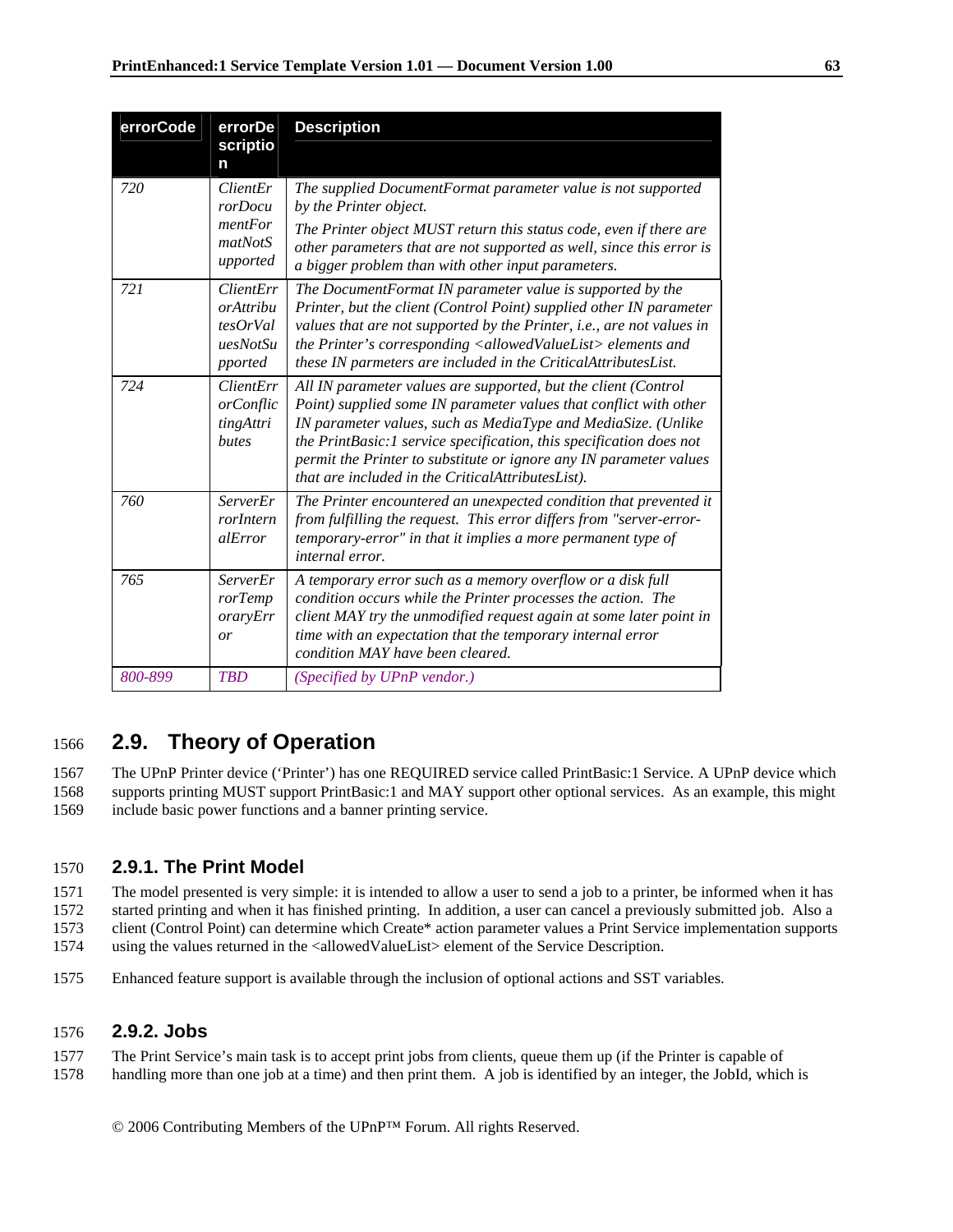- 1579 allocated by the device. The [MODEL] describes the rules for JobId production (1 to 2\*\*31-1). The JobId is 1580 returned by the Create\* actions.
- 1581 The set of jobs that a Printer has in its queue is exposed in a very simple way.
- 1582 o The complete list of known jobs is made available as a state variable represented as CSV list (see section 1583 2.4.1) called **JobIdList**.
- 1584 o All waiting jobs appear in the **JobIdList** variable-- even those that the device has decided not to print for 1585 some reason (they are in the IPP 'pending' or 'pending-held' job state). All UPnP jobs are considered 1586 Tracked Jobs.
- 1587 o The order of jobs in the **JobIdList** variable indicates the order in which the jobs will be initiated.
- 1588 o The job that is actually printing at the moment (or for which the Print Service is paused) is called the 1589 current job. If the current job is "Tracked" (see 2.2.2o) its job identifier is stored in the **JobId** Print 1590 Service state variable and that same JobId value is also the first **JobId** in the **JobIdList**. If there is no 1591 current job, i.e., there are no jobs, or all jobs are pending or held, or an Untracked Job (Section 2.2.2 p) is 1592 printing, the **JobId** is 0.
- 1593 o Once a job has been printed (or cancelled or aborted) it no longer appears in the **JobIdList**, whether or not 1594 the Printer has any other jobs to print.
- 1595 o When the Print Service has no Tracked Jobs to print, the **JobIdList** state variable is an empty string.

### 1596 **2.9.3. Job Processing**

#### 1597 *2.9.3.1. Intent of a Print Job*

- 1598 The intent of a Print job is indicated by the job attributes as represented by either:
- 1599 the IN parameters of the Create\* action and/or
- 1600 the print instructions in the PDL Data stream.

1601 Many job attributes MAY be specified by either or both methods. This section defines the precedence between 1602 these two representations of the intent of a print job.

### 1603 2.9.3.1.1. Production vs. Layout Job Attributes

1604 This specification distinguishes two classes of such job attributes—*Production* and *Layout*. A Layout Job Attribute 1605 is one that is inherent to the print output and cannot be overridden by IN parameters when the job is created. A 1606 Production Job Attribute is one that can reasonably change at the different times when the job is printed without 1607 affecting important job characteristics. Obvious examples of Production Attributes are number of copies, number of 1608 sides and number of logical pages per physical sheet of paper, provided that when such Production Attributes are 1609 represented in the PDL Data Stream they are represented as print instructions. However, if number of copies or

1610 number of logical pages per physical sheet of paper is represented by repetitions of the PDL Data Stream, instead of

1611 a print instruction in the PDL Data Stream, such a representation is not considered a Production Job Attribute and so 1612 an IN parameter does not override such a representation.

1613 Job attributes are partitioned between Production and Layout as follows:

| 1614 | Production Job Attributes (Job Attributes takes precedence): |
|------|--------------------------------------------------------------|
| 1615 | JobName                                                      |
| 1616 | JobOriginatingUserName                                       |
|      |                                                              |

1617 Copies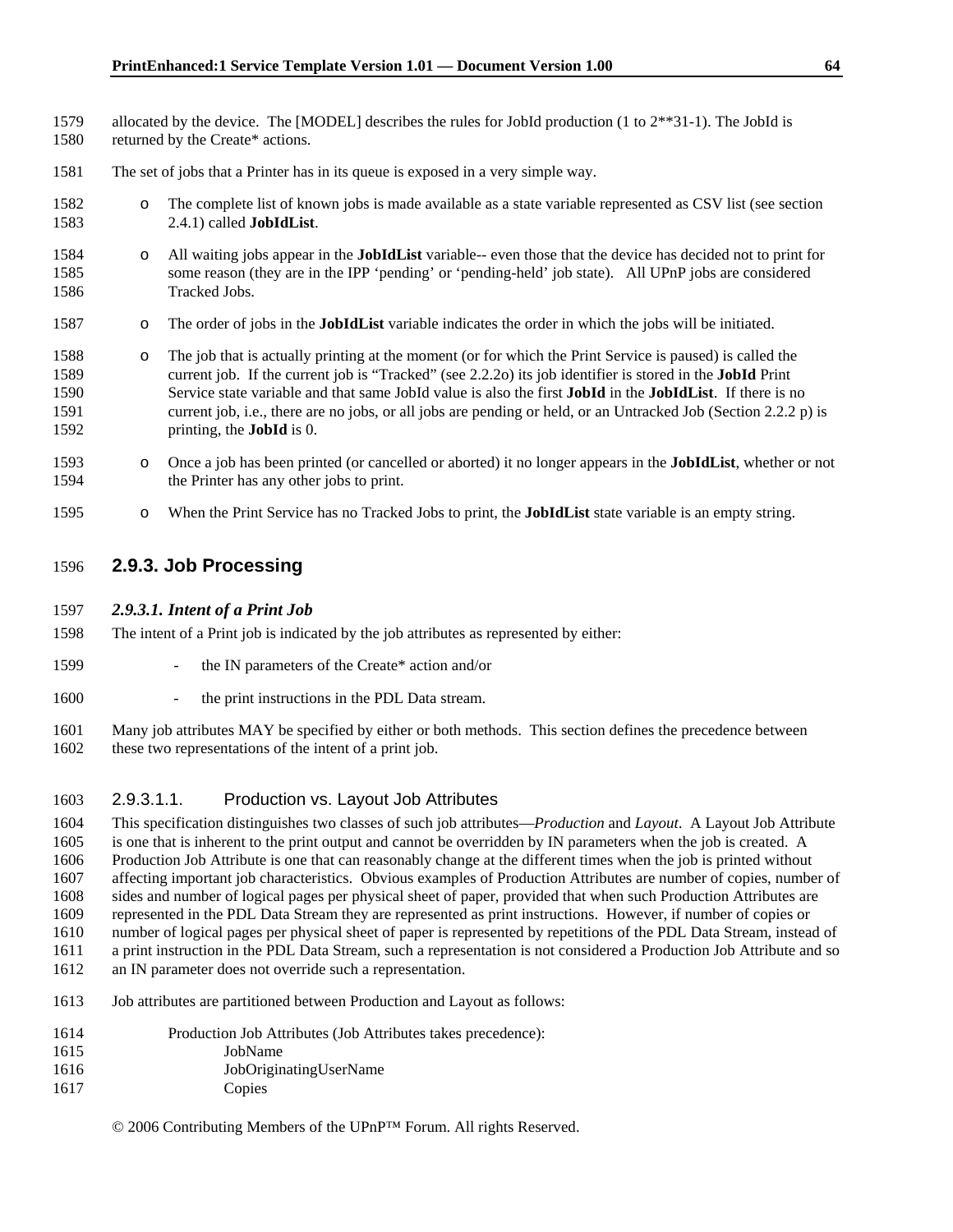| 1618 | Sides                                                 |
|------|-------------------------------------------------------|
| 1619 | NumberUp                                              |
| 1620 | <b>PrintQuality</b>                                   |
| 1621 |                                                       |
| 1622 | Layout Job Attributes (data stream takes precedence): |
| 1623 | <b>OrientationRequested</b>                           |
| 1624 | MediaSize                                             |
| 1625 | MediaType                                             |

#### 1626 2.9.3.1.2. Precedence of Production vs. Layout Job Attributes

1627 The Control Point MUST supply an allowed value for each of the IN parameters defined for the Create\* action. 1628 The PDL Data Stream MAY also have a value for any Production or Layout attribute represented as a print 1629 instruction. The Control Point MAY supply the Distinguished Value defined by this document for each IN

1630 parameter to request the Printer to use its <defaultValue> value (see section 2.2.2 e) and section 2.6.2) in case the

1631 corresponding print instruction in the PDL Data Stream is absent. The Printer SHOULD take the following action,

1632 depending on the values supplied by the Control Point in the Create\* IN parameter and provided in the PDL Data

1633 Stream, for each given job attribute:

## 1634 **Table 35: Precedence of Production and Layout Job Attributes**

| Type of job attribute<br><b>IN</b> parameter |                                                | <b>PDL Data Stream</b> | <b>Printer SHOULD</b>                   |  |
|----------------------------------------------|------------------------------------------------|------------------------|-----------------------------------------|--|
| Production attribute:                        | <distinguished<br>Value&gt;</distinguished<br> | absent                 | use $\langle$ default Value $>$ in SCPD |  |
|                                              | X                                              | absent                 | use $X$                                 |  |
|                                              | <distinguished<br>Value&gt;</distinguished<br> | Y                      | use Y                                   |  |
|                                              | X                                              | X                      | use X                                   |  |
|                                              | X                                              | Y                      | use X (IN <i>higher</i> than PDL) $**$  |  |
| Layout attribute:                            | <distinguished<br>Value&gt;</distinguished<br> | absent                 | use $\langle$ default Value $>$ in SCPD |  |
|                                              | X                                              | absent                 | use $X$                                 |  |
|                                              | <distinguished<br>Value&gt;</distinguished<br> | Y                      | use Y                                   |  |
|                                              | X                                              | X                      | use X                                   |  |
|                                              | X                                              | Y                      | use Y (PDL higher than IN) $**$         |  |

1635 \*\* Only when both are supplied does the precedence depend on whether the attribute is a Production 1636 Attribute or a Layout Attribute. Production IN parameters take precedence, while Layout PDL print 1637 instructions take precedence.

1638 NOTE: Even for Layout Attributes, the IN parameter value supplied in the Create\* action will be used as long as 1639 no overriding value is found in the PDL Data Stream itself.

### 1640 *2.9.3.2. Critical Attributes and the Intent of a Print Job*

1641 PrintEnhanced:1 offers CPs two distinct approaches to satisfying print job intent. In both cases, the Printer is 1642 expected to honor input values for all print job attributes to the best of its ability. This includes both those attributes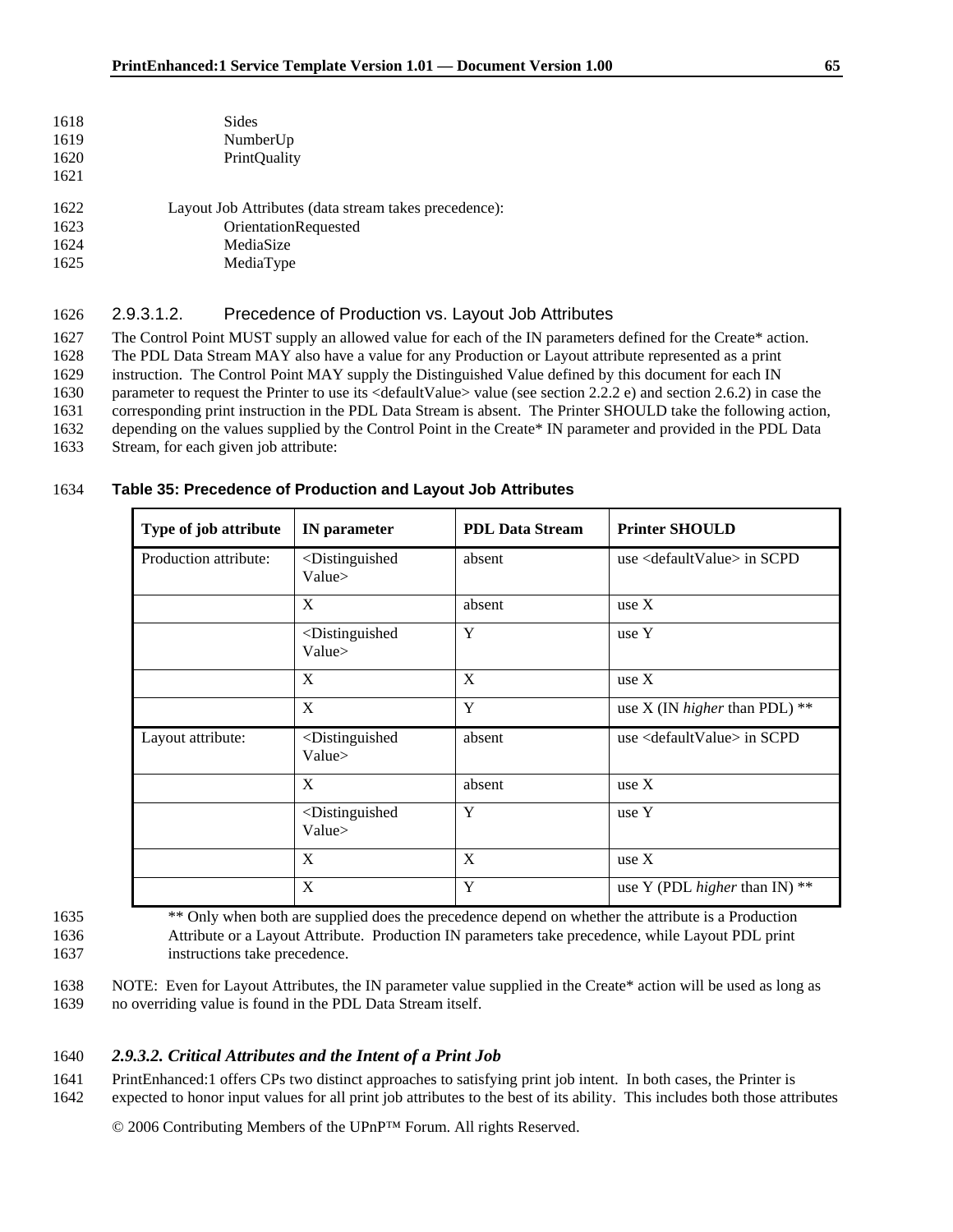1643 specified in the initiating Create\* action and those found in the PDL as it is processed. Where the approaches differ 1644 is when the Printer encounters an attribute that it cannot satisfy. For jobs initiated by CreateJob, the single most 1645 important (implicit) job attribute is "content on paper". This does not mean that the Printer is allowed to ignore 1646 explicit attribute requests, but it does give the Printer significant freedom to select an alternative value when it 1647 cannot satisfy any particular attribute request. In contrast, for jobs initiated by CreateJobV2 or CreateURIJob, the 1648 Control Point tells the Printer exactly which attributes are critical for successful output. For those critical attributes, 1649 when the Printer detects that it cannot faithfully render the output according to the attribute value, it MUST abort 1650 the job immediately.

- 1651 The most important reason to use CreateJobV2 or CreateURIJob with a CriticalAttributesList specified as any 1652 value other than "none" is to avoid wasting expensive paper and ink (or other marking material) for printed output 1653 that the end user would consider unacceptable. The Printer MUST meet the following four requirements:
- 1654 1. The Printer MUST inform the Control Point as to which Critical Attributes it supports (i.e., the set of job 1655 attributes whose settings the Printer is capable of detecting at print time and comparing to corresponding 1656 values requested by the submitting Control Point.) These are the Critical Attributes defined in Section 1657 2.2.2c). It is permitted that the set of critical attributes supported by the Printer is the NULL set (specified 1658 as the "none" value).
- 1659 2. The Printer MUST be able to abort a print job when it cannot satisfy one or more of the Critical Attributes 1660 submitted in the print request. The Printer SHOULD do the best job it can with respect to all other print 1661 iob attributes not designated by the Control Point to be critical.
- 1662 3. The Printer MUST allow Control Points to select which of those attributes, if any, it considers critical for 1663 any given print job. Processing details for Critical Attributes are described below with the state variable 1664 CriticalAttributesSupported and the actions CreateJobV2 and CreateURIJob.
- 1665 4. If the Printer does abort a job due to Critical Attribute mismatch, the Printer MUST inform the Control 1666 Point of the type of the attribute (e.g., MediaSize, MediaType) whose mismatch resulted in the abort.
- 1667 For each job created using the action CreateJobV2 or CreateURIJob, the invoking Control Point gives the 1668 CriticalAttributesList as input. If the Printer discovers at any time that it cannot satisfy the requested value for an 1669 attribute in that input list, the Printer MUST abort that job.
- 1670 Critical Attributes are subject to the production versus layout precedence rules defined in section 2.9.3.1.2. That is,
- 1671 a critical attribute which is a production attribute such as *sides* is considered satisfied when the IN parameter for
- 1672 *sides* can be honored, whether or not there is a conflicting instruction in the PDL data stream. A critical attribute
- 1673 which is a layout attribute such as MediaSize is considered satisfied at job creation if the IN MediaSize requested 1674 can be honored; however, if the PDL data stream requests a different media size, the size requested by the PDL
- 1675 MUST be honored or the job aborted (assuming MediaSize is in the Printer's CriticalAttributesSupported values.)
- 1676 The Printer SHOULD only attempt to verify the value of a Critical Attribute at the time in printing when the 1677 attribute matters to physical output. This is the time when a mismatch between requested and actual values for the 1678 attribute would produce incorrect output if the job proceeds. At that time, before aborting the job, the Printer MAY
- 1679 use any means it deems appropriate to "correct" the Printer's inappropriate value, including asking for user
- 1680 intervention.
- 1681 Example 1:

1682 Printer A has an optical media type sensor that can determine whether it has plain paper, transparency, matte or 1683 glossy photo paper, etc., loaded. Printer B has no media type sensor, but it has a front panel selector that allows the 1684 user to "tell" the Printer the media type that is loaded. Printer C has no sensor and no front panel selector for media 1685 type. For printers A and B, media type *could be* considered a Critical Attribute. It is vendor choice whether *media-*1686 *type* is included in the allowedValueList for CriticalAttributesSupported. For printer C, media type is not detectable

1687 and therefore cannot be included in the allowedValueList for CriticalAttributesSupported.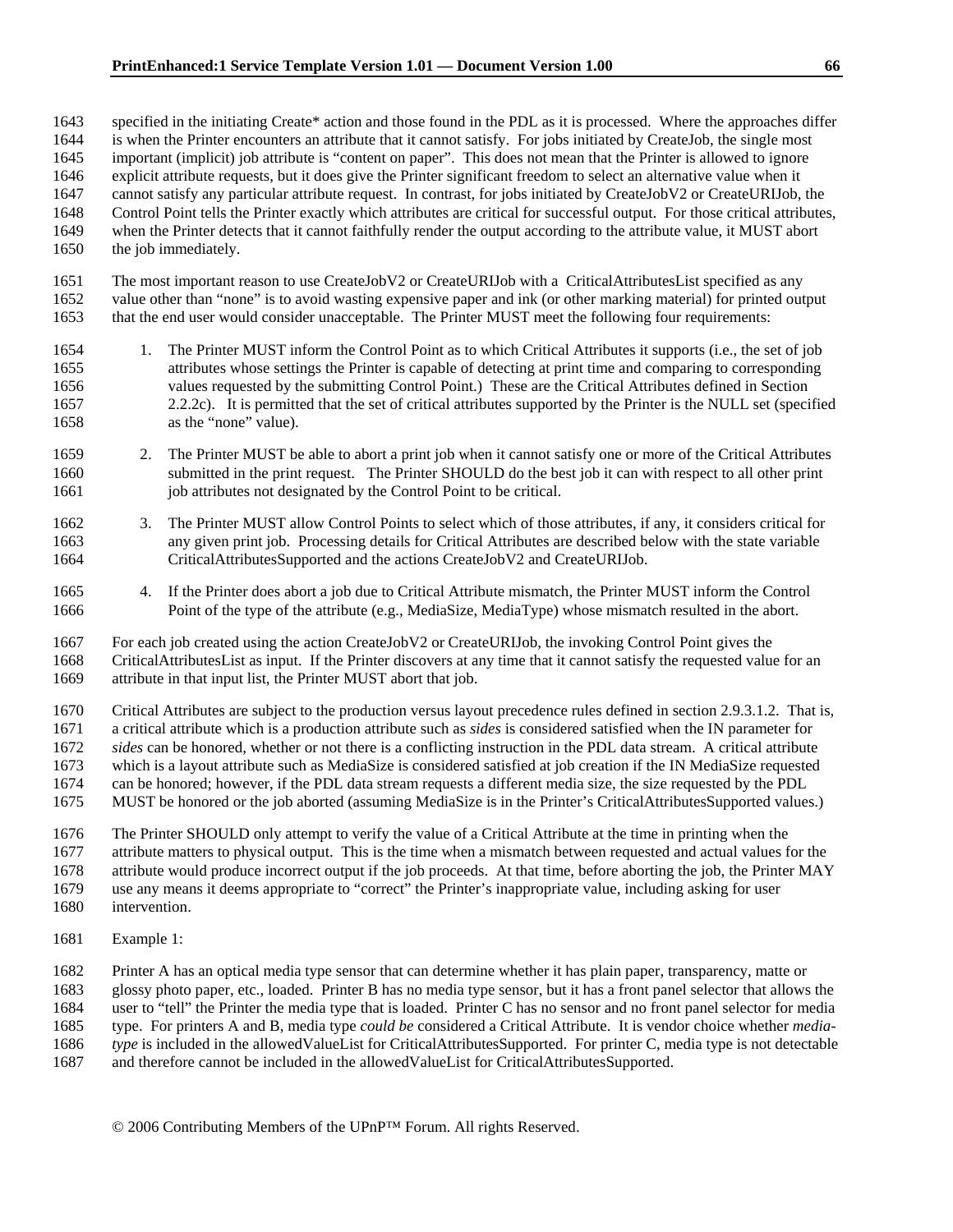- 1688 Assume both printers A and B have included *media-type* in their respective CriticalAttributesSupported
- 1689 allowedValueLists, and the invoking Control Point also includes it in the CriticalAttributesList IN parameter. Upon
- 1690 receipt of a CreateJobV2 request with an attribute of media type set to glossy photo, printers A and B MUST verify
- 1691 that glossy photo is available for use (Printer A by sensing and Printer B via its front panel UI); if not available, they
- 1692 MUST either issue a *media-change-request* and wait for glossy photo to become available, or abort the job. Printer
- 1693 C SHOULD assume it doesn't know and proceed to print the job. If either printer A or B excludes *media-type* from 1694 CriticalAttributesSupported, or if it is included there but the invoking Control Point excludes *media-type* from
- 1695 CriticalAttributesList input to CreateJobV2 or CreateURIJob, then the printer behaves the same as printer C.
- 
- 1696 Example 2:
- 1697 Printer D has a sensor in its paper tray that measures the length of media in its tray, but it has no way of knowing
- 1698 the length of a manually fed sheet of paper. Printer E cannot sense media in the tray, but does detect the trailing 1699 edge of a sheet as the sheet moves toward the print head. Printer E can determine the length of a sheet of paper, but
- 1700 only after it has printed the contents of the whole physical page. For printer D, page length is detectable when
- 1701 loading from the tray, but not detectable when feeding from the manual slot. For printer E, page length is
- 1702 detectable, even though it cannot verify the value until *after* the page content is printed. When the Control Point
- 1703 includes *media-size* in its CriticalAttributesList for either printer, the printer MUST abort the job as soon as it
- 1704 detects a mismatch. For printer D, that would be at the time it prepares to load a sheet for printing. For printer E,
- 1705 that would be at the end of the first page. (While this example is useful to clarify the treatment of Critical
- 1706 Attributes, printer D would likely not support *media-size* as a CriticalAttribute, since it cannot detect *media-size* on
- 1707 manual feed.)
- 1708 The Printer is considered to satisfy the intent of a job when the value of every attribute included in the
- 1709 CriticalAttributesList matches the job's utilized value for that attribute. Any attributes in the Printer's
- 1710 allowedValueList for CriticalAttributesSupported but *not* included by the Control Point in the CriticalAttributesList
- 1711 submitted with the CreateJobV2 or CreateURIJob action are processed on a best-effort basis and MUST NOT cause
- 1712 the job to be aborted.
- 1713 This means that a request for plain paper can be considered met when photo paper is loaded if the Printer has no
- 1714 way of verifying its loaded media type. This allows manufacturers of lower cost printers to still take advantage of
- 1715 aborting jobs they know they can't meet intent for, without demanding that everything be detectable and included in
- 1716 CriticalAttributesSupported. For example, even if the Printer can't verify media type, it MAY still be able to verify
- 1717 media width. Even if it can't verify media width, it can verify that a request to print an 8" x 10" image on a
- 1718 requested media size of 4" x 6" cannot be met, and therefore SHOULD be aborted.
- 1719 This implicit acceptance of non-detectable attributes still allows manufacturers to add value by detecting more 1720 attributes and exposing them in CriticalAttributesSupported.
- 1721 Finally, the Printer is NOT REQUIRED to know the value of Critical Attributes before marking paper. If the job
- 1722 requests US legal size paper, but the Printer doesn't know it has US letter size paper until it reaches the bottom of
- 1723 the letter-size sheet, that is acceptable. As soon as the Printer does discover that the sheet is short, though, it
- 1724 considers the intent unmet and MUST abort the job immediately if it was created by the CreateJobV2 or
- 1725 CreateURIJob action with *media-size* in the CriticalAttributesList.

## 1726 **2.9.4. Side-by-side Images**

- 1727 Side-by-side images SHOULD be supported as specified in the XHTML-Print data without any reformatting. Side-
- 1728 by-side images MUST be supported when the images are "included by reference" (see XHTML-Print specification
- 1729 [XHTML-PRINT] section 4.4). If side-by-side images cannot be printed without reformatting when the job is
- 1730 created by CreateJobV2 or CreateURIJob, and *'image-layout'* is included in the CriticalAttributesList, the job
- 1731 MUST be aborted.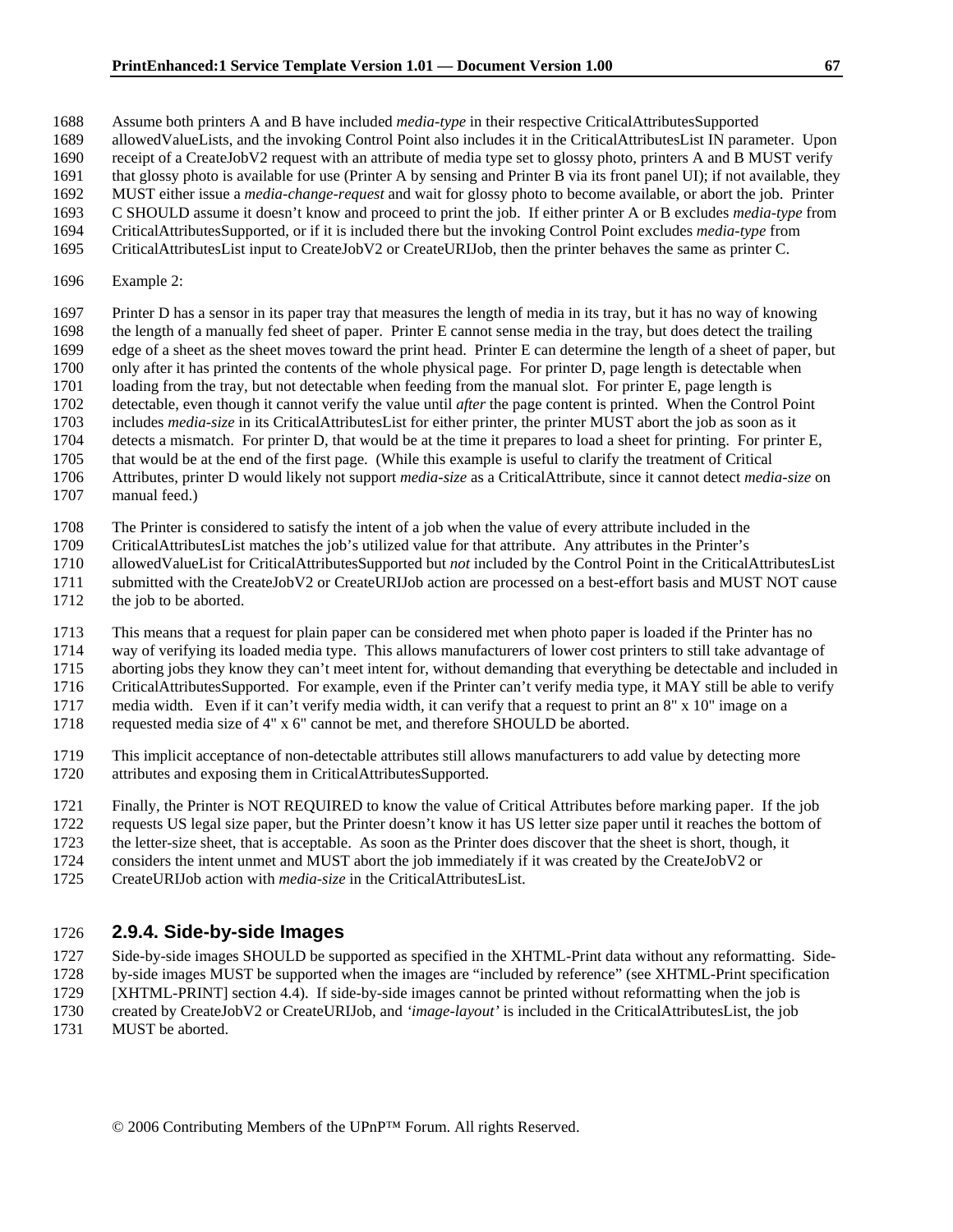## 1732 **2.9.5. Actions**

- 1733 The following actions MUST be supported by conforming PrintEnhanced:1 Service implementations:
- 1734 o **Create Job (Deprecated)**. This action is used to submit a job to the Printer. The allocated JobId is 1735 returned.
- 1736 o **CancelJob**. This can be used to cancel a job using the JobId.
- 1737 o **GetPrinterAttributes (Deprecated)**. This action can be used to query some of the Printer attributes.
- 1738 o **GetJobAttributes**. This action can be used to query some of the job attributes of a specified job.
- 1739 o **CreateJobV2**. This action is used to submit a job to the Printer and the Printer MUST honor all supplied 1740 IN parameter values or reject the action. The allocated JobId is returned.
- 1741 o **CreateURIJob**. This action is the same as CreateJobV2, except that rather than pushing the print data to 1742 the Printer, the Control Point provides a SourceURI from which the Printer pulls the print data.
- 1743 o **GetMargins**. This action returns the four widths of the margins between the four edges and the edge of 1744 the printable area for the requested combination of MediaType and MediaSize, along with an indication as 1745 to whether the Printer supports full-bleed printing for the MediaSize / MediaType combination.
- 1746 o **GetMediaList**. This action returns the supported media sizes for a particular media type, or the supported 1747 media types for a particular media size, or a matrix of all types and sizes supported.
- 1748 o **GetPrinterAttributesV2**. Similar to GetPrinterAttributes, this action extends the set of printer attributes returned to include an indication of whether or not the Printer is currently connected to the internet. 1749 returned to include an indication of whether or not the Printer is currently connected to the internet.

### 1750 **2.9.6. Events**

1751 One of the primary goals of this specification is to allow a user to know when their print job has started and when it 1752 has finished. The UPnP eventing mechanism can be used for this purpose. There are seven evented state variables:

1753 JobIdList, JobEndState, PrinterState, PrinterStateReasons, JobMediaSheetsCompleted, JobAbortState, and

1754 ContentCompleteList that MAY change whenever a job stops or starts. A client implementation SHOULD

1755 therefore subscribe to UPnP events from the print service in order to monitor the progress of a job. A Control Point

1756 can determine when a particular job that it submitted has started printing by matching the first entry of the evented

1757 JobIdList variable with the JobId value returned to it by the Create\* action. Similarly a Control Point can determine

- 1758 that a job has completed, whether successful or not, by matching the JobId for that job with the first element of the 1759 evented JobEndState and JobAbortState variables.
- 1760 Five of the seven evented variables are also available as OUT parameters of GetPrinterAttributes, GetJobAttributes,

1761 or GetPrinterAttributesV2; so a Control Point can obtain their values by polling. However, the JobEndState and

- 1762 JobAbortState are not OUT parameters of any action, so they are only available to a client by eventing, not by
- 1763 polling.

## 1764 **2.9.7. Security**

1765 In keeping with the lightweight approach to security taken by UPnP no security is defined by this specification.

1766 If a vendor decides to include some form of security they are strongly encouraged to utilize IPsec as defined by the 1767 IETF.

## 1768 **2.9.8. Localization**

1769 A UPnP printer is assumed to be operating within the locale of the user. No other localization mechanism is defined 1770 for the Print Service. The Control Point (client) is expected to localize the well-known string values (that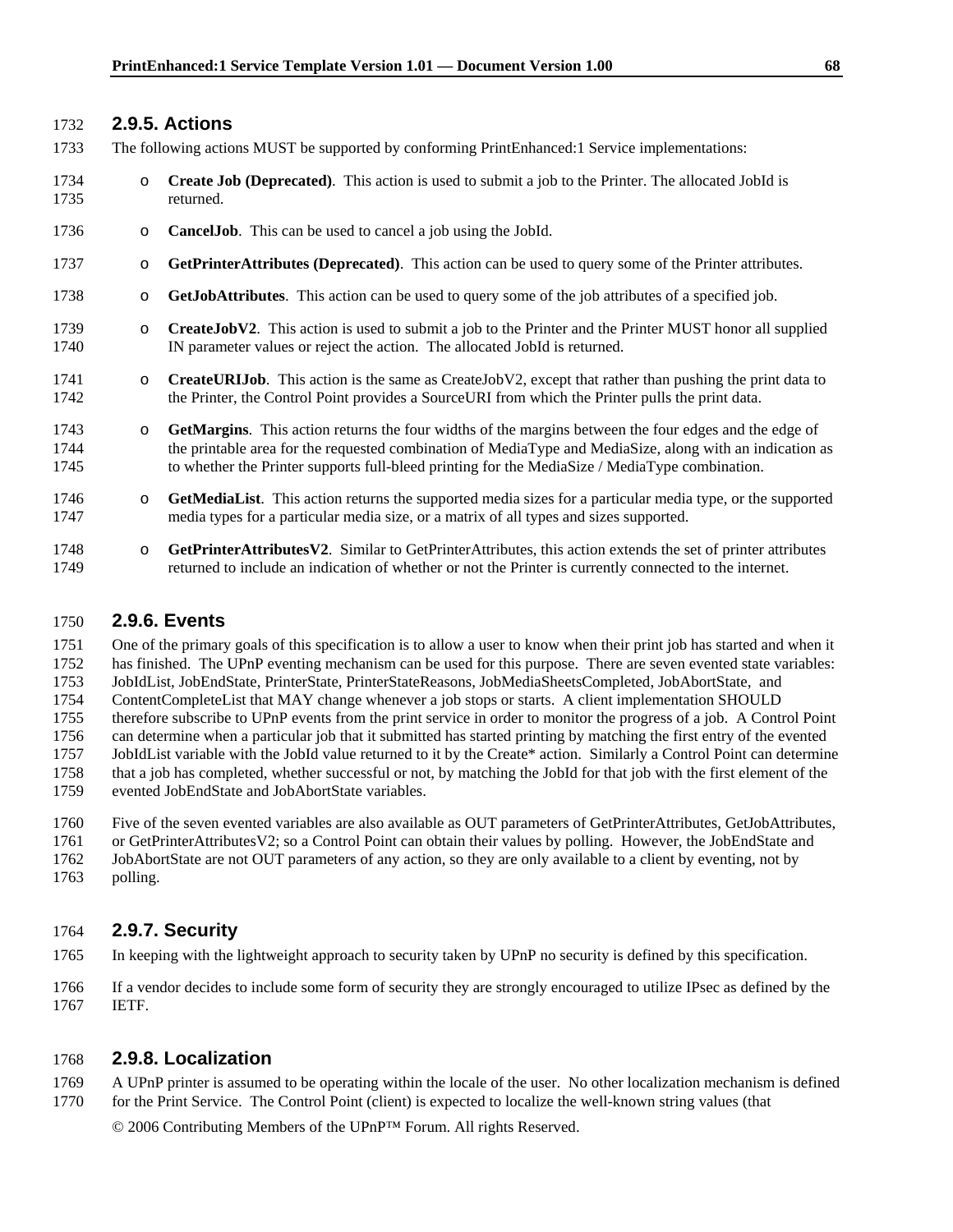- 1771 correspond to IPP keyword values) to the locale of its user. The Control Point (client) is expected to convert the
- 1772 enum integer values to human readable string values in the locale of the user.

## 1773 **2.9.9. IPP Data Type mapping to UPnP Data Types**

1774 Basic IPP data types are transformed as follows.

#### 1775 **Table 36: Basic IPP data type mappings**

| IPP Type (see [MODEL] for<br>details) | UPnP Variable Type                                            |
|---------------------------------------|---------------------------------------------------------------|
| Text                                  | string                                                        |
| OctetString                           | hin hase64                                                    |
| <b>Boolean</b>                        | boolean                                                       |
| Integer                               | int                                                           |
| integer $(0.2**31-1)$                 | i4 qualified by an<br><allowedvaluerange></allowedvaluerange> |
| dateTime                              | dateTime.tz                                                   |

1776 The derived types in IPP are mapped onto the following UPnP data types.

## 1777 **Table 37: Derived data type mappings**

| UPnP Type | Notes (see [MODEL] for details)                                                                                                                                                                       |
|-----------|-------------------------------------------------------------------------------------------------------------------------------------------------------------------------------------------------------|
| string    | A Name is a string with limited length. It is intended to have<br>machine-readable meaning (as opposed to a simple text string).                                                                      |
| string    | A keyword is a name that has a limited set of allowed values in US-<br>English represented as lowercase letters ("a" - "z"), digits ("0" -<br>"9"), hyphen ("-"), dot ("."), and underscore $("$ _"). |
| string    | An equivalent keyword string is used for each value using the<br>symbol in IPP for each enum value, since the representation is<br>XML.                                                               |
| uri       | A URI.                                                                                                                                                                                                |
| string    | A string that specifies a URI scheme (http, ipp, etc.).                                                                                                                                               |
|           | Not supported.                                                                                                                                                                                        |
|           | Not supported.                                                                                                                                                                                        |
| string    | A MIME type ('text/plain' for example).                                                                                                                                                               |
|           |                                                                                                                                                                                                       |

1778

## 1779 **Table 38: Structured Data Type mapping**

| <b>IPP</b> Type | - Univ<br>UPnP equivalent |
|-----------------|---------------------------|
|-----------------|---------------------------|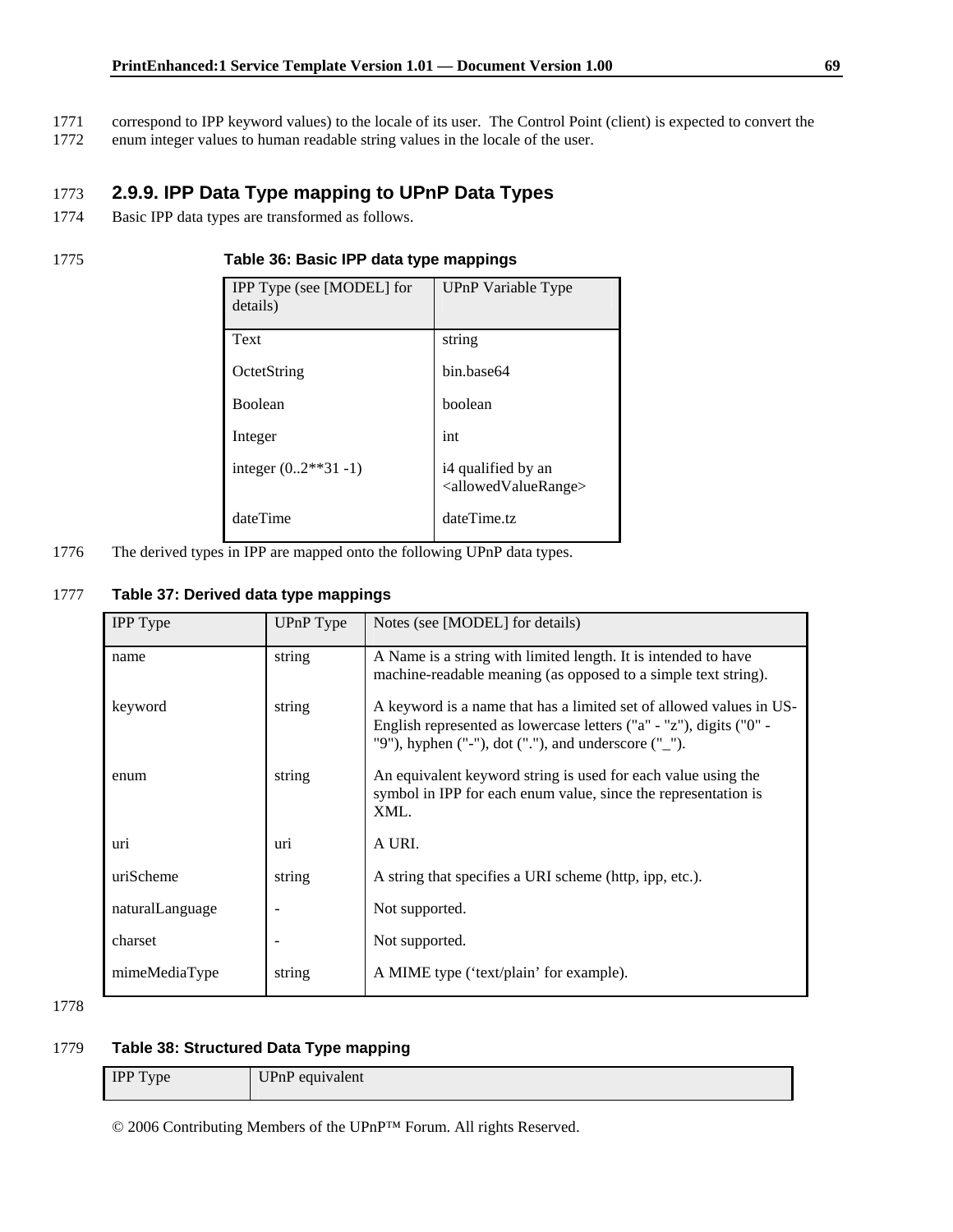| resolution | This is represented as a pair of integers <attribute name="">X and <attribute<br>Name &gt; Y</attribute<br></attribute> |
|------------|-------------------------------------------------------------------------------------------------------------------------|
| 1setOfX    | See the earlier discussion on arrays in section 2.4.1.                                                                  |

## 1781 **2.9.10. Improving Output Consistency for XHTML-Print**

1782 Since the output of XHTML-Print [XHTML-PRINT] and CSS-Print [CSSPP] onto paged media (e.g., printed-

1783 paper) is different from the output display on screen media, pagination needs to be considered. This, along with the 1784 fact that some ambiguity exists in the interpretation of XHTML and CSS leads to various inconsistent outputs

1785 among output devices (e.g., printers), which is unexpected.

1786 In supporting XHTML-Print [XHTML-PRINT] and CSS-Print [CSSPP] as a document format, compliance to

1787 XHTML-PRINT/CSS Print Profile Guidelines for PrintEnhanced:1 [XPCSSGUIDE] is strongly recommended.

1788 This guideline provides information for both printers and content creators to help achieve an improved level of

1789 output consistency on print media among printers which support XHTML-Print and CSS-Print.

1790 In addition, in order to achieve a high level of consistency, sample templates for simple photo layouts is provided as

1791 a reference in [XPCSSGUIDE] for both printer implementations and content authors.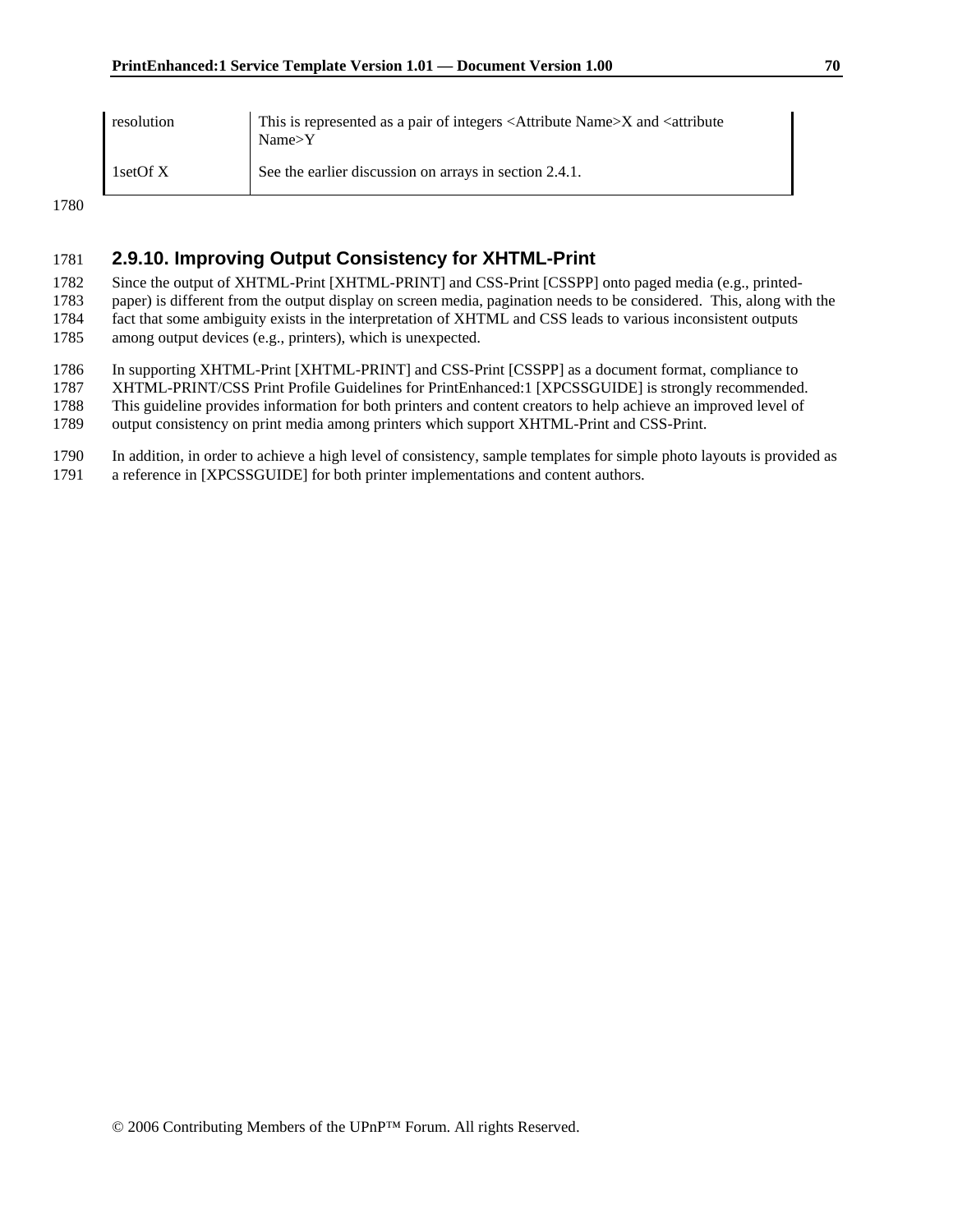# **3. XML Service Description**

1793 The following SCPD is intended as an example and vendors should adjust values based on their product specific 1794 implementation. An exception to this is for Certification Tool testing where the SCPD provided below must match 1795 the AllowedValues listed below.

| 1796 | xml version="1.0"?                                                  |
|------|---------------------------------------------------------------------|
| 1797 | <scpd xmlns="urn:schemas-upnp-org:service-1-0"></scpd>              |
| 1798 | <specversion></specversion>                                         |
| 1799 | <major>1</major>                                                    |
| 1800 | $minor > 0 < /minor$                                                |
| 1801 |                                                                     |
| 1802 | <actionlist></actionlist>                                           |
| 1803 | <action></action>                                                   |
| 1804 | $<$ name> $C$ ance $1J$ ob                                          |
| 1805 | <argumentlist></argumentlist>                                       |
| 1806 | <argument></argument>                                               |
| 1807 | $<$ name> $J$ <i>obId</i> < /name>                                  |
| 1808 | <direction>in</direction>                                           |
| 1809 | <relatedstatevariable>JobId</relatedstatevariable>                  |
| 1810 | $\langle$ argument>                                                 |
| 1811 |                                                                     |
| 1812 | $\alpha$ /action>                                                   |
| 1813 | <action></action>                                                   |
| 1814 | <name><i>CreateJob</i></name>                                       |
| 1815 | <argumentlist></argumentlist>                                       |
| 1816 | <argument></argument>                                               |
| 1817 | <name>JobName</name>                                                |
| 1818 | <direction>in</direction>                                           |
| 1819 | <relatedstatevariable>JobName</relatedstatevariable>                |
| 1820 | $\langle$ /argument>                                                |
| 1821 | <argument></argument>                                               |
| 1822 | <name>JobOriginatingUserName</name>                                 |
| 1823 | <direction>in</direction>                                           |
| 1824 | <relatedstatevariable>JobOriginatingUserName</relatedstatevariable> |
| 1825 | $\alpha$ / argument >                                               |
| 1826 | $\langle$ argument>                                                 |
| 1827 | <name>DocumentFormat</name>                                         |
| 1828 | <direction>in</direction>                                           |
| 1829 | <relatedstatevariable>DocumentFormat</relatedstatevariable>         |
| 1830 | $\langle$ argument>                                                 |
| 1831 | <argument></argument>                                               |
| 1832 | <name>Copies</name>                                                 |
| 1833 | <direction>in</direction>                                           |
| 1834 | <relatedstatevariable>Copies</relatedstatevariable>                 |
| 1835 |                                                                     |
| 1836 | <argument></argument>                                               |
| 1837 | <name>Sides</name>                                                  |
| 1838 | <direction>in</direction>                                           |
| 1839 | $< \verb relatedStateVariable>  Sides /relatedStateVariable> $      |
| 1840 |                                                                     |
| 1841 | <argument></argument>                                               |
| 1842 | <name>NumberUp</name>                                               |
| 1843 | <direction>in</direction>                                           |
| 1844 | <relatedstatevariable>NumberUp</relatedstatevariable>               |

© 2006 Contributing Members of the UPnP™ Forum. All rights Reserved.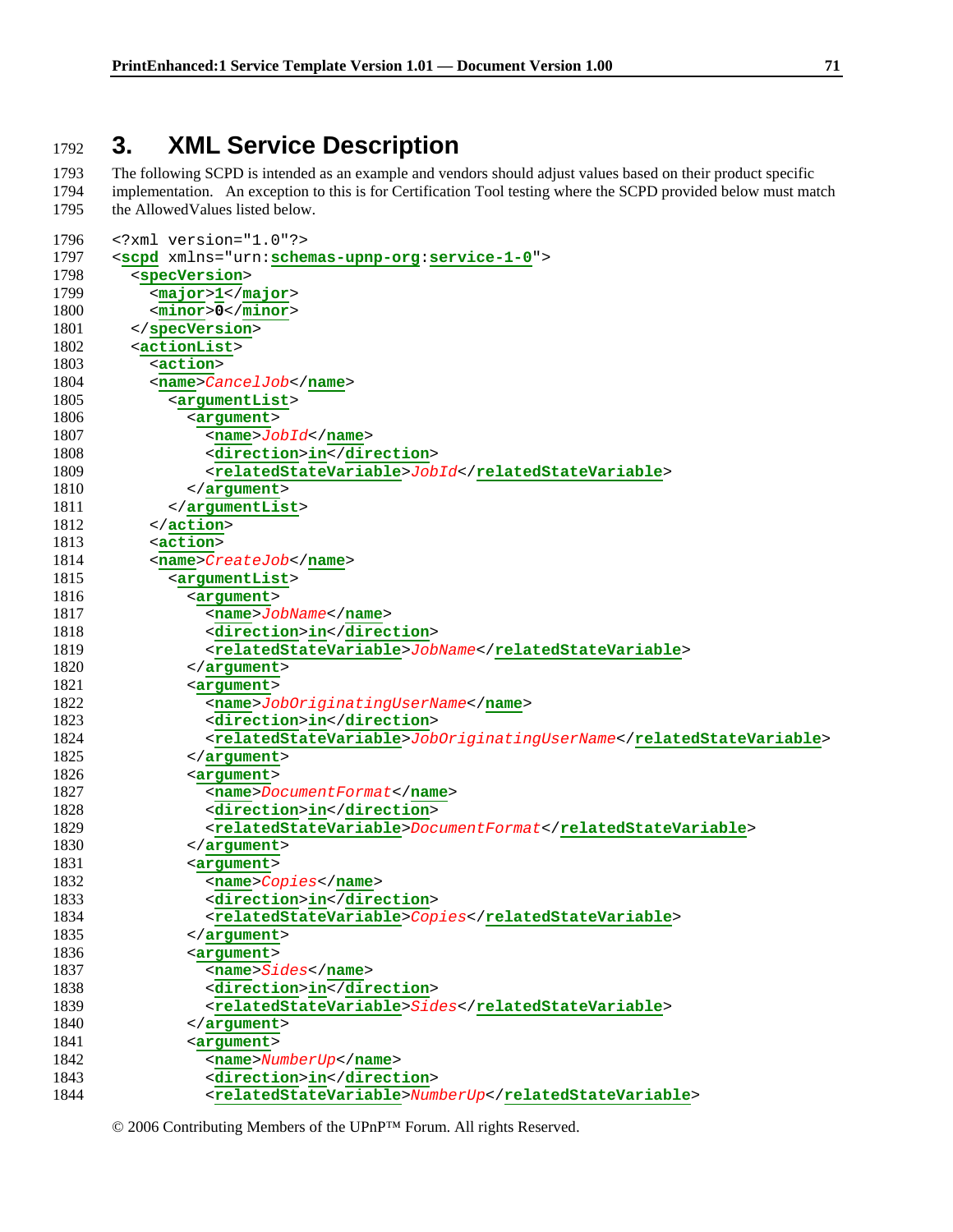| 1845 | $\langle$ /argument>                                                |
|------|---------------------------------------------------------------------|
| 1846 | <argument></argument>                                               |
| 1847 | <name>OrientationRequested</name>                                   |
| 1848 | <direction>in</direction>                                           |
| 1849 | <relatedstatevariable>OrientationRequested</relatedstatevariable>   |
| 1850 | $\langle$ argument>                                                 |
| 1851 | <argument></argument>                                               |
| 1852 | <name>MediaSize</name>                                              |
| 1853 | <direction>in</direction>                                           |
| 1854 | <relatedstatevariable>MediaSize</relatedstatevariable>              |
| 1855 | $\langle$ argument>                                                 |
| 1856 | <argument></argument>                                               |
| 1857 | <name>MediaType</name>                                              |
| 1858 | <direction>in</direction>                                           |
| 1859 | <relatedstatevariable>MediaType</relatedstatevariable>              |
| 1860 | $\langle$ argument>                                                 |
| 1861 | $\leq$ argument>                                                    |
| 1862 | <name>PrintQuality</name>                                           |
| 1863 | <direction>in</direction>                                           |
| 1864 | <relatedstatevariable>PrintQuality</relatedstatevariable>           |
| 1865 | $\langle$ argument>                                                 |
| 1866 | <argument></argument>                                               |
| 1867 | $<$ name> $J$ obI $d$                                               |
| 1868 | <direction>out</direction>                                          |
| 1869 | <relatedstatevariable>JobId</relatedstatevariable>                  |
| 1870 | $\langle$ argument>                                                 |
| 1871 | <argument></argument>                                               |
| 1872 | <name>DataSink</name>                                               |
| 1873 | <direction>out</direction>                                          |
| 1874 | <relatedstatevariable>DataSink</relatedstatevariable>               |
| 1875 | $\langle$ argument>                                                 |
| 1876 | $\alpha$ /argumentList>                                             |
| 1877 | $\langle$ /action>                                                  |
| 1878 | <action></action>                                                   |
| 1879 | <name>CreateJobV2</name>                                            |
| 1880 | <argumentlist></argumentlist>                                       |
| 1881 | <argument></argument>                                               |
| 1882 | <name>JobName</name>                                                |
| 1883 | <direction>in</direction>                                           |
| 1884 | <relatedstatevariable>JobName</relatedstatevariable>                |
| 1885 |                                                                     |
| 1886 | <argument></argument>                                               |
| 1887 | <name>JobOriginatingUserName</name>                                 |
| 1888 | <direction>in</direction>                                           |
| 1889 | <relatedstatevariable>JobOriginatingUserName</relatedstatevariable> |
| 1890 |                                                                     |
| 1891 | <argument></argument>                                               |
| 1892 | <name>DocumentFormat</name>                                         |
| 1893 | <direction>in</direction>                                           |
| 1894 | <relatedstatevariable>DocumentFormat</relatedstatevariable>         |
| 1895 |                                                                     |
| 1896 | <argument></argument>                                               |
| 1897 | <name>Copies</name>                                                 |
| 1898 | <direction>in</direction>                                           |
| 1899 | <relatedstatevariable>Copies</relatedstatevariable>                 |
|      |                                                                     |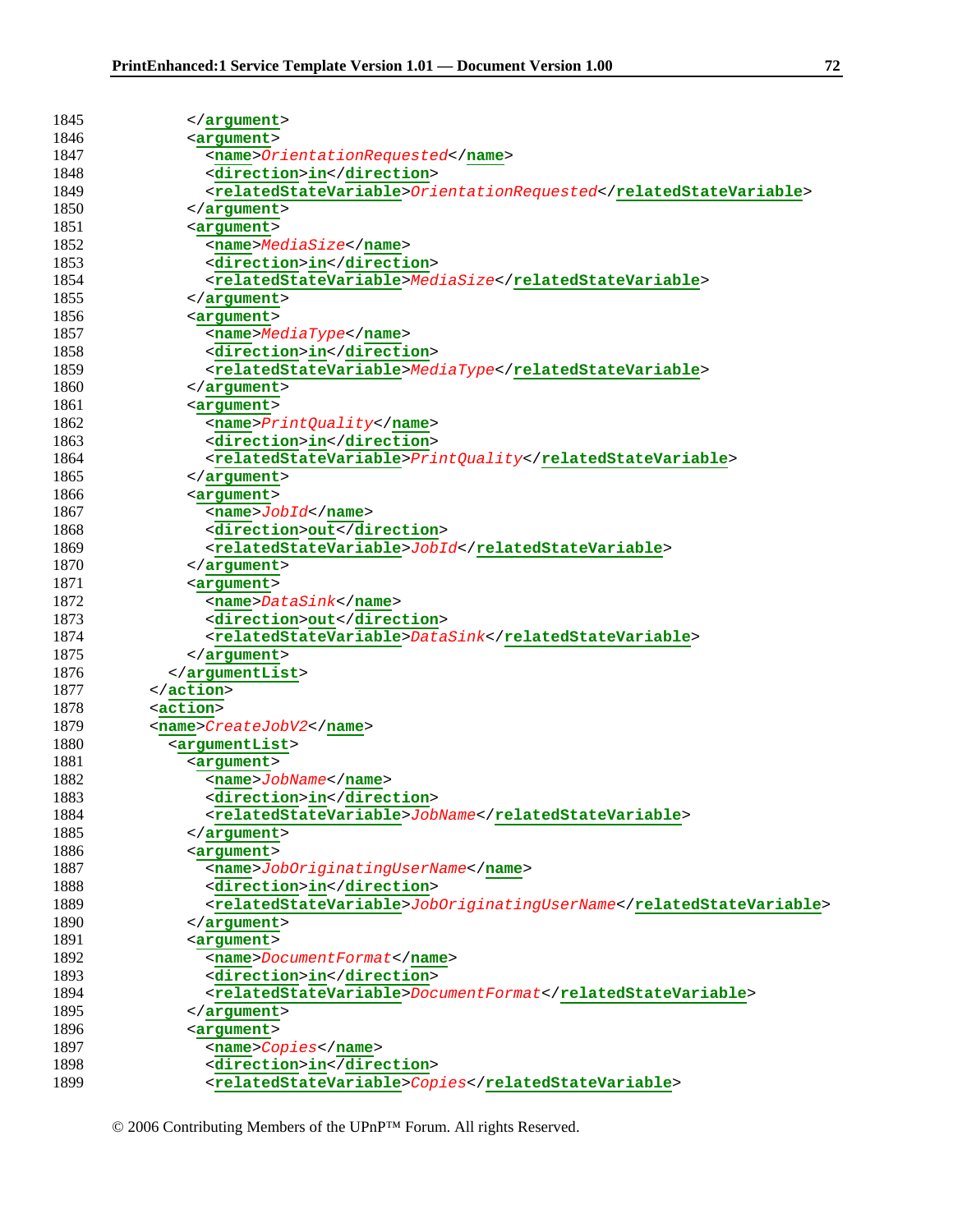| 1900 | $\langle$ argument>                                                        |
|------|----------------------------------------------------------------------------|
| 1901 | <argument></argument>                                                      |
| 1902 | $<$ name> $Sides$ /name>                                                   |
| 1903 | <direction>in</direction>                                                  |
| 1904 | $< \verb relatedStateVariable>  Sides /relatedStateVariable \\$            |
| 1905 | $\langle$ argument>                                                        |
| 1906 | <argument></argument>                                                      |
| 1907 | $<$ name>NumberUp                                                          |
| 1908 | <direction>in</direction>                                                  |
| 1909 | <relatedstatevariable>NumberUp</relatedstatevariable>                      |
| 1910 | $\langle$ /argument>                                                       |
| 1911 | <argument></argument>                                                      |
| 1912 | <name>OrientationRequested</name>                                          |
| 1913 | <direction>in</direction>                                                  |
| 1914 | <relatedstatevariable>OrientationRequested</relatedstatevariable>          |
| 1915 | $\langle$ /argument>                                                       |
| 1916 | <argument></argument>                                                      |
| 1917 | <name>MediaSize</name>                                                     |
| 1918 | <direction>in</direction>                                                  |
| 1919 | $< \verb relatedStateVariable>  Mediasize'  related State Variable \\$     |
| 1920 | $\langle$ /argument>                                                       |
| 1921 | <argument></argument>                                                      |
| 1922 | <name>MediaType</name>                                                     |
| 1923 | <direction>in</direction>                                                  |
| 1924 | <relatedstatevariable>MediaType</relatedstatevariable>                     |
| 1925 | $\langle$ argument>                                                        |
| 1926 | <argument></argument>                                                      |
| 1927 | <name>PrintQuality</name>                                                  |
| 1928 | <direction>in</direction>                                                  |
| 1929 | <relatedstatevariable>PrintQuality</relatedstatevariable>                  |
| 1930 | $\langle$ argument>                                                        |
| 1931 | <argument></argument>                                                      |
| 1932 | <name>CriticalAttributesList</name>                                        |
| 1933 | <direction>in</direction>                                                  |
| 1934 | <relatedstatevariable>A_ARG_TYPE_CriticalAttribList</relatedstatevariable> |
| 1935 | $\langle$ argument>                                                        |
| 1936 | <argument></argument>                                                      |
| 1937 | $<$ name> $J$ <i>obId</i>                                                  |
| 1938 | <direction>out</direction>                                                 |
| 1939 | <relatedstatevariable>JobId</relatedstatevariable>                         |
| 1940 | $\langle$ argument>                                                        |
| 1941 | <argument></argument>                                                      |
| 1942 | <name>DataSink</name>                                                      |
| 1943 | <direction>out</direction>                                                 |
| 1944 | <relatedstatevariable>DataSink</relatedstatevariable>                      |
| 1945 | $\langle$ argument>                                                        |
| 1946 |                                                                            |
| 1947 | $\langle$ action>                                                          |
| 1948 | <action></action>                                                          |
| 1949 | <name>CreateURIJob</name>                                                  |
| 1950 | <argumentlist></argumentlist>                                              |
| 1951 | <argument></argument>                                                      |
| 1952 | <name>JobName</name>                                                       |
| 1953 | <direction>in</direction>                                                  |
| 1954 | <relatedstatevariable>JobName</relatedstatevariable>                       |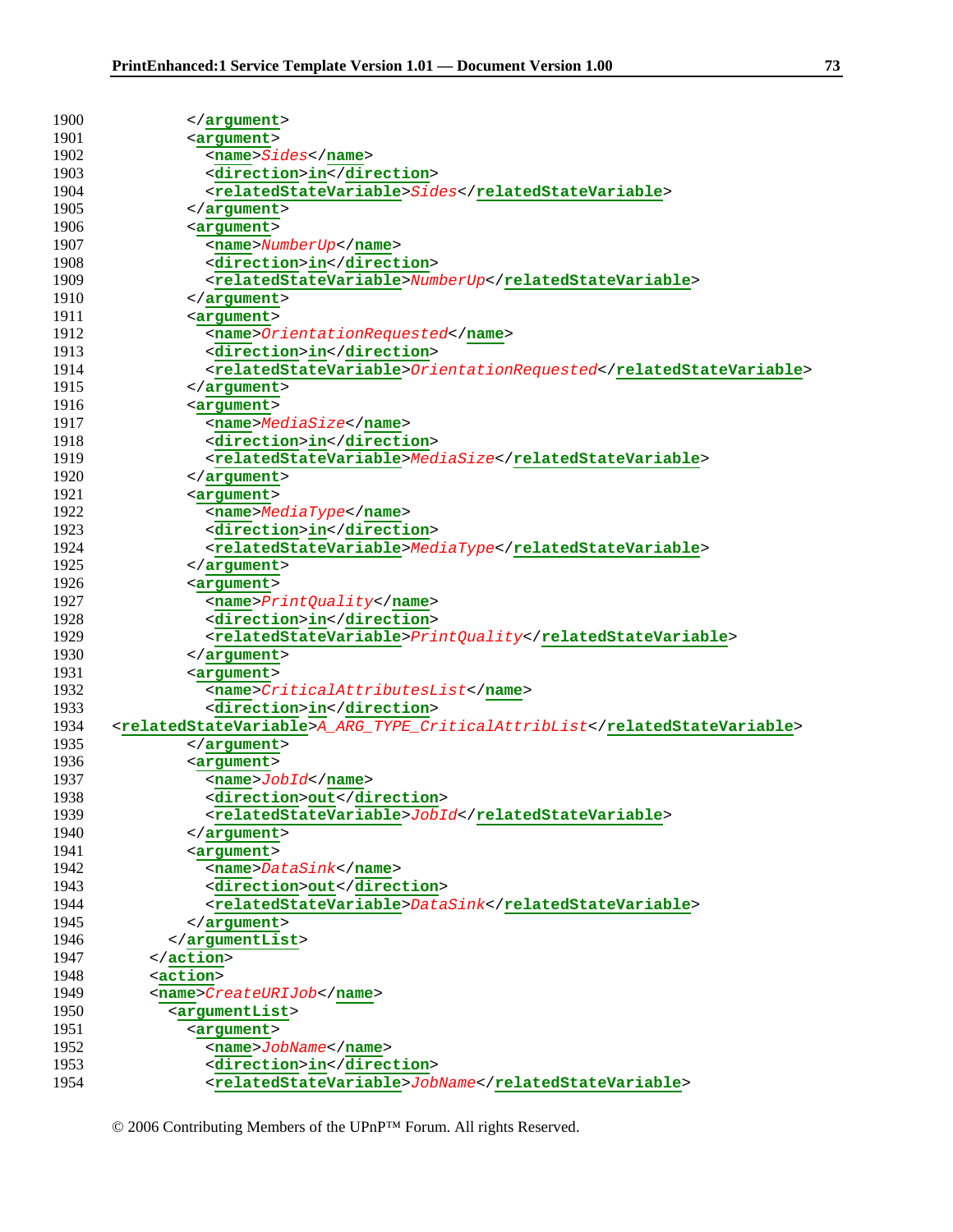| 1955         | $\langle$ argument>                                                                                                                                                                                                                                                                                                                                                                                                                                                       |
|--------------|---------------------------------------------------------------------------------------------------------------------------------------------------------------------------------------------------------------------------------------------------------------------------------------------------------------------------------------------------------------------------------------------------------------------------------------------------------------------------|
| 1956         | <arqument></arqument>                                                                                                                                                                                                                                                                                                                                                                                                                                                     |
| 1957         | <name>JobOriginatingUserName</name>                                                                                                                                                                                                                                                                                                                                                                                                                                       |
| 1958         | <direction>in</direction>                                                                                                                                                                                                                                                                                                                                                                                                                                                 |
| 1959         | <relatedstatevariable>JobOriginatingUserName</relatedstatevariable>                                                                                                                                                                                                                                                                                                                                                                                                       |
| 1960         | $\langle$ argument>                                                                                                                                                                                                                                                                                                                                                                                                                                                       |
| 1961         | <argument></argument>                                                                                                                                                                                                                                                                                                                                                                                                                                                     |
| 1962         | <name>DocumentFormat</name>                                                                                                                                                                                                                                                                                                                                                                                                                                               |
| 1963         | <direction>in</direction>                                                                                                                                                                                                                                                                                                                                                                                                                                                 |
| 1964         | <relatedstatevariable>DocumentFormat</relatedstatevariable>                                                                                                                                                                                                                                                                                                                                                                                                               |
| 1965         | $\langle$ argument>                                                                                                                                                                                                                                                                                                                                                                                                                                                       |
| 1966         | <argument></argument>                                                                                                                                                                                                                                                                                                                                                                                                                                                     |
| 1967         | <name>Copies</name>                                                                                                                                                                                                                                                                                                                                                                                                                                                       |
| 1968         | <direction>in</direction>                                                                                                                                                                                                                                                                                                                                                                                                                                                 |
| 1969         | <relatedstatevariable>Copies</relatedstatevariable>                                                                                                                                                                                                                                                                                                                                                                                                                       |
| 1970         | $\langle$ argument>                                                                                                                                                                                                                                                                                                                                                                                                                                                       |
| 1971         | <argument></argument>                                                                                                                                                                                                                                                                                                                                                                                                                                                     |
| 1972         | $<$ name> $Sides$ / name>                                                                                                                                                                                                                                                                                                                                                                                                                                                 |
| 1973         | <direction>in</direction>                                                                                                                                                                                                                                                                                                                                                                                                                                                 |
| 1974         | <relatedstatevariable>Sides</relatedstatevariable>                                                                                                                                                                                                                                                                                                                                                                                                                        |
| 1975         | $\langle$ argument>                                                                                                                                                                                                                                                                                                                                                                                                                                                       |
| 1976         | <argument></argument>                                                                                                                                                                                                                                                                                                                                                                                                                                                     |
| 1977         | <name>NumberUp</name>                                                                                                                                                                                                                                                                                                                                                                                                                                                     |
| 1978         | <direction>in</direction>                                                                                                                                                                                                                                                                                                                                                                                                                                                 |
| 1979         | <relatedstatevariable>NumberUp</relatedstatevariable>                                                                                                                                                                                                                                                                                                                                                                                                                     |
| 1980         | $\langle$ argument>                                                                                                                                                                                                                                                                                                                                                                                                                                                       |
| 1981         | <argument></argument>                                                                                                                                                                                                                                                                                                                                                                                                                                                     |
| 1982         |                                                                                                                                                                                                                                                                                                                                                                                                                                                                           |
| 1983         | <name>OrientationRequested</name><br><direction>in</direction>                                                                                                                                                                                                                                                                                                                                                                                                            |
| 1984         | $< \verb relatedStateVariable  \verb 0  is \verb 0  is \verb 0  is \verb 0  is \verb 0  is \verb 0  is \verb 0  is \verb 0  is \verb 0  is \verb 0  is \verb 0  is \verb 0  is \verb 0  is \verb 0  is \verb 0  is \verb 0  is \verb 0  is \verb 0  is \verb 0  is \verb 0  is \verb 0  is \verb 0  is \verb 0  is \verb 0  is \verb 0  is \verb 0  is \verb 0  is \verb 0  is \verb 0  is \verb 0  is \verb 0  is \verb 0  is \verb 0  is \verb 0  is \verb 0  is \verb$ |
| 1985         | $\langle$ argument>                                                                                                                                                                                                                                                                                                                                                                                                                                                       |
| 1986         |                                                                                                                                                                                                                                                                                                                                                                                                                                                                           |
| 1987         | <argument><br/><math>&lt;</math>name&gt;<math>MediaSize</math></argument>                                                                                                                                                                                                                                                                                                                                                                                                 |
| 1988         | <direction>in</direction>                                                                                                                                                                                                                                                                                                                                                                                                                                                 |
| 1989         | $< \verb relatedStateVariable>  Mediasize  / related State Variables $                                                                                                                                                                                                                                                                                                                                                                                                    |
| 1990         |                                                                                                                                                                                                                                                                                                                                                                                                                                                                           |
|              | $\langle$ /argument>                                                                                                                                                                                                                                                                                                                                                                                                                                                      |
| 1991<br>1992 | <arqument><br/><name>MediaType</name></arqument>                                                                                                                                                                                                                                                                                                                                                                                                                          |
| 1993         | <direction>in</direction>                                                                                                                                                                                                                                                                                                                                                                                                                                                 |
| 1994         | <relatedstatevariable>MediaType</relatedstatevariable>                                                                                                                                                                                                                                                                                                                                                                                                                    |
| 1995         |                                                                                                                                                                                                                                                                                                                                                                                                                                                                           |
|              | $\langle$ /argument>                                                                                                                                                                                                                                                                                                                                                                                                                                                      |
| 1996<br>1997 | <arqument></arqument>                                                                                                                                                                                                                                                                                                                                                                                                                                                     |
|              | <name>PrintQuality</name><br><direction>in</direction>                                                                                                                                                                                                                                                                                                                                                                                                                    |
| 1998<br>1999 |                                                                                                                                                                                                                                                                                                                                                                                                                                                                           |
|              | <relatedstatevariable>PrintQuality</relatedstatevariable>                                                                                                                                                                                                                                                                                                                                                                                                                 |
| 2000<br>2001 | $\langle$ argument>                                                                                                                                                                                                                                                                                                                                                                                                                                                       |
| 2002         | <argument></argument>                                                                                                                                                                                                                                                                                                                                                                                                                                                     |
|              | <name>CriticalAttributesList</name>                                                                                                                                                                                                                                                                                                                                                                                                                                       |
| 2003<br>2004 | <direction>in</direction>                                                                                                                                                                                                                                                                                                                                                                                                                                                 |
|              | <relatedstatevariable>A_ARG_TYPE_CriticalAttribList</relatedstatevariable>                                                                                                                                                                                                                                                                                                                                                                                                |
| 2005         | $\langle$ argument>                                                                                                                                                                                                                                                                                                                                                                                                                                                       |
| 2006         | <argument></argument>                                                                                                                                                                                                                                                                                                                                                                                                                                                     |
| 2007         | <name>SourceURI</name>                                                                                                                                                                                                                                                                                                                                                                                                                                                    |
| 2008         | <direction>in</direction>                                                                                                                                                                                                                                                                                                                                                                                                                                                 |
| 2009         | <relatedstatevariable>SourceURI</relatedstatevariable>                                                                                                                                                                                                                                                                                                                                                                                                                    |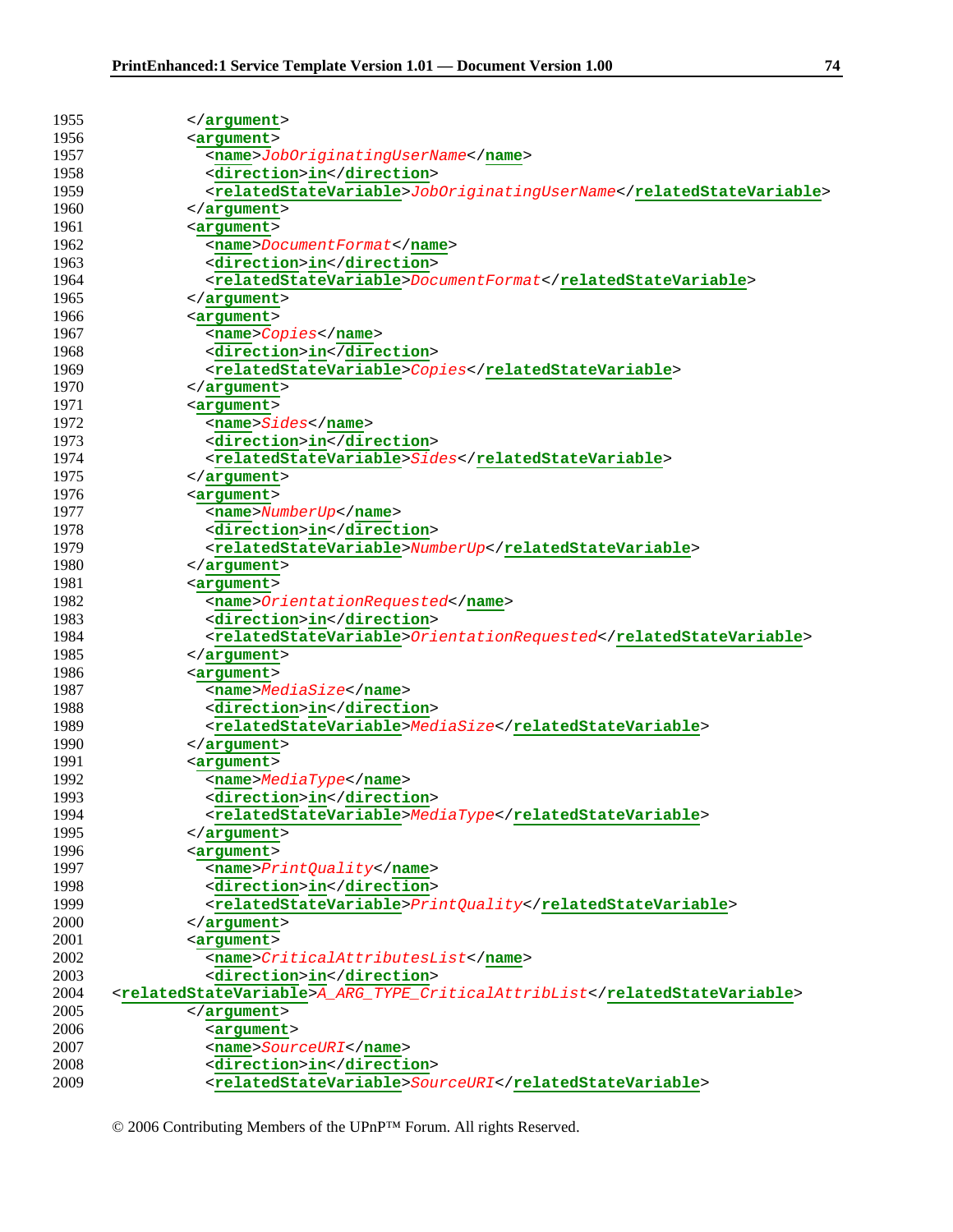| 2010         | $\alpha$ / argument >                                                                       |
|--------------|---------------------------------------------------------------------------------------------|
| 2011         | <arqument></arqument>                                                                       |
| 2012         | $<$ name> $J$ <i>obId</i> < /name>                                                          |
| 2013         | <direction>out</direction>                                                                  |
| 2014         | $< \verb relatedStateVariable> Jobld /relatedStateVariable \\$                              |
| 2015         | $\langle$ argument>                                                                         |
| 2016         | $\frac{2}{x}$                                                                               |
| 2017         | $\langle$ action>                                                                           |
| 2018         | <action></action>                                                                           |
| 2019         | <name>GetJobAttributes</name>                                                               |
| 2020         | <argumentlist></argumentlist>                                                               |
| 2021         | <argument></argument>                                                                       |
| 2022         | $<$ name> $Jobl d$                                                                          |
| 2023         | <direction>in</direction>                                                                   |
| 2024         | $< \verb relatedStateVariable> Jobld /relatedStateVariable \\$                              |
| 2025         | $\langle$ /argument>                                                                        |
| 2026         | <argument></argument>                                                                       |
| 2027         | <name>JobName</name>                                                                        |
| 2028         | <direction>out</direction>                                                                  |
| 2029         | <relatedstatevariable>JobName</relatedstatevariable>                                        |
| 2030         | $\langle$ /argument>                                                                        |
| 2031         | <arqument></arqument>                                                                       |
| 2032         | <name>JobOriginatingUserName</name>                                                         |
| 2033         | <direction>out</direction>                                                                  |
| 2034         | <relatedstatevariable>JobOriginatingUserName</relatedstatevariable>                         |
| 2035         | $\langle$ argument>                                                                         |
| 2036         | <argument></argument>                                                                       |
| 2037         |                                                                                             |
| 2038         | <name>JobMediaSheetsCompleted</name>                                                        |
| 2039         | <direction>out</direction>                                                                  |
| 2040         | <relatedstatevariable>JobMediaSheetsCompleted</relatedstatevariable><br>$\langle$ argument> |
| 2041         | $\frac{2}{x}$                                                                               |
| 2042         | $\langle$ action>                                                                           |
| 2043         | <action></action>                                                                           |
| 2044         |                                                                                             |
| 2045         | <name>GetMargins</name>                                                                     |
| 2046         | $<$ argumentList>                                                                           |
| 2047         | <argument></argument>                                                                       |
| 2048         | <name>MediaSize</name><br><direction>in</direction>                                         |
| 2049         | <relatedstatevariable>MediaSize</relatedstatevariable>                                      |
| 2050         |                                                                                             |
| 2051         | $\langle$ /argument>                                                                        |
| 2052         | <argument></argument>                                                                       |
| 2053         | <name>MediaType</name>                                                                      |
| 2054         | <direction>in</direction>                                                                   |
| 2055         | <relatedstatevariable>MediaType</relatedstatevariable>                                      |
| 2056         | $\langle$ argument>                                                                         |
| 2057         | <argument></argument>                                                                       |
|              | <name>PageMargins</name><br><direction>out</direction>                                      |
| 2058         |                                                                                             |
| 2059         | <relatedstatevariable>PageMargins</relatedstatevariable>                                    |
| 2060<br>2061 |                                                                                             |
|              | <argument></argument>                                                                       |
| 2062<br>2063 | <name>FullBleedSupported</name>                                                             |
|              | <direction>out</direction>                                                                  |
| 2064         | <relatedstatevariable>FullBleedSupported</relatedstatevariable>                             |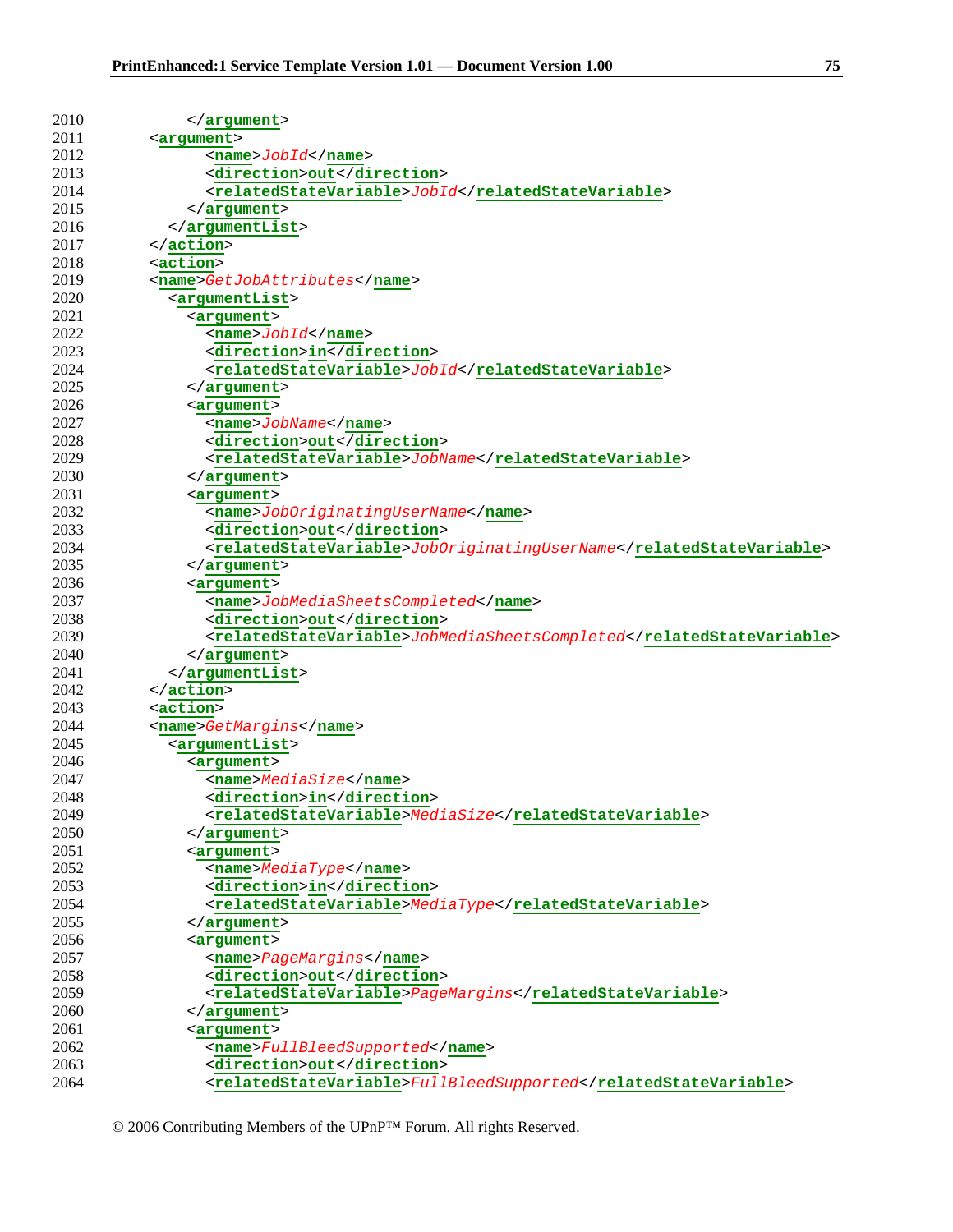| 2065         | $\langle$ /argument>                                              |
|--------------|-------------------------------------------------------------------|
| 2066         | $\frac{2}{x}$                                                     |
| 2067         | $\langle$ /action>                                                |
| 2068         | <action></action>                                                 |
| 2069         | <name>GetMediaList</name>                                         |
| 2070         | <argumentlist></argumentlist>                                     |
| 2071         | <argument></argument>                                             |
| 2072         | <name>MediaSize</name>                                            |
| 2073         | <direction>in</direction>                                         |
| 2074         | <relatedstatevariable>MediaSize</relatedstatevariable>            |
| 2075         |                                                                   |
| 2076         | <argument></argument>                                             |
| 2077         | <name>MediaType</name>                                            |
| 2078         | <direction>in</direction>                                         |
| 2079         | <relatedstatevariable>MediaType</relatedstatevariable>            |
| 2080         | $\langle$ /argument>                                              |
| 2081         | <argument></argument>                                             |
| 2082         | <name>MediaList</name>                                            |
| 2083         | <direction>out</direction>                                        |
| 2084         | <relatedstatevariable>A_ARG_TYPE_MediaList</relatedstatevariable> |
| 2085         |                                                                   |
| 2086         | $\langle$ argument>                                               |
| 2087         | <br>$\langle$ /action>                                            |
| 2088         | <action></action>                                                 |
| 2089         |                                                                   |
|              | <name>GetPrinterAttributes</name>                                 |
| 2090         | <argumentlist></argumentlist>                                     |
| 2091         | <argument></argument>                                             |
| 2092         | <name>PrinterState</name>                                         |
| 2093         | <direction>out</direction>                                        |
| 2094         | <relatedstatevariable>PrinterState</relatedstatevariable>         |
| 2095         | $\langle$ argument>                                               |
| 2096<br>2097 | <argument></argument>                                             |
|              | <name>PrinterStateReasons</name>                                  |
| 2098         | <direction>out</direction>                                        |
| 2099         | <relatedstatevariable>PrinterStateReasons</relatedstatevariable>  |
| 2100         | $\langle$ argument>                                               |
| 2101         | <arqument></arqument>                                             |
| 2102         | $<$ name> $JobldList$                                             |
| 2103         | <direction>out</direction>                                        |
| 2104         | <relatedstatevariable>JobIdList</relatedstatevariable>            |
| 2105         |                                                                   |
| 2106         | <argument></argument>                                             |
| 2107         | $<$ name> $Jobl d$                                                |
| 2108         | <direction>out</direction>                                        |
| 2109         | $< \verb relatedStateVariable> Jobld /relatedStateVariable \\$    |
| 2110         | $\langle$ argument>                                               |
| 2111         | $\langle$ /argumentList>                                          |
| 2112         | $\langle$ /action>                                                |
| 2113         | <action></action>                                                 |
| 2114         | <name>GetPrinterAttributesV2</name>                               |
| 2115         | <argumentlist></argumentlist>                                     |
| 2116         | <argument></argument>                                             |
| 2117         | <name>PrinterState</name>                                         |
| 2118         | <direction>out</direction>                                        |
| 2119         | <relatedstatevariable>PrinterState</relatedstatevariable>         |

© 2006 Contributing Members of the UPnP™ Forum. All rights Reserved.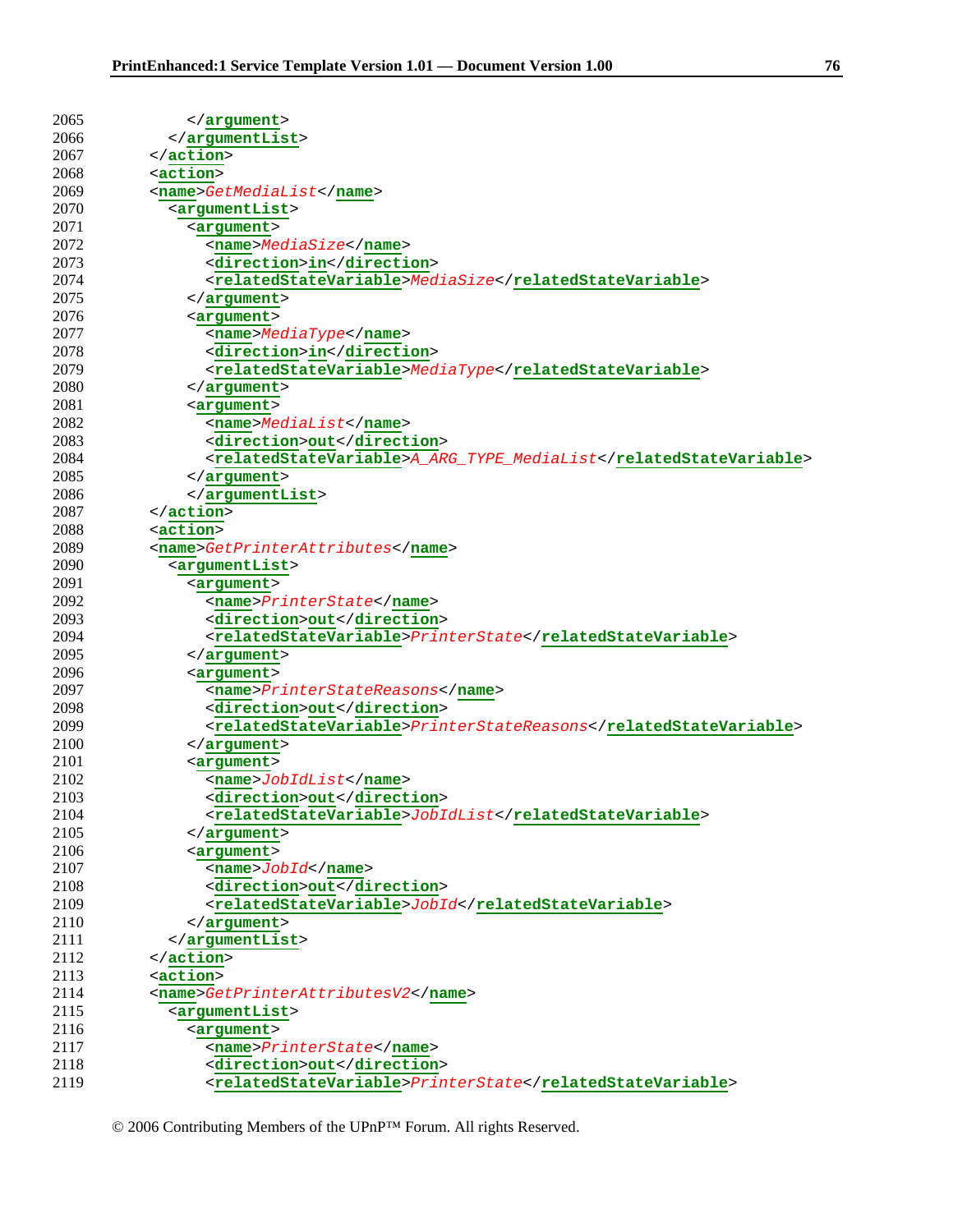| 2120         | $\langle$ argument>                                                                                                                                                                                                                                                                                                                                                                                                                                                                      |
|--------------|------------------------------------------------------------------------------------------------------------------------------------------------------------------------------------------------------------------------------------------------------------------------------------------------------------------------------------------------------------------------------------------------------------------------------------------------------------------------------------------|
| 2121         | <argument></argument>                                                                                                                                                                                                                                                                                                                                                                                                                                                                    |
| 2122         | <name>PrinterStateReasons</name>                                                                                                                                                                                                                                                                                                                                                                                                                                                         |
| 2123         | <direction>out</direction>                                                                                                                                                                                                                                                                                                                                                                                                                                                               |
| 2124         | <relatedstatevariable>PrinterStateReasons</relatedstatevariable>                                                                                                                                                                                                                                                                                                                                                                                                                         |
| 2125         | $\langle$ argument>                                                                                                                                                                                                                                                                                                                                                                                                                                                                      |
| 2126         | <argument></argument>                                                                                                                                                                                                                                                                                                                                                                                                                                                                    |
| 2127         | $<$ name> $JobldList$                                                                                                                                                                                                                                                                                                                                                                                                                                                                    |
| 2128         | <direction>out</direction>                                                                                                                                                                                                                                                                                                                                                                                                                                                               |
| 2129         | $< \verb relatedStateVariable  > \verb JobldList  / related State Variable  > \verb Jabs  + \verb Jabs  + \verb Jabs  + \verb Jabs  + \verb Jabs  + \verb Jabs  + \verb Jabs  + \verb Jabs  + \verb Jabs  + \verb Jabs  + \verb Jabs  + \verb Jabs  + \verb Jabs  + \verb Jabs  + \verb Jabs  + \verb Jabs  + \verb Jabs  + \verb Jabs  + \verb Jabs  + \verb Jabs  + \verb Jabs  + \verb Jabs  + \verb Jabs  + \verb Jabs  + \verb Jabs  + \verb Jabs  + \verb Jabs  + \verb Jabs  + \$ |
| 2130         | $\langle$ argument>                                                                                                                                                                                                                                                                                                                                                                                                                                                                      |
| 2131         | <argument></argument>                                                                                                                                                                                                                                                                                                                                                                                                                                                                    |
| 2132         | $<$ name> $Jobl d$                                                                                                                                                                                                                                                                                                                                                                                                                                                                       |
| 2133         | <direction>out</direction>                                                                                                                                                                                                                                                                                                                                                                                                                                                               |
| 2134         | $< \verb relatedStateVariable> Jobld /relatedStateVariable \\$                                                                                                                                                                                                                                                                                                                                                                                                                           |
| 2135         | $\langle$ argument>                                                                                                                                                                                                                                                                                                                                                                                                                                                                      |
| 2136         | <argument></argument>                                                                                                                                                                                                                                                                                                                                                                                                                                                                    |
| 2137         | <name>InternetConnectState</name>                                                                                                                                                                                                                                                                                                                                                                                                                                                        |
| 2138         | <direction>out</direction>                                                                                                                                                                                                                                                                                                                                                                                                                                                               |
| 2139         | <relatedstatevariable>InternetConnectState</relatedstatevariable>                                                                                                                                                                                                                                                                                                                                                                                                                        |
| 2140         | $\langle$ /argument>                                                                                                                                                                                                                                                                                                                                                                                                                                                                     |
| 2141         |                                                                                                                                                                                                                                                                                                                                                                                                                                                                                          |
| 2142         | $\alpha$ / action>                                                                                                                                                                                                                                                                                                                                                                                                                                                                       |
| 2143         | $\frac{1}{2}$                                                                                                                                                                                                                                                                                                                                                                                                                                                                            |
| 2144         | <servicestatetable></servicestatetable>                                                                                                                                                                                                                                                                                                                                                                                                                                                  |
| 2145         | <statevariable sendevents="no"></statevariable>                                                                                                                                                                                                                                                                                                                                                                                                                                          |
| 2146         | <name>A_ARG_TYPE_CriticalAttribList</name>                                                                                                                                                                                                                                                                                                                                                                                                                                               |
|              |                                                                                                                                                                                                                                                                                                                                                                                                                                                                                          |
| 2147         | <datatype>string</datatype>                                                                                                                                                                                                                                                                                                                                                                                                                                                              |
| 2148         | <defaultvalue></defaultvalue>                                                                                                                                                                                                                                                                                                                                                                                                                                                            |
| 2149<br>2150 |                                                                                                                                                                                                                                                                                                                                                                                                                                                                                          |
|              | <statevariable sendevents="no"></statevariable>                                                                                                                                                                                                                                                                                                                                                                                                                                          |
| 2151<br>2152 | <name>A_ARG_TYPE_MediaList</name>                                                                                                                                                                                                                                                                                                                                                                                                                                                        |
|              | <datatype>string</datatype>                                                                                                                                                                                                                                                                                                                                                                                                                                                              |
| 2153         | <defaultvalue></defaultvalue>                                                                                                                                                                                                                                                                                                                                                                                                                                                            |
| 2154         |                                                                                                                                                                                                                                                                                                                                                                                                                                                                                          |
| 2155         | <statevariable sendevents="no"></statevariable>                                                                                                                                                                                                                                                                                                                                                                                                                                          |
| 2156         | <name>A_ARG_TYPE_PrinterAbortReason</name>                                                                                                                                                                                                                                                                                                                                                                                                                                               |
| 2157         | <datatype>string</datatype>                                                                                                                                                                                                                                                                                                                                                                                                                                                              |
| 2158         | <defaultvalue></defaultvalue>                                                                                                                                                                                                                                                                                                                                                                                                                                                            |
| 2159         | <allowedvaluelist></allowedvaluelist>                                                                                                                                                                                                                                                                                                                                                                                                                                                    |
| 2160         | <allowedvalue>hardware-error</allowedvalue>                                                                                                                                                                                                                                                                                                                                                                                                                                              |
| 2161         | <allowedvalue>external-access-uri-not-found</allowedvalue>                                                                                                                                                                                                                                                                                                                                                                                                                               |
| 2162         | <allowedvalue>external-access-object-failure</allowedvalue>                                                                                                                                                                                                                                                                                                                                                                                                                              |
| 2163         | <allowedvalue>external-access-doc-format-err</allowedvalue>                                                                                                                                                                                                                                                                                                                                                                                                                              |
| 2164         | <allowedvalue>external-access-http-error</allowedvalue>                                                                                                                                                                                                                                                                                                                                                                                                                                  |
| 2165         |                                                                                                                                                                                                                                                                                                                                                                                                                                                                                          |
| 2166         |                                                                                                                                                                                                                                                                                                                                                                                                                                                                                          |
| 2167         | <statevariable sendevents="no"></statevariable>                                                                                                                                                                                                                                                                                                                                                                                                                                          |
| 2168         | <name>CharRepSupported</name>                                                                                                                                                                                                                                                                                                                                                                                                                                                            |
| 2169         | <datatype>string</datatype>                                                                                                                                                                                                                                                                                                                                                                                                                                                              |
| 2170         | <defaultvalue></defaultvalue>                                                                                                                                                                                                                                                                                                                                                                                                                                                            |
| 2171         | <allowedvalue>iana_iso_8859-1</allowedvalue>                                                                                                                                                                                                                                                                                                                                                                                                                                             |
| 2172         | <allowedvalue>iana_Shift_JIS</allowedvalue>                                                                                                                                                                                                                                                                                                                                                                                                                                              |
| 2173         | <allowedvalue>unicode_katakana</allowedvalue>                                                                                                                                                                                                                                                                                                                                                                                                                                            |
| 2174         |                                                                                                                                                                                                                                                                                                                                                                                                                                                                                          |

<sup>© 2006</sup> Contributing Members of the UPnP™ Forum. All rights Reserved.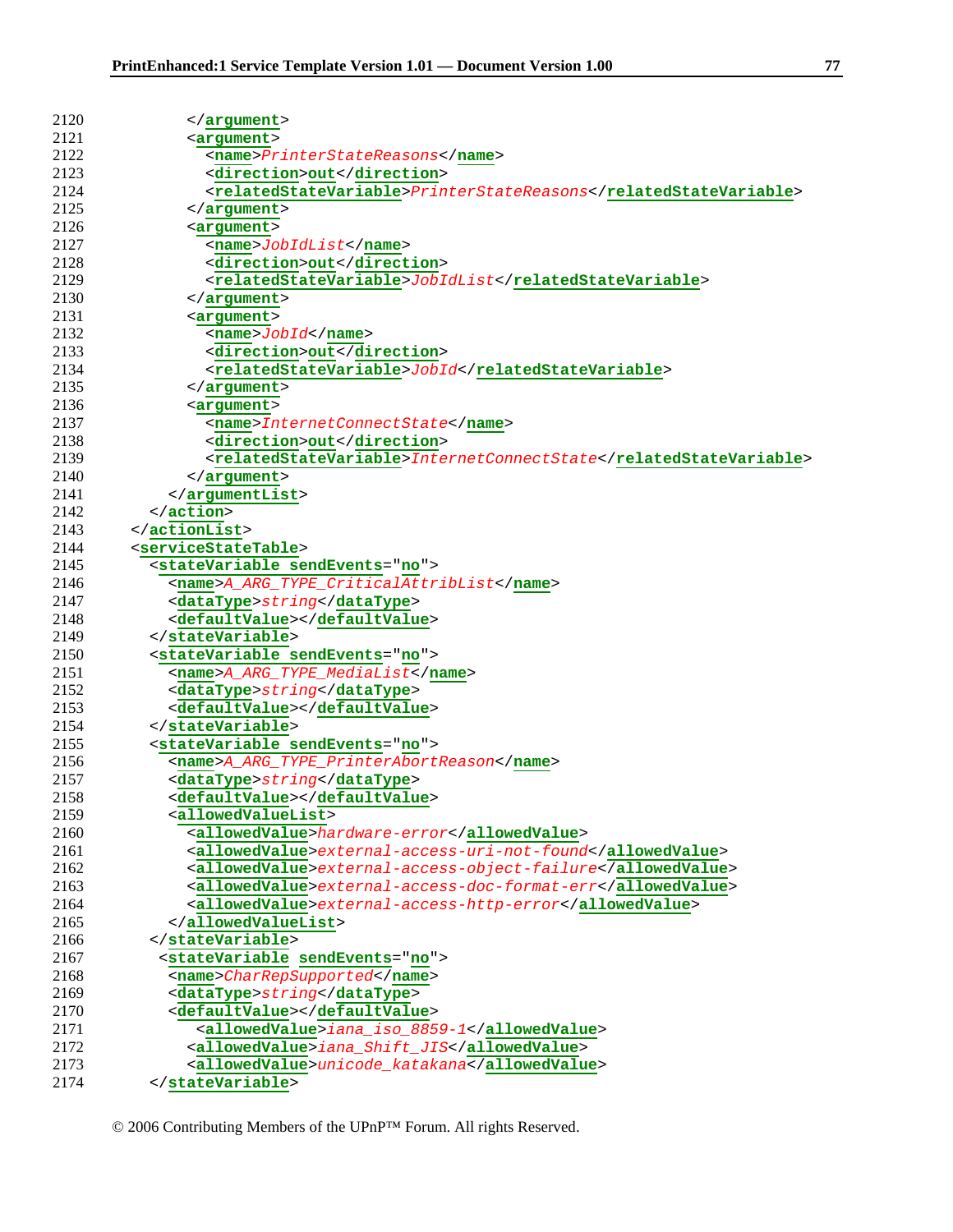| 2175         | <statevariable sendevents="no"></statevariable>              |
|--------------|--------------------------------------------------------------|
| 2176         | <name>ColorSupported</name>                                  |
| 2177         | <datatype>boolean</datatype>                                 |
| 2178         | <defaultvalue></defaultvalue>                                |
| 2179         |                                                              |
| 2180         | <statevariable sendevents="yes"></statevariable>             |
| 2181         | <name>ContentCompleteList</name>                             |
| 2182         | <datatype>string</datatype>                                  |
| 2183         | <defaultvalue></defaultvalue>                                |
| 2184         |                                                              |
| 2185         | <statevariable sendevents="no"></statevariable>              |
| 2186         | <name>Copies</name>                                          |
| 2187         | <datatype>i4</datatype>                                      |
| 2188         | <defaultvalue>1</defaultvalue>                               |
| 2189         | <allowedvaluerange></allowedvaluerange>                      |
| 2190         | $\verb  /< minimum $                                         |
| 2191         | $<$ maximum>2147483647                                       |
| 2192         | $<$ step> $1$                                                |
| 2193         |                                                              |
| 2194         |                                                              |
| 2195         | <statevariable sendevents="no"></statevariable>              |
| 2196         | <name>CriticalAttributesSupported</name>                     |
| 2197         | <datatype>string</datatype>                                  |
| 2198         | <defaultvalue></defaultvalue>                                |
| 2199         | <allowedvaluelist></allowedvaluelist>                        |
| 2200         | <allowedvalue>none</allowedvalue>                            |
| 2201         | <allowedvalue>copies</allowedvalue>                          |
| 2202         | <allowedvalue>sides</allowedvalue>                           |
| 2203         | <allowedvalue>number-up</allowedvalue>                       |
| 2204         |                                                              |
|              |                                                              |
|              | <allowedvalue>orientation-requested</allowedvalue>           |
| 2205         | <allowedvalue>media-size</allowedvalue>                      |
| 2206         | <allowedvalue>media-type</allowedvalue>                      |
| 2207         | <allowedvalue>print-quality</allowedvalue>                   |
| 2208         | <allowedvalue>text-layout</allowedvalue>                     |
| 2209         | <allowedvalue>image-layout</allowedvalue>                    |
| 2210         | <allowedvalue>image-orientation</allowedvalue>               |
| 2211         | <allowedvalue>pdl-fidelity</allowedvalue>                    |
| 2212         | <allowedvalue>font-family</allowedvalue>                     |
| 2213         | <allowedvalue>font-size</allowedvalue>                       |
| 2214         |                                                              |
| 2215         |                                                              |
| 2216         | <statevariable sendevents="no"></statevariable>              |
| 2217         | <name>DataSink</name>                                        |
| 2218         | <datatype>uri</datatype>                                     |
| 2219         | <defaultvalue></defaultvalue>                                |
| 2220         |                                                              |
| 2221         | <statevariable sendevents="no"></statevariable>              |
| 2222         | <name>DeviceId</name>                                        |
| 2223         | <datatype>string</datatype>                                  |
| 2224         | <defaultvalue></defaultvalue>                                |
| 2225         |                                                              |
| 2226         | <statevariable sendevents="no"></statevariable>              |
| 2227         | <name>DocumentFormat</name>                                  |
| 2228<br>2229 | <datatype>string</datatype><br><defaultvalue></defaultvalue> |

© 2006 Contributing Members of the UPnP™ Forum. All rights Reserved.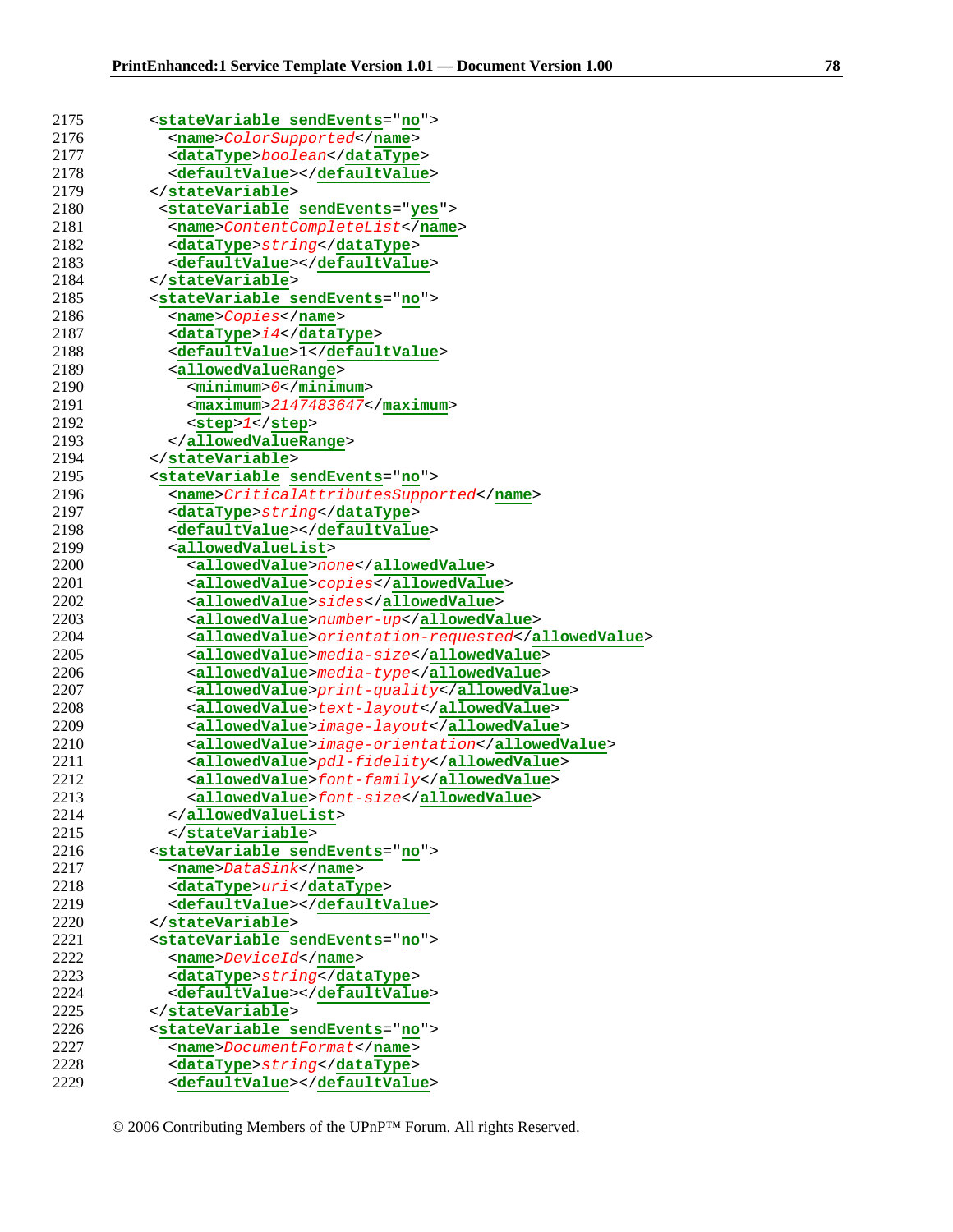| 2230 | <allowedvaluelist></allowedvaluelist>                  |
|------|--------------------------------------------------------|
| 2231 | <allowedvalue>unknown</allowedvalue>                   |
| 2232 | <allowedvalue>application/xhtml-print</allowedvalue>   |
| 2233 | <allowedvalue>application/xhtml-print-e</allowedvalue> |
| 2234 | <allowedvalue>application/octet-stream</allowedvalue>  |
| 2235 |                                                        |
| 2236 | <allowedvalue>text/plain</allowedvalue>                |
|      | <allowedvalue>text/plain;charset=utf-8</allowedvalue>  |
| 2237 | <allowedvalue>application/postscript</allowedvalue>    |
| 2238 | <allowedvalue>application/vnd.hp-PCL</allowedvalue>    |
| 2239 |                                                        |
| 2240 |                                                        |
| 2241 | <statevariable sendevents="no"></statevariable>        |
| 2242 | <name>DocumentUTF16Supported</name>                    |
| 2243 | <datatype>string</datatype>                            |
| 2244 | <defaultvalue></defaultvalue>                          |
| 2245 | <allowedvaluelist></allowedvaluelist>                  |
| 2246 | <allowedvalue>none</allowedvalue>                      |
| 2247 | <allowedvalue>all</allowedvalue>                       |
| 2248 | <allowedvalue>application/xhtml-print</allowedvalue>   |
| 2249 | <allowedvalue>application/xhtml-print-e</allowedvalue> |
| 2250 | <allowedvalue>application/octet-stream</allowedvalue>  |
| 2251 | <allowedvalue>text/plain</allowedvalue>                |
| 2252 | <allowedvalue>text/plain;charset=utf-8</allowedvalue>  |
| 2253 | <allowedvalue>application/postscript</allowedvalue>    |
| 2254 | <allowedvalue>application/vnd.hp-PCL</allowedvalue>    |
| 2255 |                                                        |
| 2256 |                                                        |
| 2257 | <statevariable sendevents="no"></statevariable>        |
| 2258 | <name>FullBleedSupported</name>                        |
| 2259 | <datatype>boolean</datatype>                           |
| 2260 | <defaultvalue></defaultvalue>                          |
| 2261 |                                                        |
| 2262 | <statevariable sendevents="no"></statevariable>        |
| 2263 | <name>InternetConnectState</name>                      |
| 2264 | <datatype>string</datatype>                            |
| 2265 | <defaultvalue></defaultvalue>                          |
| 2266 | <allowedvaluelist></allowedvaluelist>                  |
| 2267 | <allowedvalue>unknown</allowedvalue>                   |
| 2268 | <allowedvalue>connected</allowedvalue>                 |
| 2269 | <allowedvalue>not-connected</allowedvalue>             |
| 2270 |                                                        |
| 2271 |                                                        |
| 2272 | <statevariable sendevents="yes"></statevariable>       |
| 2273 | <name>JobAbortState</name>                             |
| 2274 | <datatype>string</datatype>                            |
| 2275 | <defaultvalue></defaultvalue>                          |
| 2276 |                                                        |
| 2277 | <statevariable sendevents="yes"></statevariable>       |
| 2278 | <name>JobEndState</name>                               |
| 2279 | <datatype>string</datatype>                            |
| 2280 | <defaultvalue></defaultvalue>                          |
| 2281 |                                                        |
| 2282 | <statevariable sendevents="no"></statevariable>        |
| 2283 | $<$ name> $Jobl d$                                     |
| 2284 | <datatype>i4</datatype>                                |
|      |                                                        |

© 2006 Contributing Members of the UPnP™ Forum. All rights Reserved.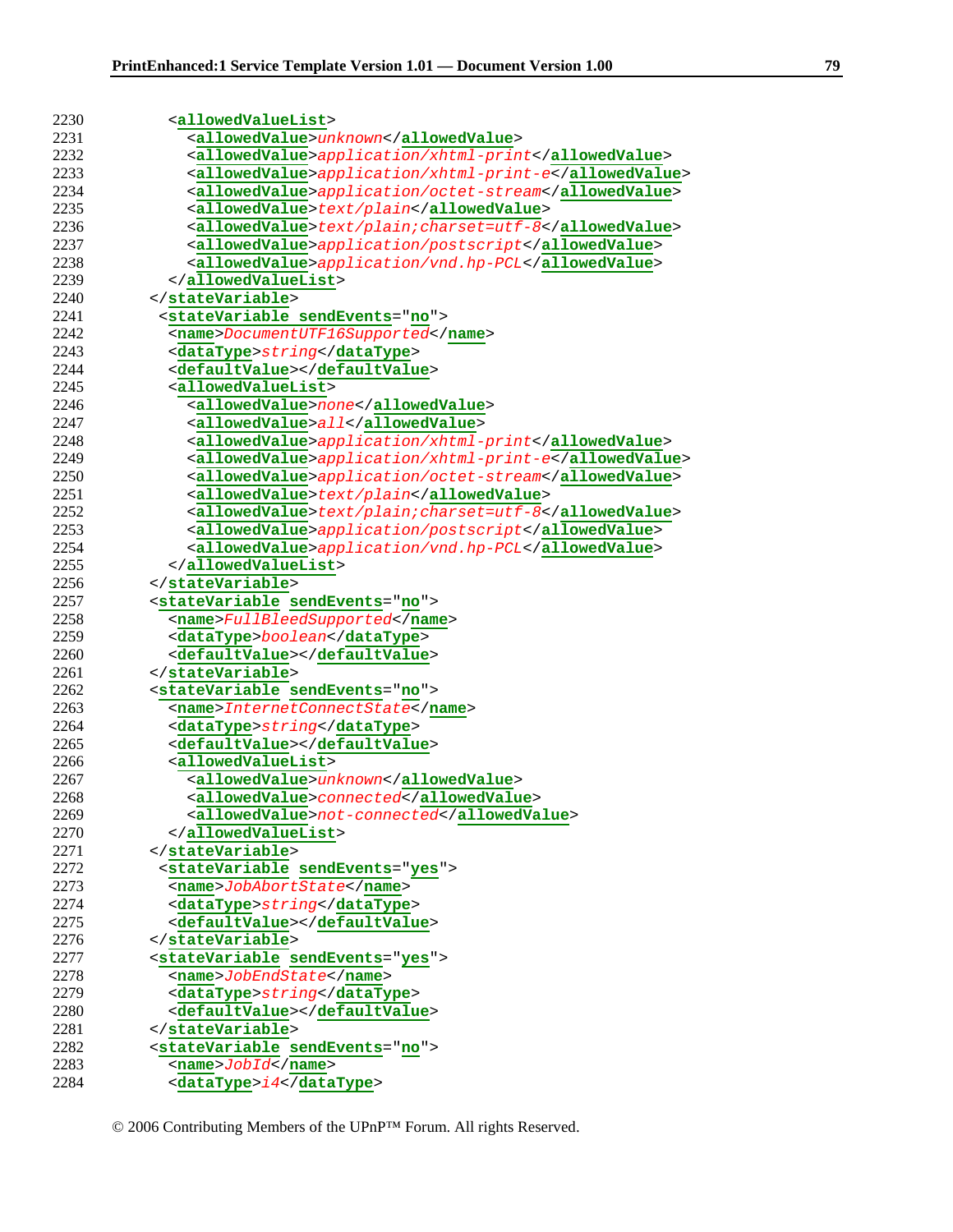| 2285 | <defaultvalue>0</defaultvalue>                        |
|------|-------------------------------------------------------|
| 2286 | <allowedvaluerange></allowedvaluerange>               |
| 2287 | $<$ minimum> $0$                                      |
| 2288 | $<$ maximum>2147483647                                |
| 2289 | $<$ step> $1$                                         |
| 2290 |                                                       |
| 2291 |                                                       |
| 2292 | <statevariable sendevents="yes"></statevariable>      |
| 2293 | <name>JobIdList</name>                                |
| 2294 | <datatype>string</datatype>                           |
| 2295 | <defaultvalue></defaultvalue>                         |
| 2296 |                                                       |
| 2297 | <statevariable sendevents="yes"></statevariable>      |
| 2298 | <name>JobMediaSheetsCompleted</name>                  |
| 2299 | <datatype>i4</datatype>                               |
| 2300 | <defaultvalue>0</defaultvalue>                        |
| 2301 | <allowedvaluerange></allowedvaluerange>               |
| 2302 | $<$ minimum>- $1$                                     |
| 2303 | $<$ maximum>2147483647                                |
| 2304 | $<$ step> $1$                                         |
| 2305 |                                                       |
| 2306 |                                                       |
| 2307 | <statevariable sendevents="no"></statevariable>       |
| 2308 | <name>JobName</name>                                  |
| 2309 | <datatype>string</datatype>                           |
| 2310 | <defaultvalue></defaultvalue>                         |
| 2311 |                                                       |
| 2312 | <statevariable sendevents="no"></statevariable>       |
| 2313 | <name>JobOriginatingUserName</name>                   |
| 2314 | <datatype>string</datatype>                           |
| 2315 | <defaultvalue></defaultvalue>                         |
| 2316 |                                                       |
| 2317 | <statevariable sendevents="no"></statevariable>       |
| 2318 | <name>MediaSize</name>                                |
| 2319 | <datatype>string</datatype>                           |
| 2320 | <defaultvalue></defaultvalue>                         |
| 2321 | <allowedvaluelist></allowedvaluelist>                 |
| 2322 | <allowedvalue>none</allowedvalue>                     |
| 2323 | <allowedvalue>om_small-photo_100x150mm</allowedvalue> |
| 2324 | <allowedvalue>na_letter_8.5x11in</allowedvalue>       |
| 2325 | <allowedvalue>na_legal_8.5x14in</allowedvalue>        |
| 2326 | <allowedvalue>iso_a4_210x297mm</allowedvalue>         |
| 2327 | <allowedvalue>iso_c5_162x229mm</allowedvalue>         |
| 2328 | <allowedvalue>iso_dl_110x220mm</allowedvalue>         |
| 2329 | <allowedvalue>jis_b4_257x364mm</allowedvalue>         |
| 2330 | <allowedvalue>device-setting</allowedvalue>           |
| 2331 |                                                       |
| 2332 |                                                       |
| 2333 | <statevariable sendevents="no"></statevariable>       |
| 2334 | <name>MediaType</name>                                |
| 2335 | <datatype>string</datatype>                           |
| 2336 | <defaultvalue></defaultvalue>                         |
| 2337 | <allowedvaluelist></allowedvaluelist>                 |
| 2338 | <allowedvalue>none</allowedvalue>                     |
| 2339 | <allowedvalue>stationery</allowedvalue>               |

<sup>© 2006</sup> Contributing Members of the UPnP™ Forum. All rights Reserved.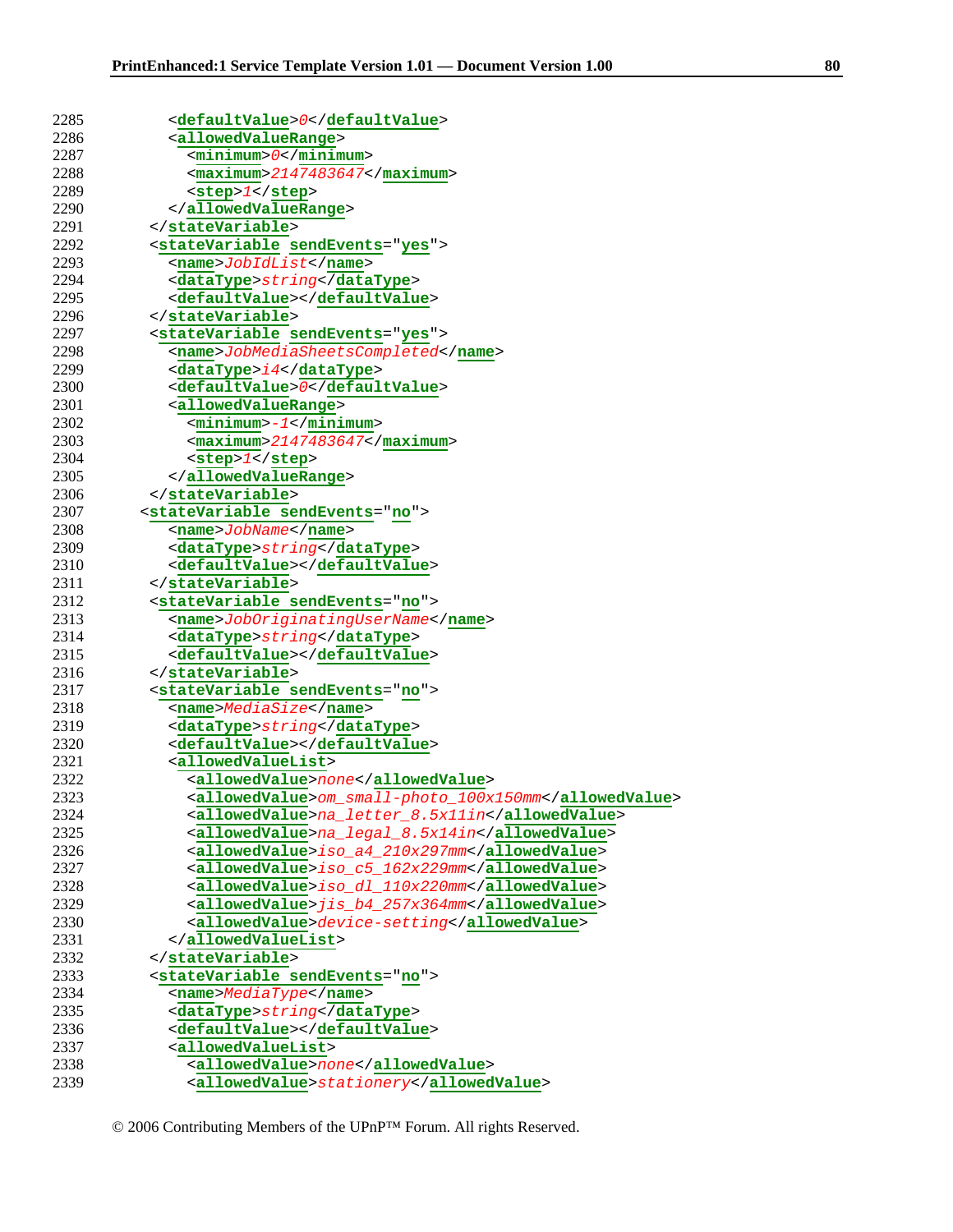| 2340 | <allowedvalue>stationery-inkjet</allowedvalue>   |
|------|--------------------------------------------------|
|      |                                                  |
| 2341 | <allowedvalue>transparency</allowedvalue>        |
| 2342 | <allowedvalue>envelope</allowedvalue>            |
| 2343 | <allowedvalue>labels</allowedvalue>              |
| 2344 | <allowedvalue>photographic</allowedvalue>        |
| 2345 | <allowedvalue>photographic-glossy</allowedvalue> |
| 2346 | <allowedvalue>photographic-matte</allowedvalue>  |
| 2347 | <allowedvalue>cardstock</allowedvalue>           |
| 2348 | <allowedvalue>device-setting</allowedvalue>      |
| 2349 |                                                  |
| 2350 |                                                  |
| 2351 | <statevariable sendevents="no"></statevariable>  |
| 2352 | <name>NumberUp</name>                            |
| 2353 | <datatype>string</datatype>                      |
| 2354 | <defaultvalue>1</defaultvalue>                   |
| 2355 | <allowedvaluelist></allowedvaluelist>            |
| 2356 | <allowedvalue>1</allowedvalue>                   |
| 2357 | <allowedvalue>2</allowedvalue>                   |
| 2358 | <allowedvalue>4</allowedvalue>                   |
| 2359 | <allowedvalue>device-setting</allowedvalue>      |
| 2360 |                                                  |
| 2361 |                                                  |
| 2362 | <statevariable sendevents="no"></statevariable>  |
| 2363 | <name>OrientationRequested</name>                |
| 2364 | <datatype>string</datatype>                      |
| 2365 | <defaultvalue>portrait</defaultvalue>            |
| 2366 | <allowedvaluelist></allowedvaluelist>            |
| 2367 | <allowedvalue>portrait</allowedvalue>            |
| 2368 | <allowedvalue>landscape</allowedvalue>           |
| 2369 | <allowedvalue>reverse-landscape</allowedvalue>   |
| 2370 | <allowedvalue>reverse-portrait</allowedvalue>    |
| 2371 | <allowedvalue>device-setting</allowedvalue>      |
| 2372 |                                                  |
| 2373 |                                                  |
| 2374 |                                                  |
| 2375 | <statevariable sendevents="no"></statevariable>  |
|      | <name>PageMargins</name>                         |
| 2376 | <datatype>string</datatype>                      |
| 2377 | <defaultvalue></defaultvalue>                    |
| 2378 |                                                  |
| 2379 | <statevariable sendevents="no"></statevariable>  |
| 2380 | <name>PrinterLocation</name>                     |
| 2381 | <datatype>string</datatype>                      |
| 2382 | <defaultvalue></defaultvalue>                    |
| 2383 |                                                  |
| 2384 | <statevariable sendevents="no"></statevariable>  |
| 2385 | <name>PrinterName</name>                         |
| 2386 | <datatype>string</datatype>                      |
| 2387 | <defaultvalue></defaultvalue>                    |
| 2388 |                                                  |
| 2389 | <statevariable sendevents="no"></statevariable>  |
| 2390 | <name>PrintQuality</name>                        |
| 2391 | <datatype>string</datatype>                      |
| 2392 | <defaultvalue>normal</defaultvalue>              |
| 2393 | <allowedvaluelist></allowedvaluelist>            |
| 2394 | <allowedvalue>draft</allowedvalue>               |

<sup>© 2006</sup> Contributing Members of the UPnP™ Forum. All rights Reserved.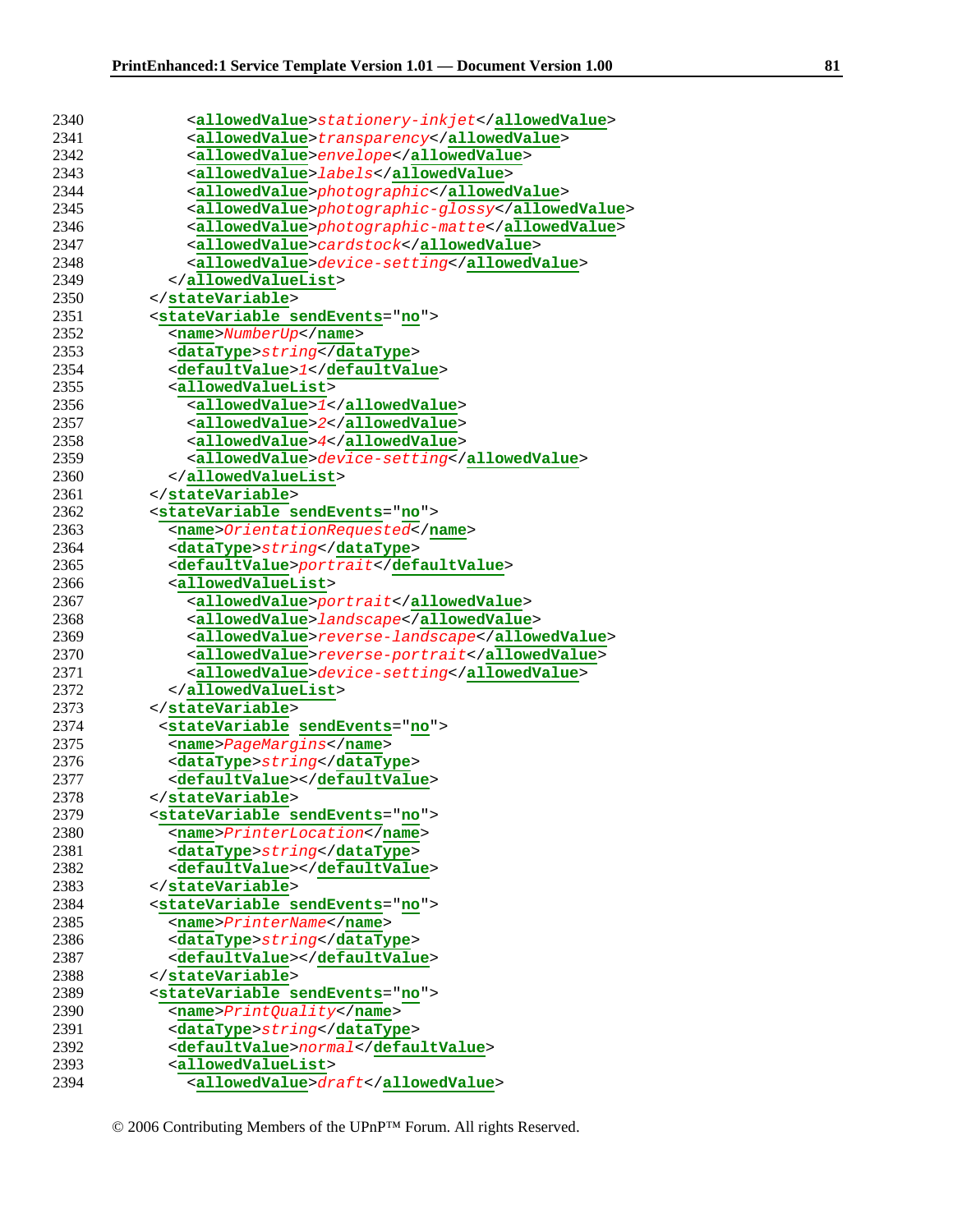| 2395 | <allowedvalue>normal</allowedvalue>                  |
|------|------------------------------------------------------|
| 2396 | <allowedvalue>high</allowedvalue>                    |
| 2397 | <allowedvalue>device-setting</allowedvalue>          |
| 2398 |                                                      |
| 2399 |                                                      |
| 2400 | <statevariable sendevents="yes"></statevariable>     |
| 2401 | <name>PrinterState</name>                            |
| 2402 | <datatype>string</datatype>                          |
| 2403 | <defaultvalue>idle</defaultvalue>                    |
| 2404 | <allowedvaluelist></allowedvaluelist>                |
| 2405 | <allowedvalue>idle</allowedvalue>                    |
| 2406 | <allowedvalue>processing</allowedvalue>              |
| 2407 | <allowedvalue>stopped</allowedvalue>                 |
| 2408 |                                                      |
| 2409 |                                                      |
| 2410 | <statevariable sendevents="yes"></statevariable>     |
| 2411 | <name>PrinterStateReasons</name>                     |
| 2412 | <datatype>string</datatype>                          |
| 2413 | <defaultvalue>none</defaultvalue>                    |
| 2414 | <allowedvaluelist></allowedvaluelist>                |
| 2415 | <allowedvalue>none</allowedvalue>                    |
| 2416 | <allowedvalue>attention-required</allowedvalue>      |
| 2417 | <allowedvalue>media-jam</allowedvalue>               |
| 2418 | <allowedvalue>paused</allowedvalue>                  |
| 2419 | <allowedvalue>door-open</allowedvalue>               |
| 2420 | <allowedvalue>media-low</allowedvalue>               |
| 2421 | <allowedvalue>media-empty</allowedvalue>             |
| 2422 | <allowedvalue>output-area-almost-full</allowedvalue> |
| 2423 | <allowedvalue>output-area-full</allowedvalue>        |
| 2424 | <allowedvalue>marker-supply-low</allowedvalue>       |
| 2425 | <allowedvalue>marker-supply-empty</allowedvalue>     |
| 2426 | <allowedvalue>marker-failure</allowedvalue>          |
| 2427 | <allowedvalue>media-change-request</allowedvalue>    |
| 2428 |                                                      |
| 2429 |                                                      |
| 2430 | <statevariable sendevents="no"></statevariable>      |
| 2431 | <name>Sides</name>                                   |
| 2432 | <datatype>string</datatype>                          |
| 2433 | <defaultvalue>one-sided</defaultvalue>               |
| 2434 | <allowedvaluelist></allowedvaluelist>                |
| 2435 | <allowedvalue>one-sided</allowedvalue>               |
| 2436 | <allowedvalue>two-sided-long-edge</allowedvalue>     |
| 2437 | <allowedvalue>two-sided-short-edge</allowedvalue>    |
| 2438 | <allowedvalue>device-setting</allowedvalue>          |
| 2439 |                                                      |
| 2440 |                                                      |
| 2441 | <statevariable sendevents="no"></statevariable>      |
| 2442 | <name>SourceURI</name>                               |
| 2443 | <datatype>uri</datatype>                             |
| 2444 | <defaultvalue></defaultvalue>                        |
| 2445 |                                                      |
| 2446 | <statevariable sendevents="no"></statevariable>      |
| 2447 | <name>XHTMLImageSupported</name>                     |
| 2448 | <datatype>string</datatype>                          |
| 2449 | <defaultvalue>image/jpeg</defaultvalue>              |
|      |                                                      |

<sup>© 2006</sup> Contributing Members of the UPnP™ Forum. All rights Reserved.